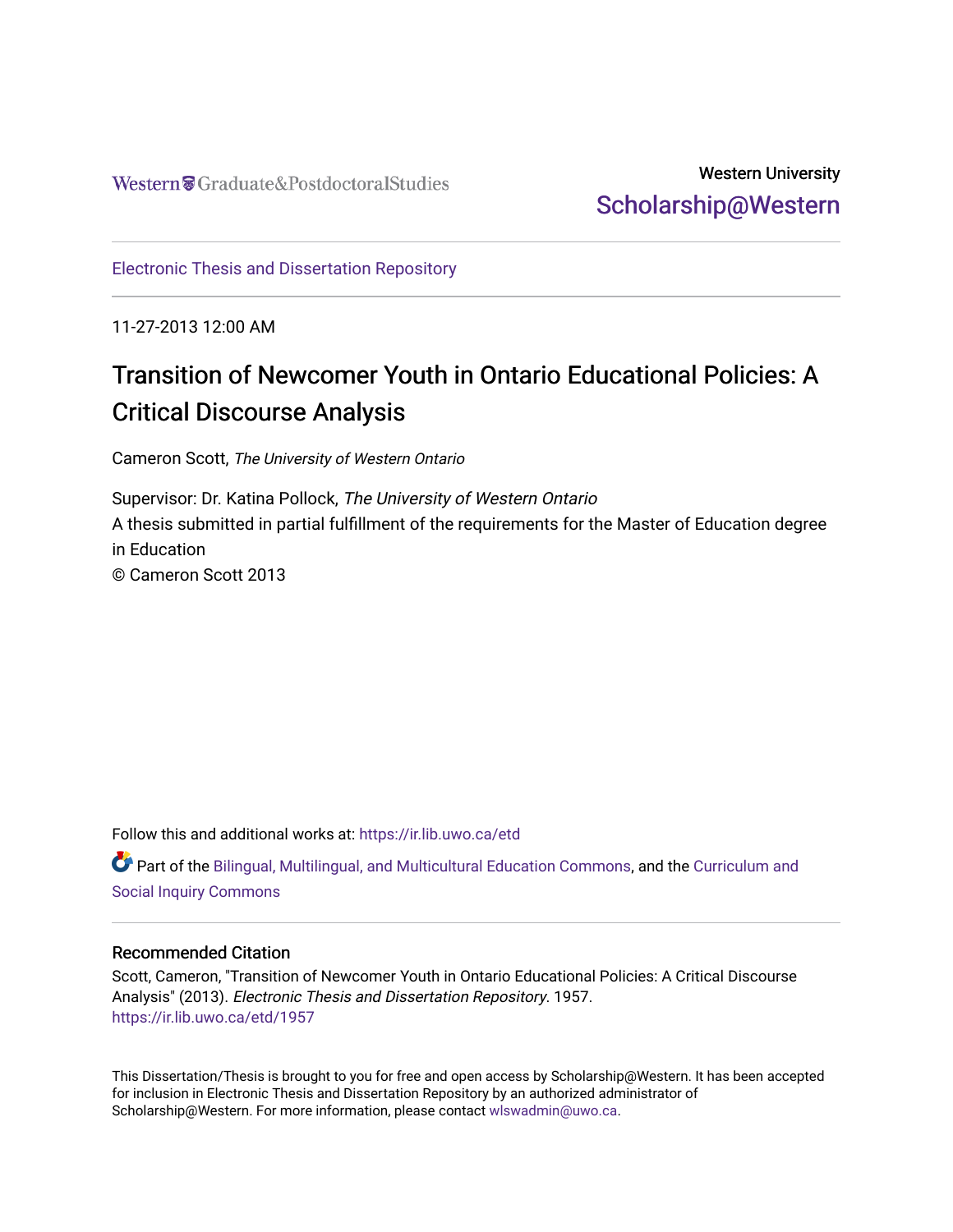### TRANSITION OF NEWCOMER YOUTH IN ONTARIO EDUCATIONAL POLICIES: A CRITICAL DISCOURSE ANALYSIS

(Thesis format: Monograph)

by

Cameron J. Scott

Faculty of Education

Submitted in partial fulfillment of the requirements for the degree of Master of Education

The School of Graduate and Postdoctoral Studies The University of Western Ontario London, Ontario November 2013

© Cameron J. Scott 2013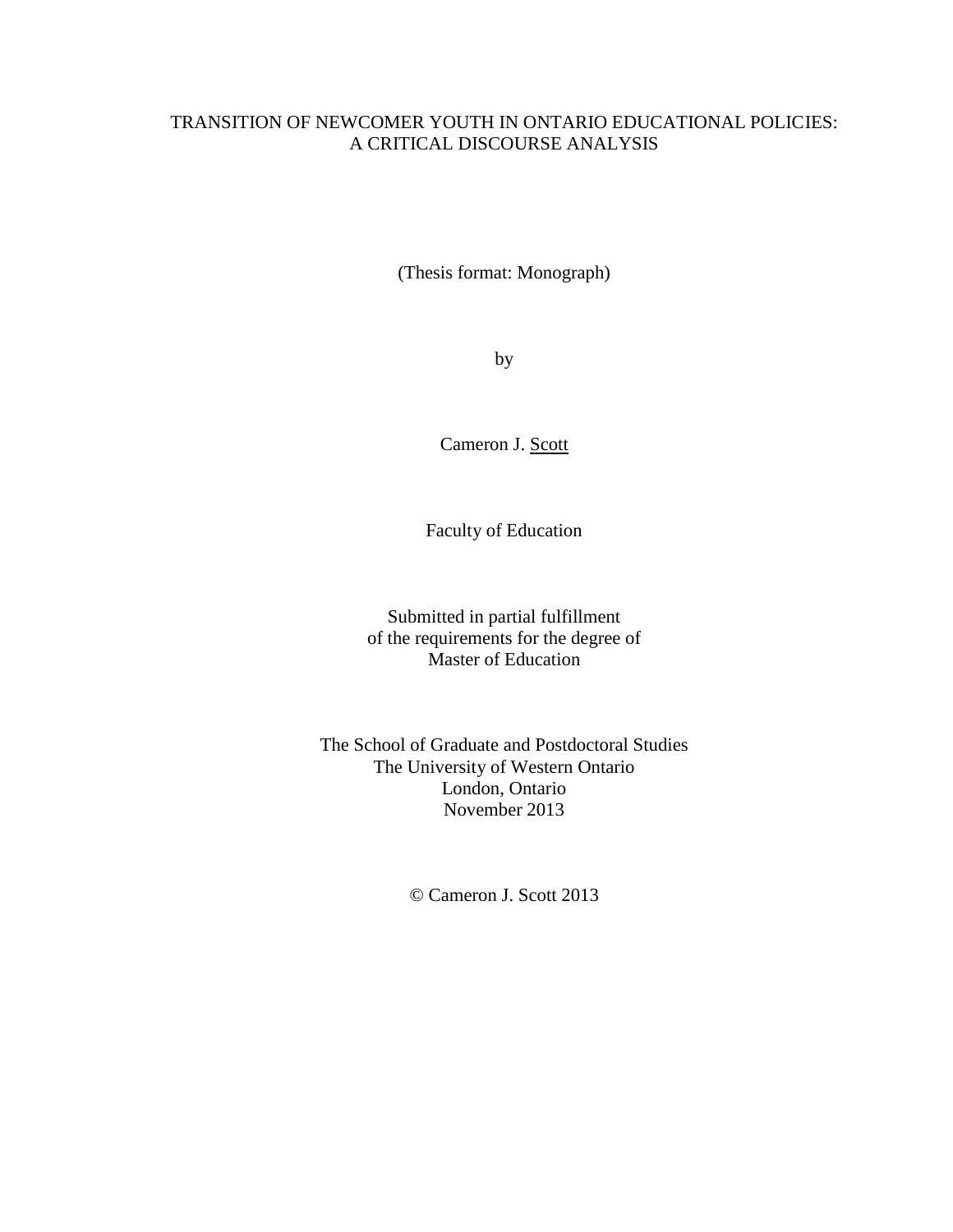#### **Abstract**

<span id="page-2-0"></span>Transition in school is an inherent function of each student's educational experience. However, newcomer youth face unique transitional challenges. This qualitative study was conducted to answer how Ontario educational policies shape the transition of newcomer youth. A critical discourse analysis was used to analyze practical guides and policy texts, framed through critical policy sociology and critical pedagogy. Findings illustrated that a fractured policy landscape exists, where there is a heavy emphasis on literacy, language development, and language acquisition for newcomer youth, but there remains a lack of policies to support a more holistic transition. Dominant policy discourses serve to construct newcomer youth through policy definitions of newcomers and power structures. Suggestions have been made for policymakers, administration, schools, and teachers. This research contributes insight into how current policies reproduce socio-economic and cultural norms and illustrates the importance of moving beyond English language learner curriculum to targeted transition policy for newcomer youth.

**Keywords**: Ontario, newcomer youth, immigration, transition, educational policy, acculturation, critical discourse analysis, critical policy sociology, critical pedagogy, qualitative.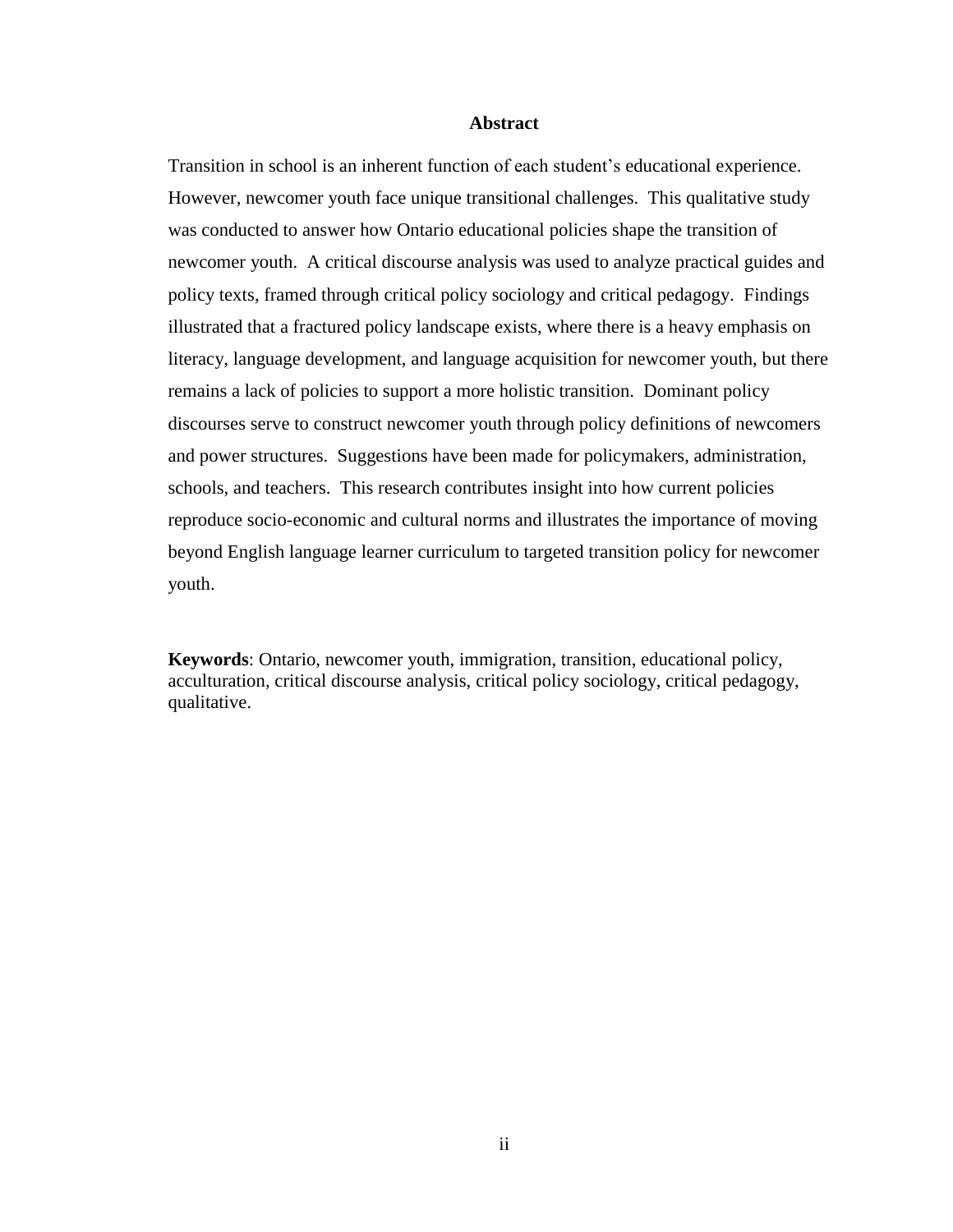#### **Acknowledgements**

<span id="page-3-0"></span>I would like to thank my supervisor, Dr. Katina Pollock for her time, support, and patience throughout this writing process. It has been a long "part-time" journey (longer than expected) that has woven its way through four years of full-time work and life.

Thank you also to Marianne Larsen for providing feedback and guidance as part of my supervisory committee. Also, thank you to Dr. Pam Bishop, Dr. Jason Brown, and Dr. Michael Buzzelli for forming my thesis examination committee, and to Roz Stooke for Chairing the thesis defence.

To the staff at the Graduate Office, particularly Linda Kulak (recently retired), thank you for your support and prompt responses in moments of need.

To my classmates, thank you for helping me to develop a stronger critical perspective.

Thank you to my friends and family for all your support, interest in my progress, and questions around "is it done yet?"

And finally, as always, thank you Megan. Your critical eye, sharp editorial skills, support in every way possible, and continuous pushing forward has, undoubtedly, made this thesis a reality.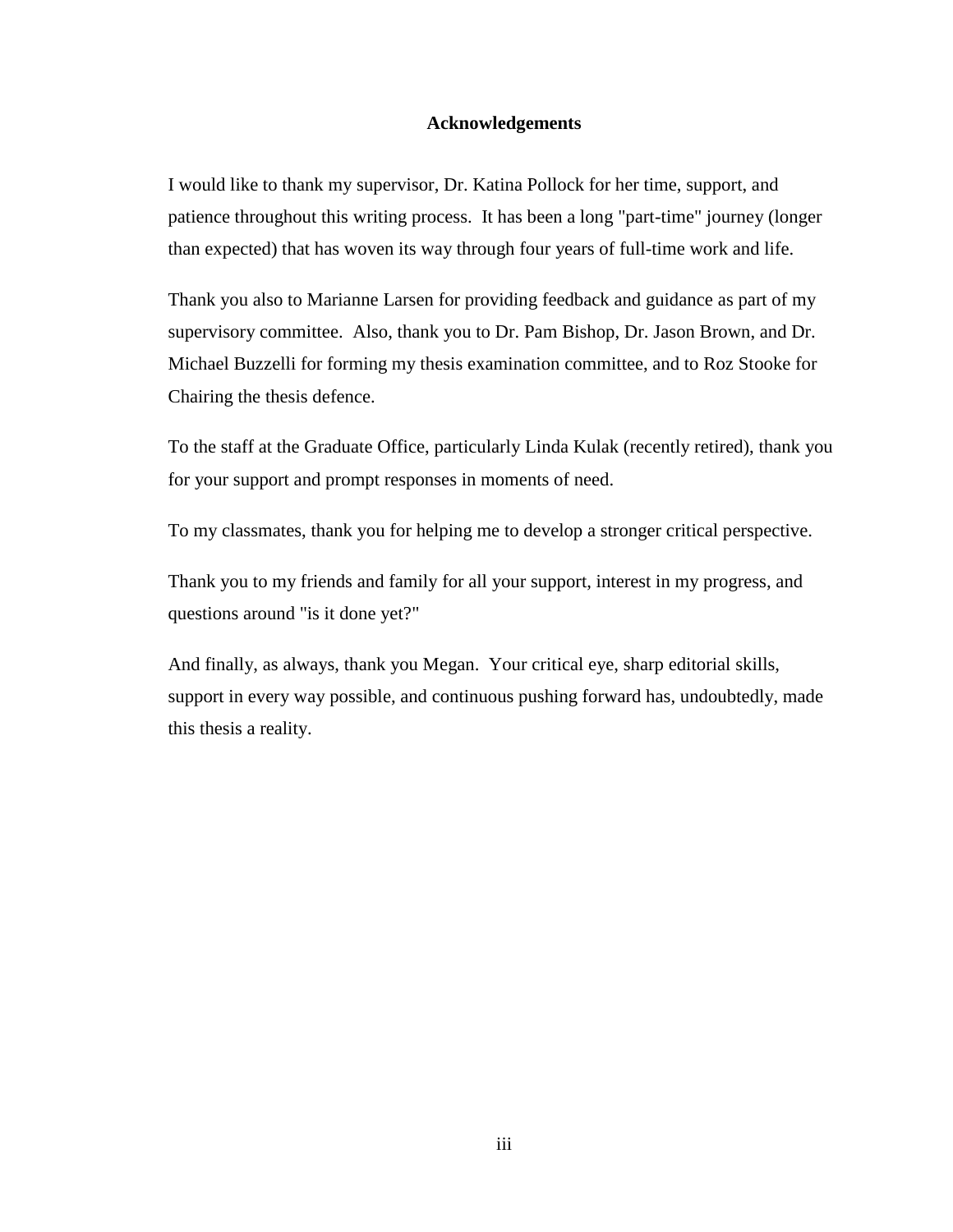| Defining Terms: Understanding Youth, Newcomer Youth, and Transition 3   |  |
|-------------------------------------------------------------------------|--|
|                                                                         |  |
|                                                                         |  |
|                                                                         |  |
|                                                                         |  |
|                                                                         |  |
|                                                                         |  |
|                                                                         |  |
|                                                                         |  |
|                                                                         |  |
|                                                                         |  |
| Power Structures in Policy Affecting the Transition of Newcomer Youth12 |  |
|                                                                         |  |
|                                                                         |  |
|                                                                         |  |
|                                                                         |  |
|                                                                         |  |
|                                                                         |  |
|                                                                         |  |

# **Table of Contents**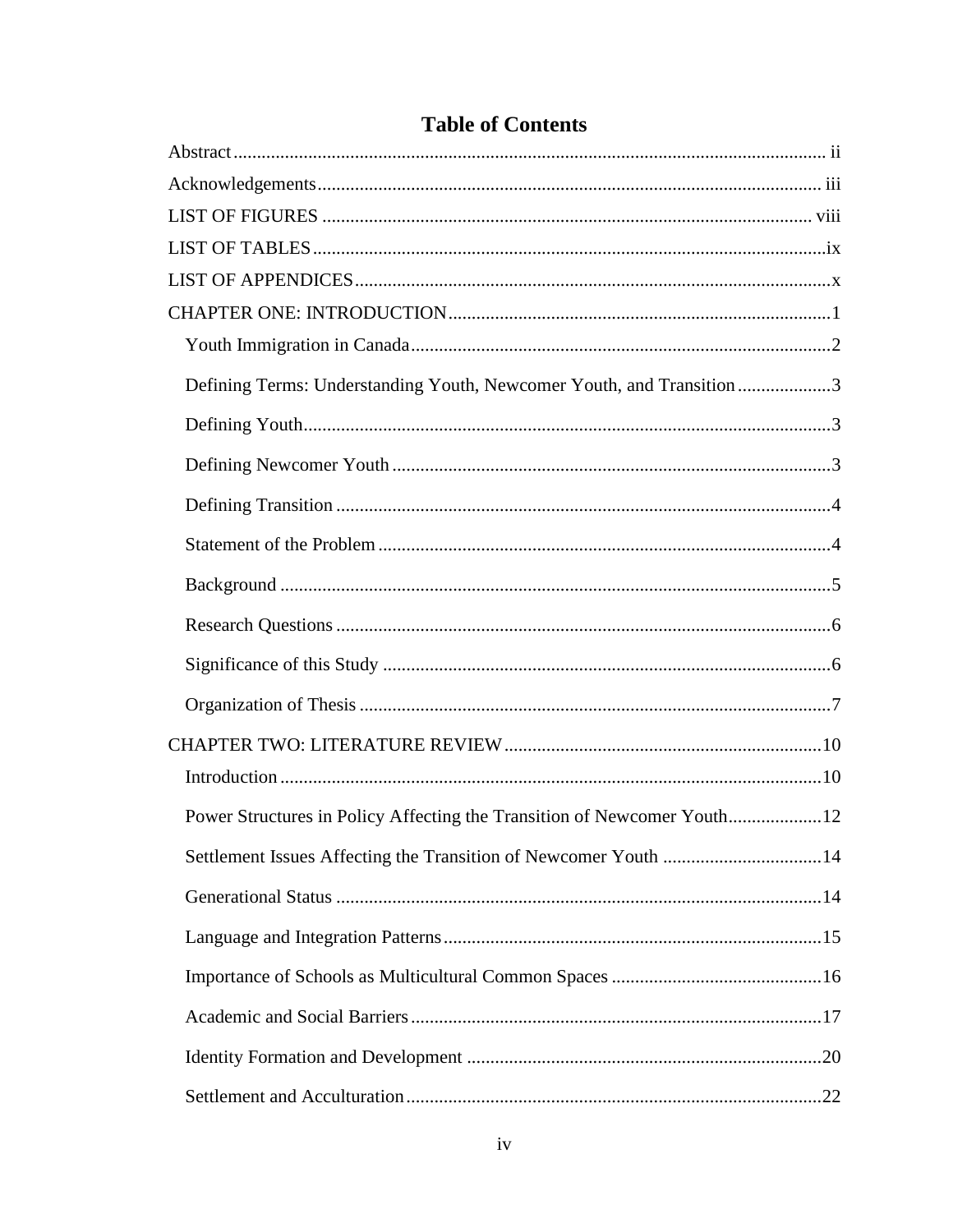| Over-representation of Newcomer Youth's Barriers to Acculturation27            |  |
|--------------------------------------------------------------------------------|--|
|                                                                                |  |
| Deficiency in Research Related to the Transition of Newcomer Youth 28          |  |
|                                                                                |  |
|                                                                                |  |
|                                                                                |  |
|                                                                                |  |
|                                                                                |  |
|                                                                                |  |
| Examining the Broader Context (Social, Political, Economic) of Policies33      |  |
|                                                                                |  |
|                                                                                |  |
| Critical Policy Sociology and Critical Pedagogy as it Relates to Newcomers and |  |
|                                                                                |  |
|                                                                                |  |
|                                                                                |  |
|                                                                                |  |
|                                                                                |  |
|                                                                                |  |
|                                                                                |  |
|                                                                                |  |
|                                                                                |  |
|                                                                                |  |
|                                                                                |  |
|                                                                                |  |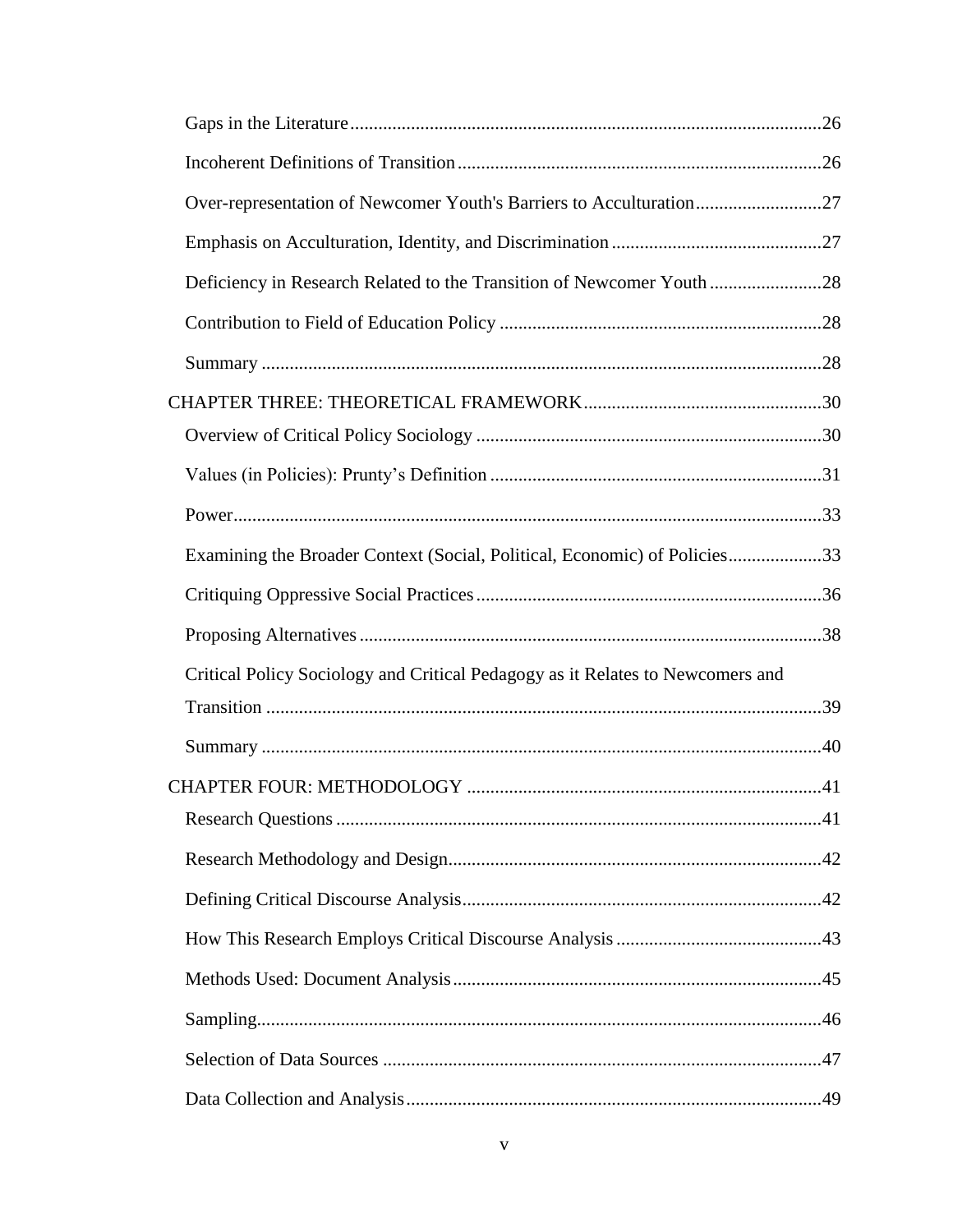| HOW 'INCLUSIVITY' IS UNDERSTOOD IN EDUCATIONAL POLICIES 57  |  |
|-------------------------------------------------------------|--|
|                                                             |  |
|                                                             |  |
|                                                             |  |
|                                                             |  |
|                                                             |  |
|                                                             |  |
| HOW ARE THE TERMS 'NEWCOMER YOUTH' AND 'TRANSITION' TAKEN   |  |
|                                                             |  |
|                                                             |  |
| HOW IS 'INCLUSIVITY' UNDERSTOOD IN EDUCATIONAL POLICIES? 70 |  |
|                                                             |  |
|                                                             |  |
|                                                             |  |
|                                                             |  |
|                                                             |  |
|                                                             |  |
|                                                             |  |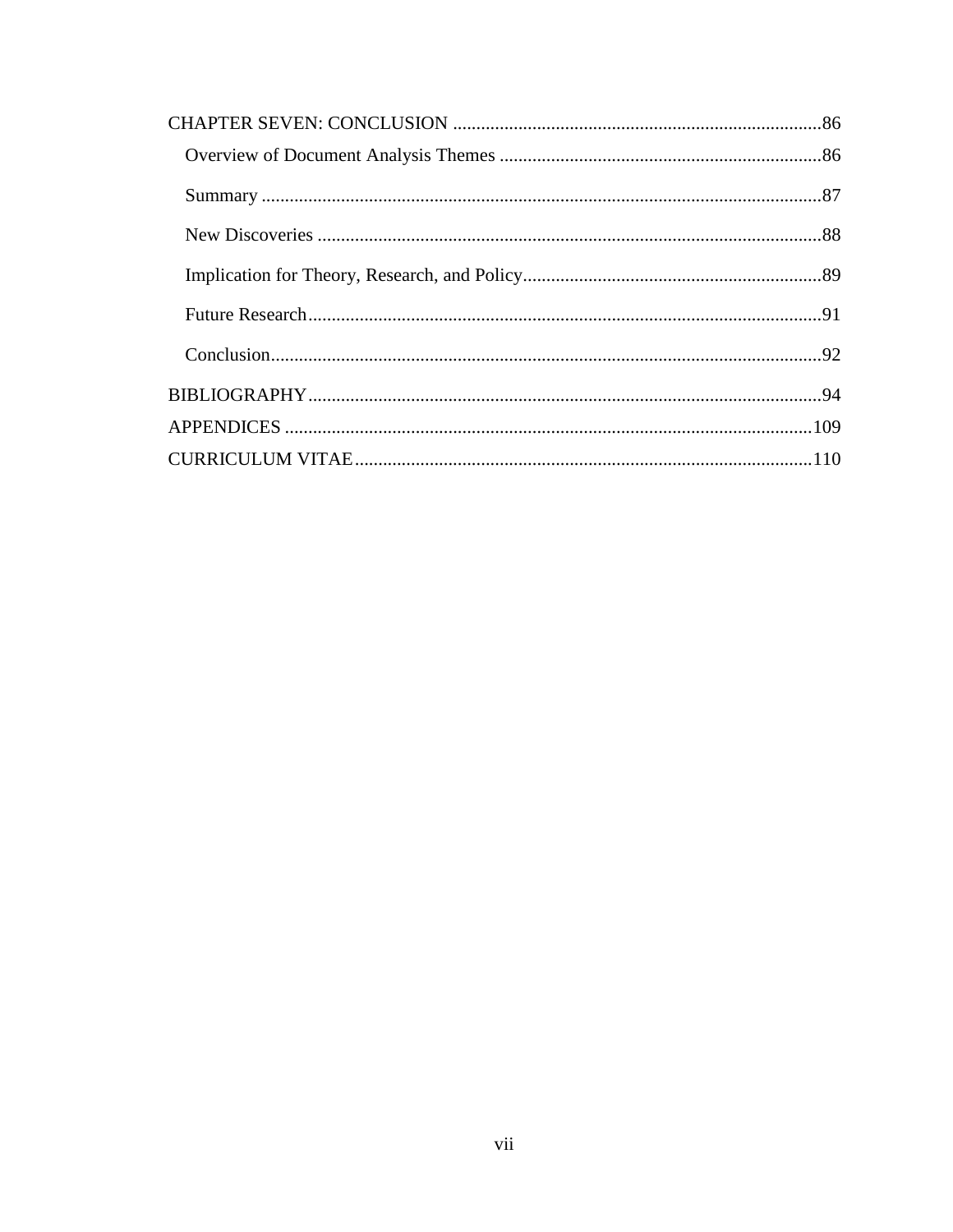# <span id="page-8-0"></span>**LIST OF FIGURES**

| Figure 1: Acculturation Strategies in Ethnocultural Groups and the Larger Society 25 |  |
|--------------------------------------------------------------------------------------|--|
|                                                                                      |  |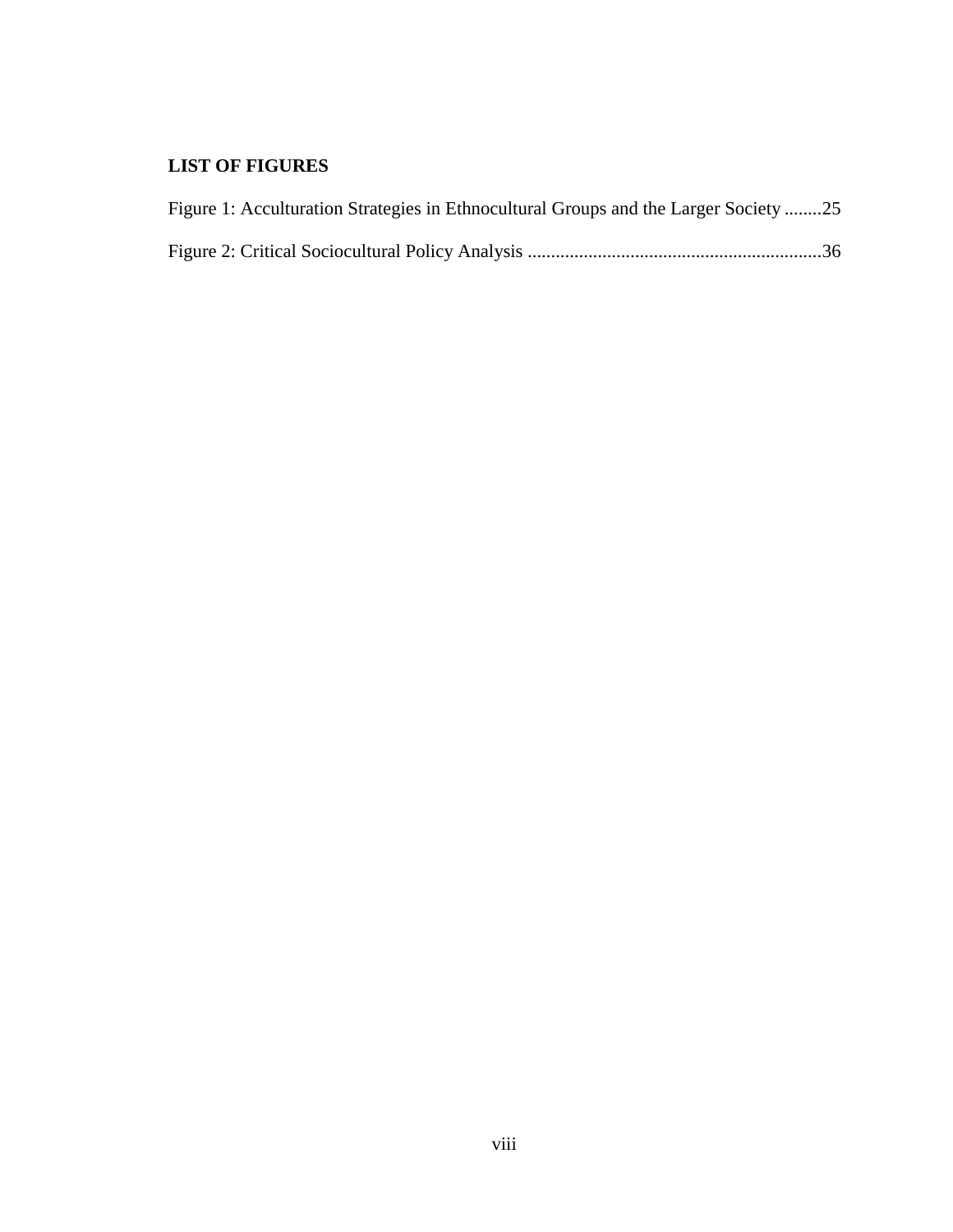# <span id="page-9-0"></span>**LIST OF TABLES**

| Table 1: Positive Protective Factors Supporting Newcomer Youth Integration20 |  |
|------------------------------------------------------------------------------|--|
|                                                                              |  |
|                                                                              |  |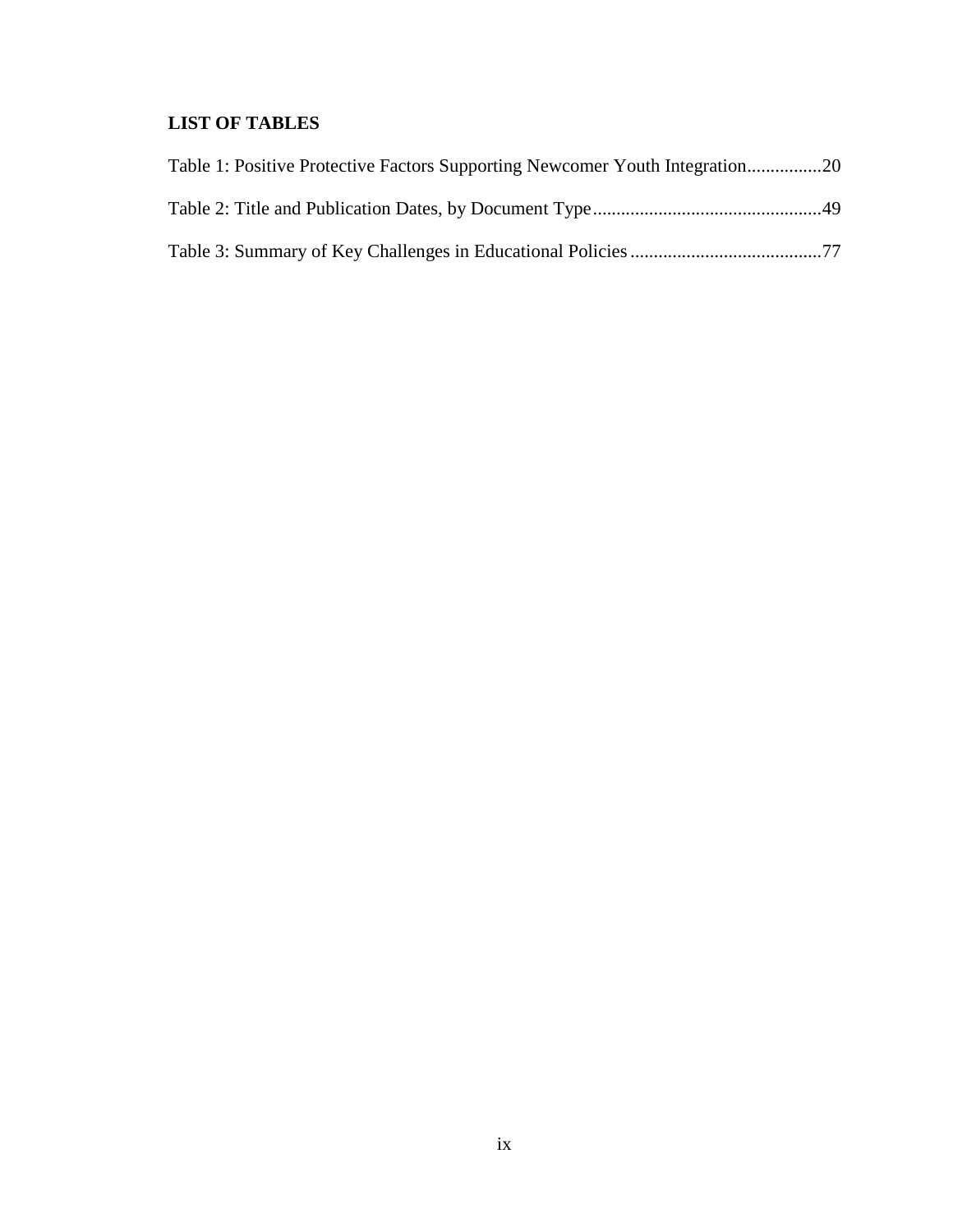# <span id="page-10-0"></span>**LIST OF APPENDICES**

|--|--|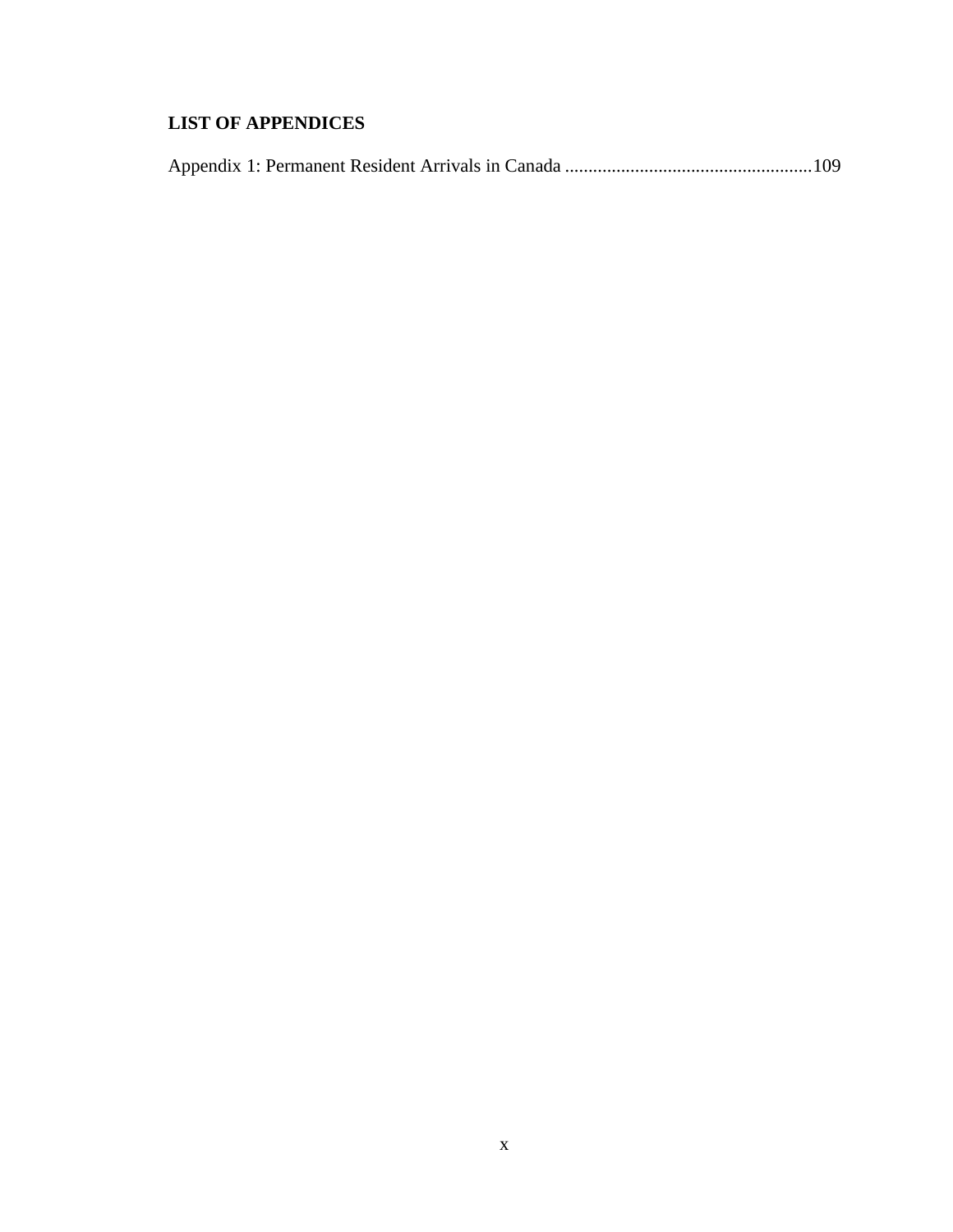#### **CHAPTER ONE: INTRODUCTION**

<span id="page-11-0"></span>*We must first comprehend the fact that children – all children – come to school motivated to enlarge their culture. But we must start with their culture...and look first to determine how they seek to know themselves and others and how their expertise and experience can be used as the fuel to fire their interests, knowledge, and skills...for they are rich in assets. As teachers, we enter their world in order to aid them and to build bridges between two cultures.*

(Garcia, 1999, p. 82)

Immigration is a world-wide experience that involves millions of people across most countries (UN Population Report, 2002). As portrayed in the literature, immigration can be a source of problems and as an opportunity for individuals and societies (Baubock, Heller, & Zolberg, 1996). Transition to school is an inherent function of each student's educational experience. However, newcomer youth face unique transitional challenges posed by identity development, resettlement, the adaptation and integration process, language and societal barriers, academic and social aspects of school, and related struggles for self-esteem and self-worth (Khanlou & Crawford, 2006; Kymlicka & Norman, 1994; Ngo & Schleifer, 2005; Seat, 2003). Transition and newcomer youth are contestable constructs, as each holds different meanings and understandings depending on the vantage point of the individual using the term.

As the quote above suggests, educators, school boards, and policymakers must support newcomer youth by bridging mainstream culture with that of newcomer youth. It is the cultural experiences, knowledge, values, and dispositions of the individual newcomer that should mark the starting point for the youth's transition and adaptation to school and community. The transition of newcomer youth is shaped by a number of influences, including: academic and social barriers (Rossiter & Rossiter, 2009), community and school environments (Dib, Donaldson, & Turcotte, 2008; Gonzalez, 2009), racism and discrimination (Beaujot & Kerr, 2007; Richmond, 1989), gender, clash of cultural values between those at home and the values espoused at school (Ngo  $\&$ Schleifer, 2005), language (Dei, Mazzuca, McIsaac, & Zine, 1997), and prior education experience (Rossiter & Rossiter, 2009), to name a few.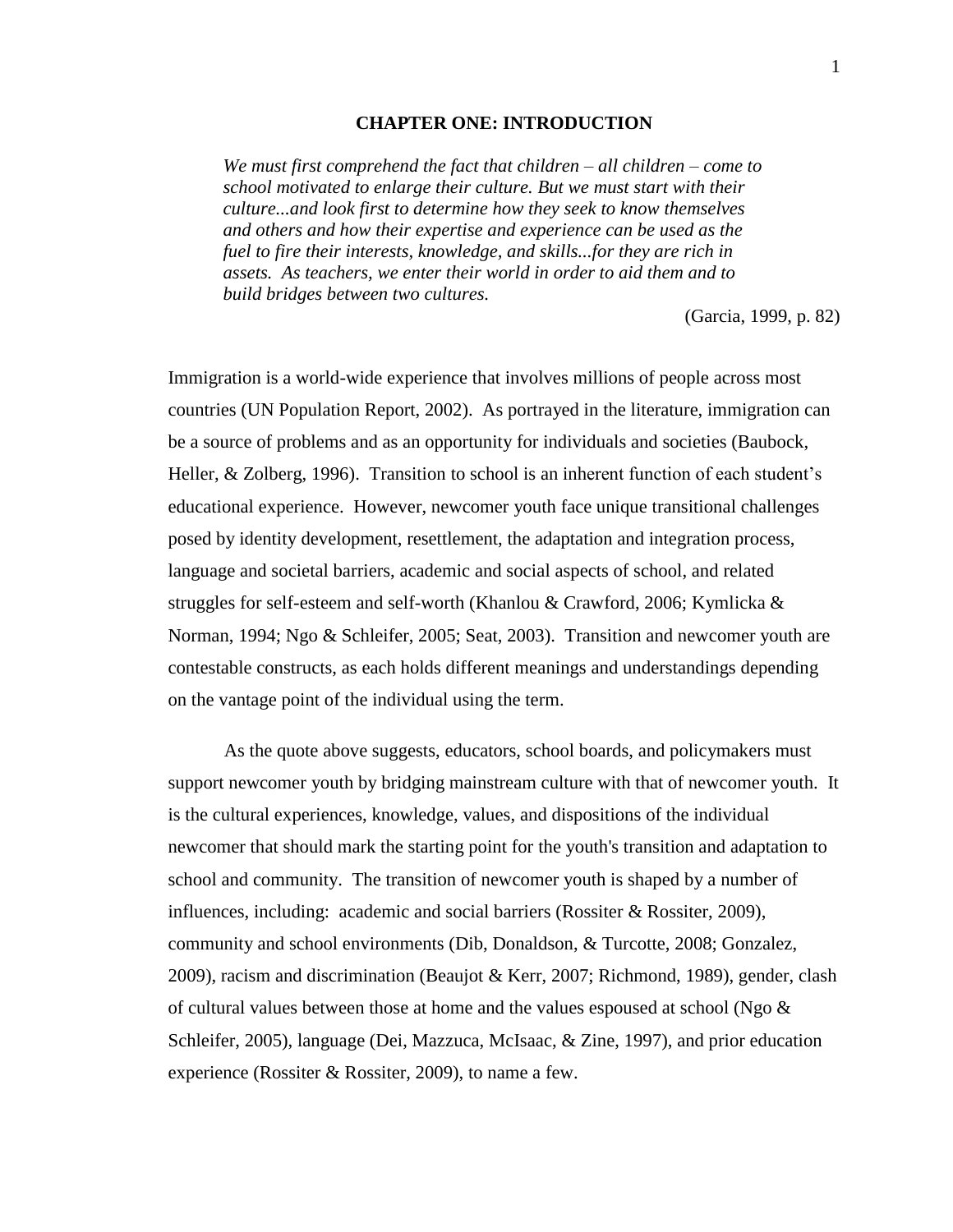Education is of primary importance in the lives of immigrant and ethnic minority youth and families (Kilbride & Anisef, 2001). Academic achievement tends to be a landmark by which immigrant youth can improve their education and attain employment opportunities in a new society by developing social, economic, and educational mobility. Schools remain the contexts in which youth spend the majority of their time and have a profound influence on immigrant youths' exposure to Canadian culture. Therefore, educational institutions expose immigrant students to values and practices of the new society, particularly around policies and practices related to transitioning, and facilitate students' transition into the dominant, Canadian culture.

#### <span id="page-12-0"></span>**Youth Immigration in Canada**

The number of newcomer youth between the ages of 15-24 settling in Canada has been steadily growing during the last decade from 28,125 arriving in 1999 compared to 37,425 arriving in 2008 (24.9% increase). The trend in newcomer youth migration to Canada since 1999 is presented in Appendix 1. Generally, 35,000 immigrants and refugee youth between the ages of 15-24 settle in Canada every year which represents 15% of the approximately 250,000 permanent residents that come to Canada annually. The composition of refugee youth settling in Canada is slightly higher (20.4%) compared to youth in other groups. The majority (79.8%) of youth who settle in Canada are from racialized 'visible minority' backgrounds. Most immigrant youth settle in the three metropolitan cities in Canada (Toronto, Montreal and Vancouver). However, smaller cities such as Calgary, Edmonton, Windsor, Winnipeg, and Kitchener-Waterloo have significant visible minoritized populations (Statistics Canada, 2009). In the City of Toronto, for example, immigrant youth between the ages of 15-24 constitute 39.5% of all youth in that age group.

According to the 2006 Canadian Census, the unemployment rate for recent immigrant youth was 15.4% compared to 12.5% for Canadian-born youth. More strikingly, the low-income rate for recent immigrant youth was three times higher (45.8%) than that of Canadian-born youth (15.7%) (Statistics Canada, 2009). Moreover, at least one-fifth of the total Canadian student population currently enrolled in an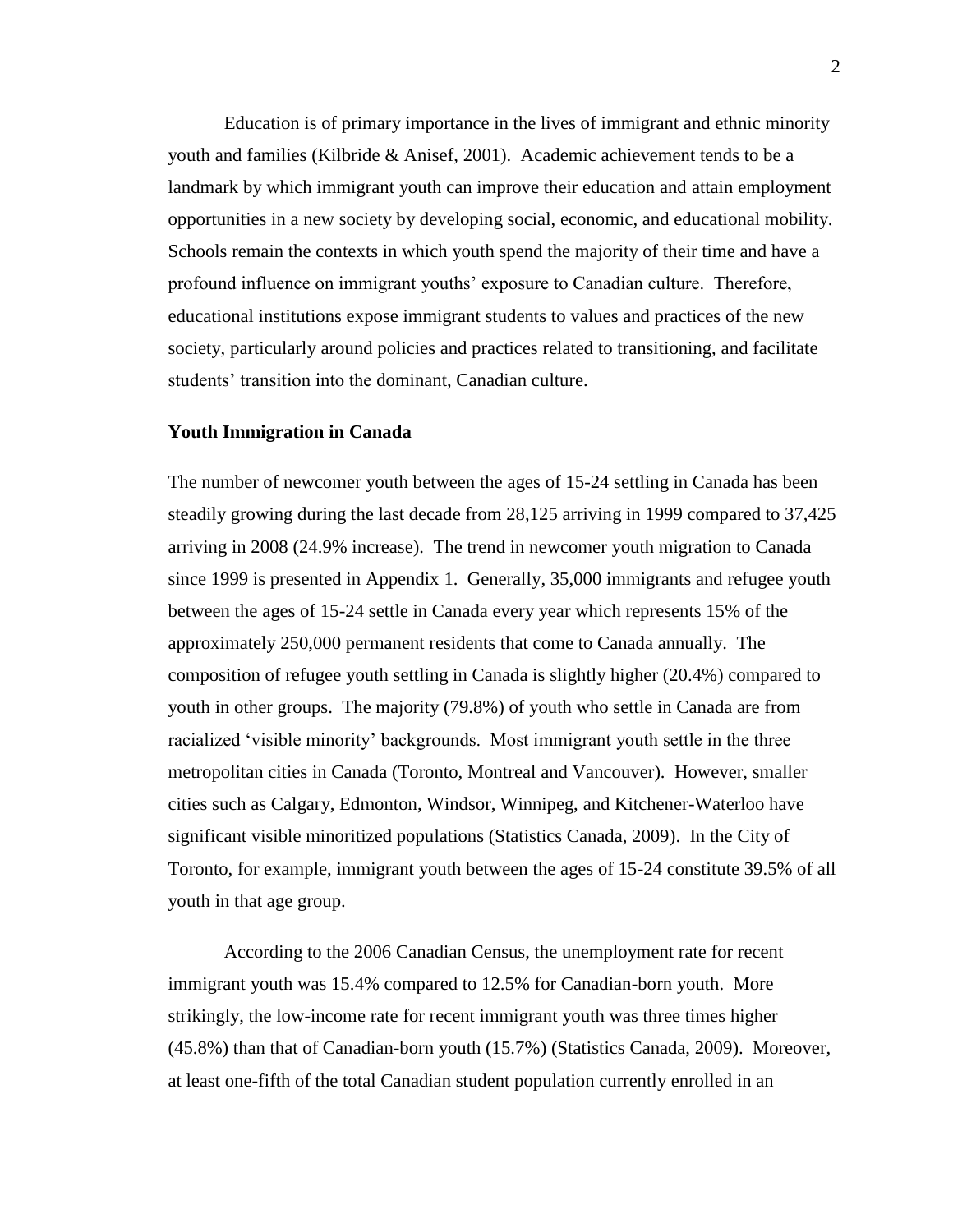educational institution belongs to a visibly minoritized group (Dib, Donaldson, & Turcotte, 2008) and the majority of immigrant youth migrate from Africa, the Middle East, Asia, the Pacific region, and South and Central America (Canadian Council on Social Development, 2000).

#### <span id="page-13-0"></span>**Defining Terms: Understanding Youth, Newcomer Youth, and Transition**

One of the most critical factors in a successful transition to Canadian society is education (Anisef & Kilbride, 2003; Rossiter & Rossiter, 2009). The transition to new schools is one of the defining parameters of development for youth, where the academic, personal, and interpersonal functioning of students suffers after making the transition to new schools (Barber & Olsen, 2004). At the core of the transition to school, education is of central importance in the lives of immigrant and ethnic minority children (Costigan, Hua, & Su, 2010). Recognizing the important relationship between the educational outcomes of newcomer youth and the role of schooling and education, I want to acknowledge how the concepts of education, schooling and what it means to be a youth or a newcomer, require more careful critical analysis and theoretical 'unpacking'. Transition and newcomer youth are contestable constructs, as each holds different meanings and understandings depending on the perspective and vantage point of the individual using the term.

#### <span id="page-13-1"></span>**Defining Youth**

Youth are defined as a social generation sharing a particular homogeneous value set and or experience, a birth cohort, a stage of life or a transition period, active subjects or victims of structural changes in society (Tanner, 2006; Wyn & Woodman 2007). In this research, I am examining school aged individuals focusing on secondary school youth.

### <span id="page-13-2"></span>**Defining Newcomer Youth**

Some immigrant groups adjust well to their move to Canada, while others struggle to adapt to the new culture. Recent studies recognize immigrants by their ethnic and racial differences and, increasingly, by religion (Bloemraad, Korteweg, & Yurdakul, 2008). This research considers newcomer youth to be those school aged individuals who have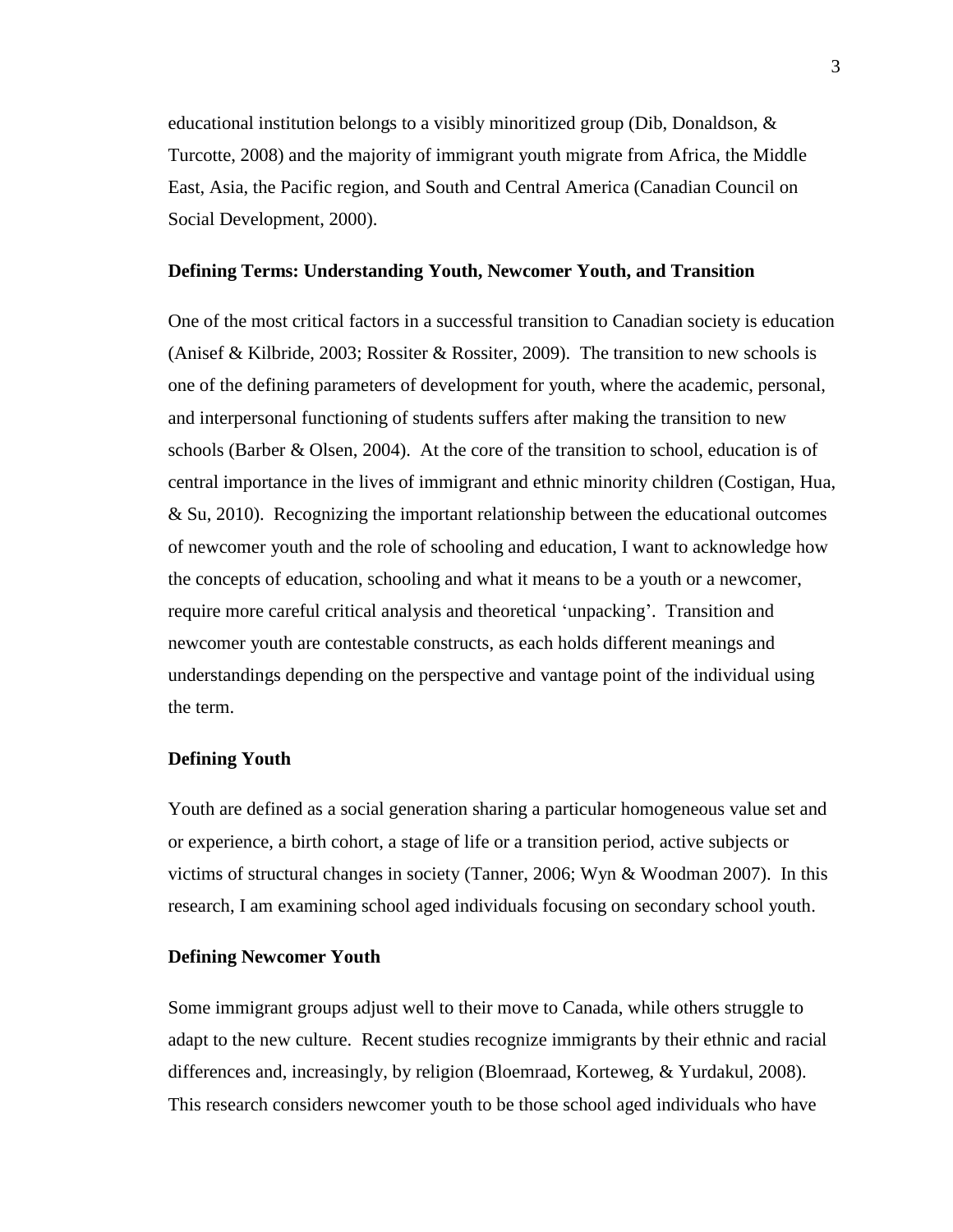arrived to Ontario schools from a country other than Canada who may or may not be fluent in English and come from a variety of cultural backgrounds.

### <span id="page-14-0"></span>**Defining Transition**

In transitioning to Canada, youth are labelled with various descriptors such as 'immigrant,' 'ESL student,' 'refugee,' 'newcomer,' 'English Language Learner,' and 'Canadian-born.' While some youth may identify with such labels, these identity markers cannot sufficiently address the diversity of lived-experiences and identities among newcomer youth (Khanlou & Crawford, 2006). As such, transition is a problematic and challenging term to define. At its core, the concept of transition suggests confronting the changes and challenges from one point to another. This study is about the transition between schools – from school in an immigrant/refugee's home country to school in Canada.

### <span id="page-14-1"></span>**Statement of the Problem**

Although much Canadian scholarly work has been done in the area of immigration and education, particularly related to the transition of newcomer youth in terms of social, economic, language, and cultural barriers (Rossiter & Rossiter, 2009), identity formation (Ngo & Schleifer, 2005), adaptation and integration (Berry, Phinney, Sam, & Vedder, 2006), and multiculturalism (Basu, 2006), there remains a paucity of research that examines Ontario education policies related to newcomer youth transition. Policies related to English as a Second Language (ESL) and English Language Development (ELD) programs, equity and inclusion, and guides to working with English Language Learners currently exist to serve newcomer youth. Given Canada's increasing ethnic and racial diversity, particularly in schools, a better understanding of the academic and transitional experiences of immigrant youth is essential in better supporting the transition of newcomer youth and, to a greater extent, re-contextualizing educational policies and practice in schools.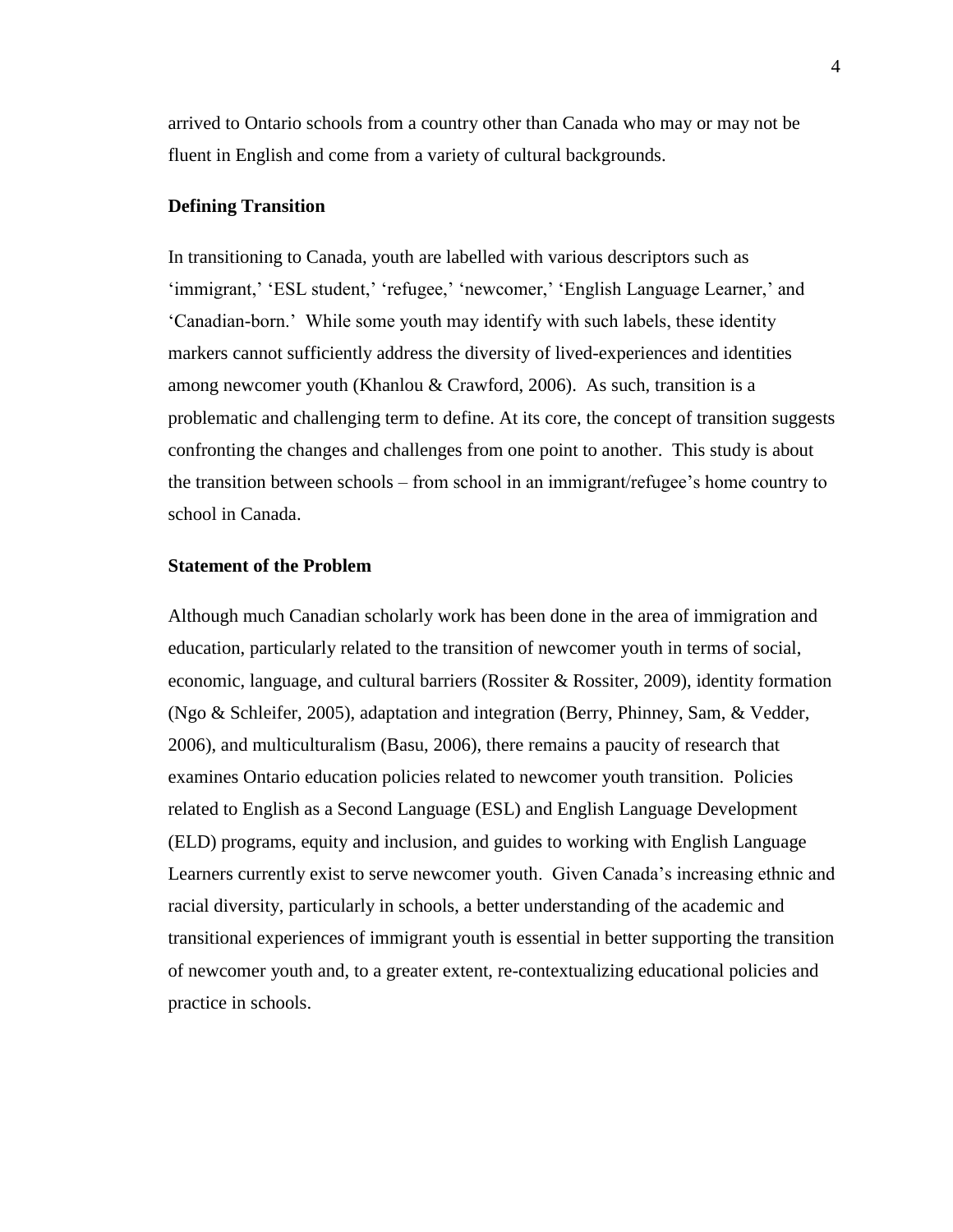Canada's newcomer youth population is a significant area of concern for schools, service providers, and most importantly, policymakers (Kilbride, Anisef, Baichman-Anisef, & Khattar, 2001). Developing policy to integrate cultural diversity and support individuals to retain and express such diversity proves a major challenge faced by policymakers (Anisef, Poteet, Anisef, Farr, Poirier, & Wang, 2007). With a lack of such research that could illuminate the unique needs of newcomer adolescents (Anisef et al., 2007), it is important to identify these needs and critically appraise Ontario educational policies, in order to determine the types of programs and services that are beneficial to the settlement, adaptation, and transition of newcomer youth. Diversity is challenging on many levels, as Canadian schools continue to face significant challenges in this area, but learning to accommodate diversity is also critical to Canada's future (Levin, 2008).

#### <span id="page-15-0"></span>**Background**

With the growth of newcomer youth, the challenge of understanding the impacts of immigration on the social, political, and educational landscape of Canada becomes more significant. Addressing the specific needs of newcomer youth and their transition is a significant theme, in both research and practice, demanding greater theoretical and empirical attention. Canada will continue to depend on immigration and significant numbers of newcomers where the transition "and the full socioeconomic inclusion of immigrants in Canadian society are pressing issues to be addressed…to better integrate current and incoming immigrants" (Madibbo, 2008, p. 48).

The implications of the transition of newcomer youth in schools are far-reaching for a number of reasons: immigrant youth are transitioning from non-Western countries, many do not speak English as their first language, and they enter Canada and become labeled in various ways. Given the increasing role immigrants are playing in Canada's labour market, economy, and social fabric, increased efforts must be made to support the transition of newcomer youth in schools. Research indicates that the process and effects of resettlement create distress that often results in maladaptation of newcomers (Beiser,Shik, & Curyk, 1999). Schools and communities "face major challenges in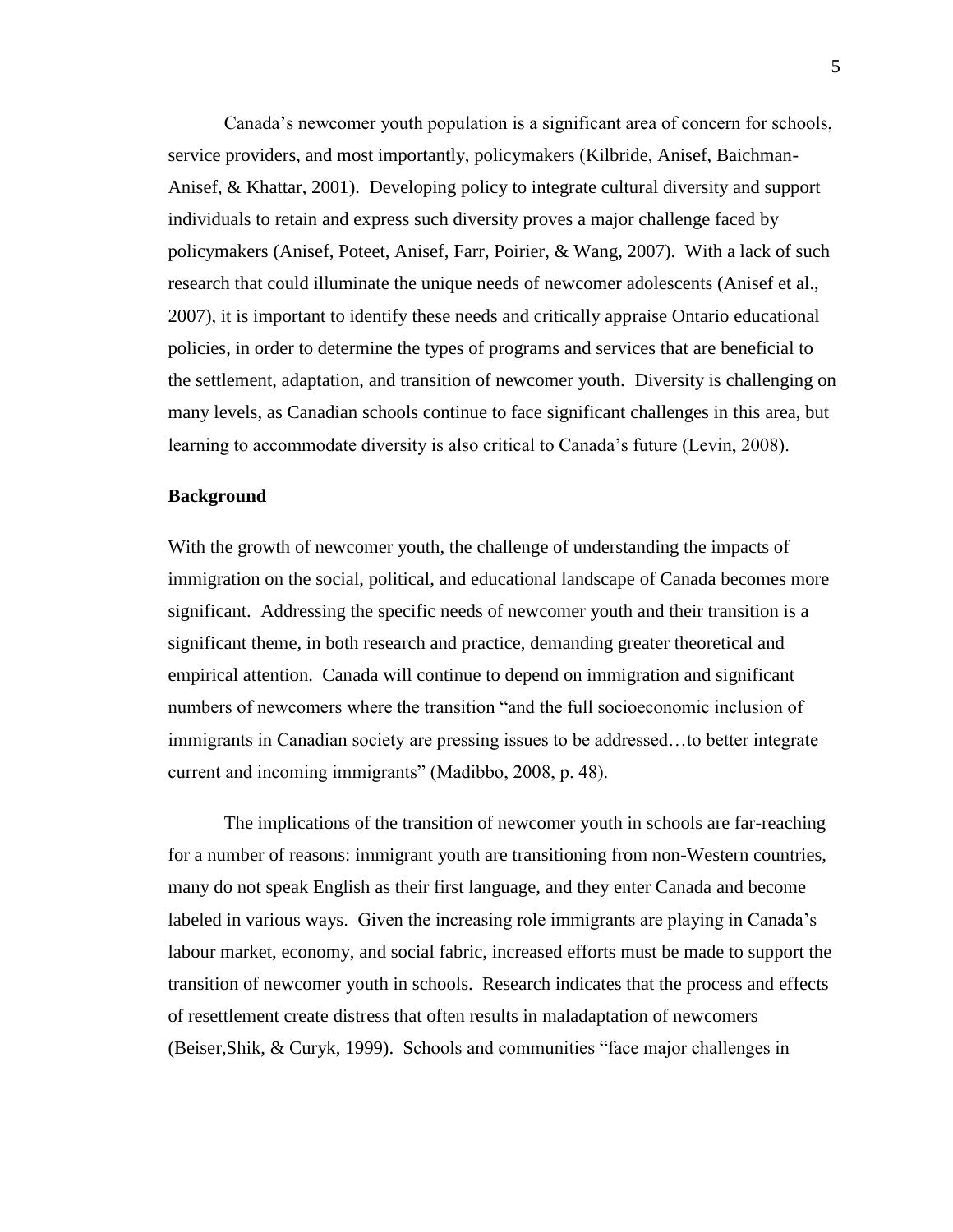bringing the human potential that immigrants bring with them fully to fruition" (Council of Ministers of Education, 2007).

Studies clearly identify the important role that the school system holds in promoting settlement and integration (Anisef et al., 2007; Basu, 2004). Integrative policy must be developed in order to meet the needs of newcomer youth most effectively. There is a pressing need for "a more responsive and flexible approach to classroom instruction, to the school as a community institution with open boundaries, and to the diversity of learning needs, backgrounds and expectations in our changing population" (Anisef & Bunch, 1994, p. 13).

#### <span id="page-16-0"></span>**Research Questions**

As a result of the growing number of immigrant youth in Ontario schools, and the implementation of multicultural policies, Ontario schools are increasingly becoming diverse, multicultural spaces. Despite these objectives, multicultural policies have been criticized as a way of containing diversity so as not to disrupt existing power hierarchies (Dei, 1996; Moodley, 1992). Thus, the main research question I pursue in this thesis is:

How do current Ontario educational policies shape the transition process for newcomer youth?

Emerging from this problem are several questions that deserve greater attention. The sub-questions I explore include:

- 1) How do these policies act as a form of power?
- 2) How is inclusivity understood by researchers and policymakers in policies related to the transition of newcomer youth?

### <span id="page-16-1"></span>**Significance of this Study**

One way to support newcomer youth is to investigate the current policies to determine if they actually address the current issues described in the literature. An interrogation of existing policies is important to determine if policy goals align with current research. Ozga (2000) argues that there is a "need to *understand* education policy in a theoretically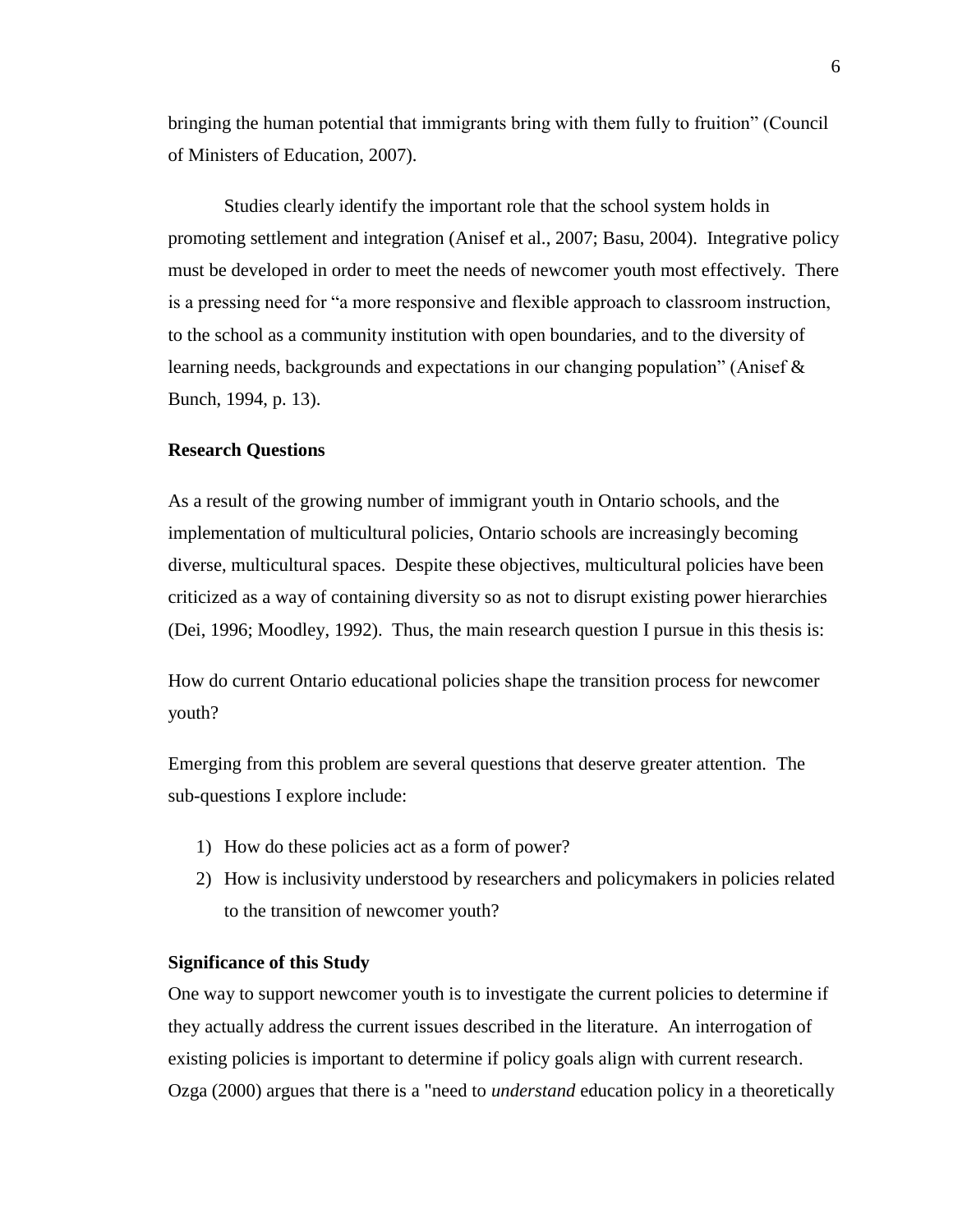informed way" (p. 42). Policies are systems of thought and action used to regulate and organize behaviour which construct a way of seeing those affecting and affected by the problem. Policies establish lenses for viewing the people they aim to address, where the language of policy uncovers who is dominant, who is subordinate, and what controls the dominant should exercise on the subordinate in order to effect desired change (Stein, 2004).

Attention is most often paid to the characteristics of individuals rather than the structures of society that contribute to unequal and inequitable life circumstances (Stein, 2004). Interrogation of "policy unveils the often-obscure assumptions built into policies, and the structural inequalities of power and privilege in which they exist" (Stein, 2004, p. 7). There are more systemic barriers at play within the education system, including: a lack of awareness and understanding of the plight of being an immigrant (or refugee), racism, poverty, and the attainment of equal educational opportunities. Examining policies potentially illuminates power and control that systematically exist in policy to maintain the status quo and comprise dominant discourses. Thus, research needs to explore existing policy to examine how the transition of newcomer youth is understood from an educational policy context.

#### <span id="page-17-0"></span>**Organization of Thesis**

This thesis is organized into the following set of chapters. This chapter introduced the topic, the research question, and the research objectives. Chapter Two provides a comprehensive review of the literature on the transition of newcomer youth to schools. The literature review centres primarily on scholarly and policy-based literature published within the last ten years. Examples of empirical and theoretical approaches will be highlighted to understand the context of newcomer transition to schools, to define some of the central terms of newcomer, youth, and transition, and to problematize newcomer youth.

Chapter Three examines the theoretical framework used in this study and sets out to provide a comprehensive review of critical policy sociology and critical pedagogy, by reviewing key concepts developed by Gale (2001) and Levison, Sutton, and Winstead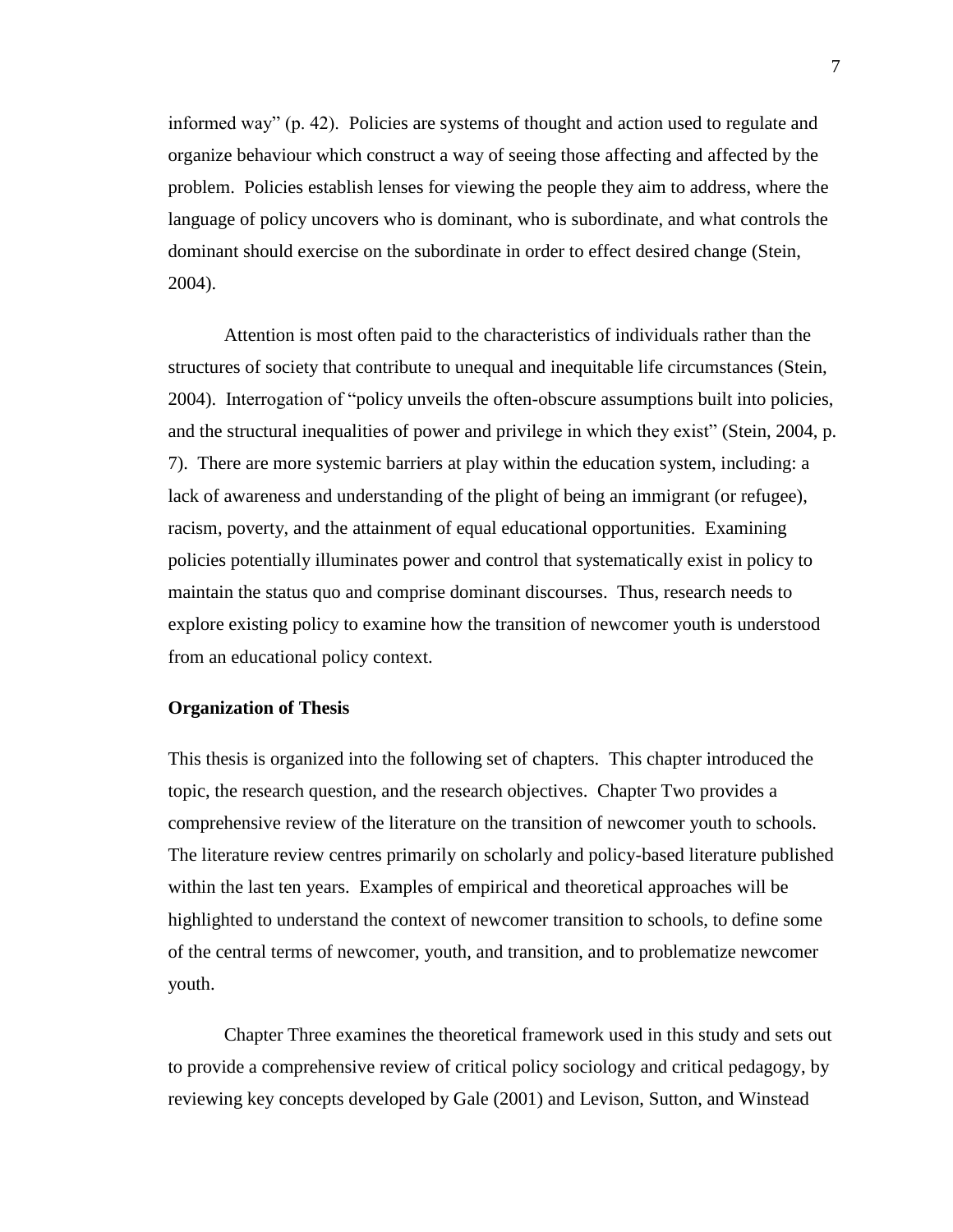(2009). To accomplish this task, this chapter seeks to understand how critical policy sociology and critical pedagogy can illuminate the theoretical assumptions and underpinnings associated with newcomer youth specifically within the contexts of youth, education, immigration, and policymaking.

Chapter Four examines the methodology used in this study, specifically the selection of Ontario education documents, including practical guides and policies, to collect data. Theoretical reasons are provided for the significance of analyzing Ontario education documents, as well as detailing the process used to select documents for this study. The method of document analysis used to collect data is described, as well as the critical discourse analysis framework that I used to analyze and interpret the data. Empirical questions guided this methodological approach and frame the presentation of results. Namely, these questions were concerned with the reproduction of social inequalities, the maintenance of the status quo related to unequal power dynamics, and the consequences of ideological, political, and social underpinnings of the current Ontario education documents. Moreover, this methodological approach is framed by the question of whether policy texts challenge or ignore power positions by situating the social relations of newcomer youth to that of teachers, peers, and the school institution.

Chapter Five examines the Ontario education documents, presents the data, and explains the findings, framed through critical discourse analysis and guided by empirical questions. Chapter Six outlines the discussion based on the findings of this study as well as current literature. In framing the discussion by suggesting that the school environment plays a critical role in the acculturation process for newcomers, this chapter discusses the deficiency in providing a supportive transitional framework for newcomer youth who arrive in Ontario schools each year.

Finally, Chapter 7 provides the summary and conclusion of this thesis. This study concludes that specific educational policies in Ontario targeted towards newcomer youth lack an integrated and holistic transition framework. Support for the transition and settlement of immigrant youth is heavily focused on English language acquisition. As a result, dominant discourses in current educational policies construct 'newcomer youth' in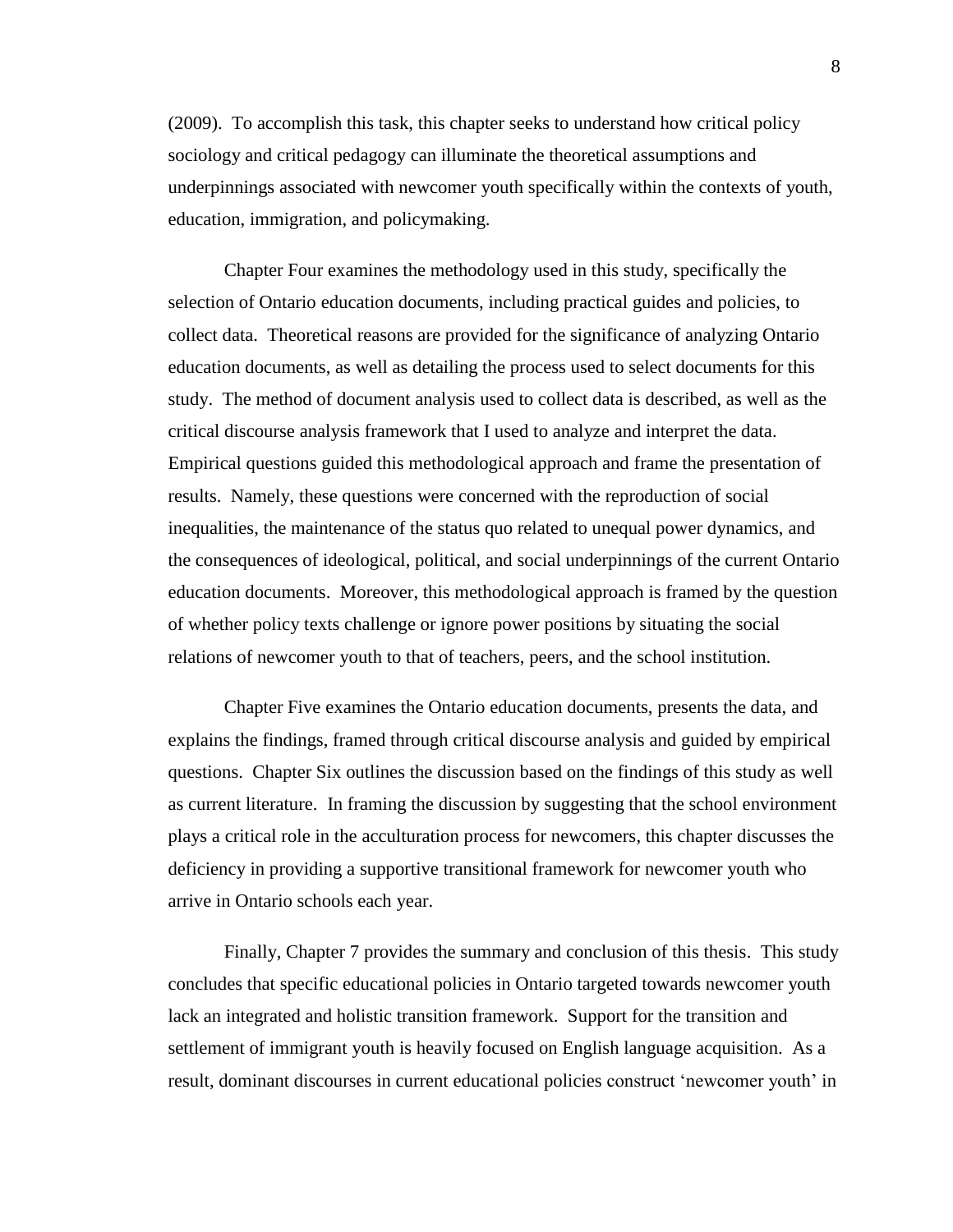a deficit model. Specifically, newcomer youth are labelled as English Language Learners, where their mental health, social, and cultural issues remain largely unacknowledged.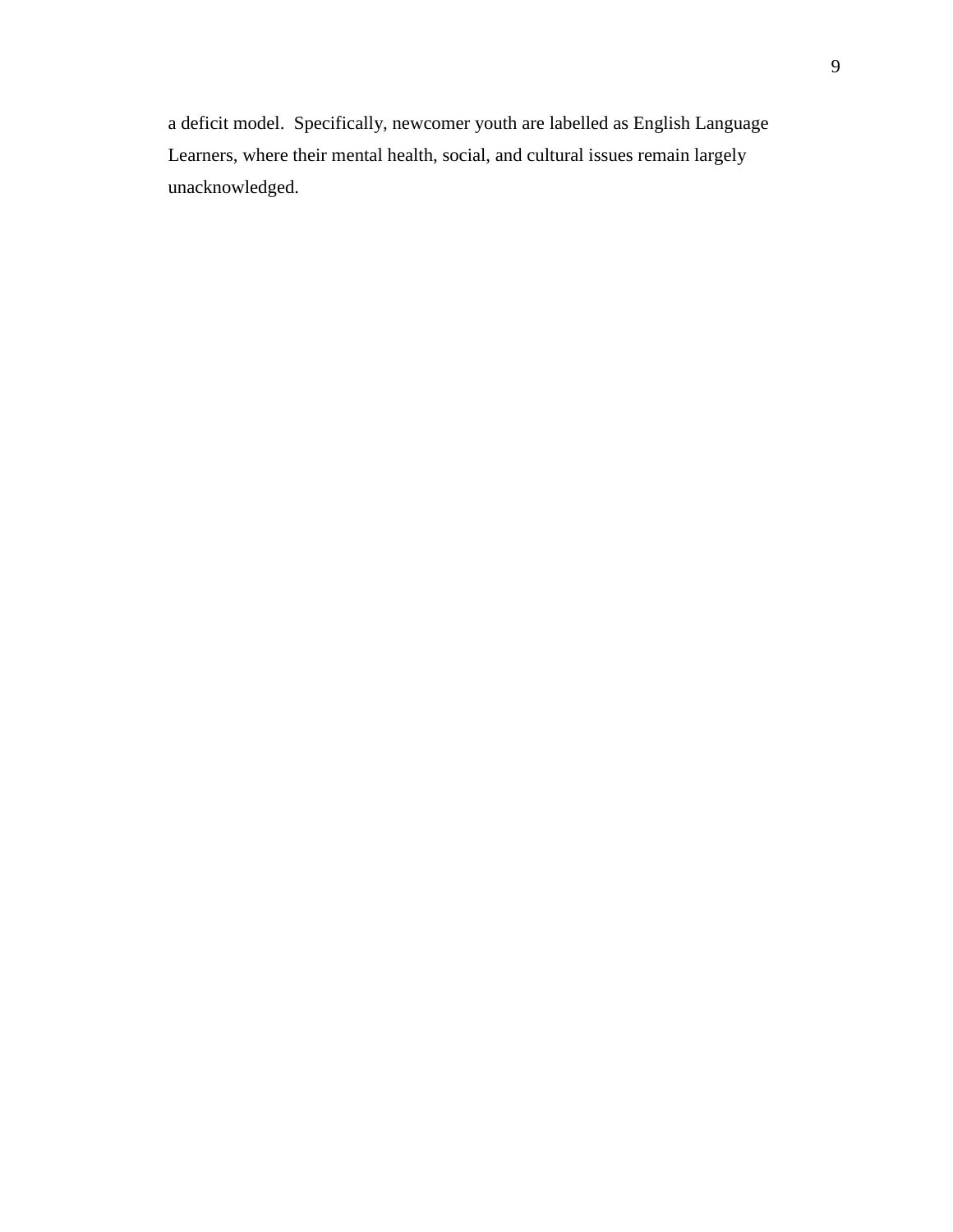#### **CHAPTER TWO: LITERATURE REVIEW**

<span id="page-20-0"></span>*The consequences for newcomer youth who slip between the cracks…are not positive for them or for the larger Canadian society – where the costs can be measured in such things as the loss of talent, or human capital, and the expenditures that become necessary to deal with 'social problems.'*

(Anisef, 2005, p. 43)

#### <span id="page-20-1"></span>**Introduction**

The purpose of this chapter is to provide a comprehensive and critical review of the literature on the transition of newcomer youth to schools. This literature review concentrates primarily on scholarly and policy-based literature published within the last ten years and focuses primarily on education issues from Canada and, more specifically, Ontario. Studies from other countries – including the United States, Australia, Britain, and several European countries – were included to provide a more in depth understanding of newcomer youth's experiences in educational institutions.

Several practical challenges were encountered while conducting this literature review. In particular, I faced challenges of finding literature that was Ontario-based, as well as finding literature that focused specifically on the concept of transitioning as it applies to newcomer youth. In evaluating literature, the conceptualization of 'transitioning' as it relates to newcomers seems problematic and mostly absent. While there is much literature in the field of education related to the transition of students, the majority of this literature examines transitions from middle-to-secondary school, schoolto-work, secondary school-to-post-secondary institutions, post-secondary-to-work, and the transition of students with special needs beyond secondary school. Whereas much literature is available related to the issues of identity, integration, acculturation, and multiculturalism surrounding newcomer youth in Canada, little research has been done in the area of newcomer transition to Ontario schools, especially in policy that supports the integration of students of immigrant origins. Given Canada's increasing racial and ethnic diversity, and as an extension, the diversity of Canadian classrooms, a better understanding of the academic and transitional experiences of immigrant youth is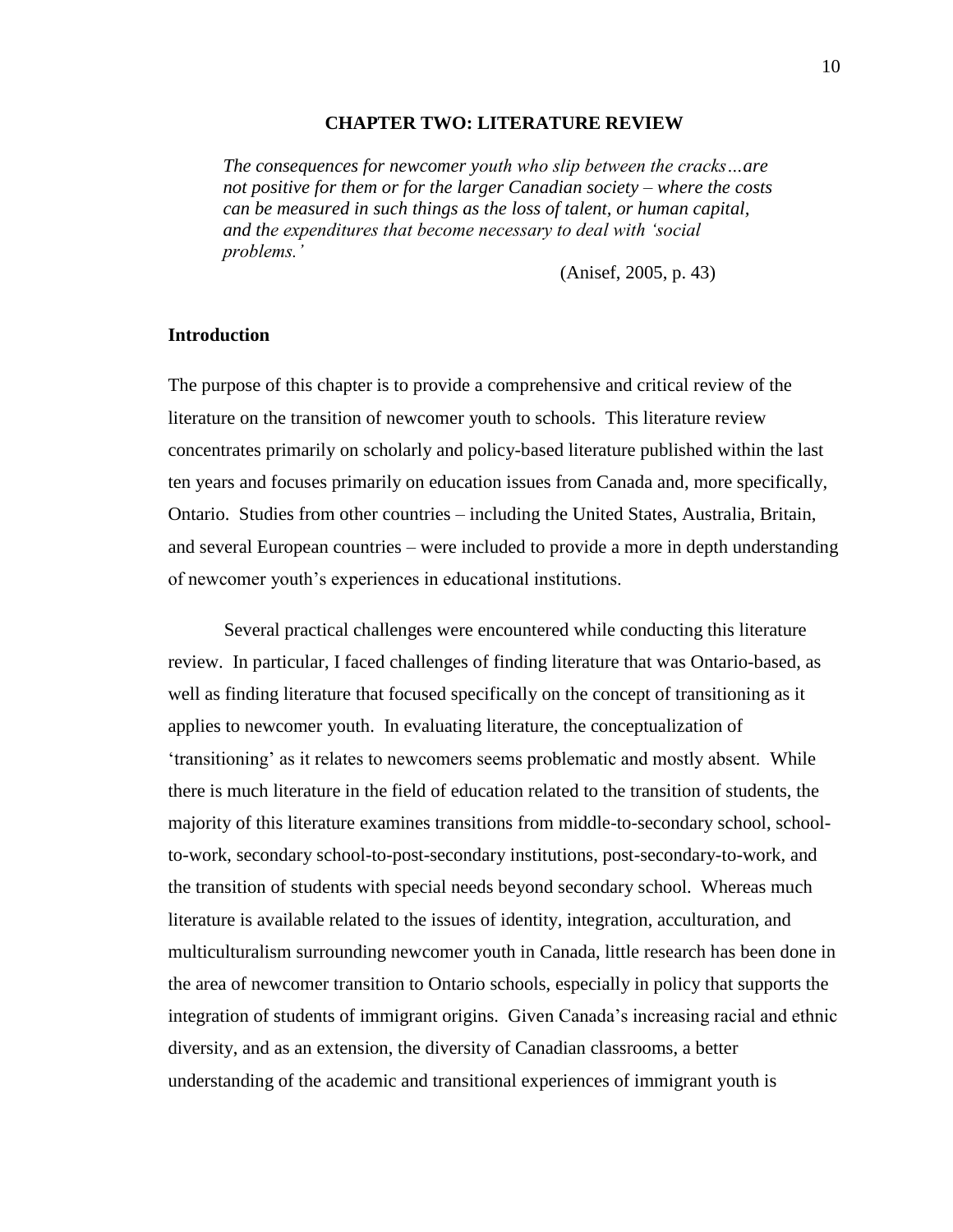essential in continuing the success of Canada's multicultural mosaic and, to a greater extent, re-contextualizing educational policies and practice in schools. Given these challenges, I will present and analyze the literature available and will present a critical analysis at the end of this chapter.

The literature that could be consulted to consider this question are indeed diverse, vast, and wide-ranging. Fields of literature which consider questions of the transition of newcomer youth to schools include education, geography, sociology, community development, psychology, migration and immigration, youth studies, and political science. I scanned the fields to identify literature which met the following criteria: a) provided insight into the qualitative dimension of the transition of newcomer youth; b) illuminated transition to school in the Canadian context, when possible; c) included youth, when possible, as a methodological focal point and, d) specified the transition to secondary school, when possible. While the review is by no means exhaustive, it does identify dominant patterns and themes for further consideration and also provides a sense of some of the challenges associated when attempting to integrate literature from divergent, often theoretically dissimilar origins.

The goal of this chapter is to highlight existing Canadian research, specifically examples of empirical and theoretical approaches of how the process of transition of newcomer youth in schools is understood. This literature review will uncover the methodological assumptions and associated strengths and weaknesses in these bodies of literature, as well as to integrate and generalize findings from across diverse fields of literature (Randolph, 2009). It is important to state that there is a paucity of literature on the transition of newcomer youth to schools in Ontario and, more broadly, Canada. This literature review tries to capture what scholarly work exists on this issue, but focuses primarily on related literature concerning the general transition of newcomer youth to school, community, and Canada. The examination of how educational policy shapes the transition of newcomer youth is informed by looking to related general transition issues of youth. The incorporation of related literature on settlement issues creates a path for understanding the context that newcomers, and their transition, are situated in. The following listing identifies the topic concentrations for the chapter: (1) Power structures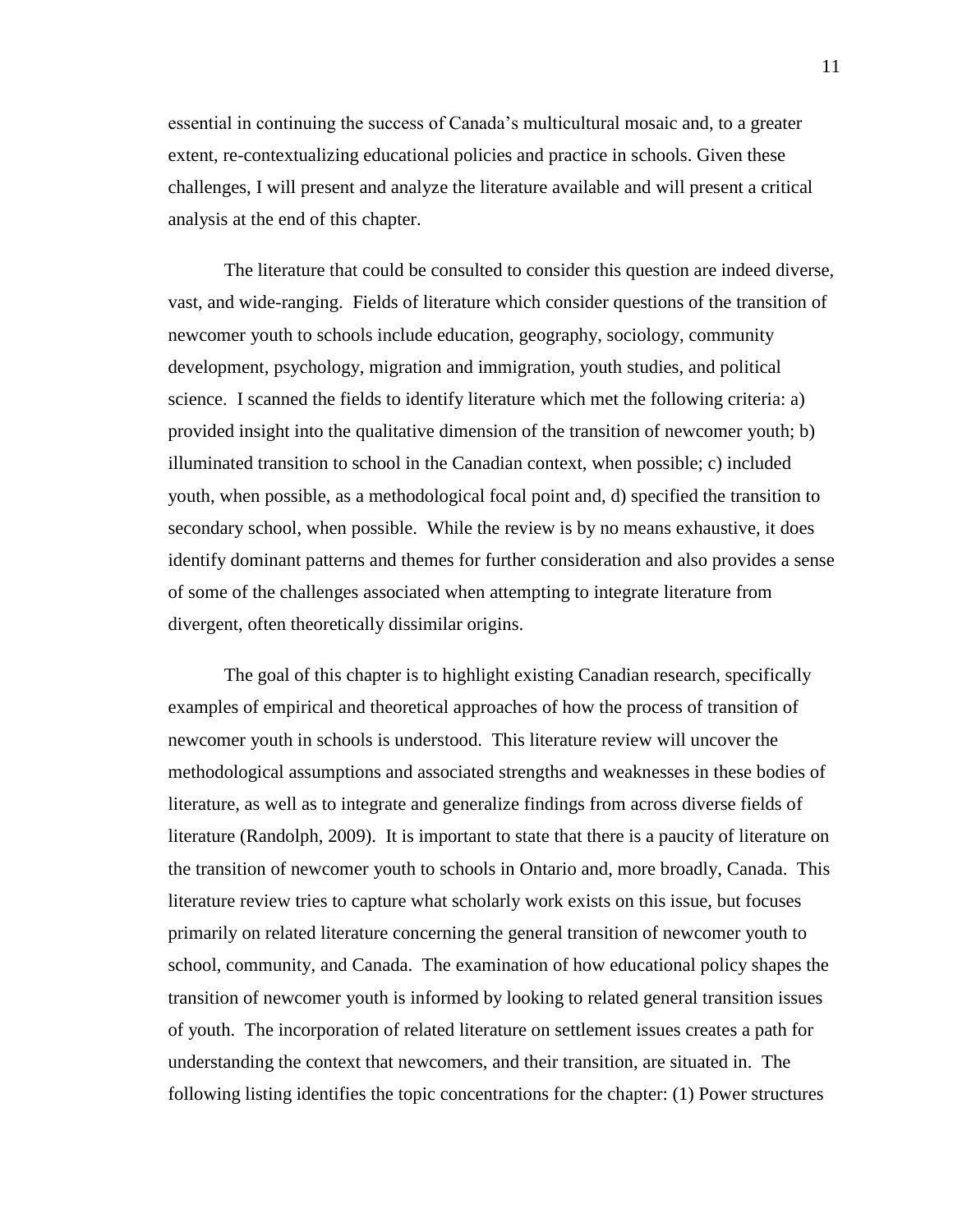in policy affecting the transition of newcomer youth; (2) Settlement issues affecting newcomer youth transition; and (3) Gaps in the literature.

#### <span id="page-22-0"></span>**Power Structures in Policy Affecting the Transition of Newcomer Youth**

Research is sparse concerning how newcomer youth are, and their transition is, affected by Ontario education policy. Outdated studies have looked at anti-racist education (see Mansfield & Kehoe, 1994), but little research has considered how contemporary policies affect newcomer youth. Recent Canadian studies that have examined diversity and multicultural policies, as well as social science curriculum, unveil dominant discourses and values that are at policies' core. Using a content analysis approach to examine secondary school social science curricula of Saskatchewan and Ontario, Clausen, Horton, and Lemisko (2008) found that although curriculum developers have good intentions to include multiple voices, the values and perspectives of the dominant culture are taken up in the discourse around notions of democracy in curriculum documents. These findings illuminate the ways in which curricula represent democracy, as a concept, but do not fully embrace the idea of diversity and multiculturalism.

Similarly, Thompson (2006) discovered that social science curriculum in Alberta links global citizenship with notions of Canadian national identity. Policy, which articulated a singular Canadian identity, while simultaneously viewing diversity as necessary for social cohesion, is fraught with the dominant narrative of neoliberal globalization. This is problematic in the discourse within Canadian education policy as it relates to newcomers; policy is dichotomous. On one hand, social cohesion and diversity are encouraged; on the other hand, dominant notions of acculturation are promoted. This is particularly the case with language policies in Canadian schools.

Peck, Sears, and Donaldson (2008) employed a phenomenographic approach to understand how 44 grade 7 students in New Brunswick conceive of ethnic diversity. Through semi-structured interviews, the researchers found that students had a very limited understanding of the many dimensions of ethnic diversity that were identified in the curriculum standards. The authors focused on three areas concerning students' understanding of diversity, and how these are connected to policy initiatives and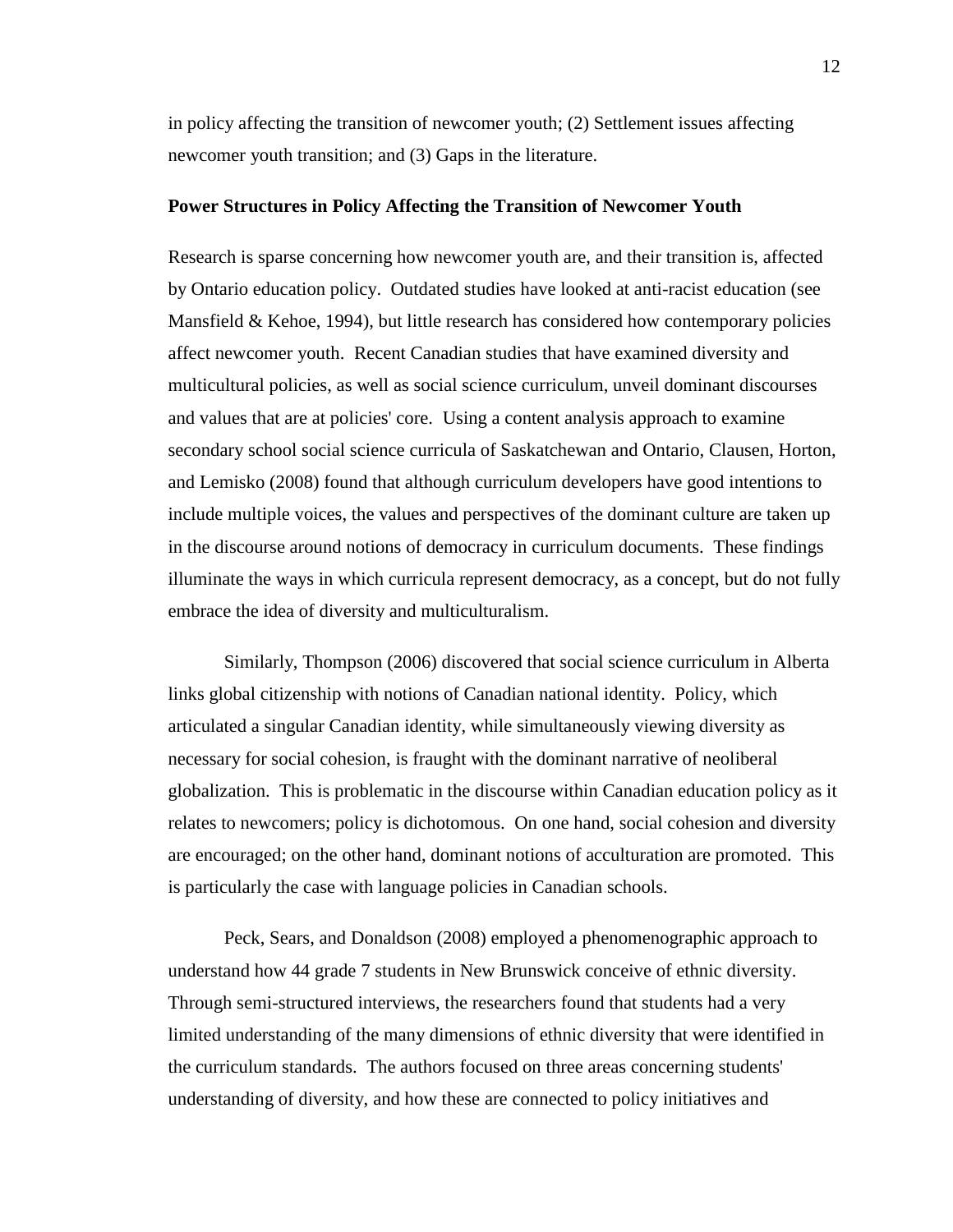curriculum, which include: ignorance of diversity, tendency to see diversity as foreign from modern Canada, and hostility to diversity and accommodations for diversity. The majority of these students' conceptions of ethnic diversity were incorrect, inaccurate, or naïve, with some hostile tendencies reflected in describing difference with stereotypical connotations. However, Peck, Sears, and Donaldson (2008) note that there was one exception to these statements, where students described a deeper understanding of ethnic diversity and had an inclination to accommodate difference. Moreover, the authors note that there were very few students who demonstrated this understanding.

There are a number of researchers who have examined multicultural education policies in Canada. Many of these studies provide more theoretical accounts, and multicultural and diversity education policies have often been studied in ways that generate few demonstrable findings (Johnson & Joshee, 2007). Cummins (2006) argues that the absence of coherent policies within educational institutions that focus on the increasing cultural and linguistic diversity of the student population in Canada risks jeopardizing the principles of equity on which Canadian education stands. Addressing this concern, Cummins (2006) challenges three dominant assumptions: that instructional support for English Language learners (ELL) is the sole role of the ESL teacher; that "literacy" refers only to English literacy; and that cultural knowledge and home language proficiency of ELL students have little instructional relevance. Similarly, Gourd (2007) acknowledges that language policies give distinct advantages to particular groups while restricting others. This type of policymaking marginalizes groups that are perceived as more racially and linguistically distinct, while favouring groups that are most similar to the dominant group in power.

Gourd (2007) raises a vital point in examining language policy, suggesting that "Until issues of social justice are made foundational to all educational programs, language learners' educational opportunities will be restricted" (p. 127). Moreover, language programs in Canada have been developed to acculturate immigrants promptly (Gourd, 2007). This suggests that language policies play a role in assimilating newcomers to dominant norms, particularly around the importance of acquiring the English language, where language acts a form of control. As Derwing and Munro (2007)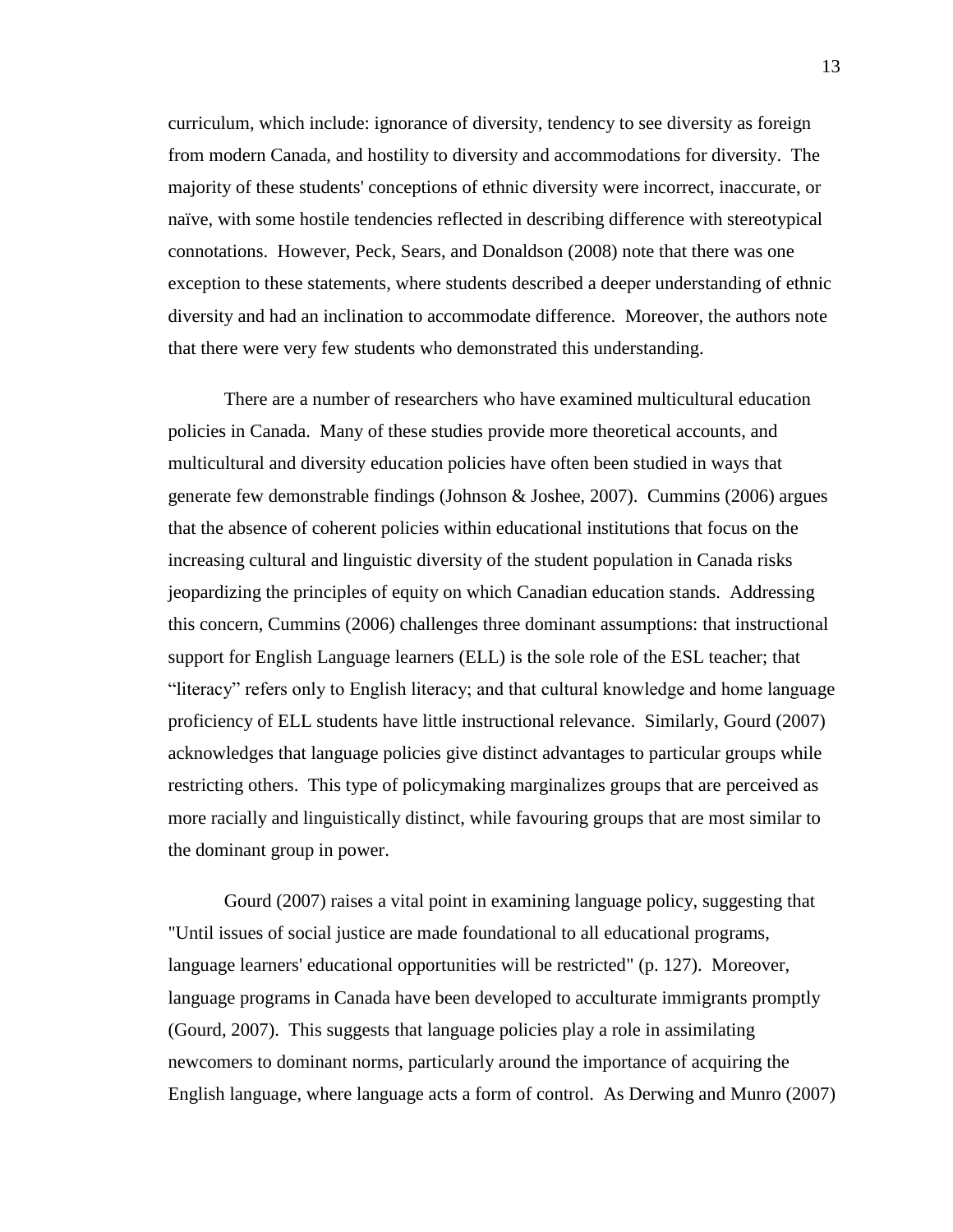argue, most provinces promote mainstreaming students into English classrooms as soon as possible. In reviewing language policy in Alberta, Derwing and Munro (2007) found that there are age caps, limited funding, and a lack of appropriate programming for newcomer youth. The researchers note that, for example, the year before September first in which a student turns nineteen is the last year that they can receive secondary school funding (Derwing & Munro, 2007). Similarly, Joshee and Johnson (2007) posit that the current dominant neoliberal approach to policymaking replicates existing inequalities of race, class, and gender, and threatens more socially just policy development.

#### <span id="page-24-0"></span>**Settlement Issues Affecting the Transition of Newcomer Youth**

Situating newcomer youth transition within broader transition and settlement literature is required in order to identify the meaning and understanding of transition relative to this study. The shortage of literature on policies related to newcomer youth transition points to the scarcity of particular resources and policies for newcomer youth themselves. Settlement issues affecting newcomer youth transition include: generational issues, language and integration patterns, the importance of schools as multicultural common spaces, academic and social barriers, identity formation and development, and settlement and acculturation.

<span id="page-24-1"></span>**Generational Status.** Newcomers' transition to school is influenced by generational status. The first generation includes individuals born outside Canada, the second generation includes those born in Canada with at least one parent born outside Canada, and the third-plus generation includes respondents born in Canada both of whose parents were also born in Canada (Statistics Canada, 2011). Researchers also make a distinction between first and second generations, recognizing that 1.5 generation immigrants include those whose traits and experiences lie in between the first and second generation, who arrive to their new country before puberty (Portes & Rumbaut, 2001). This distinction is useful when comparing the experiences of adolescents and children who arrive to Canada and are closer to the first or second generations, respectively (Portes & Rumbaut, 2001). Studies indicate that children who are secure about their ethnic identity and are simultaneously comfortable with a larger Canadian identity are the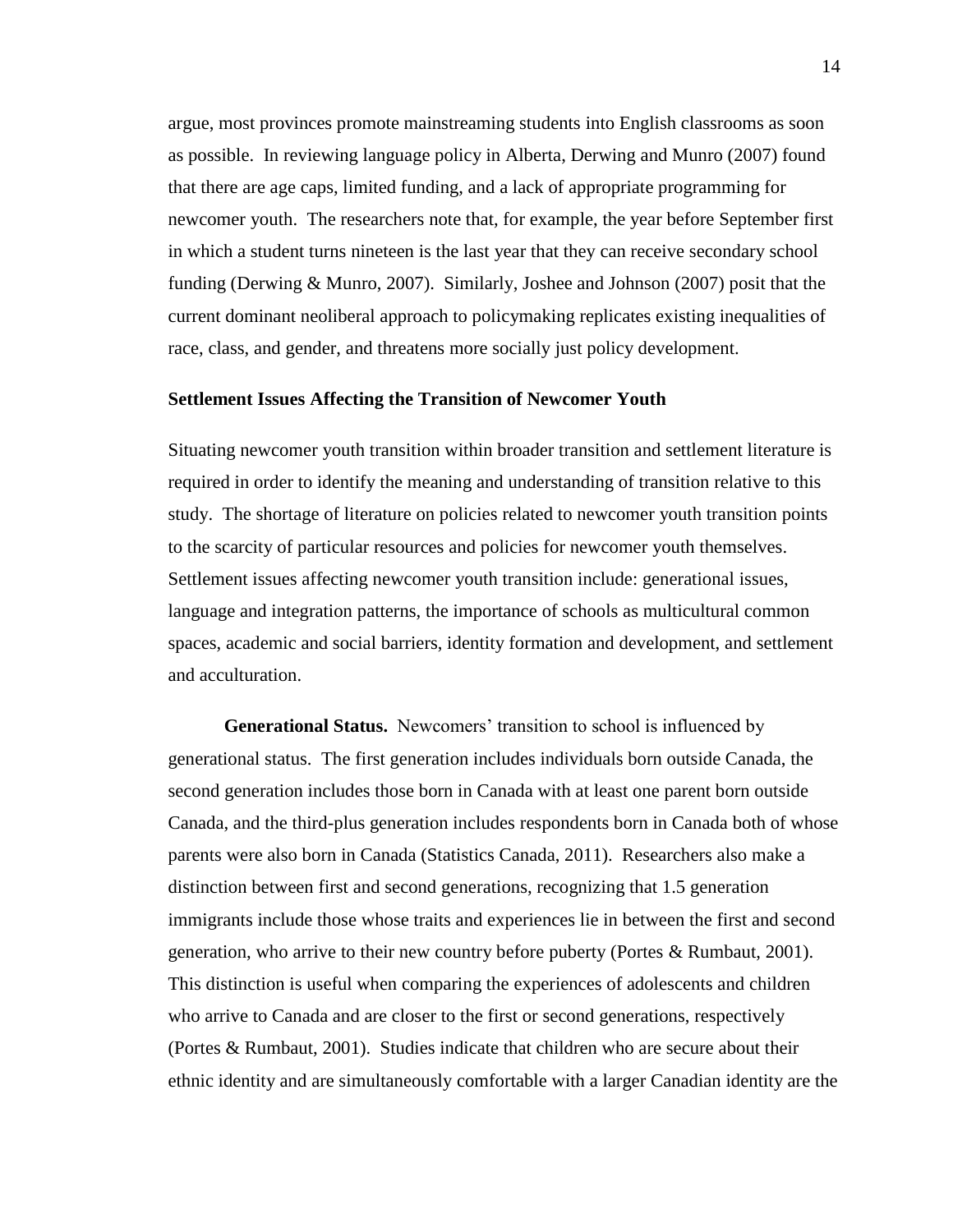most likely to have high self-esteem, initiate interethnic contact, empathize with peers with different ethnic/racial backgrounds, and have greater academic achievement (Beiser, Ogilvie, Rummens, Armstong, & Martinez-Oxman, 2005). Using data from the *Ethnic Diversity Survey,* Reitz and Banerjee (2007) report that the second generation has the lowest rates of social integration of young people in Canada, regardless of level of family income, as well as a high sense of alienation and exclusion. However, large-scale quantitative analyses do not provide much information on individual lives and strategies used to cope with racism and discrimination (Hébert, Wilkinson, Ali, & Oriola, 2008). Regardless, newcomer transition to schools is impacted by a student's generational status.

<span id="page-25-0"></span>**Language and Integration Patterns.** Language and integration patterns play a significant role in the transition to Canada, particularly to newcomer youth's transition to Ontario schools. Most immigrants do not speak either of Canada's official languages as their mother tongue: 70% of all immigrants—and 80% of those who arrived between 2001 and 2006—reported a language other than English or French as their mother tongue (Council for Learning, 2009, p. 2). Many immigrant and refugee children do integrate well, although some have difficulty learning English or French, in school, and with rapid integration (Beiser et al., 2005). This can result in familial role reversal, intergenerational conflict, and identity conflicts during adolescence. Newcomer youth may experience mental health risk due to pre-migration trauma suffered by refugees and the discrimination directed towards visible minority groups (Beiser et al., 2005). Young newcomers face social, cultural, and academic adjustments that are often exacerbated by racism, conflicting cultural values, educational gaps, language difficulties, culture shock, physical health problems, poverty, isolation and/or symptoms of Post-Traumatic Stress Disorder (PTSD) due to war, violence or loss of family members (Ngo & Schleifer, 2005). One in five members of visible minority groups in Canada reported at least one experience with discrimination because of ethnicity, culture, skin colour, language, accent, or religion. Recently arrived, non-visible minority group immigrants also face discrimination as they were twice as likely to have experienced discrimination as longerstay or second generation immigrants (Beiser et al., 2005).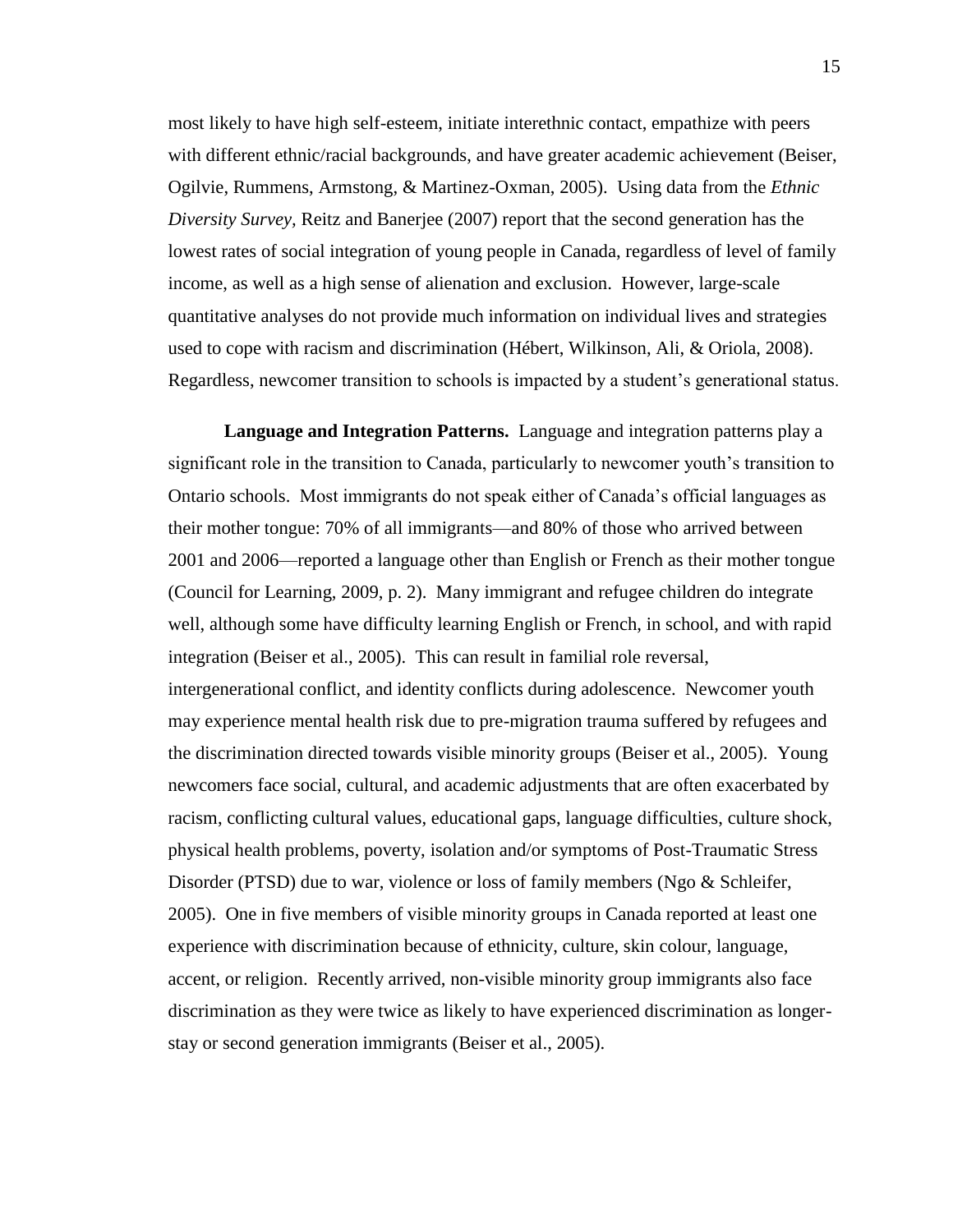Increased globalization and migration due to conflict have resulted in large waves of newcomers residing in Canada's urban centres—presenting significant new challenges for educators, school boards, and policy makers in Canada. Even though the demand for ESL services has been increasing, resources for these and other services for immigrant youth are becoming scarce (Ochocka, Roderick, Janzen, Westhues, Jenkins, & Sandbeck, 2006). As Canada increasingly relies on immigration for its economic and social growth, the success of its immigrant youth is critical to Canada's future. Moreover, public education is a way to provide equal opportunity for all students to succeed (Education Equality Task Force, 2002). However, the high dropout rate of immigrant youth, combined with the decrease in funding and supports for immigrant youth, provokes concern around the creation of an inequitable education system (Beiser et al., 2005). Some researchers believe that Canada is at risk of developing an immigrant underclass (Derwing & Munro, 2007; Ochocka et al., 2006).

<span id="page-26-0"></span>**Importance of Schools as Multicultural Common Spaces.** Schools play an integral role in reducing dropout rates amongst, and creating supports for, visibly minoritized youth. In Canada, Dib, Donaldson, and Turcotte (2008) found that educational institutions are multicultural common spaces that construct and contest challenges related to: immigration history, security in pluralistic society, religious diversity, racism and discrimination, demographic changes, and social inclusion/exclusion. As the Canadian population becomes increasingly more pluralistic/multicultural, where there is a higher percentage of visibly minoritized citizens, culturally relevant and diverse curriculum and "targeted and culturally relevant pre-school and daycare programs based upon need and accessibility (e.g., due to low income of many visible minority groups) are among the many initiatives being taken to enhance this common space" (Dib et al., 2008, p. 172; Mitchell, 2005). These initiatives are important in providing visible minority groups the same access to education centres as other Canadians.

However, as Dib et al. (2008) suggest, the situation is far from adequate. They found that rates of high school dropouts are much higher among visible minorities and immigrant children and youth than among any other group in Canada (Dib et al., 2008).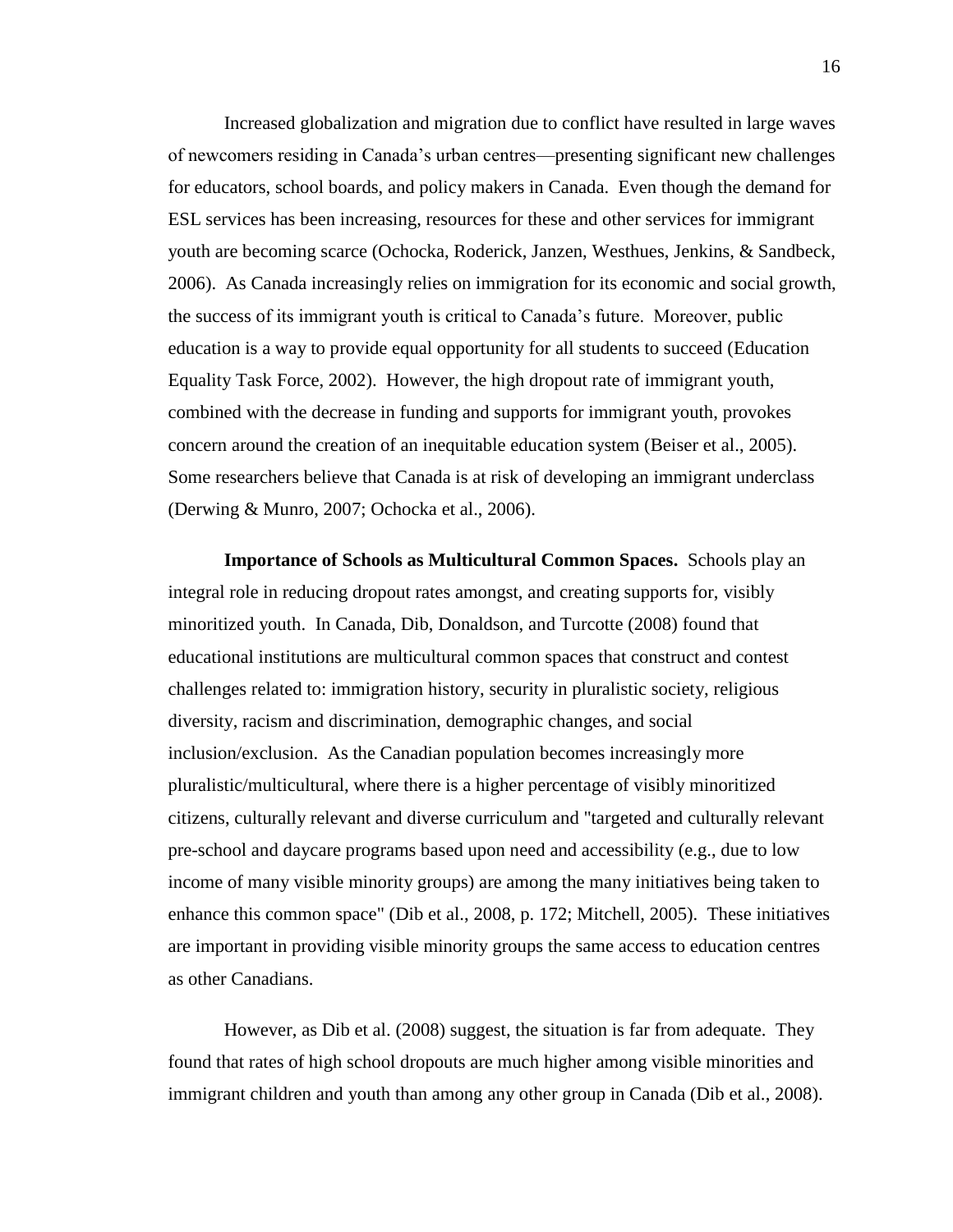Similarly, studies of school dropout rates of immigrant youth have indicated that over half of immigrant youth whose native language is not English fail to complete high school (Derwing et al. 1999; Rossiter & Rossiter, 2009; Watt & Roessingh 1994, 2001). In this context, the capacity of educational institutions to create a common space in which students feel a sense of belonging and are motivated to learn are integral to supporting the needs and reducing high school dropout rates amongst visibly minoritized youth.

<span id="page-27-0"></span>**Academic and Social Barriers.** Newcomer youth's transition is seriously impacted by the lack, or abundance, of academic and social barriers inherent in educational policy and schools. Rossiter and Rossiter (2009) conducted a study and interviewed 12 stakeholders from social service agencies, community groups, criminal justice, and mental health systems who frequently come into contact with immigrant and refugee youth involved with gang and/or criminal activity. From their research, Rossiter and Rossiter (2009) found that there were issues with the integration of students into mainstream classes, keeping up with their Canadian peers, and suffering with feelings of inadequacy and low self-esteem if newcomer students failed to keep up with school work. In addition to these main issues, newcomer youth face social, cultural, and academic adjustments that often intersect with issues of racism, physical and mental health issues, poverty, isolation and/or Post-Tramatic Stress Disorder due to war, violence, or loss of family members (Ngo & Schleifer, 2005; Rossiter & Rossiter, 2009). Within school contexts, the low teacher-students ratios, lack of resources and appropriate programming for ESL youth, low expectations from teachers of newcomer youth and little understanding of educational, cultural, and family backgrounds of these students contribute to newcomer students' marginalization (Rossiter & Rossiter, 2009).

Youth in transition from one culture to another have to go through an internal process of separation. This process of separation can become prolonged due to traumatic events related to the relocation and significant differences in values and norms of behaviour in the new country (Cole, 1998). Despite these stressors and post-migration difficulties, some school age children successfully make the transition once their family lives have stabilized (Cole, 1998). Immigrants and refugees often differ in their premigration, migration, and post-migration experiences. For refugee families, the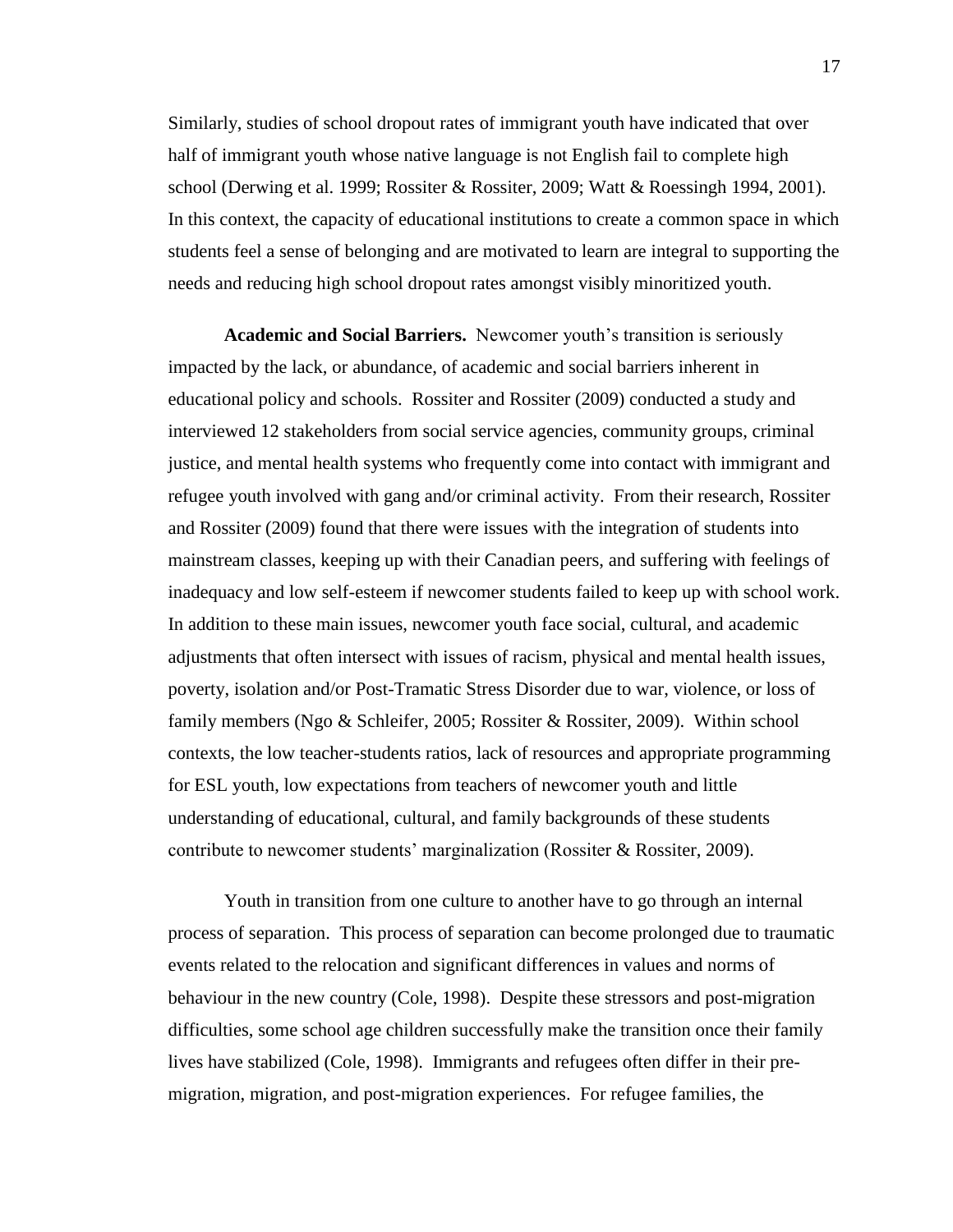resettlement process may follow traumatic circumstances related to persecution or lifethreatening events. Such multiple sources of stress can result in cumulative effects and lead to feelings of instability, physical and somatic problems, as well as difficulties in psycho-social adjustment. Refugee children's developmental histories often include information about disrupted lives, malnutrition, deprivation, significant losses, and gaps in education (Cole, 1998; Williams & Berry, 1991).

Within community and family contexts, some parents of immigrant youth are unable to assist their children with homework because of their own English language limitations and lack of knowledge/familiarity with education system, economic hardships faced by newcomer youth who work in addition to school fewer role models, leadership roles, limited community support networks, intra-cultural differences and disagreements, lack of safe and affordable housing, and bullying are significant factors in further marginalizing youth of immigrant origins. Given these school and community barriers, Rossiter and Rossiter (2009) have identified positive protective factors that support the integration of newcomer youth, related to the areas of family, peers, individuality, school, and community. Although all of these areas are necessary to promote increased success in the integration of newcomer youth, most significant to the transition to school are specific school-based programs, which include: ESL, life skills training, career planning, job search skills, resume writing, computer training, employment mentoring, and positive relationships with adults in school (for example, teachers, counselors, school resource officers). Table 1 outlines a more detailed summary of the positive protective factors that are critical for the successful integration of newcomer youth.

In recognizing the social costs of immigration, newcomers face many barriers in their transition. These include issues, such as: housing problems, language barriers, nonrecognition of credentials, experience of racial prejudice and discrimination, and frustrated expectations for upward mobility (Beaujot & Kerr, 2007; Richmond, 1989). While diversity across the country is welcoming, the challenge of integrating newcomers into Canadian society still persists (Dei, 2008; Ochocka et al., 2006). Many youth face problems of racialized and gendered poverty (especially among Somalis and Afghans), where a series of issues, including being homelessness, experiencing feelings associated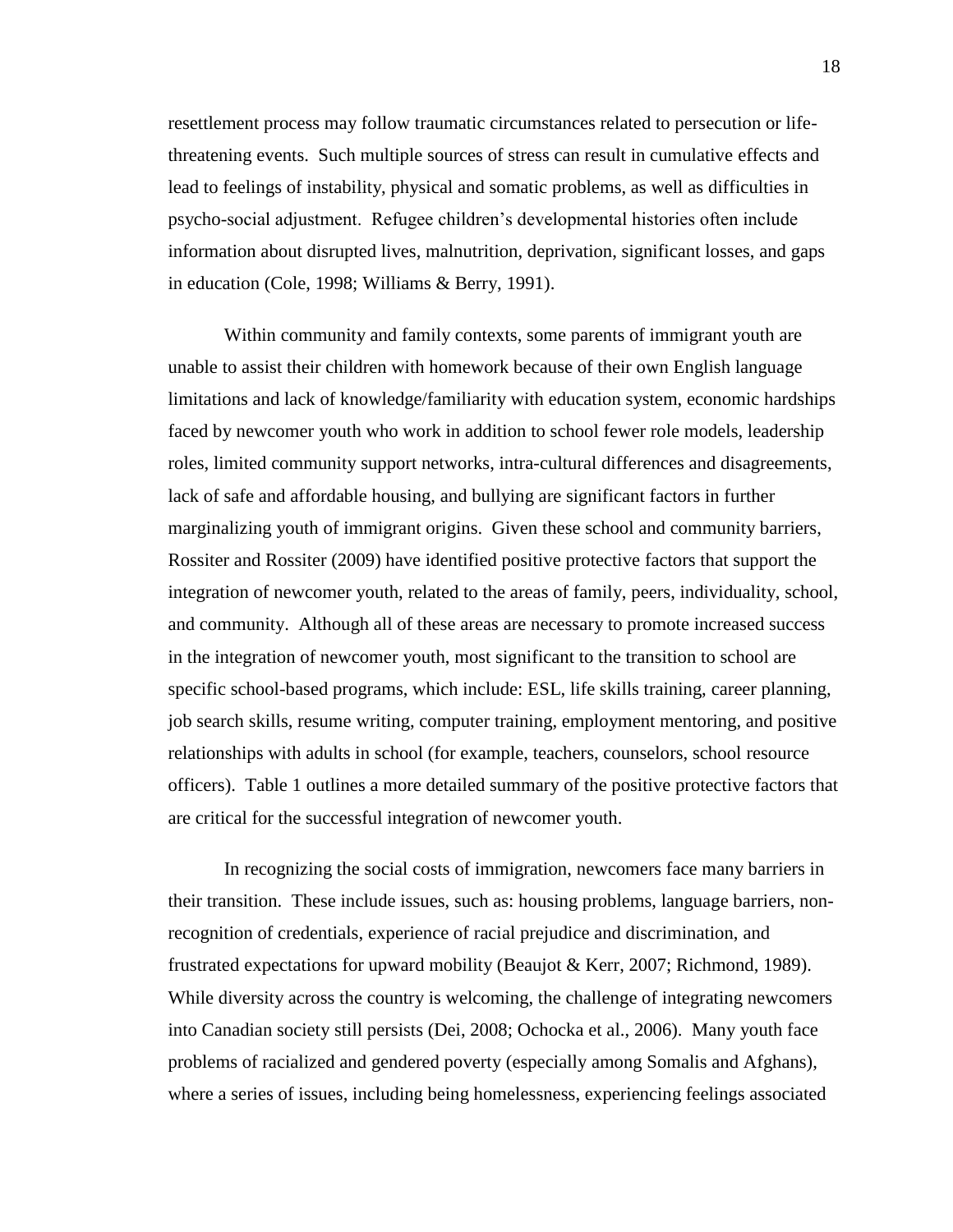with lacking official status, post-traumatic stress, and discrimination in housing and the social services, lead to implications for the schooling and educational success of racialized and immigrant youth (Dei, 2008). There has been much scholarly interest that has resulted in numerous empirical studies on adjustment processes and educational outcomes for immigrant youth over the last half-century. Perhaps of greatest importance related to the overall outcome of research on immigrant youth is the sheer diversity of the immigrant population and, in turn, the educational achievement patterns of immigrant youth (Feyter & Winsler, 2009). Some groups appear to thrive while others struggle, with outcomes resulting from a complex interaction of social, economic, historical, cultural, familial, school, community, and individual child factors (Feyter & Winsler, 2009).

In order to cope with their transition, many immigrant youth use protective factors to navigate community and educational systems. These include competence in the mainstream language and academic skills, the development of a social network, family stability, and community services and supports (Cole, 1998). Youth must have coping mechanisms, school contexts, and economic resources in order to foster the racial/ethnic schemas that solidify a path toward academic success (Sheets, 1995; Stanton-Salazar & Spina, 2005). While some coping strategies used by youth can buffer the effects of discrimination (Edwards & Romero, 2008), multiple protective factors are needed in order to cultivate a secure, positive identity. (Gonzalez, 2009). This has profound effects on youth to facilitate academic competence and success in school.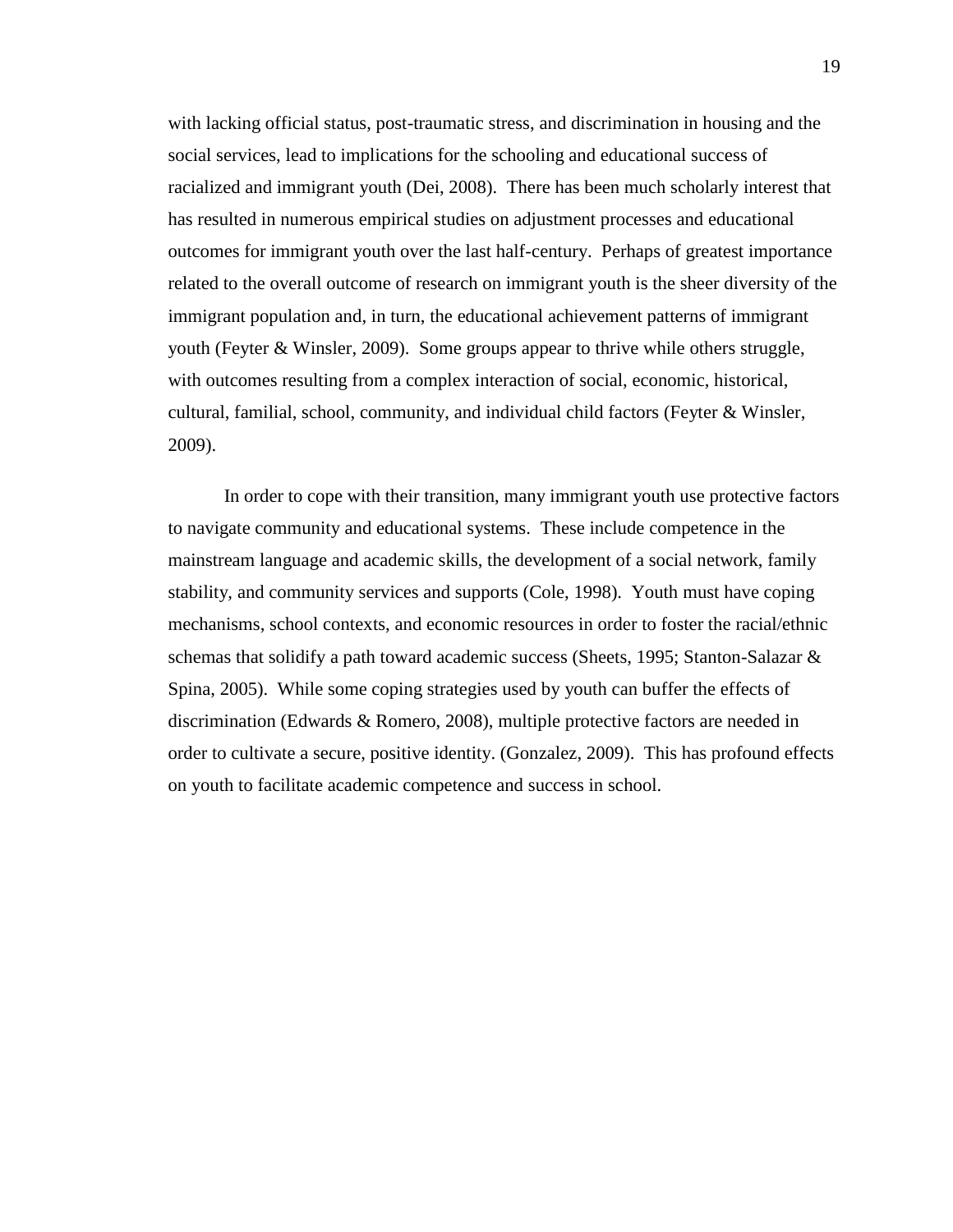| <b>Protective Factor</b> | <b>Examples</b>                                                                                                                                                                                |
|--------------------------|------------------------------------------------------------------------------------------------------------------------------------------------------------------------------------------------|
| Family                   | Supports at home, moral support                                                                                                                                                                |
| Individual               | Gender, sense of cultural identity                                                                                                                                                             |
| Peer                     | Trust, friendship                                                                                                                                                                              |
| School                   | School-based programs (ESL, life skills training, career planning,<br>mentoring, etc.), positive relationships with adults in school<br>(teachers, counselors, school resource officers, etc.) |
| Community                | Faith communities, cultural organizations, and other groups                                                                                                                                    |

<span id="page-30-1"></span>**Table 1: Positive Protective Factors Supporting Newcomer Youth Integration**

*Note***:** Adapted from Rossiter and Rossiter (2009, pp. 10-13)

Language and social barriers create challenges for newcomer youth in establishing new friendships with Canadian-born counterparts, influence their cultural identity, and make it difficult for them to achieve high levels of success in school. Many newcomer families stress the importance of learning the dominant language, to the loss of the first, and newcomer children and youth "have a tendency to become dominant in the second language more easily than their parents, quickly losing aspects of the first language" (Cummins, 2000; Guardado, 2006, p. 67). This adds to language pressures newcomer youth face, especially amongst their peers. Communicating in English becomes a prime goal for immigrant and refugee children whose schooling is inevitably tied to their English proficiency. Success in second language learning lends itself to opportunity, while difficulties with language acquisition tend to impede education, social integration, and employment opportunities (Cole, 1998).

<span id="page-30-0"></span>**Identity Formation and Development.** A variety of cultural, social, economic, and emotional aspects shape newcomer identity during their transition to Canada and becoming Canadian. Madibbo (2008) notes that the integration of minorities "and the full socioeconomic inclusion of immigrants in Canadian society are pressing issues to be addressed…to better integrate current and incoming immigrants" (p. 48). Adolescence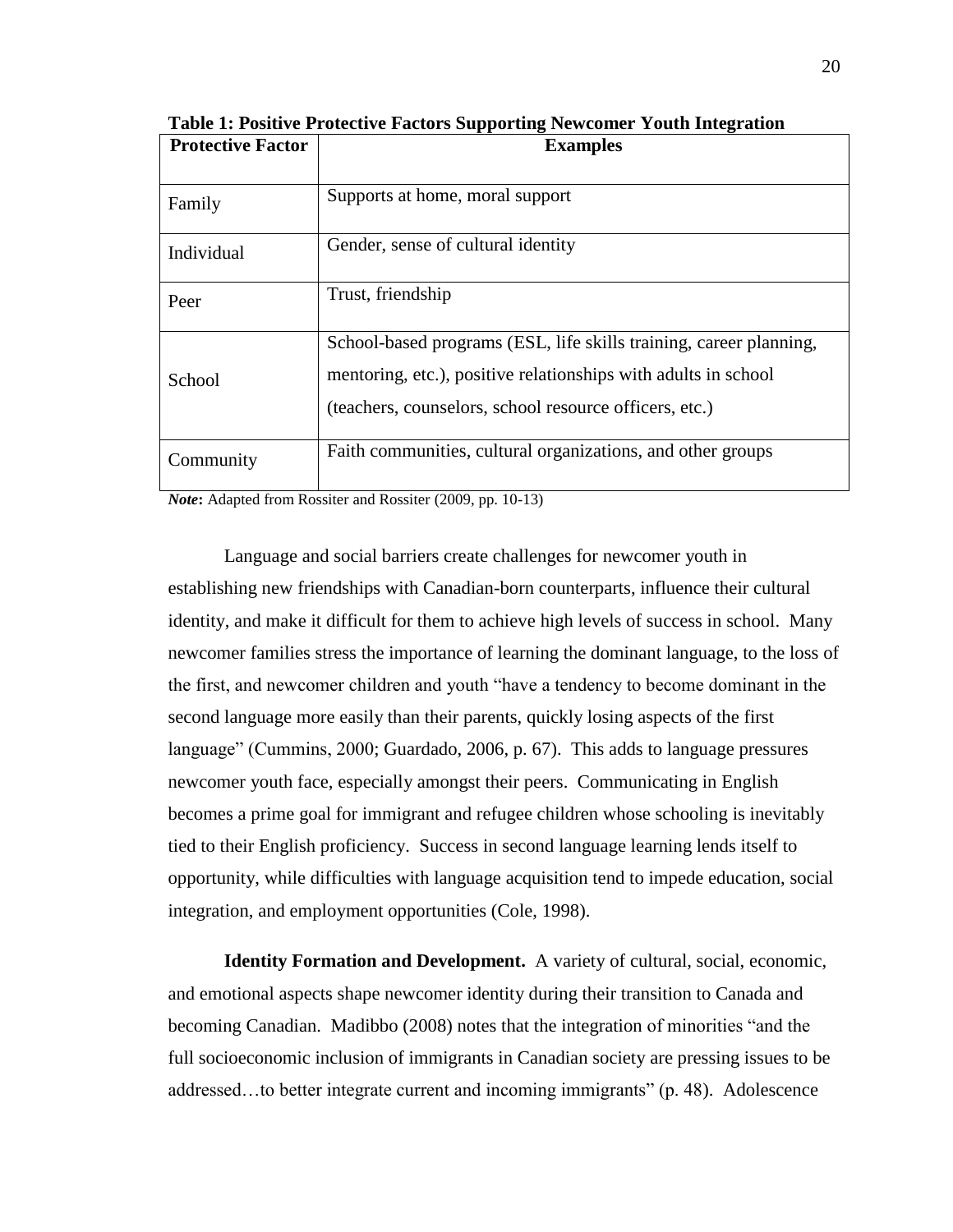has long been recognized as a critical period in human development when all youth confront important issues regarding identity formation and development. However, newcomer youth face unique identity development challenges posed by resettlement, the adaptation and integration process, language and societal barriers, and related struggles for self-esteem and self-worth. The result may be heightened levels of apprehension and confusion around the complexities of becoming Canadian, and the tension between constraining individual agency and recognizing individual rights.

Identity formation of newcomer youth is influenced by a number of factors, including: the relationship between youth of immigrant and non-immigrant origins, gender, and aspects of integration that negatively impact newcomers. Family, school, community, and aspects of Canadian society play key roles in shaping how newcomers develop identity and how they define what it means to become Canadian. Newcomer youth negotiate identities that are linked to their new country of residence, its prevailing cultural norms, and their original cultural heritage, through the citizenship process and the process of what it means to become Canadian.

A number of studies have drawn attention to the particular problems of identity formation among newcomer youth (Ngo & Schleifer, 2005; Ochocka et al., 2006). As Ngo and Schleifer (2005) suggest, the identity of newcomer youth is influenced by family, school, and community. It is within these three spheres of influence that newcomer youths' needs and identity are impacted, through areas of social, health, justice, and education. It is important to underscore that cultural identity for youth with immigrant origins "may be complicated by internalized racism, resulting from exposure to pervasive negative stereotypes of ethnic minorities" (Ngo & Schleifer, 2005, p. 29). In looking at youths' own perception of their transition to school, and having youth themselves participate in the research process, Ochocka et al. (2006) found that immigrant youth are immediately influenced by their family, friends, and school, and subsequently influenced by the broader community in which they live.

Identity formation and development for newcomer youth to Canada is confronted with many unique challenges posed by resettlement, integration and belonging, self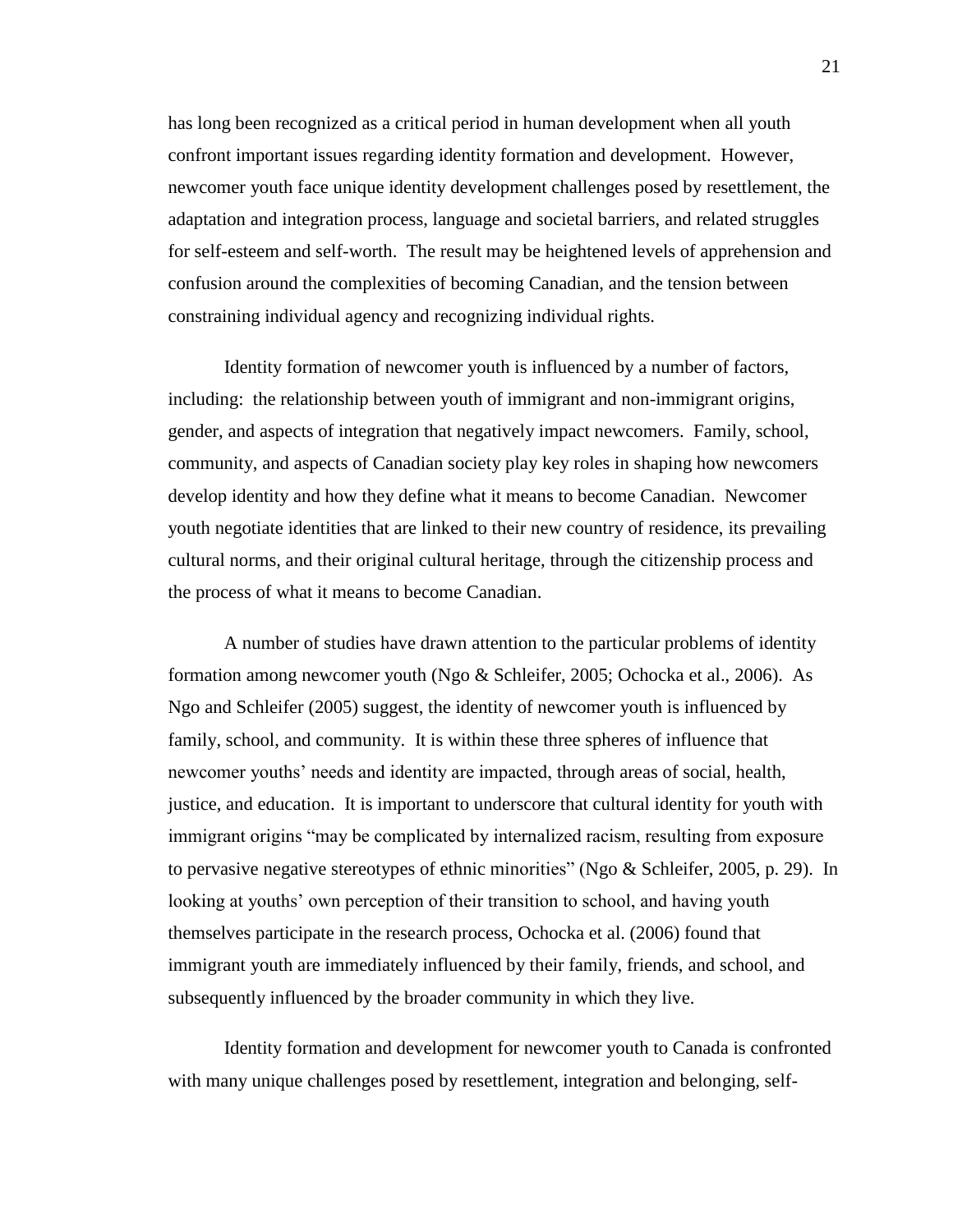esteem and self-worth, gender, tensions around language, culture, and social limitations, and uncertainty around the process and multifaceted notion of becoming Canadian. With an increase in newcomers to Canada, especially those who are of a visible minority, the concepts of citizenship and identity begin to take on new, significant, and different meanings. Multiculturalism in Canada allows for the exploration of identity and development of what it means to become Canadian for newcomer youth. Kymlicka (1998) states that Canada has a "thinner conception of national identity" and minimal "terms of admission" for newcomers, which encompass elements such as learning the language, participating in public institutions, and expressing a commitment to the longterm survival of the nation (p. 147).

Khanlou and Crawford (2006) state that the post-migration experiences, which include "prevailing societal attitudes towards one's gender, migration status, ethnocultural group and racialized status can affect a newcomer youth's sense of self-worth" (p. 46). Anisef and Kilbride (2000) reveal that the needs of newcomer youth between the ages of 16 and 20 are seldom examined. The authors found that the major issues immigrant youth faced were: identity development; language issues; lack of recognition of previous learning for older youth; and conflict in values between the home and school, and the home and peers (Anisef & Kilbride, 2000, p. 10). Individual strengths, support from family and ethnic community, and influences from Canadian society and peers of non-immigrant origins can also impact newcomer youths' sense of identity, or detract from it. I will now turn to research that has examined policies that have explored diversity, multiculturalism, and democracy. Overall, the literature around Ontario education policy, and Canadian policy more broadly, affect newcomer youth peripherally.

<span id="page-32-0"></span>**Settlement and Acculturation.** During the settlement and integration process in Canada, immigrant youth experience negative aspects associated with migration to Canada. In their adjustment to the new culture, immigrant youth often experience cognitive and emotional change because of culture shock, unfamiliarity with the new cultural norms and practices, the anguish of leaving their home language, culture, and community (Ngo & Schleifer, 2005). As a result, many immigrant youth struggle to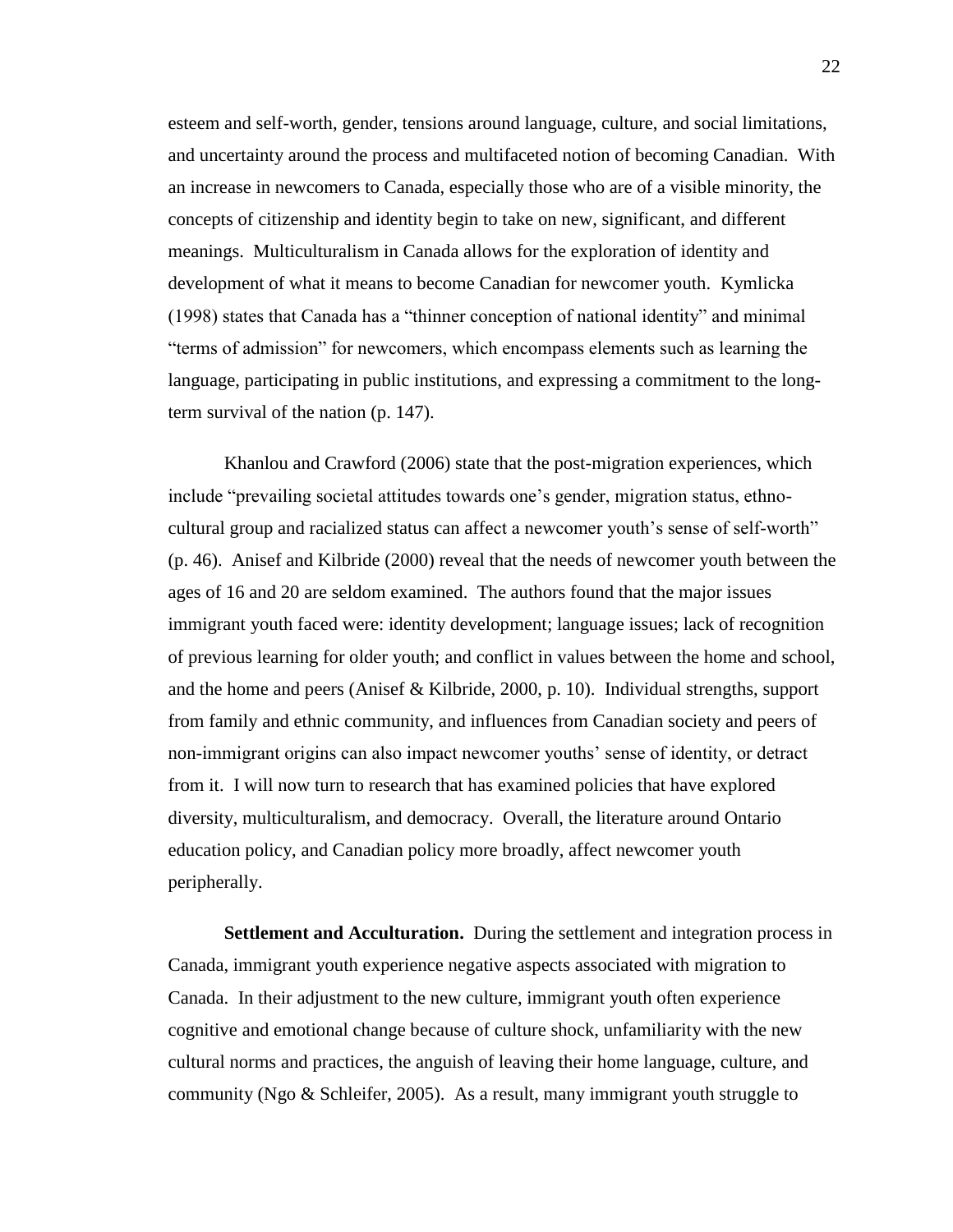achieve a positive cultural identity as they confront community and cultural values that may not correspond with those within their home environment.

Many newcomer youth face the separation of family, difficulties in forming crossethnic friendships and tapping into established social networks that exist within their community or school. This can result in an over-reliance on support from co-ethnic peers, alienation and exclusion, and seeking positive role models (Ngo & Schleifer, 2005). Many immigrant youth experience and are impacted by a range "socioeconomic issues such as culture and language barriers, unemployment or underemployment, social isolation, illiteracy, discrimination and limited civic participation" (Ngo & Schleifer, 2005, p. 31). Concentrations of immigrant families living within neighbourhoods with low socioeconomic status also prevent immigrant youth from accessing opportunities, services, events, and resources within their communities or schools.

In school, immigrant youth may not have access to culturally competent support, resources, materials, and staff. As Ngo and Schleifer (2006) suggest, decisions related to language instruction and service for immigrant youth are left to the "discretion and political will" of individual schools (p. 31). This result in a lack of engagement of immigrant students in school activities and students may find it difficult to connect to a peer group or social network. Students with immigrant origins may also struggle to find identity at the community level. The limited awareness and understanding of community services, resources, and programs, as well as the lack of culturally inclusive programs has resulted in low levels of participation of immigrant youth in community and services. Similarly, "[i]ndividual, institutional and cultural racism and discrimination have denied many immigrant…youth a sense of belonging and driven them into social isolation and alienation" (Ngo & Schleifer, 2005, p. 31).

In exploring the relationship between immigrants and social capital related to social integration in Toronto schools, Basu (2006) looked at variables of immigrants by neighbourhood (percentage of recent immigrants, non-Canadian citizens, external migrants, and visible minorities) using 1996 data from Statistics Canada at the enumeration area level and 1998 Toronto District School Board (TDSB) school profiles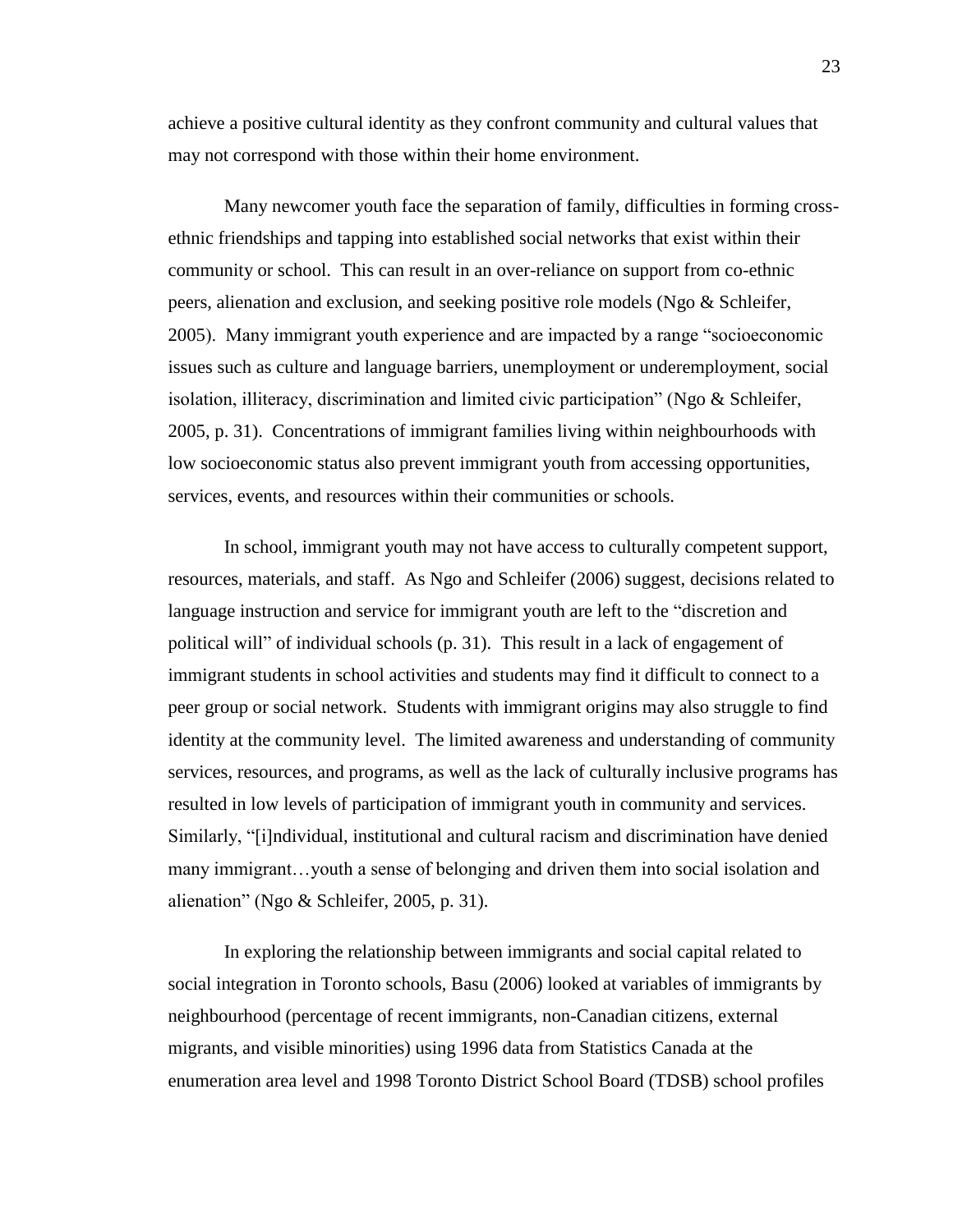which provided a data source to examine parental and community participation (p. 64). Using a spatial-network framework in which school-based social capital is examined along the lines of 'intrinsic' (within neighbourhood) and 'extrinsic' (neighbourhood-city) relations, Basu (2006) found that diverse webs of civic engagement and social interactions in schools influence and are simultaneously influenced by the neighbourhood composition. Similarly, the overall results point out that prior to devolution and the implementation of neoliberal policies, many public elementary schools in the TDSB were supporting immigrant children in various ways during their settlement experience. In contrast to the work of Ngo and Schleifer (2006), Basu (2006) helps to illuminate that educational institutions play a prominent role in the adaptation process of immigrants. For recent immigrants, as with other marginal groups, schools provide the means for educational advancement as well as build the capacity for interaction and civic engagement in the daily life of the neighbourhood.

Similarly, Berry and Sabatier (2009) investigated the relationship between the acculturation and adaptation of second generation immigrant youth in Montreal, Quebec and Paris, France to address their differences. Four acculturation strategies were identified as paths that youth use in adaptation, which include: assimilation, integration, marginalisation, and separation. Berry and Sabatier (2009) measured acculturation attitudes, identity and behaviours along the two basic dimensions of cultural maintenance and social contact, and then cross-tabulated them, creating the four acculturation orientations (see Figure 1). The researchers found that immigrant youth who involve themselves in both their heritage culture and that of the national society, through integration, have the most positive psychological well-being, and are most adjusted in school and in the community. Conversely, those who are minimally involved with either culture (the marginalisation course), are least well-adapted; and those who are primarily oriented towards one or the other culture (assimilation or separation) generally fall in between these two adaptation poles. This finding was stronger in Canada than in France, of which researchers interpreted in terms of the differential social context confronted by youth in the two countries, particularly the differing national policies and youths' experience of discrimination (Berry & Sabatier, 2009).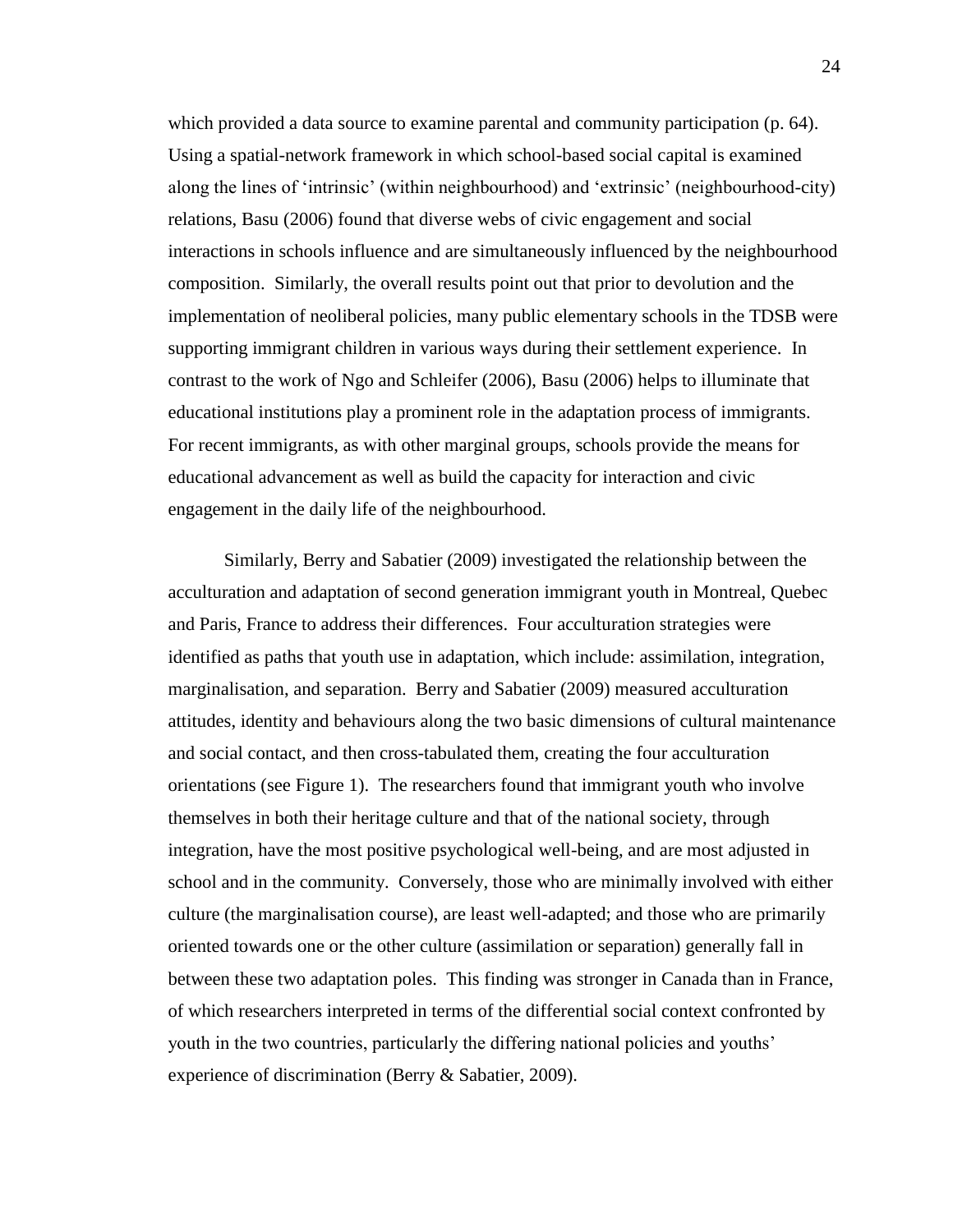

<span id="page-35-0"></span>**Figure 1: Acculturation Strategies in Ethnocultural Groups and the Larger Society**

*Note*: Reproduced from Berry and Sabatier (2009, p. 193)

Brenner and Crosnoe (2011) examined how the dimensions of racial/ethnic diversity of the student body and racial/ethnic matching between children and peers were related to socio-emotional and academic development after the transition into elementary school. Looking at the reading and math achievement, as well as behaviour and interpersonal skills of kindergarten students, the researchers found that students had higher achievement test scores in more diverse schools, especially when they also had more same-race/ethnicity peers in these diverse schools. These patterns were particularly strong for White students. Having more school peers of the same race/ethnicity, regardless of the overall level of diversity in the school, was associated with positive socioemotional development (Brenner & Crosnoe, 2011). Brenner and Crosnoe (2011) critically acknowledge that social adaptations are a key mechanism by which young children successfully navigate the transition to school, and they play an important role in children's continued success across their educational careers. Students "who have more same-race/ethnicity peers may find it easier to forge relationships with other children, which in turn may facilitate better adaptation to the new social context of formal schooling" (Brenner & Crosnoe, 2011, p. 640).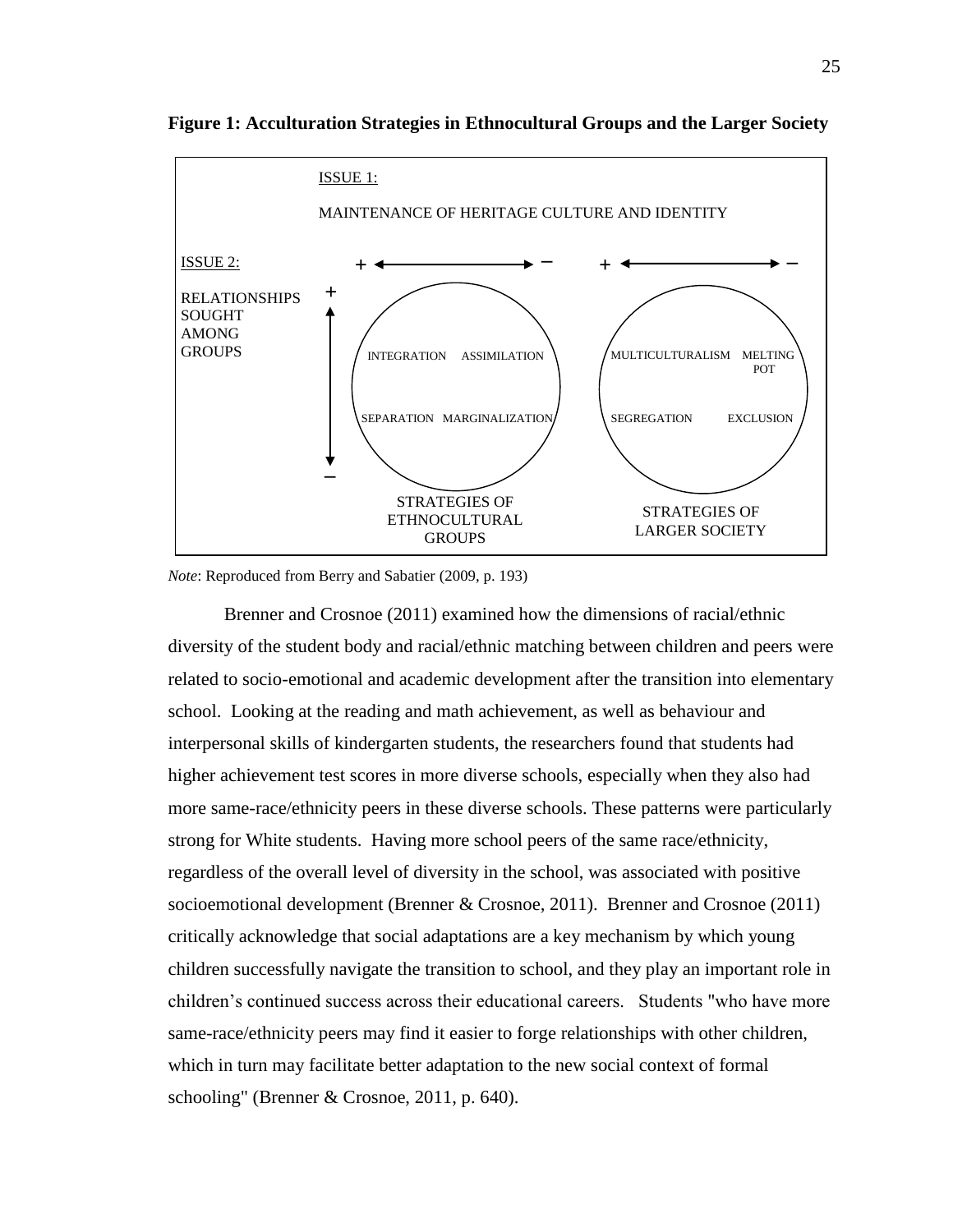### **Gaps in the Literature**

There are limited studies that have examined the transition of newcomer youth through a policy lens. Most research has looked at the policy related to newcomers through peripheral ways – either through multiculturalism, citizenship education, language, social and academic barriers, or diversity. Inadequate attention has been paid to how Ontario (and more broadly, Canadian) educational policy support how newcomer youth transition to school. Few Canadian academics have explored this question. Gourd (2007), an American researcher, has written extensively on the current educational policy landscape, comparatively between the United States and Canada; for example:

A critical examination of the Canadian and US contexts indicates that changes in language policies to ensure education opportunities for language learners are likely to be limited as long as the policies are fuelled by conventional wisdom built on racist and exclusionary ideology rather than concern for the diverse needs of individuals...Until issues of social justice are made foundational to all educational programs, language learners' educational opportunities will be restricted. (p. 127)

Gourd (2007) has critiqued contemporary educational policies and has suggested that if newcomer students are not valued for their ability to speak their home language, as well as their ability to acquire the English language, then language policies (in particular) act as contested sites of power. It is within these spaces where newcomers' educational prospects are limited and controlled; social justice and social change are restricted elements which limits newcomers' school experiences. Determining how current Ontario educational policies shape the transition process for newcomer you remains problematic for several reasons. Four main challenges in the literature on the transition of newcomer youth are:

- 1. Incoherent Definitions of Transition
- 2. Over-representation of Newcomer Youth's Barriers to Acculturation
- 3. Deficiency in Research Related to the Transition of Newcomer Youth
- 4. Emphasis on Acculturation, Identity, and Discrimination

# **Incoherent Definitions of Transition**

The conceptualization of 'transitioning' as it relates to newcomers is both problematic and mostly absent from the literature, where clear and coherent definitions are lacking.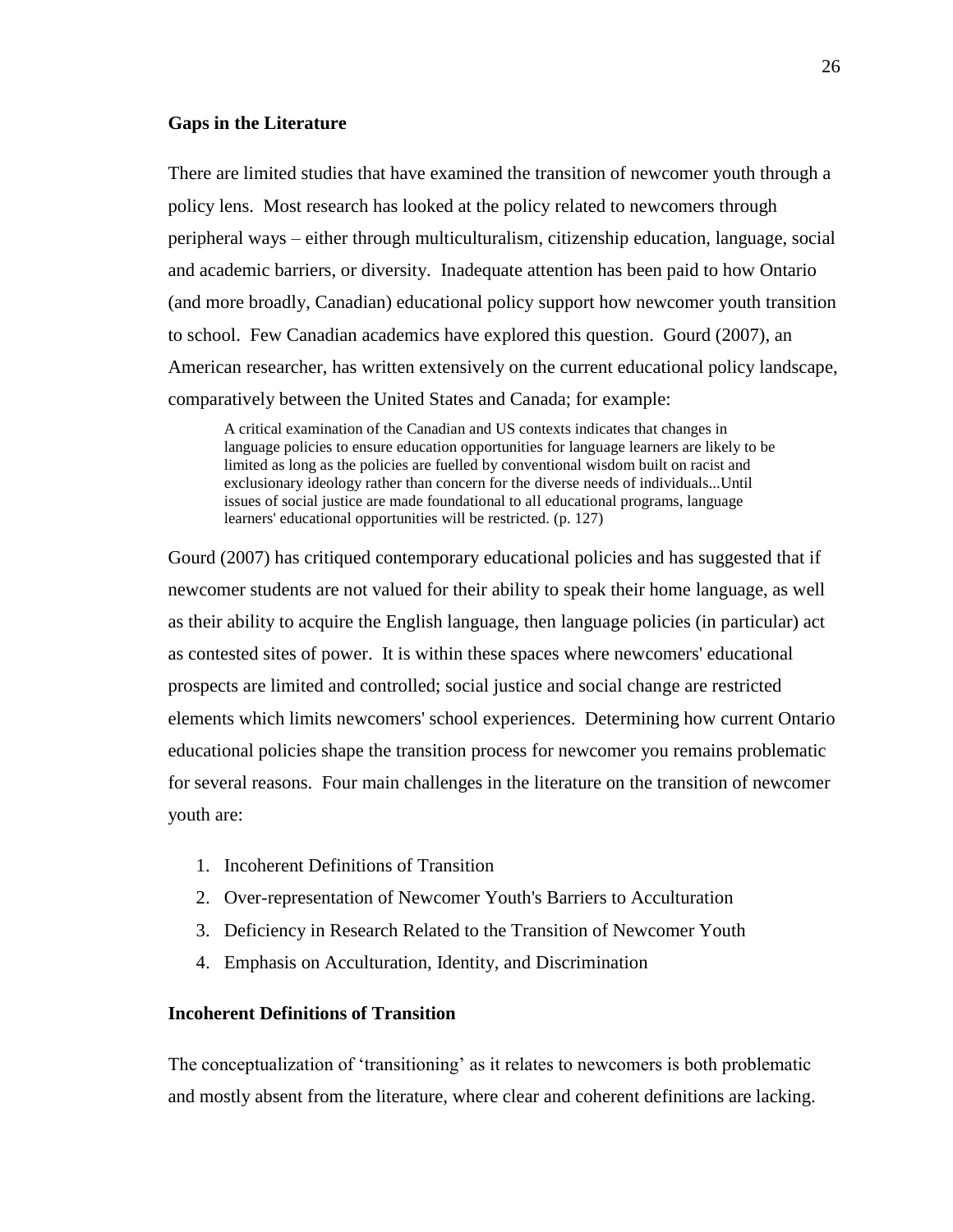There is an apparent deficiency in the literature regarding the transition of newcomer youth. Most literature examines transitions from middle-to-secondary school, school-towork, secondary school-to-post-secondary institutions, post-secondary-to-work, and the transition of students with special needs beyond secondary school. Transition is, at best, defined as a temporal process which crosses social, academic, economic, and procedural issues. Missing from these definitions are voices from newcomer youth themselves, as well as parents, teachers, and school administration.

# **Over-representation of Newcomer Youth's Barriers to Acculturation**

The majority of research I came across in reviewing the literature in the field of newcomer youth focussed heavily on the barriers preventing newcomer youth to fully realize their educational and acculturative experiences. The most prevailing barriers to newcomer youth's transition include: academic, social, language, economic, settlement, gender, class, and race. The literature in this area is scattered; different barriers affect individuals differently depending on their family, community, academic supports, the ethnic group they identify with (i.e. Asian, Sudanese, Afghan, etc.), or their immigration status (i.e. refugee, planned immigration, international or 'visa' student, etc.), for example. However, research lacks youth voice, as well as the examination of educational policies that relate to newcomer's arrival to Ontario schools.

#### **Emphasis on Acculturation, Identity, and Discrimination**

Recent scholarship in Canada examines how issues of identity, discrimination, integration, acculturation, and multiculturalism impact newcomer youth in Canada. However, little research has been done in the area of newcomer transition to Ontario schools, especially in policy and curricula that considers these students. Some recent scholarly work has examined policy through the lens of discourse. This research looks at policy texts, curricula, and practices to uncover how the language of policy limits the capacity and effectiveness of diversity policies (Joshee, 2007; Joshee & Johnson, 2005).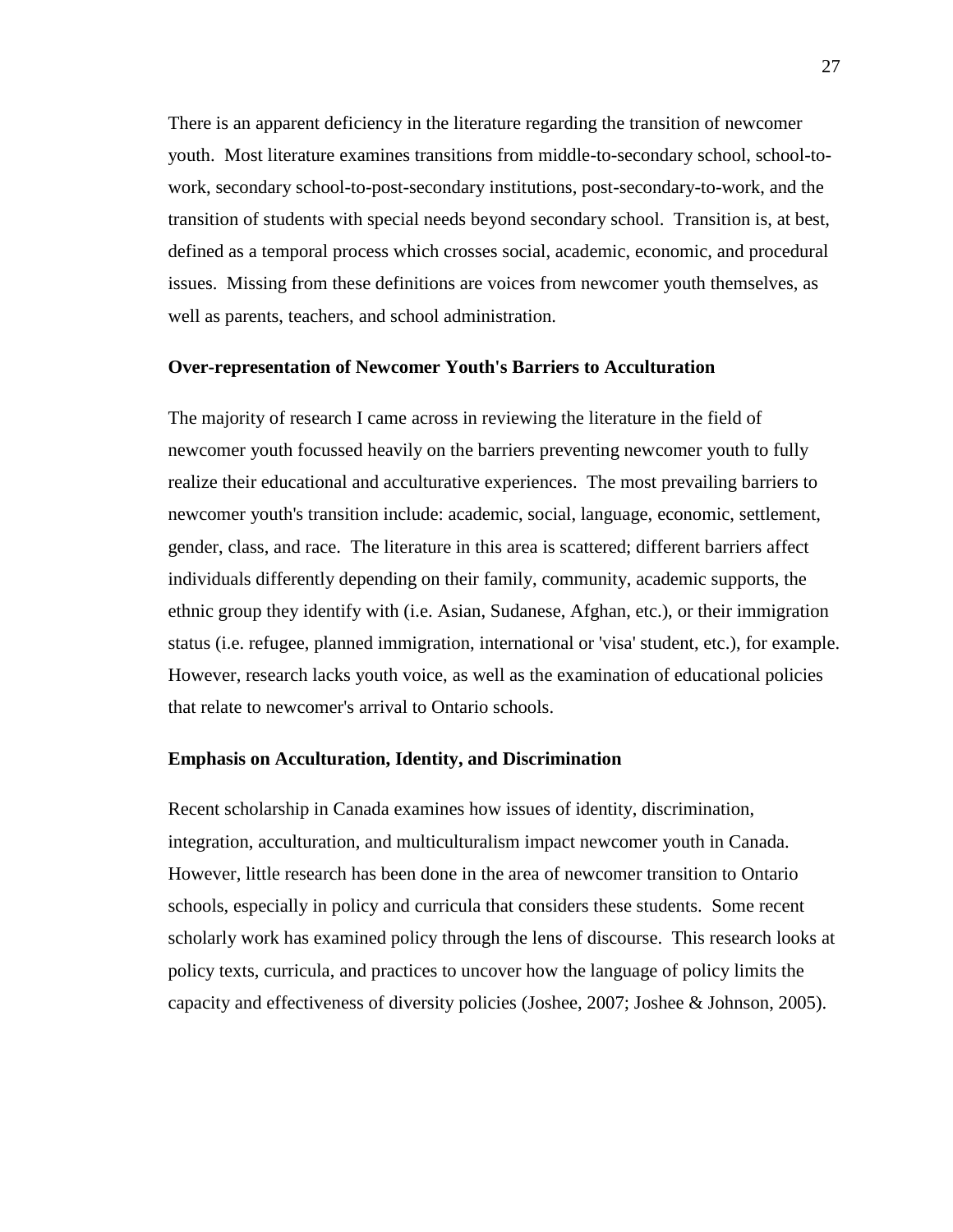#### **Deficiency in Research Related to the Transition of Newcomer Youth**

There is paucity of research that examines Ontario policy documents and curricula that relate to the transition of newcomer youth. Closely related are studies that have looked at diversity policies in Ontario and in the rest of Canada (Hughes & Sears, 2006; Peck, Sears, & Donaldson, 2008). These studies have particularly examined issues of difference and diversity. Inadequate attention has been paid to newcomer youth's transition to school and the dominant discourses that frame policy support transition.

## **Contribution to Field of Education Policy**

This research contributes to the field of education and immigrant youth transition. There is no coherent and focused policy that supports newcomer transition to Ontario schools. Research demonstrates that the holistic nature of newcomer students, unique barriers and challenges they face, complexities and nuances related to settlement and acculturation, and importance of identity formation in the transition to Canada impact newcomers' academic success and mental wellbeing. This research contributes meaningful insight into how current Ontario education policies reproduce socio-economic and cultural norms. Although policy rhetorically acknowledges the systemic barriers at play, this research illustrates the lack of, and much needed, policy for newcomer transition. Finally, given the increasing numbers of newcomer youth to Ontario schools, this research contributes to the shortage of research in the field of education policy.

#### **Summary**

This chapter provided a comprehensive review of the literature on the transition of newcomer youth to schools. To accomplish this task, this literature review was centred primarily on scholarly and policy-based literature published within the last ten years. Although the focus of this review is on newcomer youth in Canada, studies from other countries – including the United States, Australia, Britain, and several European countries – were included to develop a better understanding of newcomer youth's experiences in educational institutions. Examples of empirical and theoretical approaches were highlighted to understand the context of newcomer transition to schools, define some of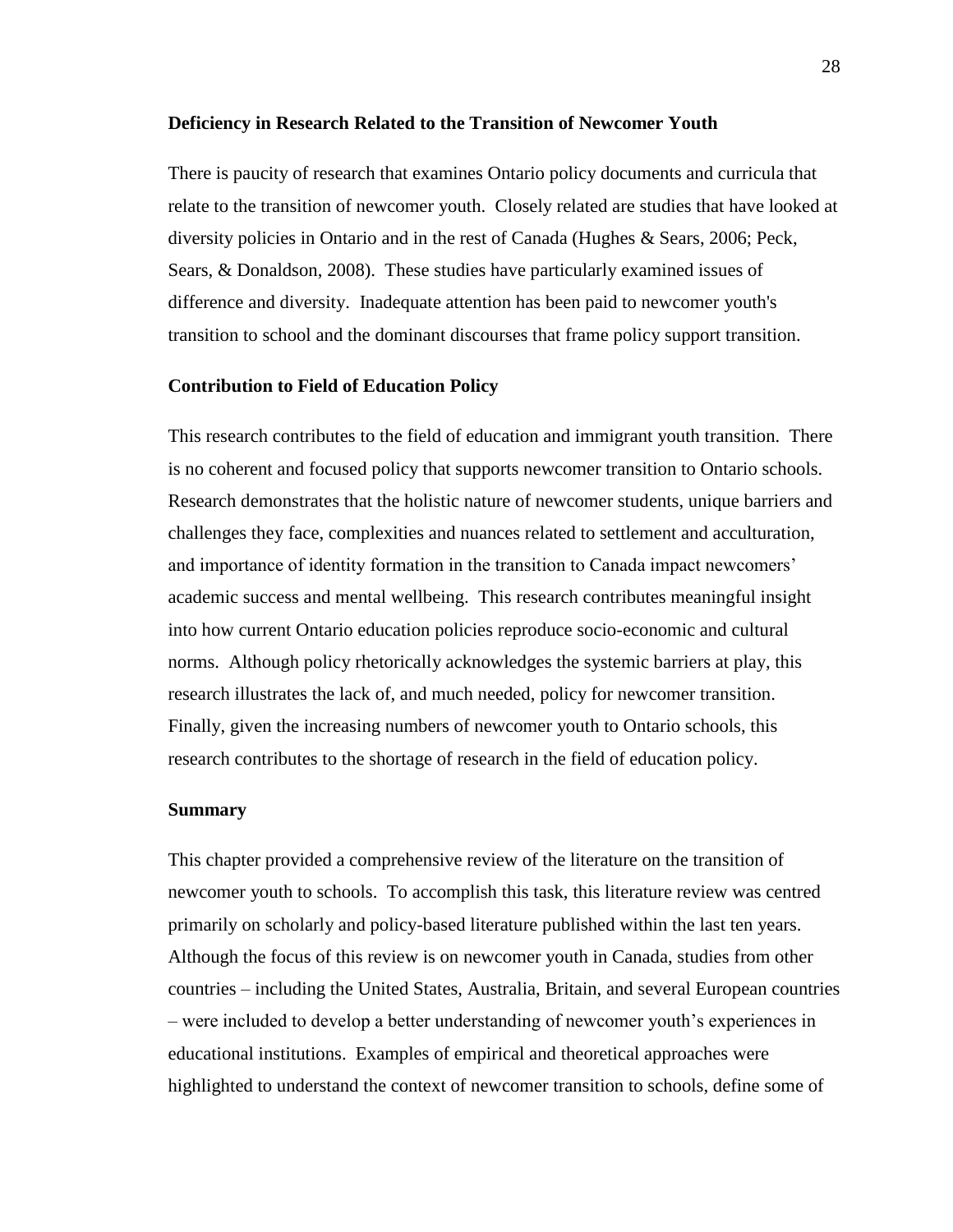the central terms of newcomer, youth, and transition, underscore methodological and epistemological biases associated with these terms, and problematize newcomer youth. The next chapter examines the theoretical framework used in this study, critical policy sociology and critical pedagogy.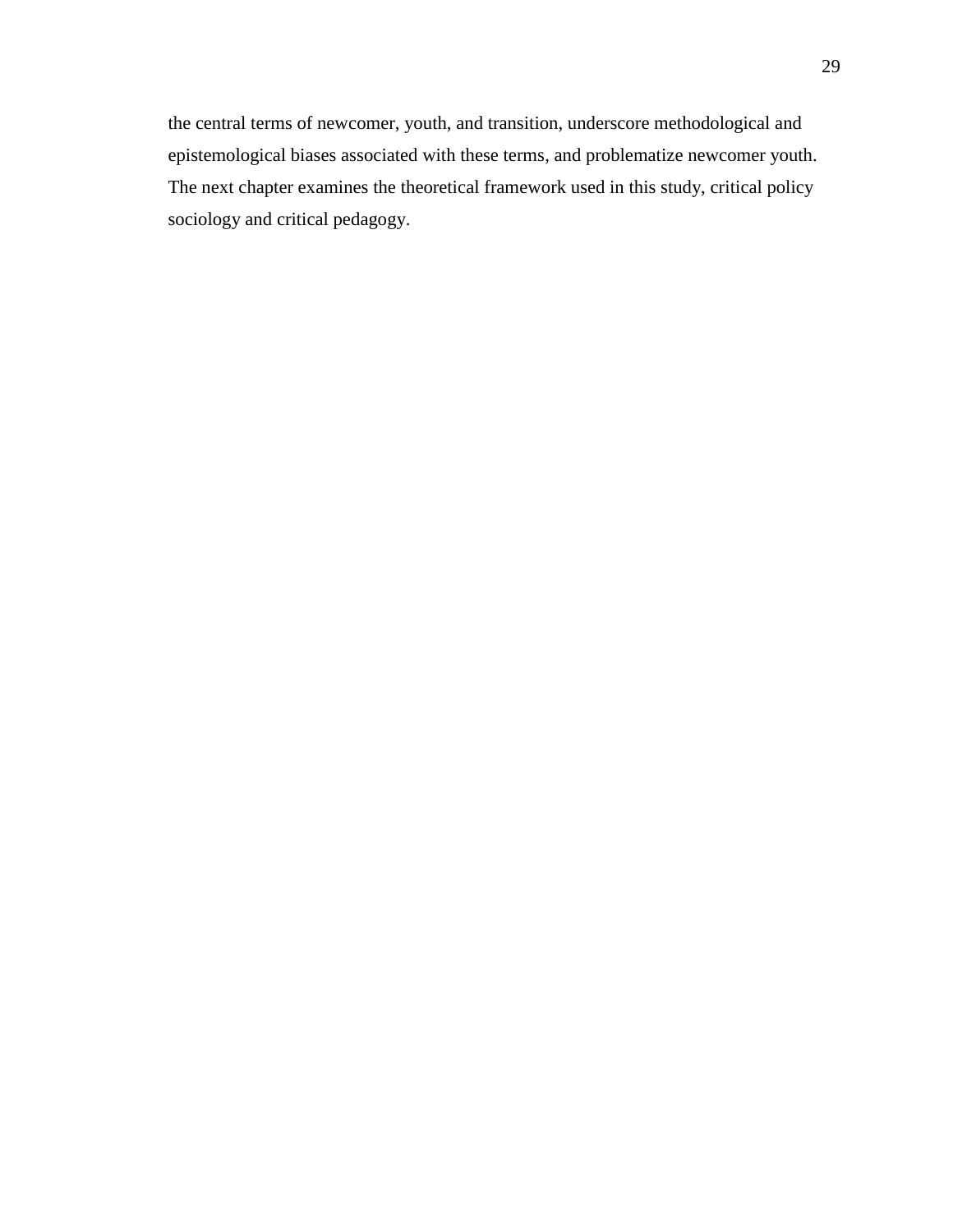#### **CHAPTER THREE: THEORETICAL FRAMEWORK**

*Whether granted the force of law or the power of suggestion, policy posits ideal behavior in a model world, and attempts to mold such behavior through a variety of carrots and sticks. Policy is the culturaltextual expression of a political practice; it makes governing statements about what can and should be done.*

(Levison, Sutton, & Winstead, 2009, p. 770)

The following chapter outlines the theoretical framework that underpins this research. Grounded in critical social research, and more specifically critical policy sociology (CPS), this study aims to understand how power and privilege pervasive in educational policy reproduce dominant norms, contributing to inequitable educational outcomes and experiences for newcomer youth. Key concepts as developed by Levison, Sutton, and Winstead (2009) are also emphasized as they underscore critical socio-cultural policy analysis to understand the educational policy process as a normative cultural discourse about how things should or must be done. This chapter also draws attention to critical pedagogy. In this chapter, I will examine two theoretical frameworks – critical policy sociology, as developed by Gale (2001) and emphasized through the concepts of negotiation, appropriation and reiteration developed by Levinson, Sutton and Winstead (2009), and critical pedagogy.

# **Overview of Critical Policy Sociology**

Broadly speaking, educational policy may be viewed as a response to broader social, economic, political, and cultural change (Taylor, Rizvi, Lingard, & Henry, 1997). However, the values that enter into the policy process are influenced by normative, often middle-class value assumptions and dominant discourse(s). Earlier scholars have noted that policies produced by and for the state are clear illustrations of how language serves a political agenda, where meanings are constructed to conceal social issues and foster commitment to the notion of universal public interest (Taylor et al., 1997). Moreover, policy texts produce real social effects through their production and legitimization.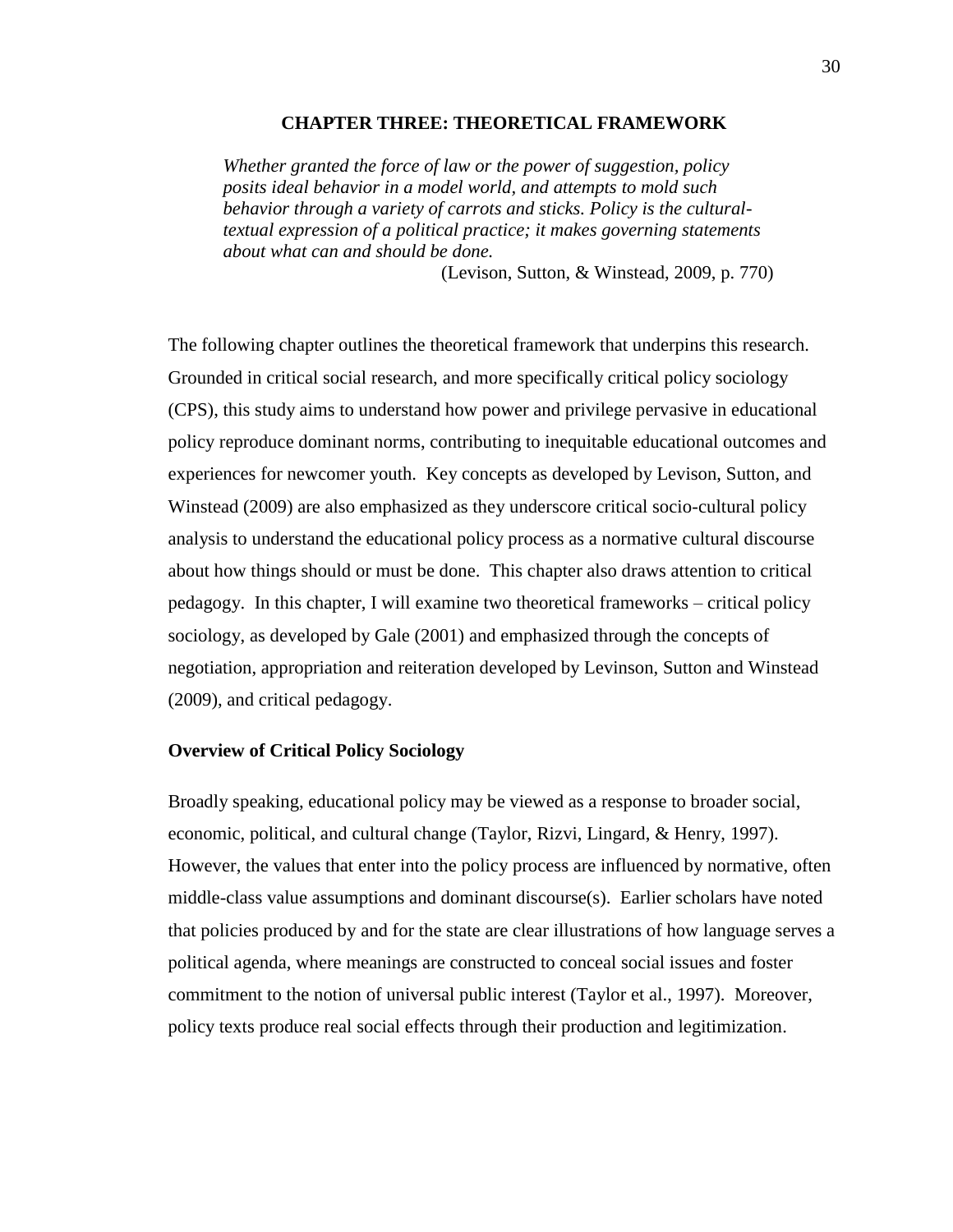In the next sections, I outline some of the key focus areas of CPS in detail. These key ideas of CPS include: values, power, broader context of policies, critiquing oppressive social practices, and proposing alternatives. This chapter now turns to outlining the significance that values play in CPS.

## **Values (in Policies): Prunty's Definition**

Values form an inherent part of the policy process which are the result of broader issues of power and control, and critical policy sociology seeks to examine how values of the dominant group are legitimized in policies. Prunty (1985) defines policy as "the authoritative allocation of values" (p. 136). This definition helps to illustrate that policies are value-laden, where power and control are central to the policy process (Taylor et al., 1997). Debates exist within policy sociology about whose values are allocated in the policy process and, more critically, whose interests these values represent. Pluralists and those who believe in a government's approach to do good and equalize the playing field believe in a distribution of values and power throughout society. In this instance, governments endeavor to satisfy as many interest groups in the policy process as possible (Midgley, 2006; Taylor et al., 1997). The pluralist approach advocates a mix of commercial, not-for-profit, and government interventions in social welfare. Essentially, the pluralist approach recognizes that the government has a role to play in promoting social well-being; however, that well-being can be promoted by a variety of agents (Midgley, 2009). Conversely, the elitist (Taylor et al., 1997) or institutional (Midgley, 2009) approach argues that governments act in relation to the interest and values of dominant groups (Sinn, 2007; Tanner, 2004; Taylor et al., 1997). The institutional approach posits that social welfare is best enhanced through government intervention, including: regulations, fiscal measures, and social programs that are embedded into the social fabric (Midgley, 2006). Finally, the neo-marxist approach extends the elitist approach position further and argues that those who 'control' the economy are more politically influential than others (Taylor et al., 1997). In consideration of these differing approaches, Taylor et al. (1997) argue that dominant groups in society are more likely to influence governments in their exercise of power.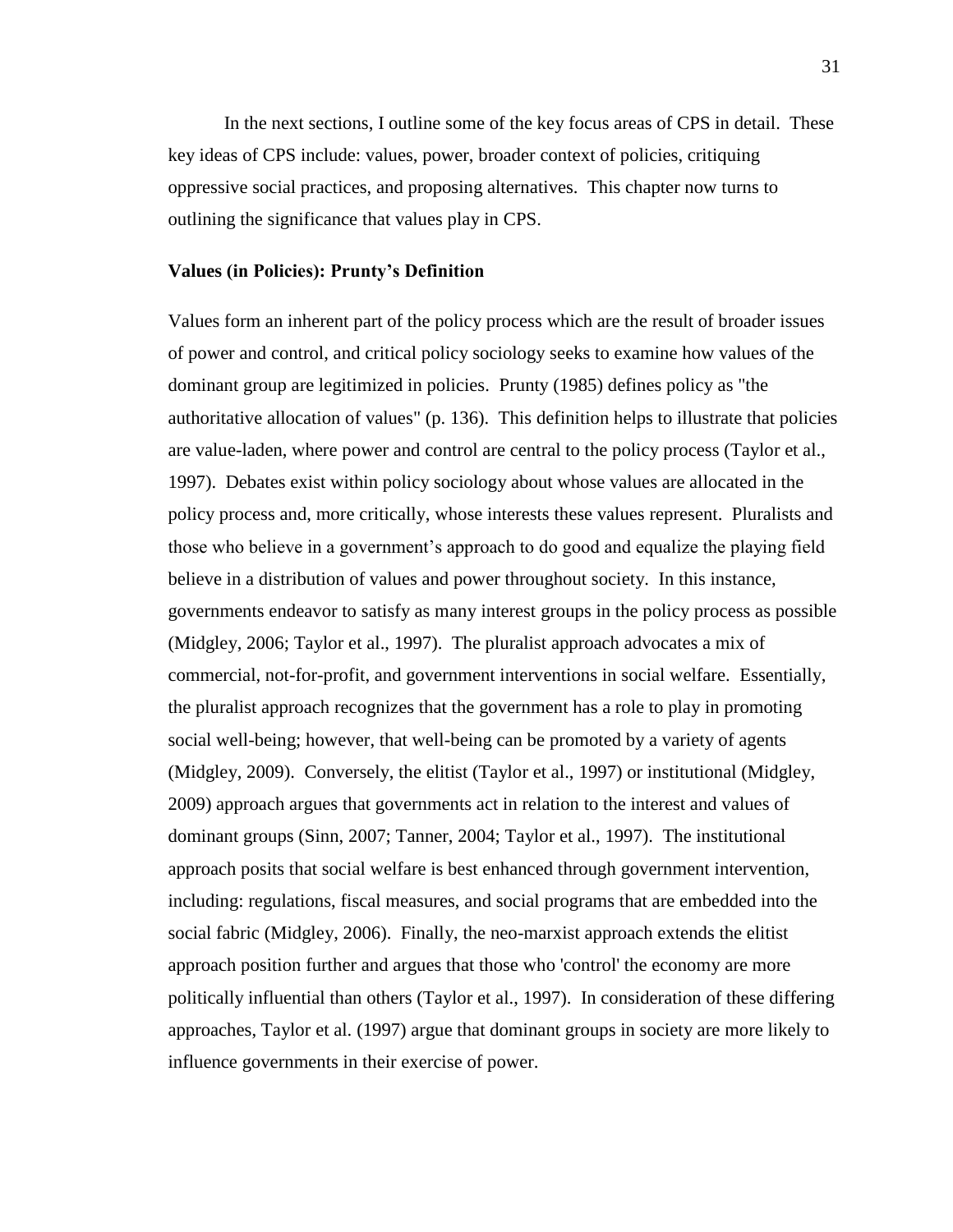The importance of critical policy sociology, which sets it apart from other policy work, rests in its inclination to critique oppressive social practices (Gale, 2001). Critical policy sociology examines the relations between 'personal troubles' and 'public issues', and how these two concepts intersect. More recent theoretical accounts of what to look for have tended to emphasize policy as text and discourse (Ball, 1993; Gale, 1999; Taylor, 1997). This raises important questions regarding the epistemological and ontological nature of critical policy research; does data on policy exist to be found or do researchers produce such data? In defining policy in terms of text, discourse, and ideology, policy analysts will certainly find differences in their research (Gale, 2001). Critical discourse analysis (CDA) helps to illuminate the ways in which political ideologies are endorsed through policies by dominant social groups in way that make them seem that they are stemming from a commonly agreed upon set of values (Lingard & Rizvi, 2010). It is from this idea that critical policy sociology is informed by the belief that policy discourse must be pulled apart to determine whose interests they serve (Troyna, 1994).

This research is framed through a critical policy sociology lens and begins from two central assumptions, which are based on existing research on this topic. To begin with, critical policy sociology works towards progressive social change (Lingard & Rizvi, 2010). Secondly, policy is best conceived as a social practice, specifically a practice of power, where the result of the policy process is a normative cultural discourse that makes governing statements about what can and should be done (Levison, Sutton, & Winstead, 2009). Underpinned by critical policy sociology, the framework I use in this research is underpinned by two relevant concepts:

- The forms of power inherent in policy texts
- Practice approach: the negotiation, appropriation, and reification of policy

With this broad description of critical policy sociology, I will now examine these concepts in greater detail.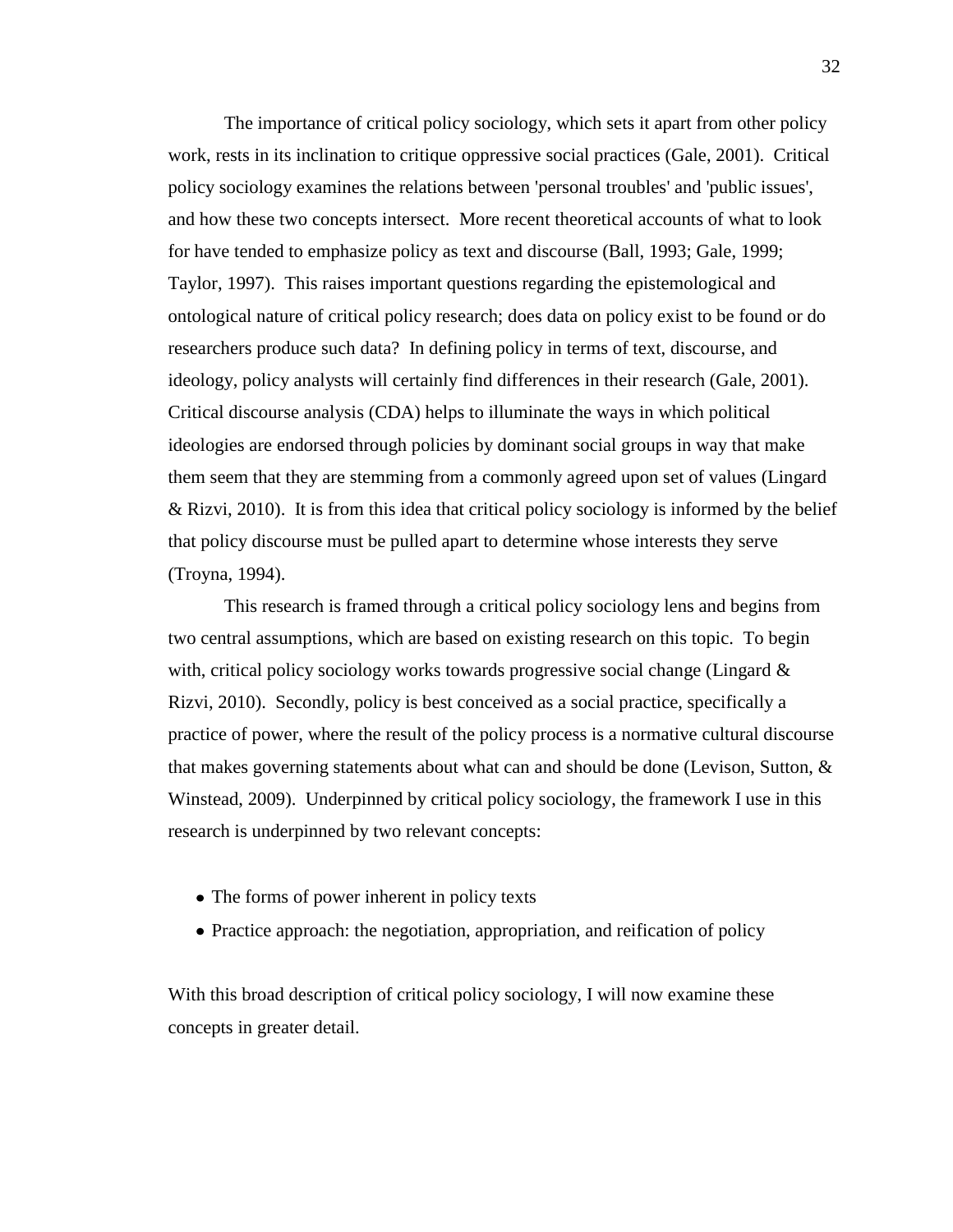# **Power**

Lingard and Rizvi (2010) posit that there is a great significance in the "silences of a policy text", where these silences reveal a lot about power (p. 61). Textual analyses of policies can reveal insights into the politics of policy processes and possible policy effects (Lingard & Rizvi, 2010). This analysis must consider various approaches and for critical policy sociology to support progressive social change, it must understand the historical and social effects on policy that are made up from perspectives of a wide variety of actors and interests (Lindgard & Rizvi, 2010). In order to understand the power that is associated with policy, different modes of analysis are required to see which discourses acquire authority.

Ball (1993) sees policy as twofold: as text and as discourse. It should be emphasized that policy is more than the policy text, as Ball (1993) sees policy not just as the articulation of the text, but also the processes before and after the text has been produced. Put differently, policy is both a text and a document that represents the values of those who make policy. This includes the adaptations to it as a statement of values and desired action, as well as in actual practice (Taylor et al., 1997). Due to power relations, and because power is inherent in the policy process, the outcome of policy is chiefly discursive; it creates a way of thinking of how things are done and puts limits on thinking about things how they otherwise might be (Ball, 1993). As such, policy as discourse has the effect of redistributing 'voice' where only certain voices are heard as meaningful or authoritative. Similiarly, Vidovich (2001) posits that policy as discourse gives more significance to constraint, where policies "can become 'regimes of truth' (after Foucault) in which only certain voices (dominant discourses) are heard as authoritative (para. 27). In this way, analyzing policy framed in the context of discourse is vital in considering policy 'silences' and assumptions inherent in the policy process (Bank, 2011).

# **Examining the Broader Context (Social, Political, Economic) of Policies**

The policy process is a practice of power which varies to the extent to which it is democratic, depending on the ways that power elites are formed and legitimated, and the ways that social groups participate (or do not participate) in policy formation. Moreover,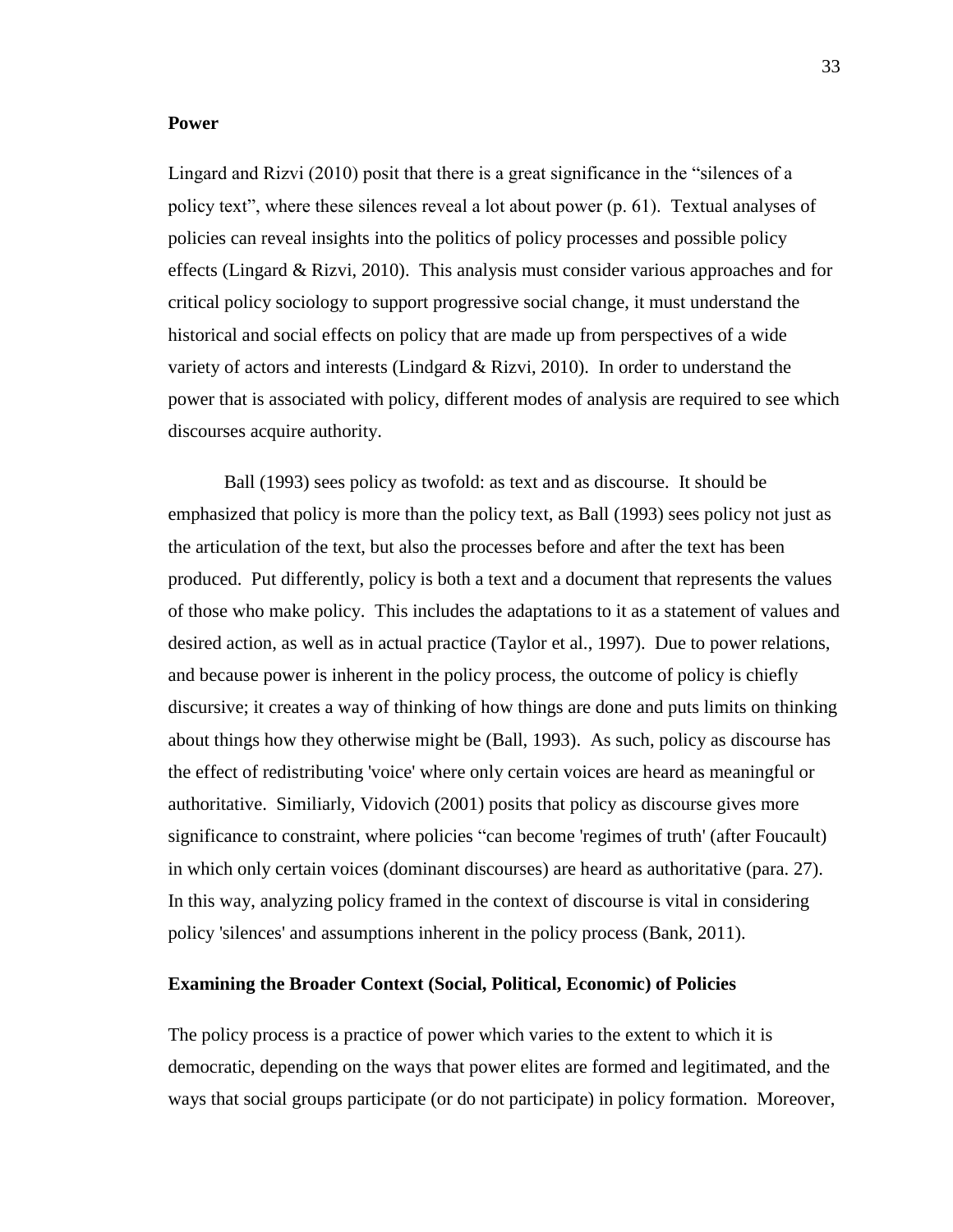policy as a practice of power can lead to the reproduction of inequality, inequity, marginalization, and hegemony, to name a few. Discourse analysis informed by critical epistemologies can expose the ways that authorized policy functions as ideology (Levison, Sutton, & Winstead, 2009).

Howarth (2009) suggests that discourse is about more than representations and systems of meaning, which are theoretical in nature, where individuals conform to a shared set of values and ways of perceiving world. Discourse encompasses the complexity of all social relations and practices, where social relations and social practices are produced by the exercise of power. Critical to this point is that power involves the expansion of political limits and defining lines of inclusion and exclusion (Howarth, 2009). Similarly, power also supports the reproduction of social practice through various politics and ideologies. Thus, power functions "to *conceal* the radical contingency of social relations and to *naturalize* relations of domination" (Howarth, 2009, p. 310).

In this light, Levison, Sutton, and Winstead (2009) see policy as social practice as created by diverse actors about the way things should be done. Moreover, the result of the policy process should be understood as a normative cultural discourse about how things should or must be done (Levison, Sutton, & Winstead, 2009). Policy making is characterized by unequal power relationships that underpin both the formal and informal aspects of educational policy making (Liasidou, 2011, p. 888). As such, this discourse implicitly assumes a position of how things are, creating a model of the world or, more specifically, a model of school environment. In this view, policy "thus (a) defines reality, (b) orders behavior, and...(c) allocates resources accordingly" (Levison, Sutton, & Winstead, 2009, p. 770). A practice approach looks more closely at the social contexts where the interests and languages comprising a normative policy discourse are formed into something that is politically and culturally viable (Levison, Sutton, & Winstead, 2009, p. 778). *Practice*, in this sense, refers to how policy is actualized as a social practice, even though policy takes the form of language and text, and should be analyzed as such.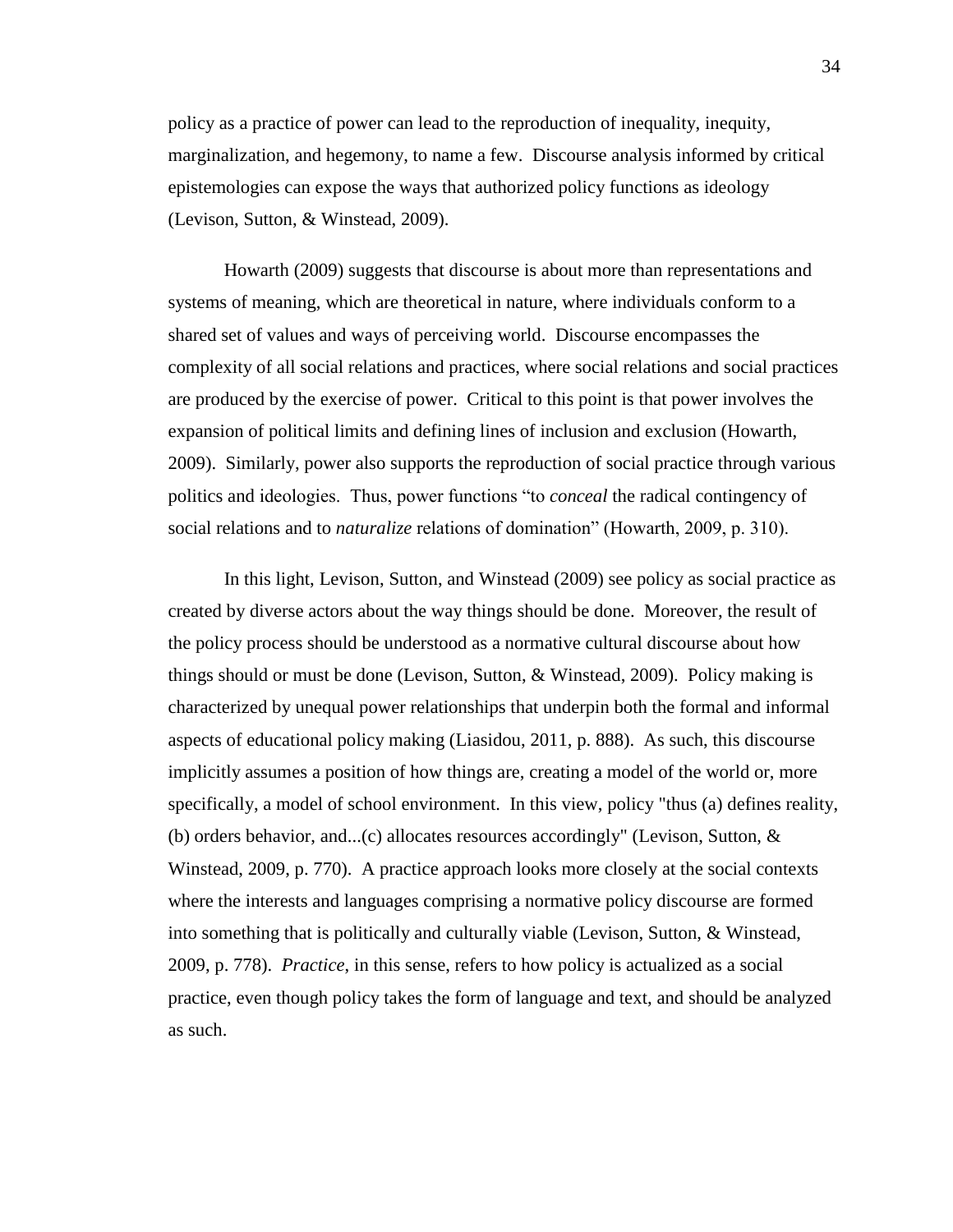To understand this approach to critical sociology policy analysis, Levison, Sutton, and Winstead (2009) identify three key concepts: negotiation, appropriation, and reification. The concept of *negotiation*, in practice, describes how policy is often negotiated between opposing parties and interests. As Levison, Sutton, and Winstead (2009) posit, the negotiation of meaning is always a part of policy formation; the process of normative cultural production requires an active negotiation of meaning. Beyond the policy process, policymakers derive policy taking into consideration the various interests and institutions where policy takes shape.

*Appropriation* refers to the ways that individuals interpret and understand elements of policy, thereby incorporating these discursive aspects into their own preconceived interests, motivations, and actions (Levison, Sutton, & Winstead, 2009). The concept of *reification* gives form to an individual's experience of a more abstract concept by producing a concrete existence of it. Once policy (an abstract concept on paper) is formed, individuals create a concrete understanding of what that policy means. Reification suggests that an individual's understanding can take on a new meaning of their own, beyond their context of origin. In other words, policy texts can be interpreted in many ways, even outside the scope of what was originally intented. Figure 2 provides a brief overview and conceptual frame of critical policy sociology.

These same individuals appropriate policy texts, whereby individuals understand elements of policy through their own preconceived interests and assumptions. How a teacher interprets and implements policy relating to newcomer youth is dependent upon their own motivations and understanding of the particular policy. In this example, the meaning that a teacher gives to the policy text, and the experiences they bring to it, becomes the focus of their interpretation – thus reifying their beliefs in their interpretation and creating a new meaning beyond what the policy may have intended. Policy related to the transition of newcomer youth, and the interpretation of who newcomer youth are and how they are best taught, included, and integrated, becomes actualized through discursive aspects. Moreover, newcomer youth are the passive recipients of educational policy, where cultural production is constructed about who newcomer youth are, and how best newcomer youth are served in schools.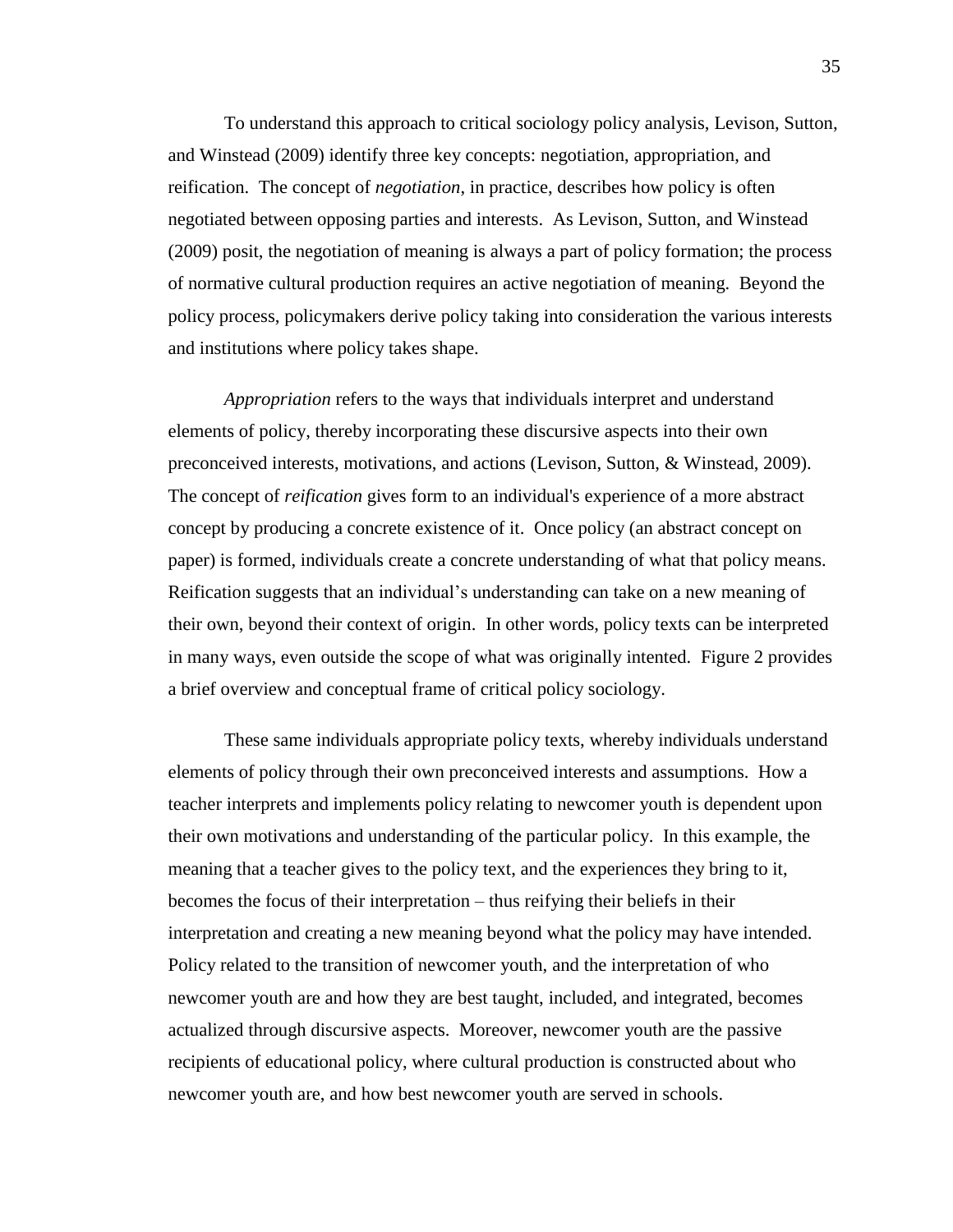

#### **Figure 2: Critical Sociocultural Policy Analysis**

*Note*: Adapted from Levinson, Sutton, and Winstead (2009, pp. 778-783)

The critical policy sociology framework established by Gale (2001), along with Levison, Sutton, and Winstead's (2009) concepts for critical sociocultural policy analysis, provide a theoretical underpinning to examine Ontario educational policies related to the transition of newcomer youth. Such approaches work simultaneously to understand how critical policy analysis is set apart from other policy work and inclined to the critique of oppressive social practices (Gale, 2001). Through the lens of critical policy sociology, this research will examine the intersection and relations between 'personal troubles' and 'public issues' (Gale, 2001). It is in this light that I will unpack Ontario educational policies to see them, as Levison, Sutton, and Winstead (2009) suggest, "as a kind of social practice, specifically, a practice of power" (p. 767).

Critical policy sociology scrutinizes existing forms of domination, where educational institutions and policy form the foundation of daily discursive reproduction of power, to establish social justice and non-domination. Inclusive policies, then, are regarded as subverting domination and providing capacity for fostering acceptance and respect through the interplay with issues of equality, power, and politics (Liasidou, 2011).

# **Critiquing Oppressive Social Practices**

I now turn to an overview of critical pedagogy to understand its theoretical underpinnings, to situate CPS within critical pedagogy and then relate it to newcomers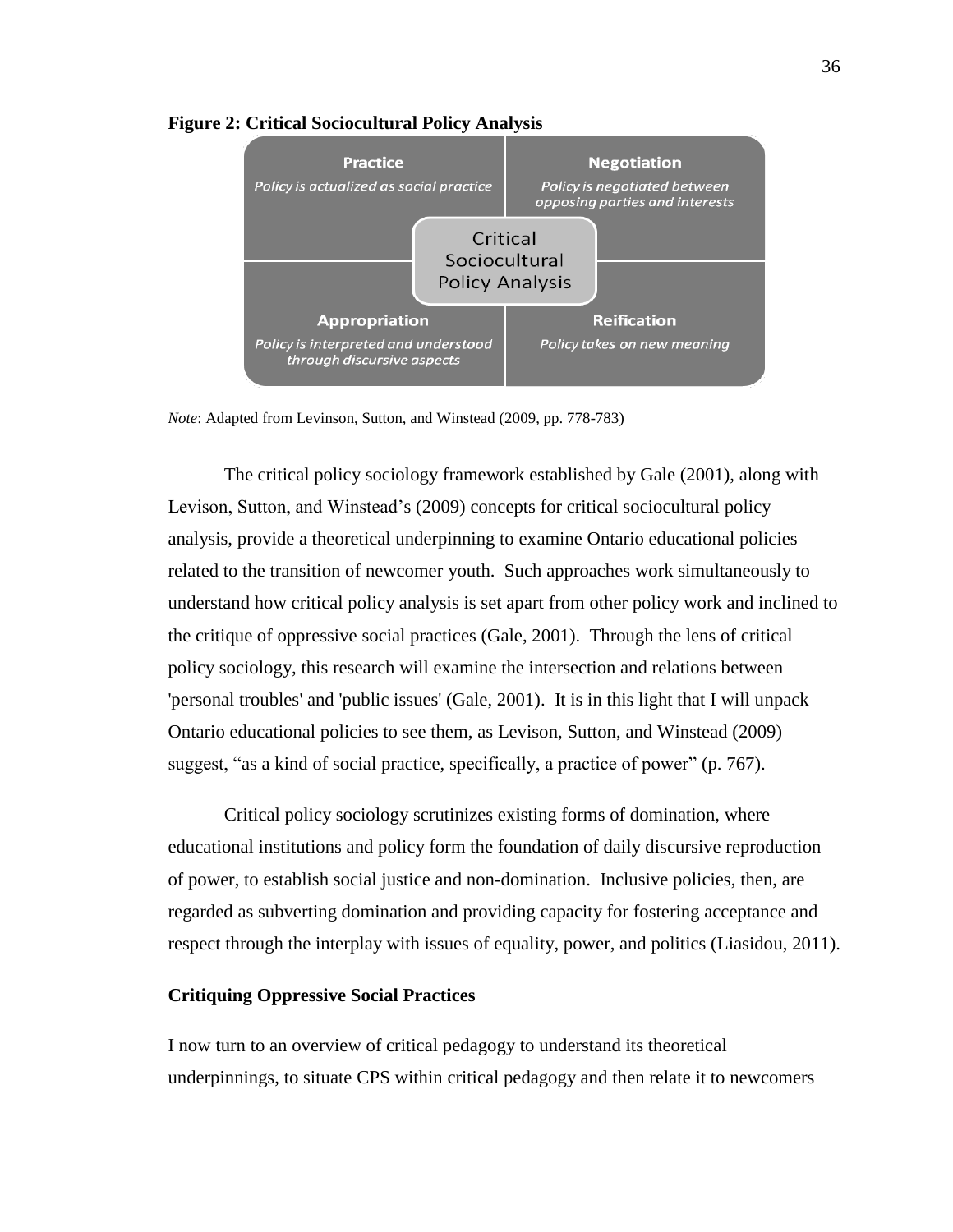and their transition. Emerging from Paulo Freire's work on poverty in Brazil in the 1960s, critical pedagogy gained international attention after the publication of Freire's 1967 *Pedagogy of the Oppressed*. Critical pedagogy, formed by the foundations of critical theory, is concerned not only with offering student ways of thinking critically or acting as critical agents in educational institutions, but also involves critiquing the status quo. Educators working from a critical pedagogical framework understand the social, political, economic, and psychological aspects of the schools and education systems in which they operate (Kincheloe, 2007).

Critical pedagogues, as Kincheloe (2007) suggests, understand more broadly the information systems in the wider culture that impact the lives of students, including: media, knowledge produced by marginalized groups, and how power operates to support or oppress groups. In other words, what constitutes knowledge and the pedagogy it supports are in constant evolution; critical pedagogy supports new ways to challenge the status quo, by engaging dominant forms of power and privilege, to expose ideology, discourse, systemic inequality, and prevailing social norms. For example, dominant White, English-speaking, middle-to-upper class privilege functions by upholding values and power as the normative cultural discourse. To expose such discourses of power and control, critical pedagogy serves to draw upon diverse groups to critique these forms of oppression.

Critical pedagogy draws on social and critical education theory, as well as cultural studies, to examine education as part of the existing political and social landscape that characterizes the dominant society (Duncan-Andrade & Morrell, 2008). One of the most integral tenets of critical pedagogy is to challenge the reproductive roles that educational institutions play in cultural, social, and political life. There is a commonly held belief that pedagogical practice should be devoted to social transformation in the best interests of subordinated and marginalized groups (Duncan-Andrade & Morrell, 2008). At the heart of critical pedagogy, what the dominant group calls knowledge is complicated and complex, as that definition of knowledge inherently implies the values, assumptions, and power of the dominant group. Consequently, any voice of marginalized groups, or the oppressed, is dismissed. Critical pedagogy provides the conditions to question the ways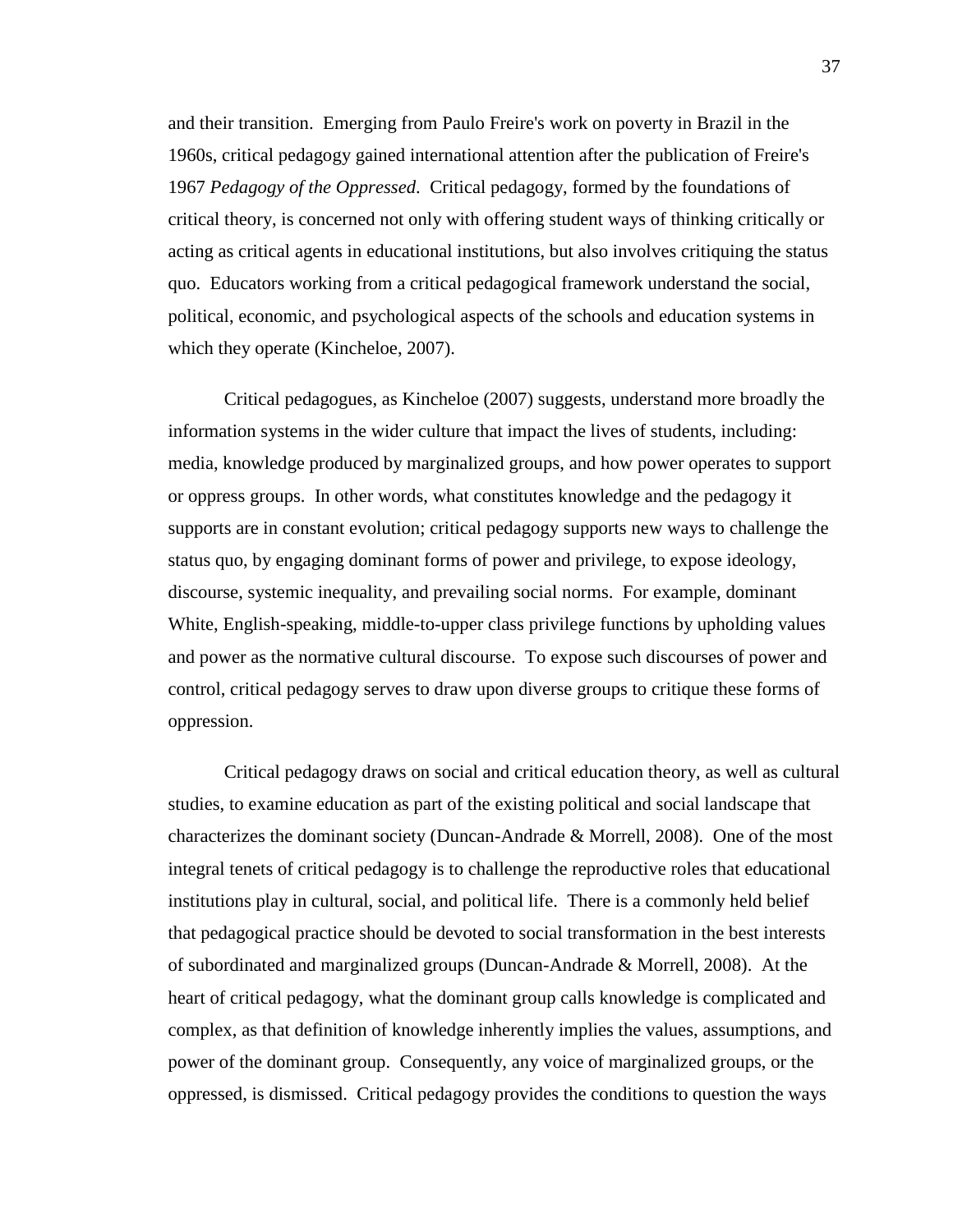knowledge is produced and whose interests are served. As Kincheloe (2008) states, critical pedagogy is:

- Grounded on a social and educational vision of justice and equality  $\bullet$
- Constructed on the belief that education is inherently political
- Interested in maintaining a delicate balance between social change and cultivating  $\bullet$ the intellect
- Concerned with "the margins" of society, the experiences and needs of individuals  $\bullet$ faced with oppression and subjugation
- Committed to resisting the harmful effects of dominant power (p. 10)  $\bullet$

These key tenets influence both teachers and students to work towards social justice in the classroom.

# **Proposing Alternatives**

Critical pedagogy empowers students to develop core skills that help then to identify dominant power within the school, classroom, textbooks, and curricula (Kincheloe, 2008). Working with students, teachers reframe the ways that school views students – and vice versa – to challenge the underpinnings of power. In recent years, the classroom has become a hotbed for the theoretical and practical debate concerning the usefulness of particular culturally diverse instructional material (McKenna, 2003). This has a profound effect on the values and future of students, particularly for newcomer youth. For example, the rhetoric of diversity, which celebrates culture as an asset and enriching experience for all students in Ontario schools (Ontario Ministry of Education, 2005; 2007a; 2007b; 2008b; 2009a; 2009b) is really, through the lens of critical pedagogy, an issue of "questioning culture as determined by conscious and unconscious policies of exclusion based on inequalities perceived in some cultural differences" (McKenna, 2003, p. 430). The rhetoric at the ministry (policy) level is fraught with both intentional and unintentional consequences – cultural difference and values are shaped by dominant discourses.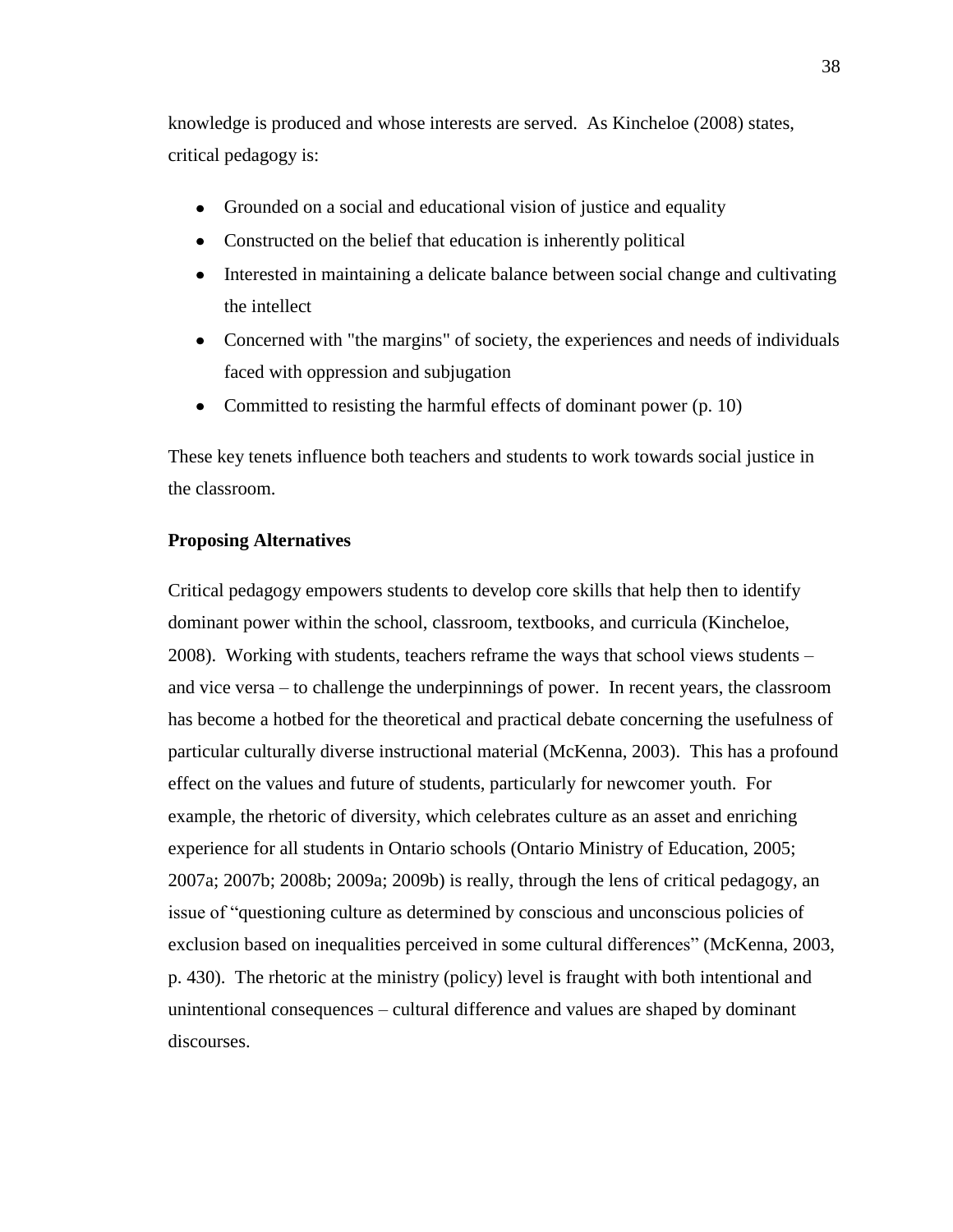Students, particularly newcomer youth, are defined and categorized by cultural, social, economic, national, political, and educational factors. Jones (2006) identifies these factors as borders, where they have both affirming and marginalizing affects. Critical pedagogy does not simply single out newcomer or marginalized students, but empowers all students to critique what makes knowledge. In schools, there is a need for inclusive educational policies that incorporate these border pedagogies into the classroom to educate all students, not just newcomer youth (Jones, 2006). These borders:

can serve as the tapestry that will weave together educational practitioners, linguist, cultural and social brokers, youth advocates, and youths themselves to begin a dialogue about borders, education, and identity to jointly construct innovative ways of thinking and teaching through border pedagogy and border epistemology (Jones, 2006, p. 60).

Bartolomé (2003) paints a less upbeat picture, yet one quite important to note. Bartolomé (2003) notes:

it is erroneous to assume that blind replication of instructional programs or teacher mastery of particular teaching methods, in and of themselves, will guarantee successful student learning, especially when we are discussing populations that historically have been mistreated and miseducated by the schools" (p. 408).

Regardless of how inclusive policies attempt to be, assumptions of what is best for students is shaped by dominant ideologies, where historical notions of community, racism, language, poverty, discrimination, family, and education of marginalized groups are almost ignored. Importantly, as Jones (2006) notes, it "is necessary to examine the underlying notions of power within ideologies and institutions that function, both intentionally and unintentionally, to further fragment and compartmentalize youth through identity politics" (p. 59). These identity politics have a profound effect on newcomer youth and their transition to school.

# **Critical Policy Sociology and Critical Pedagogy as it Relates to Newcomers and Transition**

The two approaches that I have outlined, critical policy sociology and critical pedagogy, have implications for newcomer students in their transition to educational institutions in Ontario. These theoretical underpinnings, at their core, critique oppressive forms of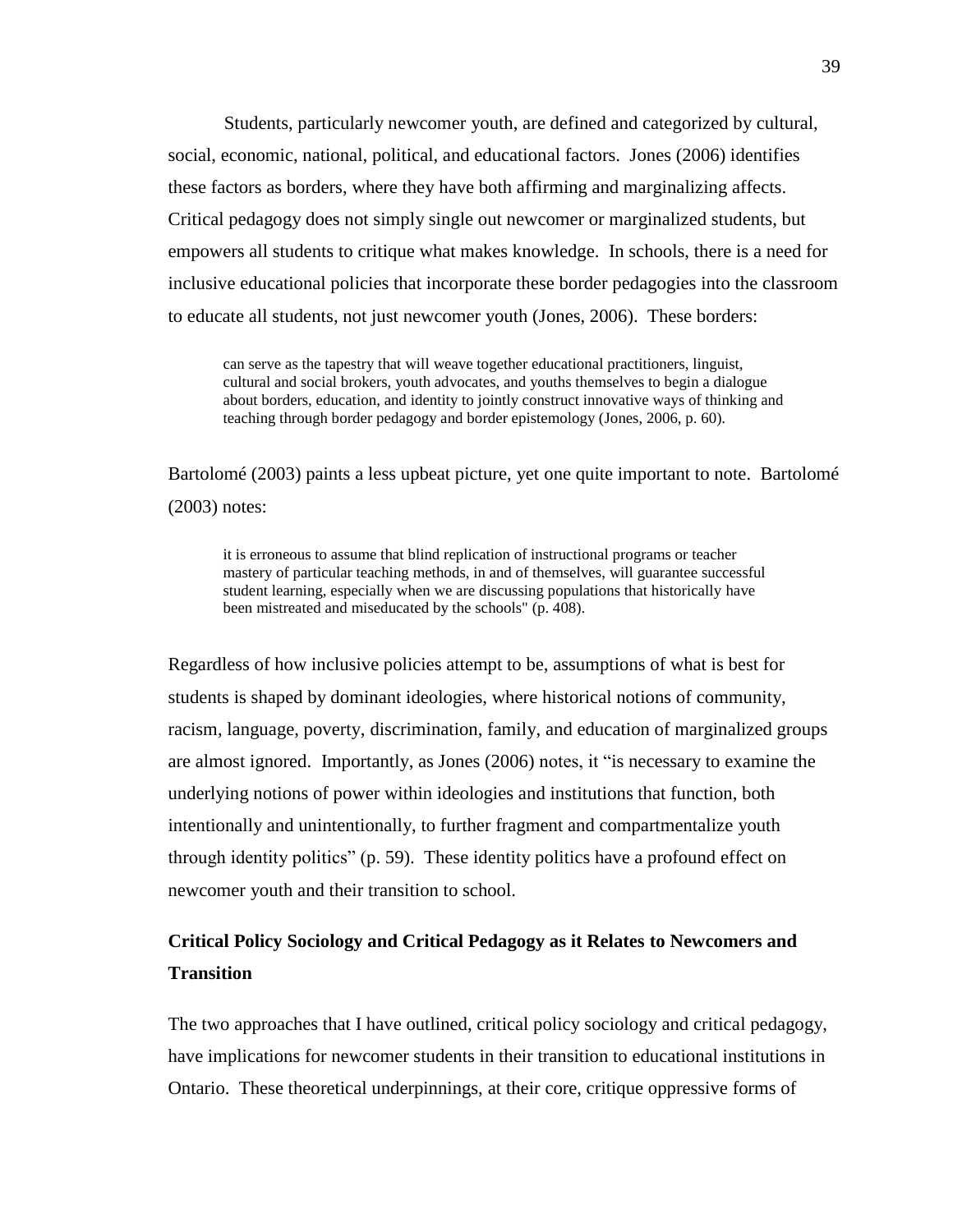control that are found within dominant discourses related to immigration, education, and power. Through this framework, critical policy sociology provides a lens to view how values play a critical role in whose voice is heard, and who policy ultimately serves. Complementing this, critical pedagogy differs by offering a view on how roles are reproduced, how newcomer students are subjugated to minoritized roles, and how newcomers can act as critical agents to challenge dominant social norms and the status quo. Working together, these two approaches form my theoretical framework in this thesis.

#### **Summary**

This chapter examined the theoretical framework used in this study, specifically the framing of this thesis through a critical policy sociology lens, influenced by critical pedagogy. I provided a comprehensive review of critical policy sociology, particularly by reviewing Gale's (2001) framework and Levison, Sutton, and Winstead's (2009) key concepts for critical sociocultural policy analysis. I also provided a brief overview of critical pedagogy after which I discussed both critical policy sociology and critical pedagogy as it relates to newcomers and their transition to schools. To accomplish this task, this chapter set out to understand how critical policy sociology and critical pedagogy can illuminate the theoretical assumptions and underpinnings associated with themes of power, domination, and values related to the educational policy process. The next chapter examines the methodology used in this study and looks at the method of document analysis used to collect data, as well as the critical discourse analysis framework used to analyze and interpret the data.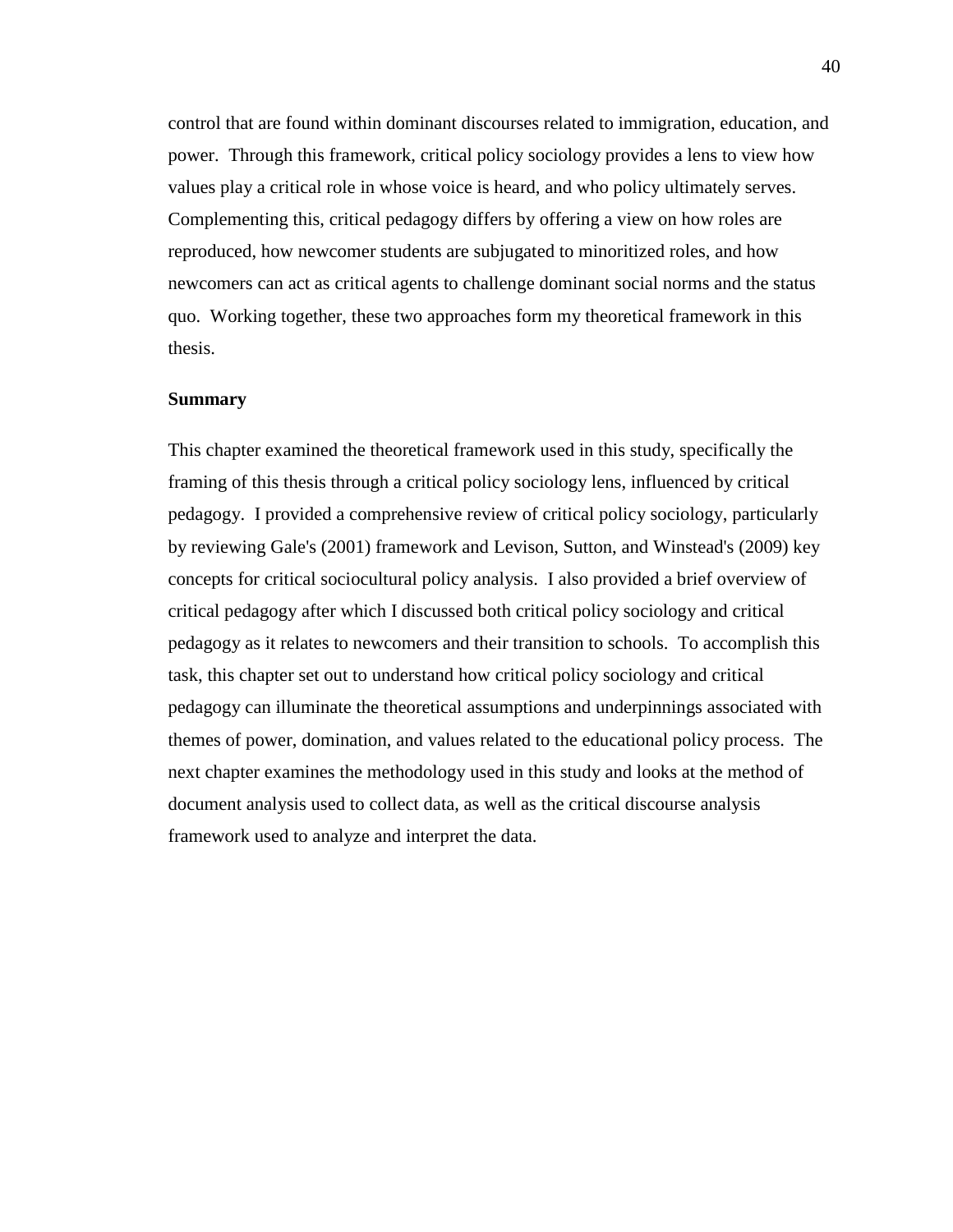# **CHAPTER FOUR: METHODOLOGY**

*We are surrounded by and immersed in discourses. They inhabit all written and spoken material and are embedded in all systems of signification.*

(Burr, 1995, p. 141)

The following chapter outlines the methodological framework that shapes this research. In this study, I employ a qualitative approach and use critical discourse analysis to examine current and recent educational policies in Ontario through an extensive documentary analysis related to the transition of newcomer students to the education system. This policy analysis of seven education documents provided the empirical foundation for this research and outlined the gaps that currently exist in the policy landscape, examine and uncover unequal power relations that exist within policy texts between racially/ethnically minoritized youth and the majority, what areas promote effective and successful transition and settlement, how cultural and ethnic diversity and inclusion is promoted, and what future direction Ontario educational policy should take in order to be relevant for an increasing immigrant population.

This study seeks to examine whether or not Ontario educational policy documents support the transition of newcomer youth to schools through their academic and social trajectory. As a qualitative study, emphasis will be paid to social and cultural reproduction, the shaping, reshaping, reflecting of social structures, and the creation and reproduction of unequal power relations between groups (Fairclough, 2003). In this chapter, I will outline the methodological approach of critical discourse analysis that I use to analyze Ontario educational policy documents and my approach to research design, data collection, and data analysis.

## **Research Questions**

Ontario schools are inherently becoming more diverse spaces, given the increasing population of newcomer youth. However, dominant cultural norms serve to contain diversity in order to maintain existing power structures. Thus, this research intends to answer the main question of: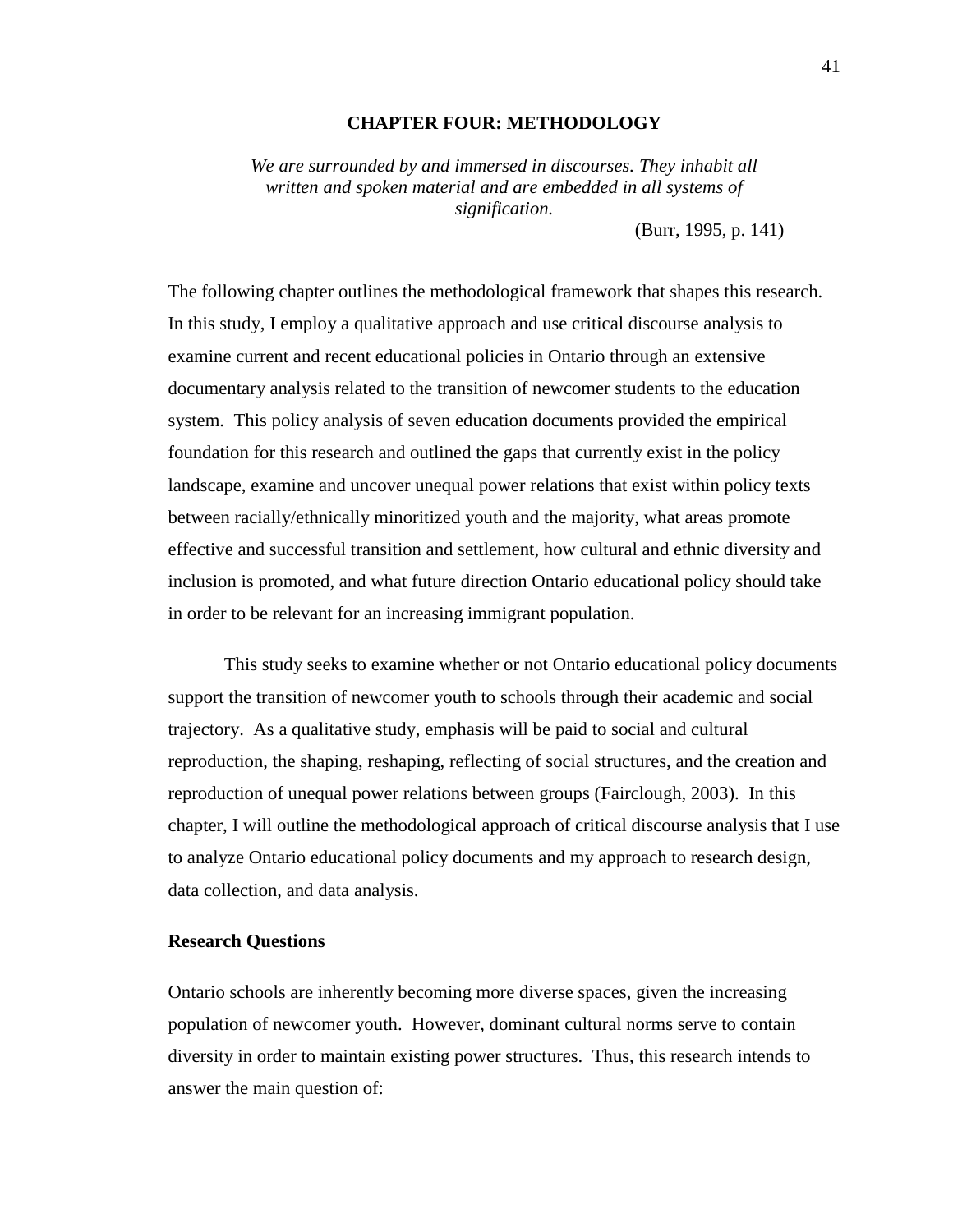How do current Ontario educational policies shape the transition process for newcomer youth?

The following is a list of the subsequent questions that this study will examine:

- 1) How do these policies act as a form of power?
- 2) How is inclusivity understood in policies related to the transition of newcomer youth?

#### **Research Methodology and Design**

In this section, I highlight the methodological framework that guides this research. First, I define critical discourse analysis (CDA) and outline some of the various approaches to CDA. Next, I describe how I employ CDA as the methodology that frames this research. Finally, I explain how CDA is best conducted through the examination of educational policy documents.

#### **Defining Critical Discourse Analysis**

Critical discourse analysis explores the relationships between discursive practices, events, and texts, and the broader social and cultural structures, relations, and processes (Taylor, 2004). More significantly, critical discourse analysis explores how texts construct representations of the world, social relationships, and social identities (Fairclough, 2003; Taylor, 2004). CDA provides a framework for analysis appropriate for policy analysis because it permits a detailed examination of the relationship of language to other social processes; specifically, how that language functions within power relations (Taylor, 2004). As such, my methodology identifies a critical approach to educational policy studies using a critical discourse analysis framework, as outlined by Fairclough (2003).

In this research, I analyze the discourse of newcomer youth and the inherent themes of power, values, language, and inclusivity that form this discourse. How educational policy texts in Ontario construct and sustain ideological power relations, as well as the values that are expressed, are of particular interest to this research. In this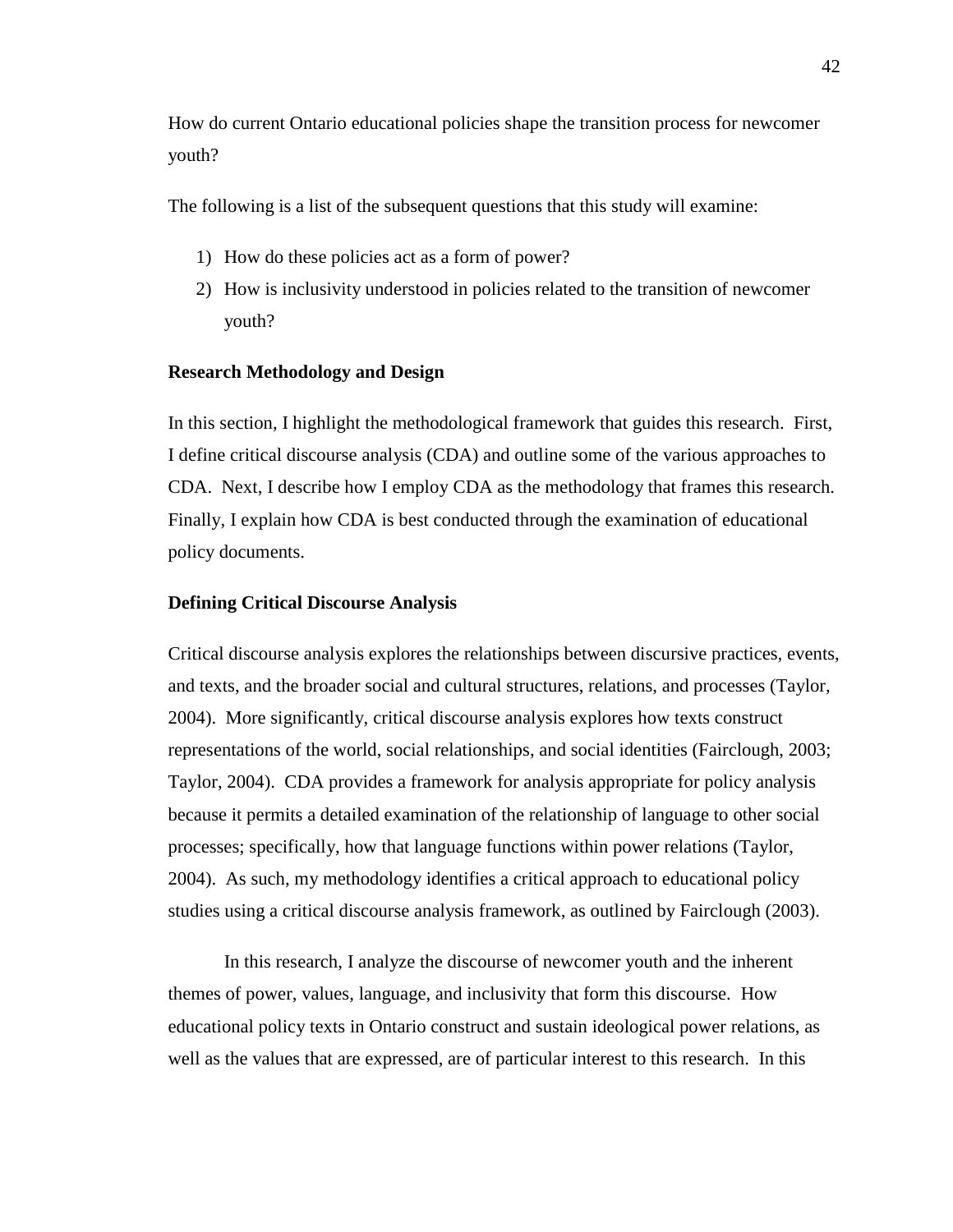research, the term discourse is used to encompass how texts construct representations of the world, social relationships, and social identities (Fairclough, 2003; Taylor, 2004).

The coalescence of language and social analysis makes critical discourse analysis an effective tool for policy analysis when compared to other approaches (Taylor, 2004). CDA enables the research to find underlying ideologies, assumptions, and values within the policy text (Fairclough 2001). CDA is particularly concerned with social practice, driven by concepts of power, society, change, and values. Key to this research is how policy texts are shaped by relations of power. As Jørgensen and Phillips (2002) identify, power creates our social world and the ways in which the world can be talked about. As such, power is "both a productive and a constraining force" (Jørgensen & Phillips, 2002, p. 13). In this context, power should not be seen as simply oppressive but as producing the social world in which we live – which can have oppressive characteristics.

Key to discourse analysis, and to this research, is considering the potential importance absence of "what is not there", in selected discourse excerpts and the discourse as a whole (Wood & Kroger, 2000, p. 91). Similarly, Harrison (2002) acknowledges, adopting a critical approach to document analysis involves much more than performing a content analysis, rather it questions "why the document was constructed, what is being said (overtly and covertly), and what is not being said" (Harrison, 2002, p. 130). Discourse is situated and must be viewed in its own context, where language is examined within a social context (Wood & Kroger, 2000).

# **How This Research Employs Critical Discourse Analysis**

The conceptualization of Ontario education policy "encompasses the things governments do intentionally in order to achieve change in society" (McArthur, 2007, p. 240). These political decisions cannot be isolated from their context; it is this insight that encourages a dialogue with institutional and discursive studies (Taylor, 2004). Additionally, educational policy is made by real people and is concerned with many interests, including: responding to problems, achieving goals, setting government mandates, satisfying particular constituents, improving educational outcomes, and bolstering political support, to name a few. Critical discourse analysis helps underscore the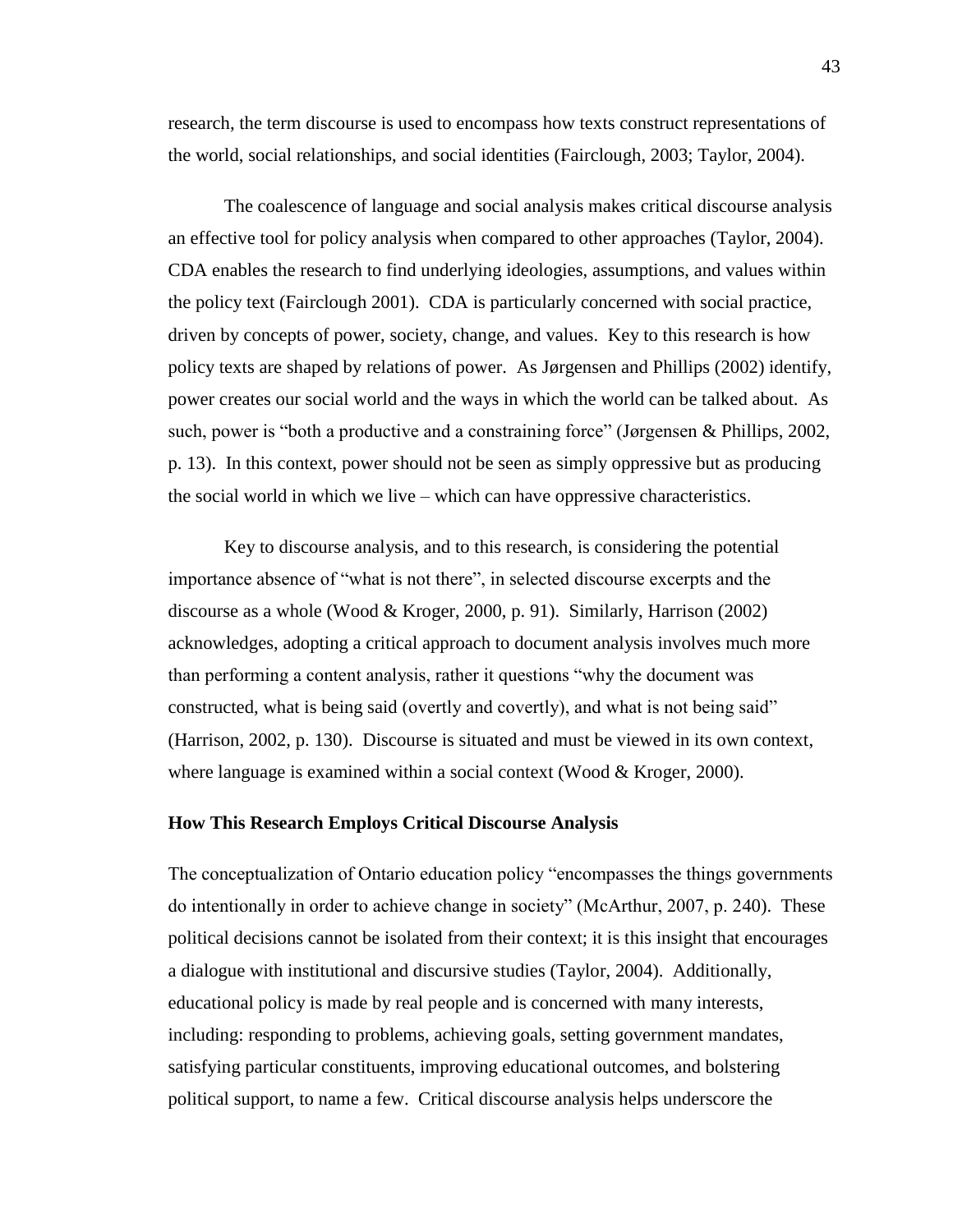ideological work of policy texts (Taylor, 2004). Fairclough's model for CDA provides the framework for this research. According to the framework, the analysis of a policy document should consider: (1) the language of the text (text), (2) the production and consumption of the text (discursive practice), and (3) the broader social norms that the communicative event takes place (social practice) (Jørgensen & Phillips, 2002, p. 68). All three areas, text, discursive practice, and social practice, should be the focus in any communicative event (in this research, the analysis of a document). This study draws on Fairclough and Wodak (1997) and their five common features to critical discourse analysis as outlined by Jørgensen and Phillips (2002):

- 1. *The character of social and cultural processes and structures is partly linguistic- discursive.* Through the processes of text production and consumption, social and cultural reproduction and change take place;
- 2. *Discourse is both constitutive and constituted.* Discourse is a form of social practice which constitutes the social world and is constituted by other social practices. It "does not only contribute to the shaping and reshaping of social structures but also reflects them" (p. 61);
- 3. *Language use should be empirically analyzed within its social context.* CDA engages in concrete, linguistic textual analysis of language use in social interaction;
- 4. *Discourse functions ideologically.* Discursive practices contribute to the creation and reproduction of unequal power relations between groups (particularly, this research will examine unequal power relations between newcomer youth and the majority);
- 5. *Critical research is not politically neutral.* Critical discourse analysis aims to uncover unequal power relations and takes the side of the oppressed, to achieve social change.

Additionally, I will use questions to guide the examination of Ontario education policy documents with respect to three different contexts of the policy cycle: influences,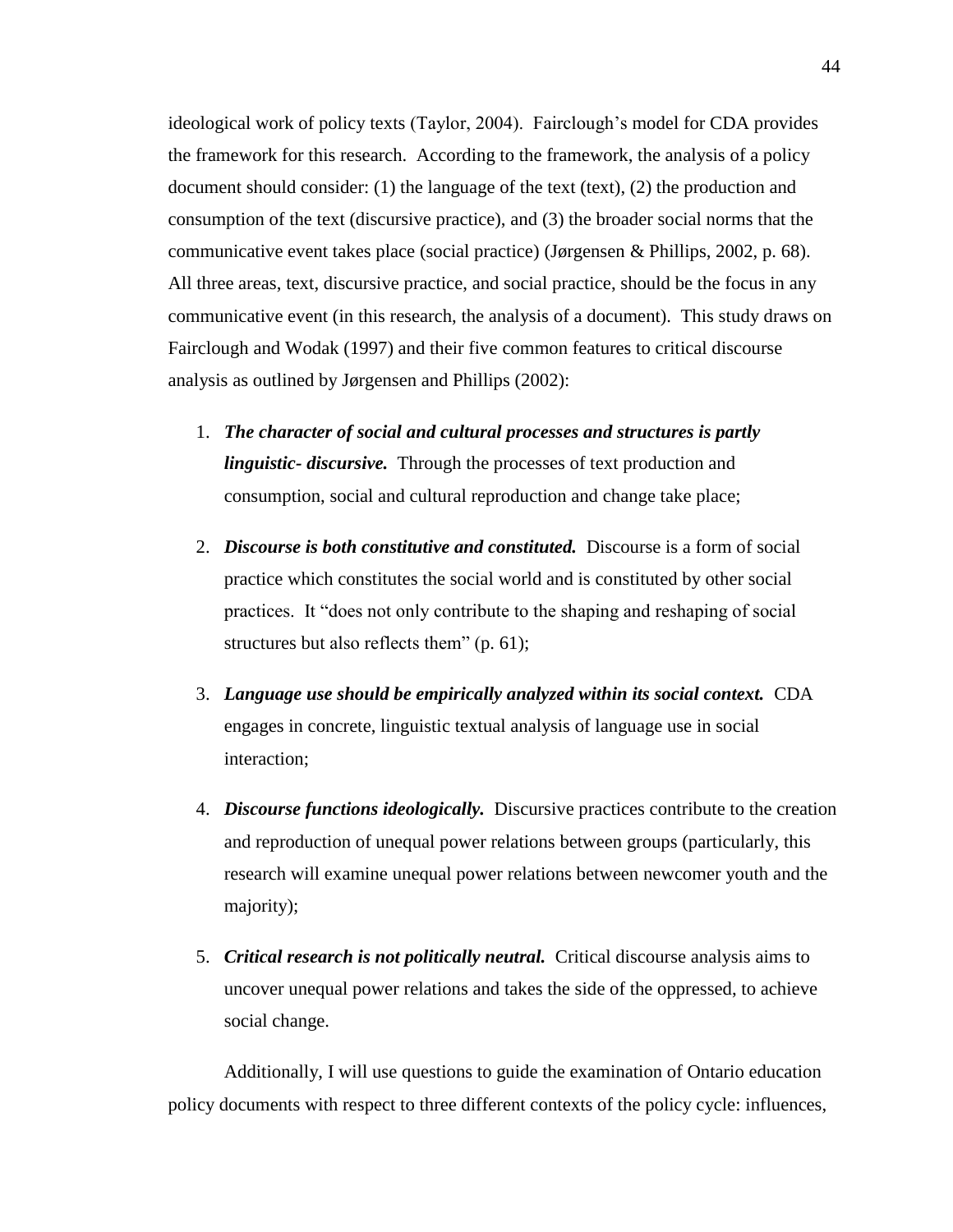text production, and practices/effects (Vidovich, 2001). After an analysis of micro policy practices is conducted, I will return to identifying 'bigger picture' themes as part of my analysis. These questions include:

- What are the dominant discourses of the policy text and which discourses are excluded?
- Which values are reflected in the policy?
- What are the unintended consequences?
- What is the impact of the policy on different groups based on gender and ethnicity?

Given the potential for further study in this area, where the perspectives of administration, teachers, service providers, and newcomer youth themselves could define transition and their experience integrating into Ontario school systems, this research sets the context in which education policies currently exist to serve newcomer youth in their transition to educational settings. As constructed social products, documents reflect specific conventions and discourses, dependent on collective consumption and production (Bloor & Wood, 2006; Prior 2003).

#### **Methods Used: Document Analysis**

There is a paucity of research that looks at documents surrounding the transition of immigrant students to Ontario schools and, as an underutilized method, document analysis can be used as a method in isolation from other methods (Bloor & Wood, 2006; Prior, 2003). Document analysis consists of the systematic examination of current documents as sources of data that supports the evaluation and improvement of social and educational practices (Chandra & Sharma, 2006). As such, I chose to analyze policy documents, as opposed to other research, media coverage, or ministry press releases about the policies. Employing documentary analysis for the purpose of this research is useful in examining educational policy documents as tools of policy, devices of rhetoric, and standards operation within educational contexts. Therefore, documentary analysis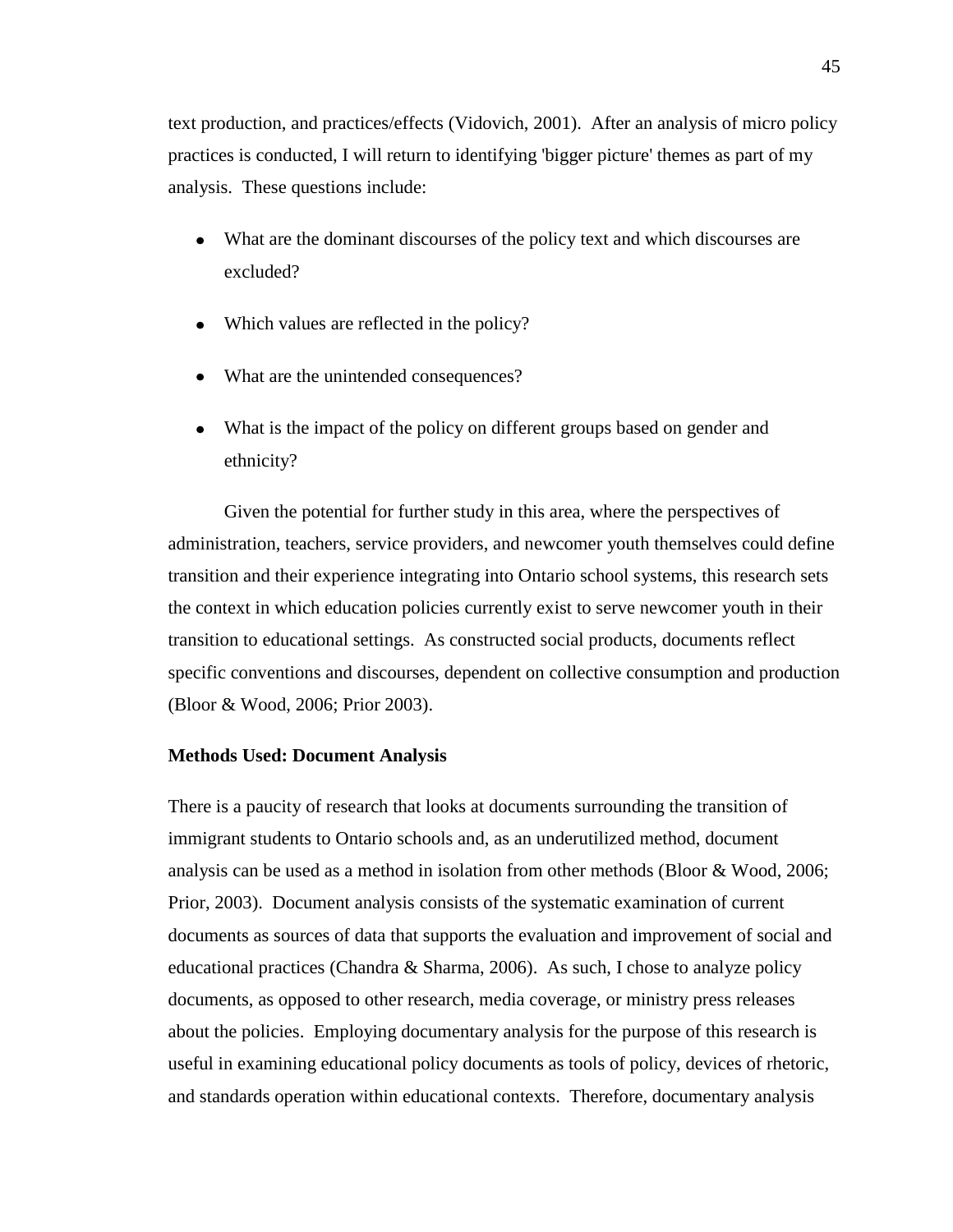helps to illuminate the interplay of government agendas, policymakers, school boards, schools (administration, teachers, and students), and parents, as both producers and consumers of documents.

There are several attractions to using document analysis methods in this research. Given the potential for further study in this area, where the perspectives of administration, teachers, service providers, and newcomer youth themselves could define transition and their experience integrating into Ontario school systems, this research sets the context in which education policies currently exist to serve newcomer youth in their transition to educational settings. These types of documents are critical to the study of educational policy as they are produced and used in social settings and provide insight into the values of education, ministries, and school institutions (Atkinson & Coffey, 2004). Examining these documents also illuminates the need to situate existing Ontario educational policy within current and emerging educational, sociological, and demographical shifts in Canada. Atkinson and Coffey (2004) posit that the "systematic relationships between documents actively *construct* the rationality and organization that they purport transparently to record" (p. 69). As constructed social products, documents reflect specific conventions and discourses, dependent on collective consumption and production (Bloor & Wood, 2006; Prior 2003). In this view, Ontario policy documents are products that are manufactured and consumed by individuals and/or the collective in educational settings and have effects, on the education system, as well as collective groups and individuals (Prior, 2003), particularly on those that are racialized, visibly minoritized and, subsequently, marginalized.

# **Sampling**

A sampling strategy was developed to examine a number of relevant documents (Bloor & Wood, 2006). An initial keyword search Ontario education policies was conducted using the Internet, searching the Ministry of Education website. Broad search terms of "transition", "immigrant", "newcomer", "English language learner", "English-as-a-Second Language (ESL)", "literacy", "student success", "English Language Development (ELD)", "visible minority", "equity", "inclusion", "diversity", "integration", "adaptation", "acculturation", and "transculturation" were used in order to ensure that all relevant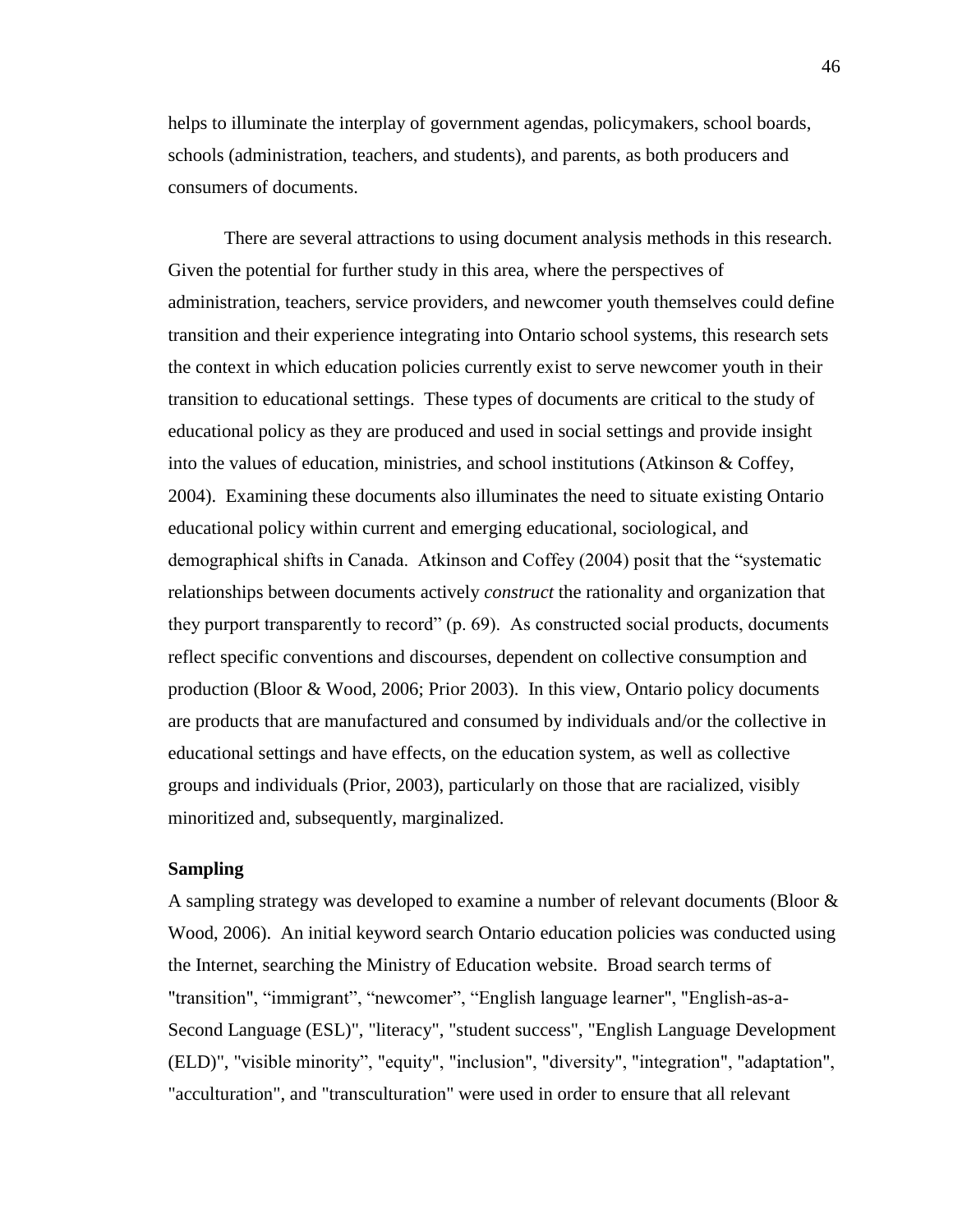policies would be located. The keyword search was refined to "newcomer", "immigrant", "English language learner", "visible minority", "equity", and "inclusion" once an initial set of policies were retrieved in order to select relevant policies, guides, strategies, and reports for analysis.

As all of the Ministry of Education documents are electronic, keywords were identified using the search tool. This allowed for a quick overview of the relevancy of each document. The final sample for the present analysis consisted of seven documents, which included: 5 Ontario education policies and 2 teacher-focused guides. For all individual documents, the following information was entered into a Microsoft Excel spreadsheet under the following broad headings: (1) text, (2) discursive practice, and (3) social practice. From here, an analysis was conducted in order to identify themes and codified context.

# **Selection of Data Sources**

The interest in discourse analysis for this study is in language, not language users, and, more broadly, discourse. Therefore, the units of analysis are texts or parts of texts rather than participants (Wood  $&$  Kroger, 2000). The research identified types of text that were likely to contain instances of discourse related to the transition of newcomer youth. Saturation, or the endpoint in this discourse analysis, was reached when the analysis of the data was thorough and no new themes emerged. Wood and Kroger (2000) inform that it is the researcher that must judge whether there are sufficient data to make and justify an argument.

The question around number of sources comes down to having sufficient data, to make quality arguments that are well grounded – "bigger is not necessarily bigger" (Wood & Kroger, 2000, p. 81). Therefore, this study is based on analysis of seven Ontario education documents developed between 2005 and 2009. The documents consist of the following policies and guides: *Many Roots, Many Voices: Supporting English Language Learners in Every Classroom, A Practical Guide for Ontario Educators* (2005); *English Language Learners ESL and ELD Programs and Services: Policies and Procedures for Ontario Elementary and Secondary Schools, Kindergarten to Grade 12*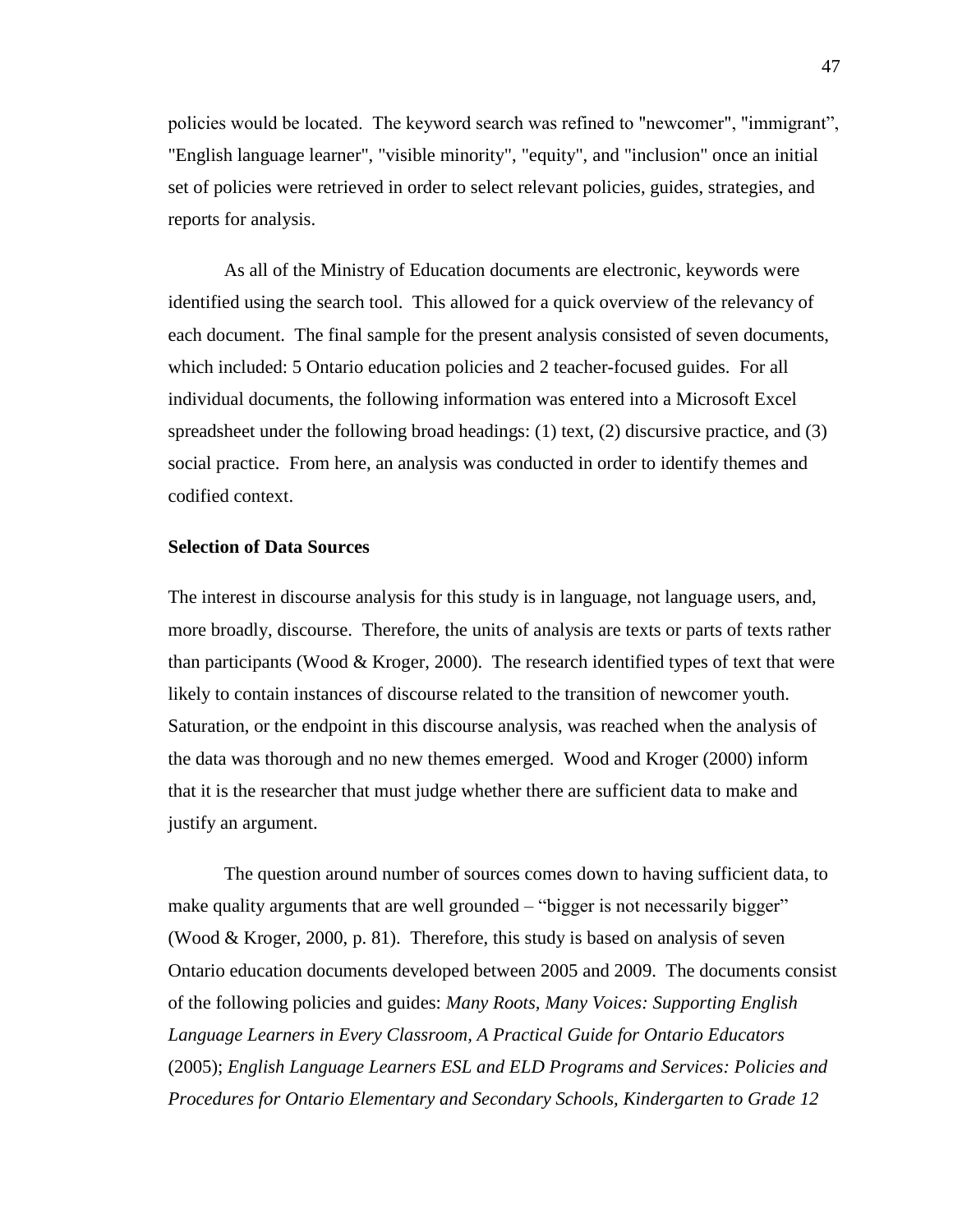(2007a); *The Ontario Curriculum Grades 9 to 12: English as a Second Language and English Literacy Development* (2007b); *Reach Every Student: Energizing Ontario Education* (2008a); *Supporting English Language Learners: A Practical Guide for Ontario Educators, Grades 1 to 8* (2008b); *Realizing the Promise of Diversity: Ontario's Equity and Inclusive Education Strategy* (2009a); and *Realizing the Promise of Diversity: Guidelines for Policy Development and Implementation* (2009b). These policies and guide are all publicly available, and have, as their intended primary audience, school boards, administrators, teachers, and students, parents, and public as a secondary audience. These documents thus provide an overview of Ontario's official educational policy discourse of newcomer youth over the past eight years. These documents also specify Ontario's outcomes, program activities, and planned results pertaining to the education of newcomer youth.

*Many Roots, Many Voices* (2005), as well as *Supporting English Language Learners* (2008b) although with a focus on grades 1 to 8, addresses teachers, principals, and educational professionals and provide practical guides to support English language learners. *English Language Learners ESL and ELD Programs and Services:* (2007a) and *The Ontario Curriculum Grades 9 to 12: English as a Second Language and English Literacy Development* (2007b) are policies directed towards school boards, principals, and teachers to support English language learners, where *Realizing the Promise of Diversity* (2009a) outlines a strategy for school boards to develop equity and inclusion policies, and *Realizing the Promise of Diversity: Guidelines* (2009b) is designed to help Ontario school boards develop, implement, and monitor equity and inclusion policies. *Reach Every Student: Energizing Ontario Education* (2008a) outlines a broad strategy to meet the needs of every student in Ontario's publically funded schools. Table 2 provides a summary of the documents used in this study.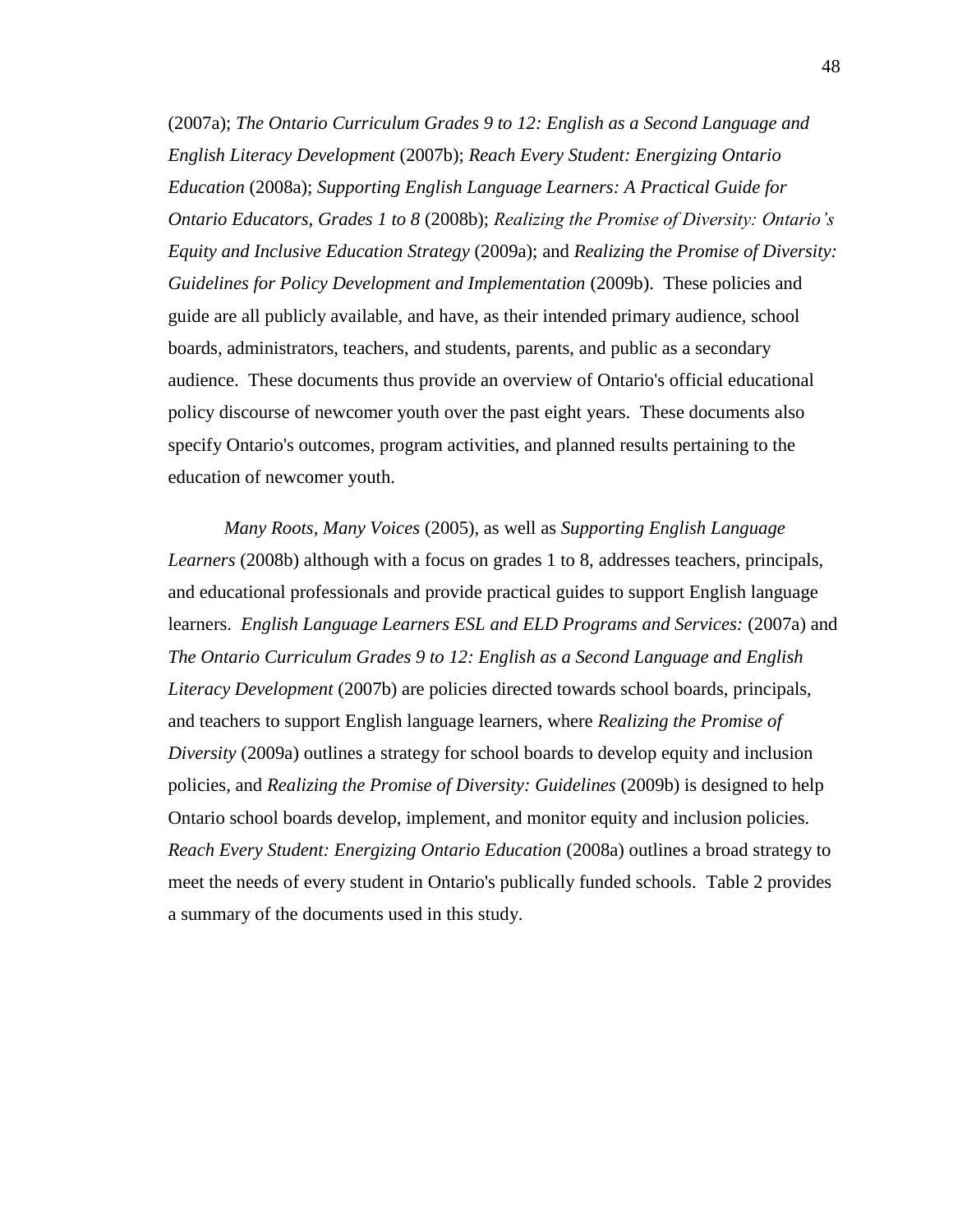| <b>Type of Document</b> | <b>Title</b>                                   | <b>Publication</b> |
|-------------------------|------------------------------------------------|--------------------|
|                         |                                                | <b>Date</b>        |
| Guides $(n=2)$          | Many Roots, Many Voices: Supporting            | 2005               |
|                         | <b>English Language Learners in Every</b>      |                    |
|                         | Classroom, A Practical Guide for Ontario       |                    |
|                         | Educators                                      |                    |
|                         | Supporting English Language Learners: A        | 2008               |
|                         | Practical Guide for Ontario Educators, Grades  |                    |
|                         | $1$ to $8$                                     |                    |
| Policy $(n=5)$          | English Language Learners ESL and ELD          | 2007               |
|                         | Programs and Services: Policies and            |                    |
|                         | Procedures for Ontario Elementary and          |                    |
|                         | Secondary Schools, Kindergarten to Grade 12    |                    |
|                         | The Ontario Curriculum Grades 9 to 12:         | 2007               |
|                         | English as a Second Language and English       |                    |
|                         | <b>Literacy Development</b>                    |                    |
|                         | Reach Every Student: Energizing Ontario        | 2008               |
|                         | Education                                      |                    |
|                         | Realizing the Promise of Diversity: Ontario's  | 2009               |
|                         | <b>Equity and Inclusive Education Strategy</b> |                    |
|                         | Realizing the Promise of Diversity: Guidelines | 2009               |
|                         | for Policy Development and Implementation      |                    |

**Table 2: Title and Publication Dates, by Document Type**

# **Data Collection and Analysis**

The documents were selected based on an examination of current Ontario policies that relate to newcomer youth, set out by the Ministry of Education, involving key components of the transition process based on: language acquisition, equity and diversity, literacy (English), teacher guides, initial language assessment, and English Language Learner. The themes I looked for in selecting the policy documents were driven by the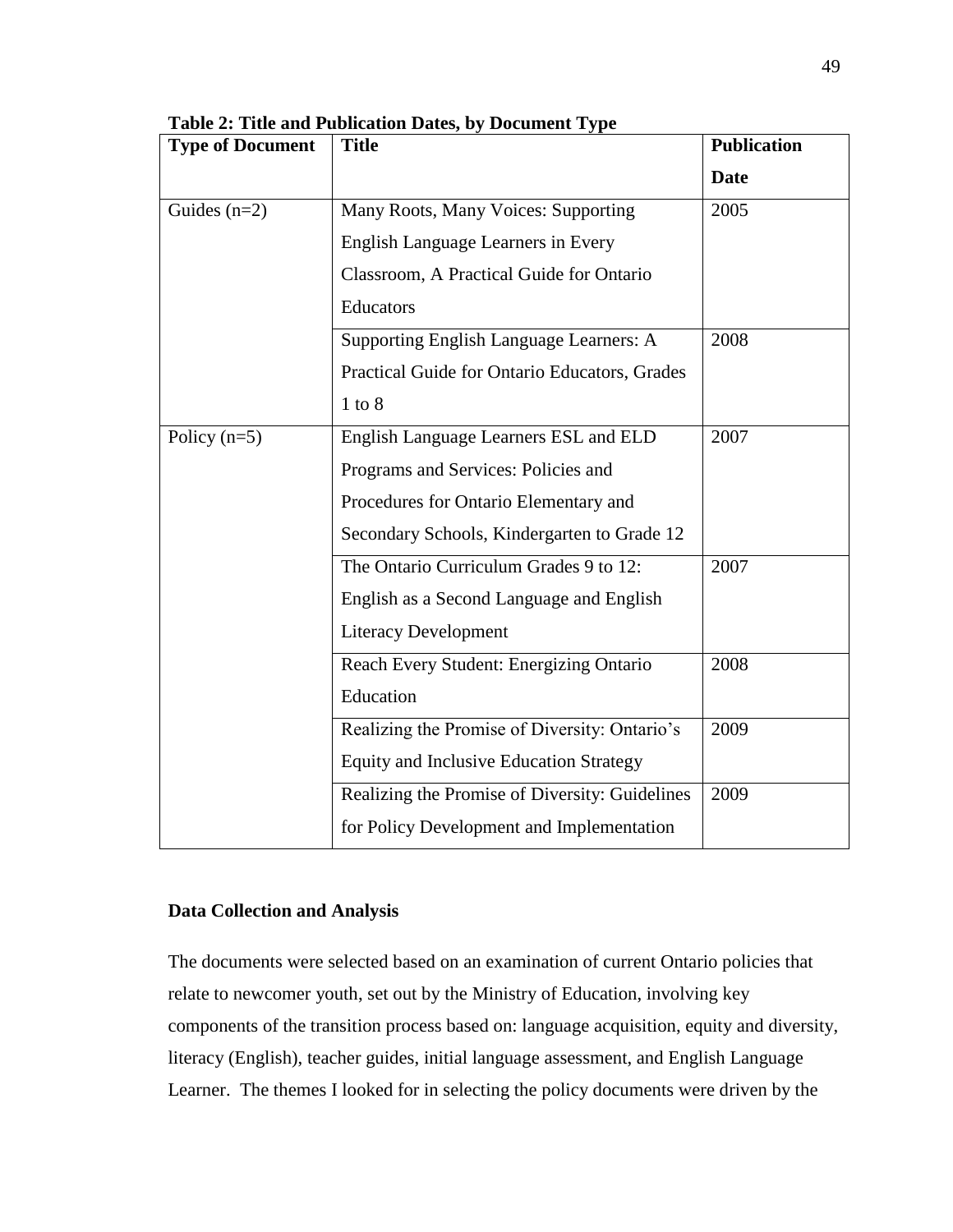critical policy sociology framework. Selected documents include policy and guides which were read and analyzed using qualitative content analysis. I chose the final seven documents, and analyzed them specifically, because they were particularly concerned with newcomer youth, immigration, and themes identified from the critical policy sociology framework. Other documents I consulted in narrowing my search helped to inform my final selection; some documents were specific subject curriculum documents or outdated policies that helped in my selection of current policies specific to newcomer youth. Documents were initially read in chronological order without being coded so that an overall sense of the document could be established (with respect to framing, critical framing, foregrounding, backgrounding, and presupposition). A second reading, again in chronological order, was performed and major themes were initially identified. A third reading was conducted by section (in instances where sections were repeated in reports published in different years). For example, policies and guide documents that referred to English language learners were read together in isolation from other sections of the documents in order to clarify commonalities and differences across documents.

The same process was repeated for all recurring topics/sections. From here, all documents were read again and were coded to the point of thematic saturation (until no new themes emerged after additional readings). Once the major themes were finalized, portions of the documents corresponding to each theme were read together in order to identify sub-themes. Once again, coded segments for individual themes across all documents were read to the point of thematic saturation. Finally, the codified content of each sub-theme was interpreted in terms of the thesis's framework. Overall, I analyzed the seven documents to pull out overarching themes, driven by my theoretical framework, and then analyzed documents with related themes together in order to find subthemes in the policy texts.

# **Limitations and Assumptions**

As with any type of research, there are limitations to this study. Document analysis research, although an excellent approach to gathering rich, substantive, and in-depth information, has its weaknesses. In particular, researcher bias and sampling have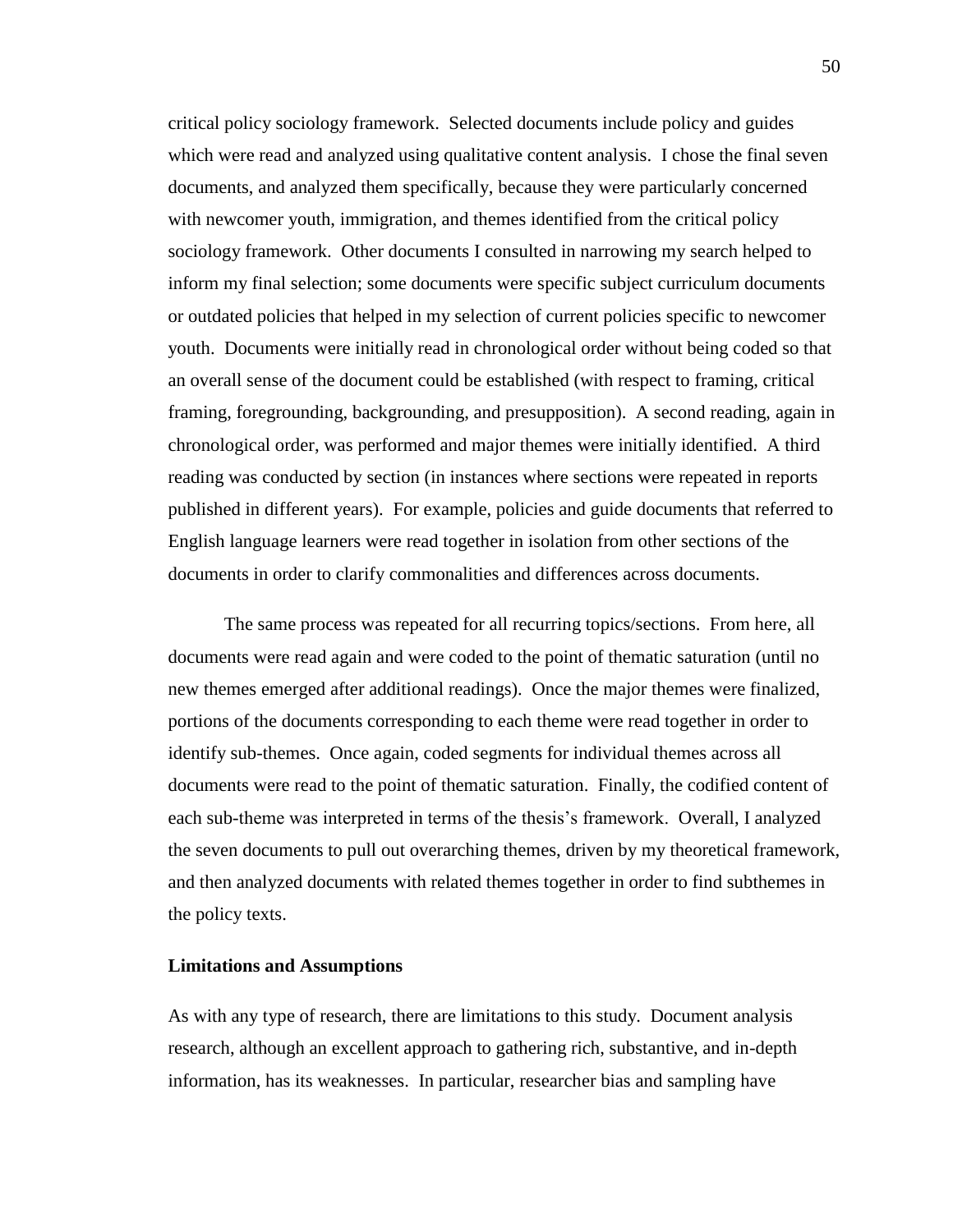affected the reliability of this research. Qualitative research involves data gathering and data analysis, which is performed and interpreted by the researcher. Therefore, there is a high risk of researcher bias. To reduce this risk, I followed Patton's (2002) recommendation that the researcher "explore one's predispositions, making biases explicit, to the extent possible, and engaging in mental cleansing processes" (p. 553). Before this study began and during the data gathering, data analyzing, and report writing processes, I consistently reviewed any biases or standpoints that I had that could affect the validity of this study, but chose a critical stance. Regardless, my particular viewpoints and experiences could have affected the research findings. Also, how I acquired my sample size did limit the generalizability of this study. Self-selected sampling, although refined through keyword searches, does not control for selection bias.

Specifically, potential challenges to conducting the method of documentary research include: authenticity (the soundness and authorship), credibility (similarity and accuracy), representativeness (survival and availability), and meaning (literal and interpretative understanding) (Harrison, 2002). There may have been, unknowingly, omissions made relating to these areas. There is also a potential struggle to discourse analysis, as good analytical work takes time (Wood & Kroger, 2000). Although great care and thorough procedures were incorporated into this research, systematically reading through the documents at least six times while refining themes and finally reaching saturation, the identification of some themes may have been missed.

# **Situating Myself as Researcher**

As an educator, academic coordinator of the Pathways to Education program, and manager in the non-profit sector, I have been involved in the construction of education and community, as a full participant, but have often felt an internal tension between schools and community. Whereas I envision the two working collaboratively towards building educational success for all, I know there are challenges inherent to this being a reality. As such, I have not acted as an agent who perpetuated the status quo, rather I have attempted to create contexts to question dominant practices. As a graduate student, I have been afforded the opportunity, vernacular, and power to question, discover, and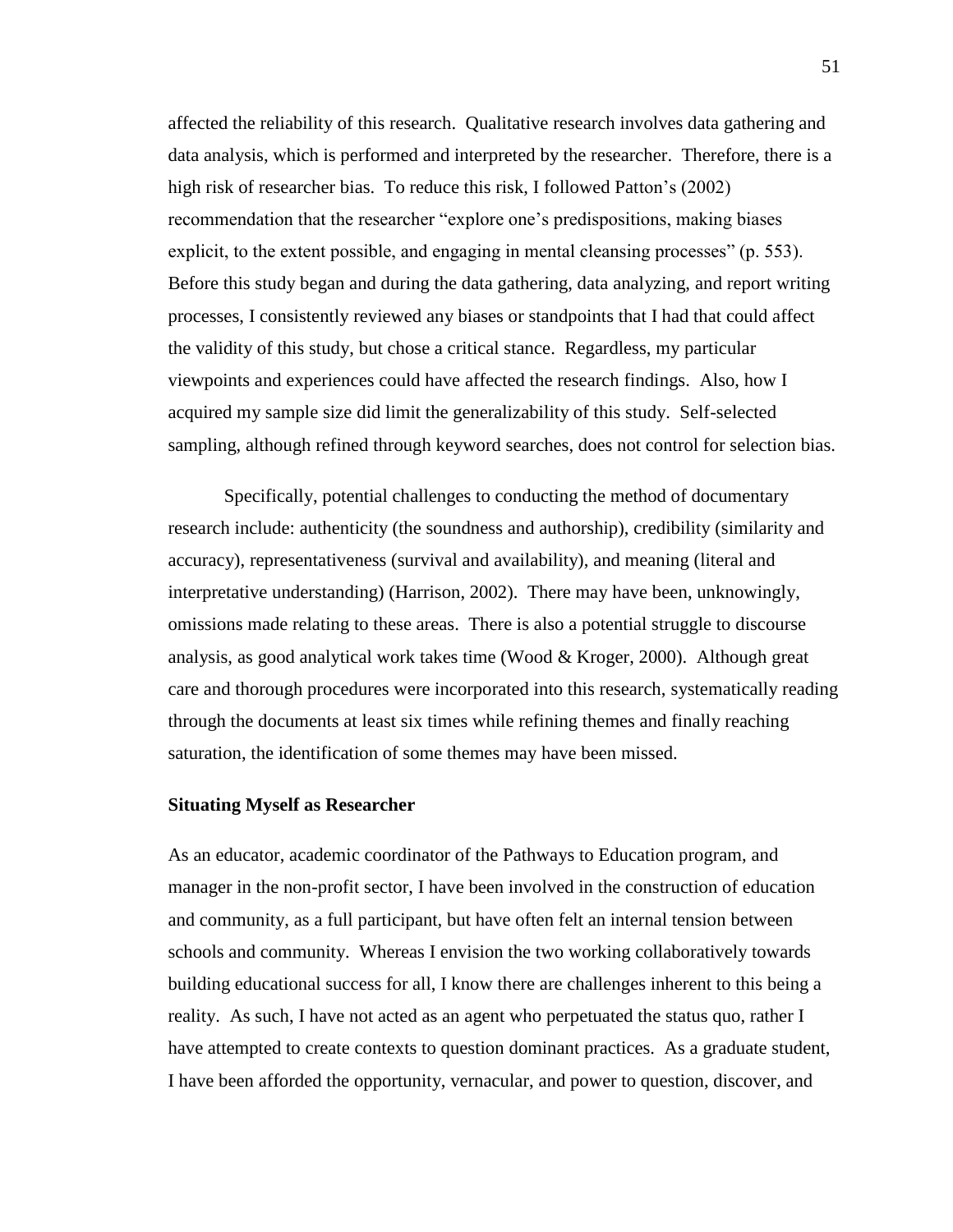critique dominant policy discourses and practices so that I may lend my insights to policy and be an agent for change. I have worked with youth at both sides of the economic spectrum, those living in low-income areas through a poverty-reduction program, as well as youth living in upper-income environments teaching in an independent school. Although these two groups differ greatly in economic, cultural, and social capital, there is one consistent trend – newcomer youth, regardless of economic background, experience similar transition experiences upon arrival to Canada and as they enter school. However, their transition varies, for example, in terms of family support, ties to the community, academic and language barriers, and socioeconomic status.

By building on existing research, as well as setting the context for future research in this area that could involve school staff, administrators, service providers, and youth themselves, I feel that I am expanding on the current research boundaries, contributing to a relatively unexplored area, and furthering the field of education through this study. My contextual perspective may identify some of the gaps in Ontario education policies from where recommendations can be made to change the political landscape for newcomer youth as Canada's population composition changes. Situating myself as researcher using this method, I am limited to my reaction, influence, and bias on the interpretation of the document research data. I elaborate more on this in the preceding section on limitations of this study.

## **Ethical Considerations**

There are no known ethical considerations with this intended study. There are potential practical and political implications as a result of this research. My research intentions are to explore the gaps in policy and intended practice within educational contexts in order to discuss newcomer youth transition frameworks and possible future directions of Ontario educational policy.

# **Summary**

This chapter examined the methodology used in this study, specifically the selection of Ontario education documents, including practical guides and policies, to collect data. I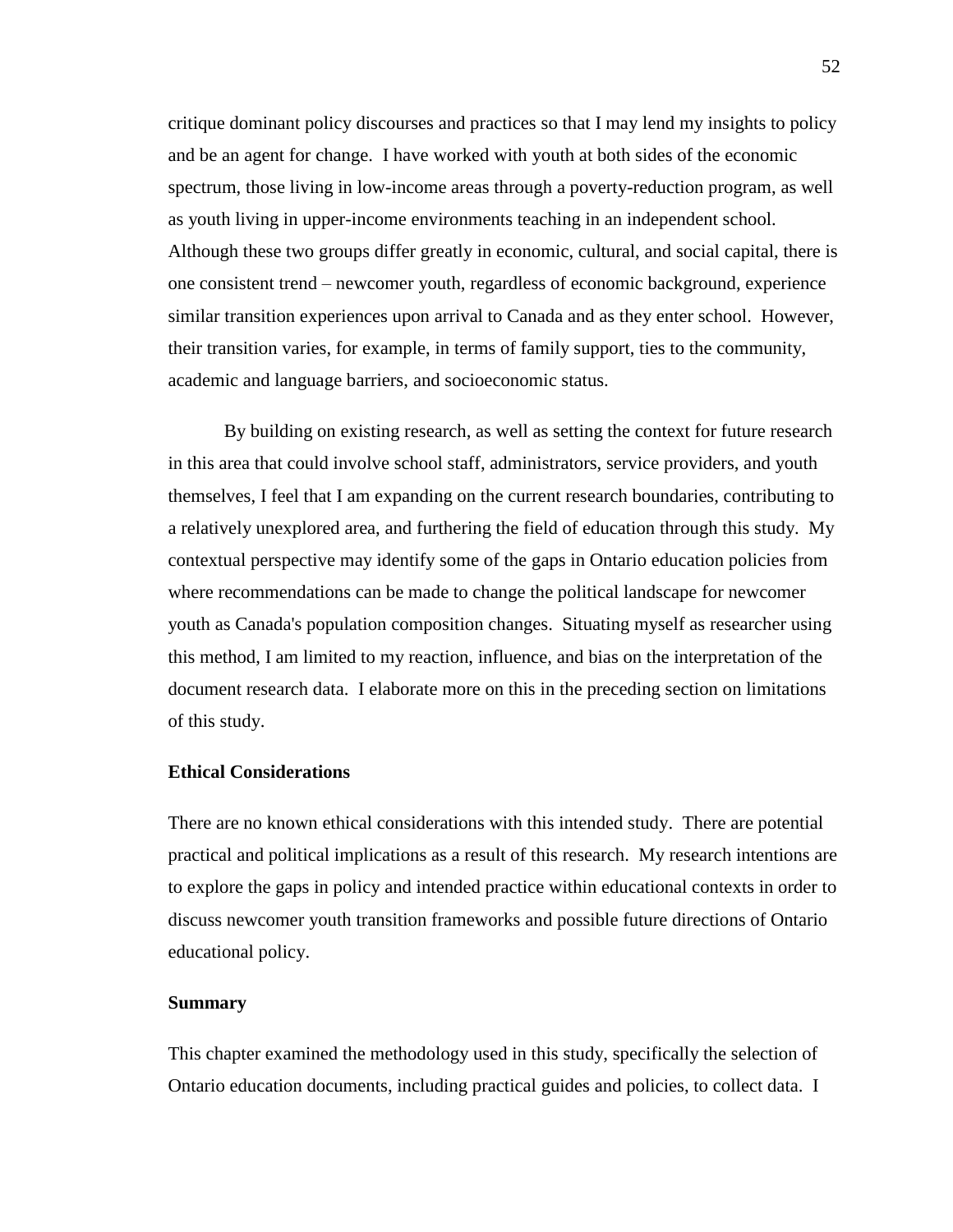provided theoretical and intuitive reasons for the significance of analyzing Ontario education documents, as well as detailing the process I used to select documents that were used in this study. The method of document analysis that I used to collect data was described, as well as critical discourse analysis framework that I used to analyze and interpret the data. Empirical questions guided this methodological approach and frame the presentation of results. Namely, questions regarding the reproduction of social inequalities, maintenance of the status quo related to unequal power dynamics, consequences of ideological, political, and social underpinning of the current Ontario education documents, and whether policy texts challenge or ignore power positions by situating the social relations of newcomer youth to that of teachers, peers, and the school institution. The next chapter examines the Ontario education documents, presents the data, and explains the findings, framed through critical discourse analysis.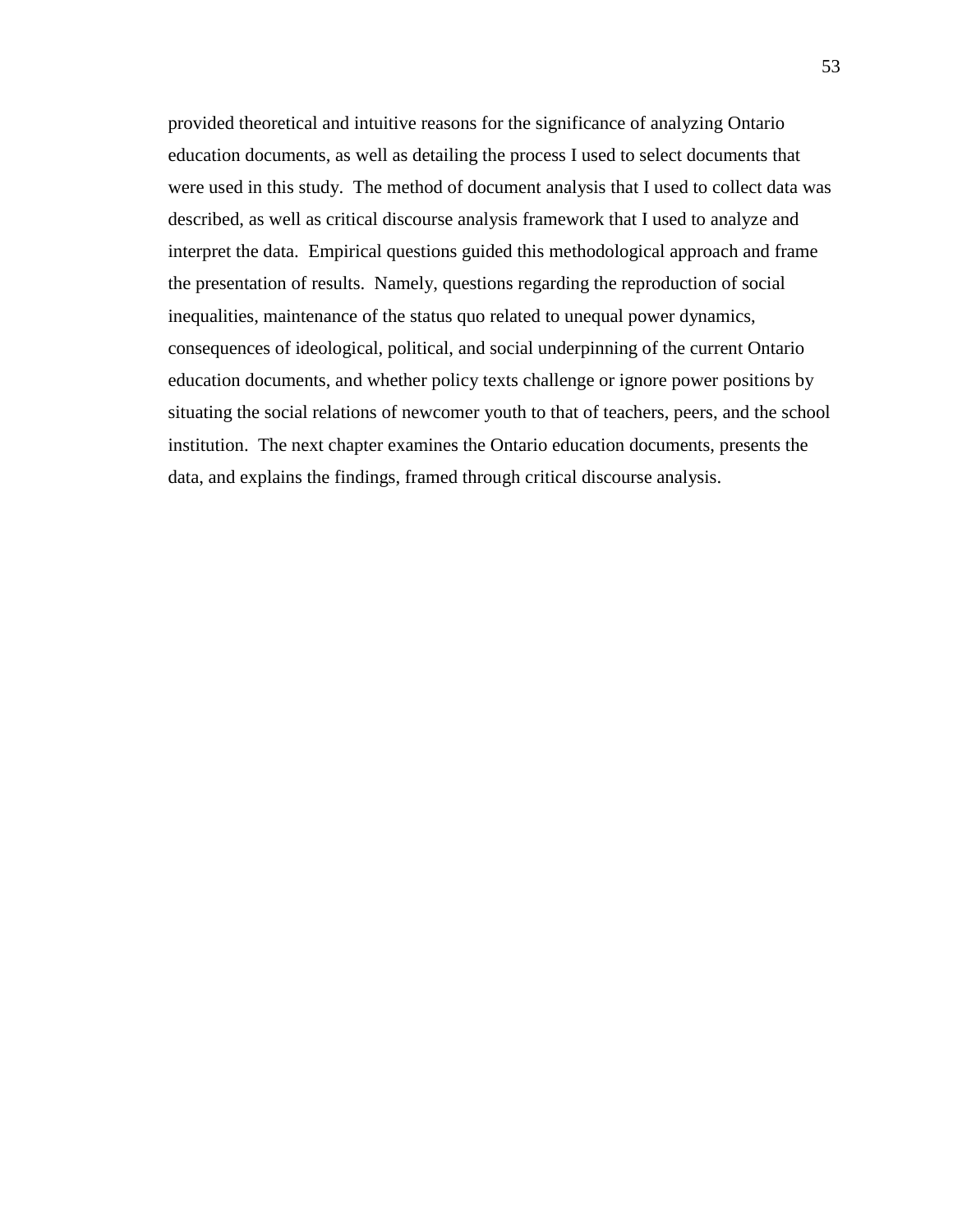# **CHAPTER FIVE: FINDINGS**

*Canada, and particularly provincial ministries of education, have been dabblers, providing little, if any substantial capacity for implementing their policies.*

(Peck, Sears, & Donaldson, 2008, p. 68)

*Whatever the mandate, equity and fairness are common tenets of social justice movements that are manifested in broad goals such as equality for all, a fair distribution of resources, achievement of the greatest good for the greatest number, and enhancement of the life conditions of marginalized citizens.*

(Beswick & Sloat, 2006, p. 23)

The following chapter outlines the data collected as a result of the findings of the document analysis. The discourse analysis examined the themes of the Ontario Ministry of Education policy documents related to the transition of newcomer youth, with a focus on critical policy sociology and critical pedagogy. The documents examined are listed in the previous chapter on pages 49 to 51. This chapter is organized according to the questions set out in this thesis, which include: How is the term 'newcomer youth' taken up? How is the term 'transition' taken up? How is inclusivity understood in Ontario educational policies?

# **HOW IS THE TERM 'NEWCOMER YOUTH' TAKEN UP?**

# **Ontario Educational Policies' Definitions of Newcomer Youth**

Educational policy in Ontario provides a set of definitions for newcomer children and youth. In Ontario, newcomers arrive from countries around the world may arrive at any point between Kindergarten and Grade 12, and newcomer youth between Grade 9 and Grade 12 (Ontario Ministry of Education, 2007a). Newcomers from other countries may include: (1) children who have arrived in Canada with their families as part of a voluntary, planned immigration process, where these students have usually received formal education in their countries of origin, and some may have studied English as a foreign language; (2) children who have arrived in Canada as a result of a war or other crisis in their home country, where these young people have often suffered traumatic experiences, and some may have been separated from family members; and (3)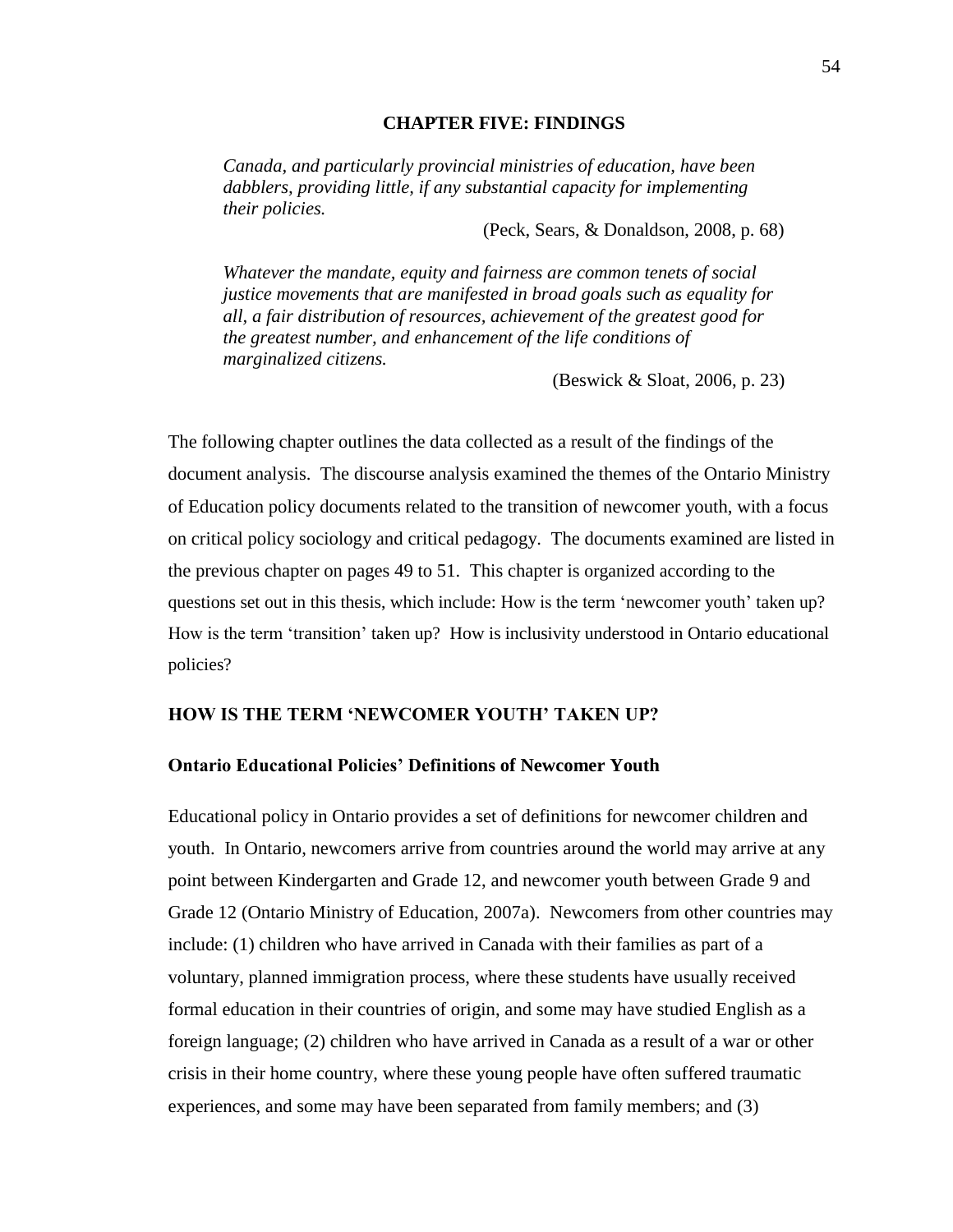international or "visa" students who have paid fees to attend school in Ontario and often plan to attend a Canadian university (Ontario Ministry of Education, 2007a; 2008a). Generally, visa students are of secondary school age, typically arrive in Canada without their families, and may live with extended family, a host family, or alone. Some have had instruction in English but may still have considerable difficulty learning English in Ontario classrooms and require support for success in Ontario schools (Ontario Ministry of Education, 2007a; 2008a).

The majority of English language learners entering secondary school are newcomers from other countries (Ontario Ministry of Education, 2007a). The inclusion and equity policy (Ontario Ministry of Education, 2009a) refers to racialized and visible minority groups who may experience social inequities on the basis of race, colour, and/or ethnicity, and who may be subjected to differential treatment. Although newcomers to Ontario schools are comprised of racialized and visibly minoritized groups, definitions of newcomers in Ontario educational policy avoid any such connections. The policy refers to the term "newcomers" in isolation from the terms "visible minorities", "youth", and "students" (Ontario Ministry of Education, 2009a).

As a result, there seems to be a deficit understanding of newcomer youth. In addition, newcomer youth are viewed as contributing to the multicultural fabric of Canadian society, so in this respect they are seen as an asset and benefit to our society, schools, and classrooms. Thus, newcomer youth and their transition is understood in a way that holds Ontario schools and policies as multicultural in nature, where policy seems to suggest that diversity and social cohesion are attainable simply with the presence of newcomer students. However, this view in Ontario policy is lacking. Newcomer youth as a whole lack English skills, as well as cultural adaptability skills and need to be taught these skills. Current Ontario educational policy is deficient in providing cultural adaptability skills and, in some cases, addressing newcomer students who do not speak English or French proficiently. Moreover, policies do not address mental health risk, discrimination, the high dropout rate of immigrant youth social, cultural, and academic adjustments that are often exacerbated by racism, conflicting cultural values, educational gaps, culture shock, physical health problems, poverty,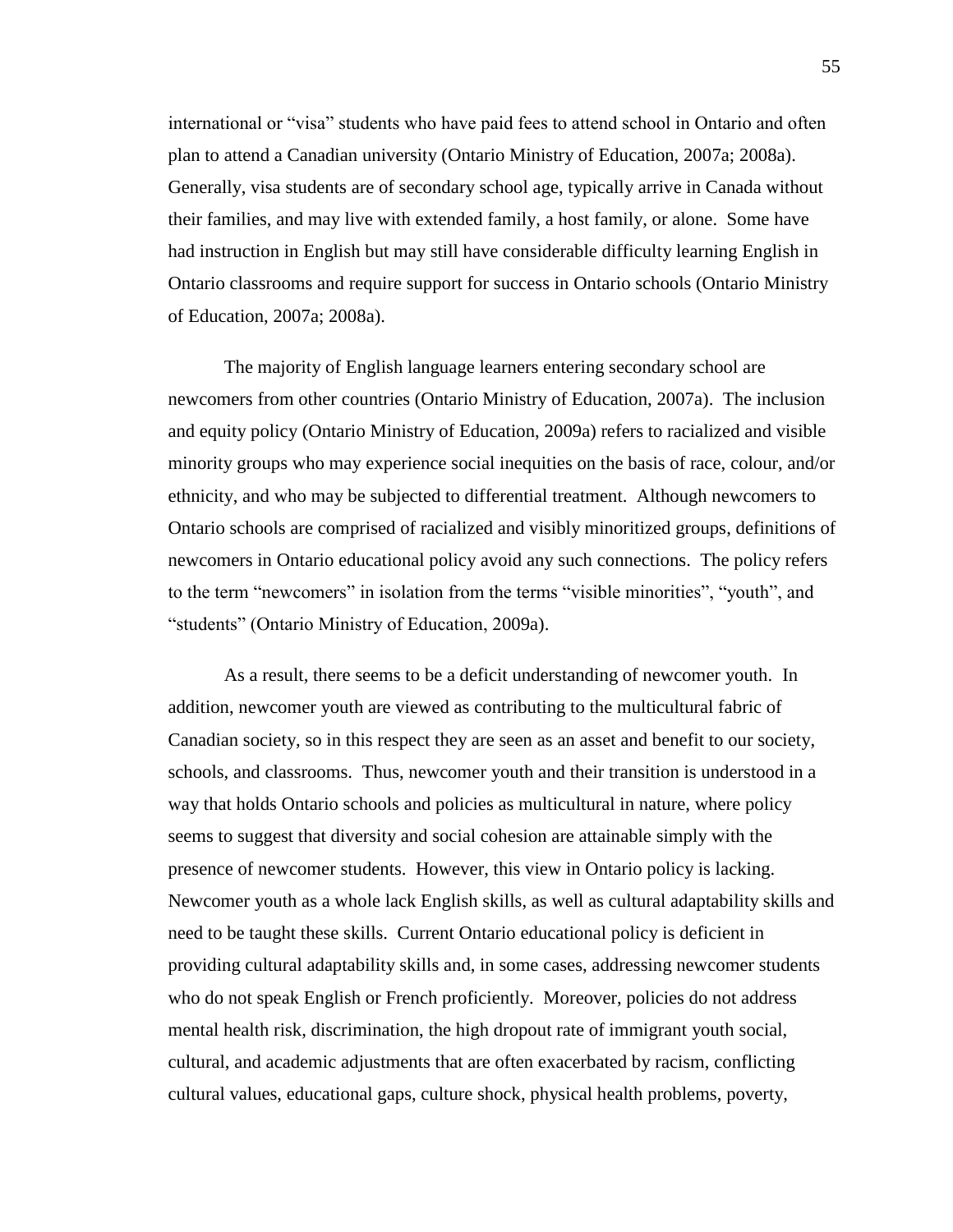isolation and/or symptoms of Post-Traumatic Stress Disorder (PTSD) due to war, violence or loss of family members. Conversely, policies, such as *Many Roots, Many Voices* (2005), do generally address acculturation and settlement issues that newcomer students face when they arrive at Ontario school. However, these often address the issues broadly without providing substantive support to students.

In regard to the policies examined, there is an assumption that newcomer youth who immigrate to Canada all speak a language other than English or French. Although Canadian (federal) immigration policy mandates proficiency in one of Canada's official languages, English or French, an increasing number of newcomer students do not speak either or. Therefore, there is an assumption Ontario educational policies are geared towards refugees and family immigrant classes, rather than economic immigrant students. This corresponds to recent trends between 2001 and 2011, where more newcomers are comprised of refugee and family immigrant classes (Citizenship and Immigration Canada, Permanent Resident Data System, 2011)

# **HOW IS THE TERM 'TRANSITION' TAKEN UP?**

In transitioning to Canada, youth are labelled with various descriptors such as 'immigrant,' 'ESL student,' 'refugee,' 'newcomer,' 'English Language Learner,' and 'Canadian-born.' All of the Ontario educational policy documents refer to youth's transition as integration. *The Ontario Curriculum Grades 9 to 12* states that ESL and ELD curriculum is meant "to support English language learners, to help them integrate successfully into the academic and social life of the school" (Ministry of Education, 2007b, p. 9). Transition in this context is based on the definition of integration. The dominant usage of transition in education literatures focuses on transitions involving other populations. For example, research typically examines transitions from a largely capitalist and individualistic theoretical starting point—literatures typically look at issues related to the transitions from: school-to-work (Sanchez, Esparza, Colon, & Davis, 2010), secondary school-to-post-secondary institutions (Abada, Hou, & Ram, 2009), school to community (Benz, Lindstrom, Unruh, & Waintrup, 2004), the transition of students with special needs (Cimera, 2010; Gil-Kashiwabara, Hogansen, Geenen, Powers, & Powers,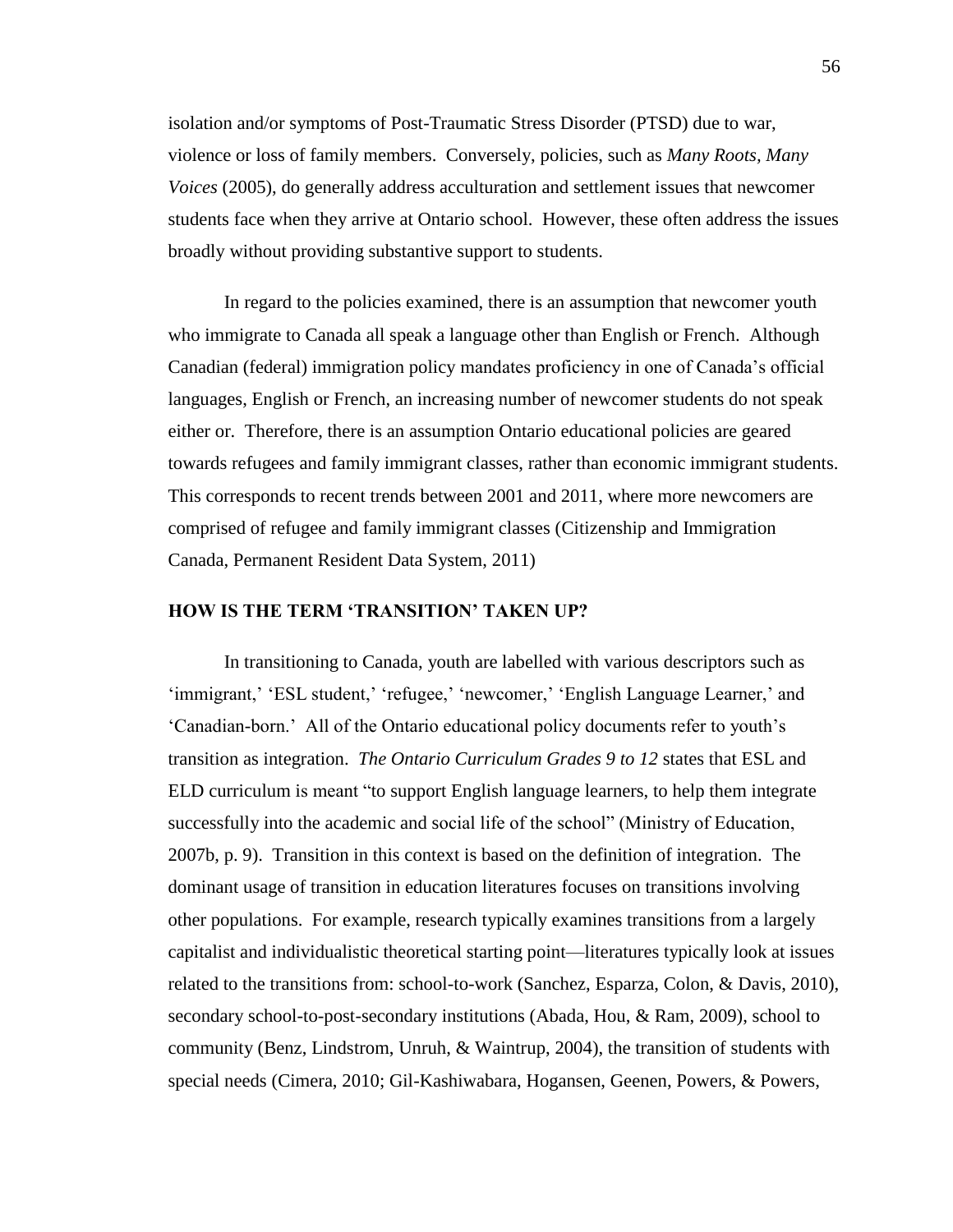2007), and transition to adulthood (Glick, Ruf, White, & Goldscheider, 2006, Sanchez, Esparza, Colon, & Davis, 2010). According to most of these examples, transition assumes that an individual moves from a space (physical, mental, familial, etc.) that is familiar, to a space that is unfamiliar.

# **HOW 'INCLUSIVITY' IS UNDERSTOOD IN EDUCATIONAL POLICIES**

### **The Discourse of Newcomer Youth**

Several themes emerged from the research which forms the discourse of newcomer youth. These themes, which encompass multiculturalism, equity, and diversity; what it means to be Canadian; English Language Learning; and social cohesion, define how inclusivity is comprised in educational policy and will now be discussed.

#### **Multiculturalism, Equity, and Diversity**

Policies recognize an educational and Canadian commitment to multiculturalism. Ontario's equity and inclusion strategy explicitly states at the beginning of the policy document that "Canadians embrace multiculturalism, human rights, and diversity as fundamental values" (Ontario Ministry of Education, 2009a, p. 7). Educational policy documents note that "Ontario schools serve a student population from a rich array of cultural and linguistic backgrounds" (Ontario Ministry of Education, 2008b, p. 2). Policies emphasize that as "educators, we share a deep commitment to the success of every student, and, as professionals, we are working to meet the challenges of an increasingly multicultural and multilingual society" (Ontario Ministry of Education, 2005, p. 4). There is a reliance on educators to "build on English language learners'...cultural backgrounds to enhance their understanding of English and ease their integration into the mainstream classroom, while increasing all students' awareness of the benefits of cultural diversity" (Ontario Ministry of Education, 2005, p. 14).

Policy rhetoric stresses the significance of culture to foster a sense of belonging. *Many Roots, Many Voices* notes that it "is important that all student have the opportunities to share information about their languages, cultures, and experiences" and in this way "all student can experience a sense of belonging" (Ontario Ministry of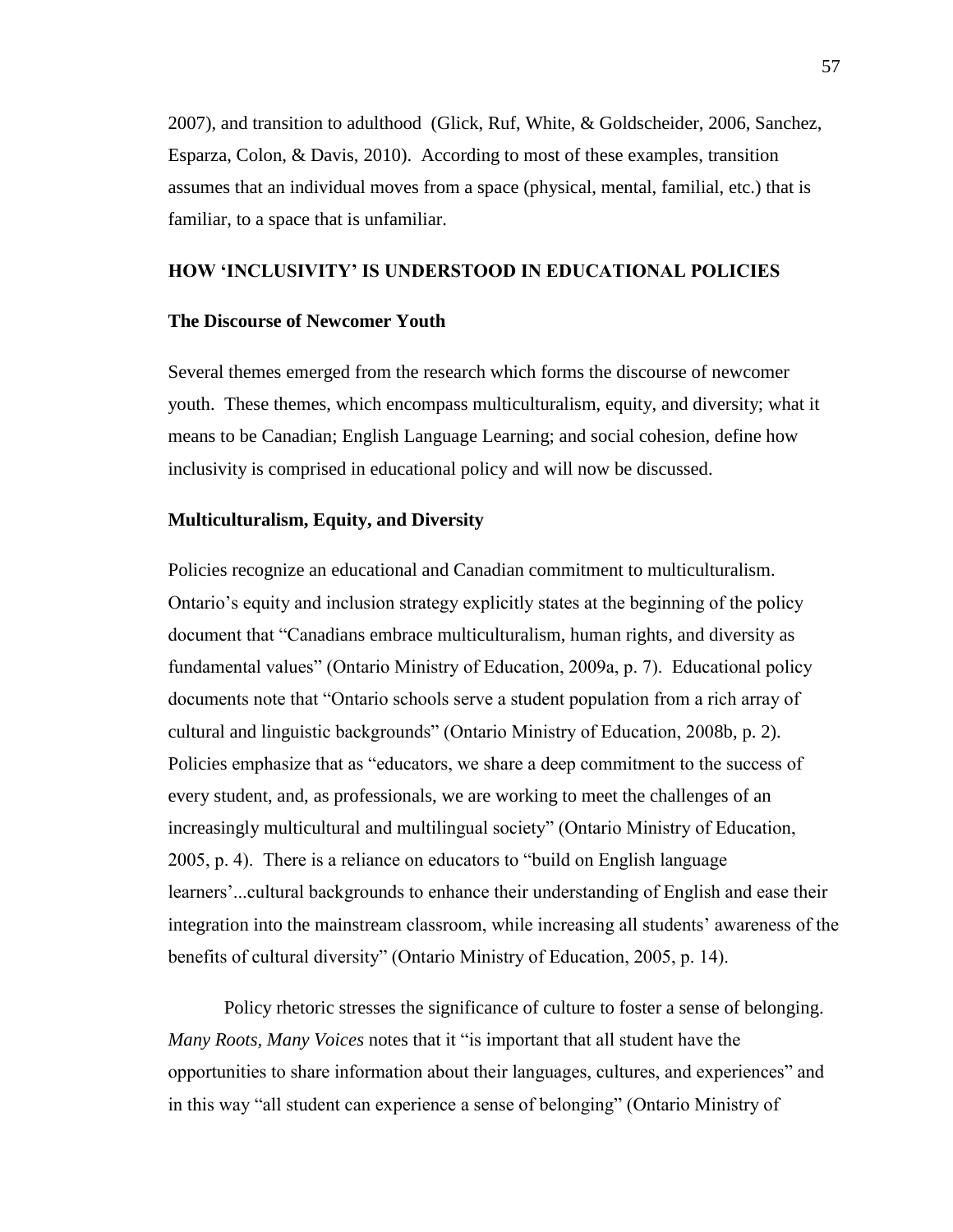Education, 2005, p. 17). *The Ontario Curriculum Grades 9 to 12* asserts that the "wealth of linguistic and cultural diversity in ESL and ELD classrooms allows students to share experiences of their native countries and as newcomers to Canada. This will help students to develop a sense of personal identity and belonging." (Ontario Ministry of Education, 2007b, p.51). Similarly, policy positions cultural diversity as providing opportunities for global learning and cultural understanding. *The Ontario Curriculum Grades 9 to 12* affirms that "Ontario's increasing linguistic and cultural diversity provides students with many opportunities for cultural enrichment and for learning that is global in scope" (Ontario Ministry of Education, 2007b, p. 3).

Inclusion, in policy discourse, is held as a defining characteristic of Ontario schools. Rhetorically, the outcome of creating inclusive schools "is a dynamic and vibrant school environment that celebrates linguistic and cultural diversity as an asset and enriches the learning experience of all students" (Ontario Ministry of Education, 2008b, p. 18). The Ministry of Education bolsters that quality education involves "an inclusive society where diversity is the hallmark, and where all cultures are embraced within a common set of values" (Ontario Ministry of Education, 2008b, p. 8). An emphasis on celebrating diversity, multilingualism, and multiculturalism is clearly articulated in Ontario educational policy.

The high degree of rhetoric that describes equity in education for newcomer youth espouses many values of social justice, particularly relating to themes of critical pedagogy and critical policy sociology. For example, *Ontario's Equity and Inclusive Education Strategy* (Ontario Ministry of Education, 2009) states that: to "improve outcomes for students at risk, all partners must work to identify and remove barriers" (p. 5); "to promote inclusive education, as well as to understand, identify, and eliminate the biases, barriers, and power dynamics that limit our students' prospects for learning, growing, and fully contributing to society" (p. 11); and "equity is a shared responsibility...establishing an equitable and inclusive education system requires commitment from all education partners" (p. 12) However, this policy lacks substantive programming to accomplish equity goals. The equity and inclusive policy describes programs and initiatives in the appendix, listing various policies that are stated as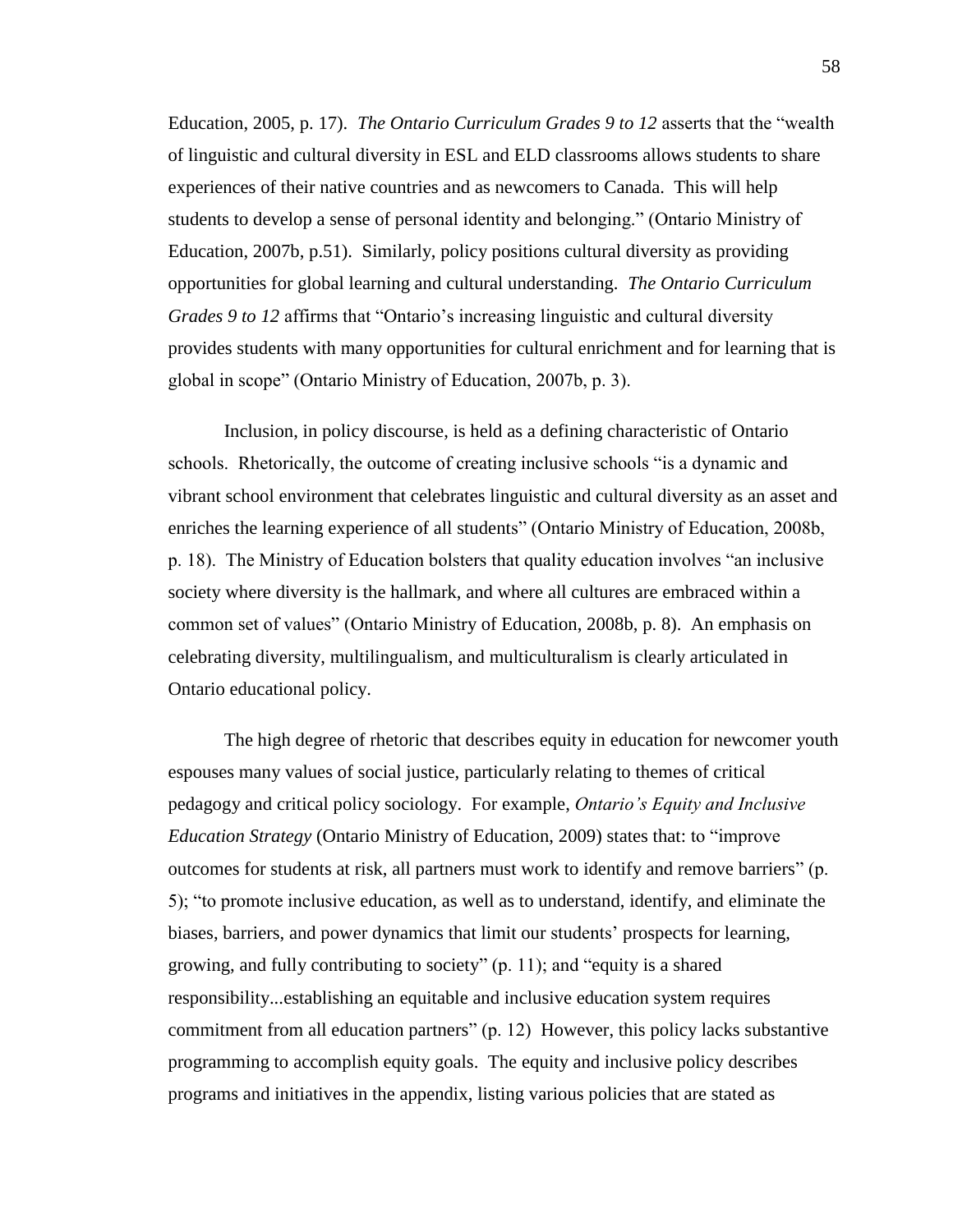supporting equity, but do not address the removal of barriers for students. One area listed as "Curriculum and Courses" notes that revised curriculum contains "a section on antidiscrimination education that encourages teachers to recognize the diversity of students' backgrounds, interests, and experiences" (Ontario Ministry of Education, 2009a, p. 25). The second area listed is English Language Learners Policy that "sets standards to help students in all grades who speak English as an additional language; the majority of these are recent immigrants or students from Aboriginal communities" (Ontario Ministry of Education, 2009a, p. 25).

Policy texts state the need for supports, especially for newcomers that are higher at risk. However, policy fails to address the types of supports available to students. For example, the Ministry of Education states that "Immigrants/refugees coming from regions of instability may need additional supports to address issues related to trauma and stress" (Ontario Ministry of Education, 2007a, p. 16). It is clear that the ministry identifies that specific supports are needed for newcomer students facing trauma or stress due to their immigrant status, but the discourse in the policy texts is highly rhetorical and falls short of providing guidance for these supports.

The equity and inclusive policy sets out a broad description of equity and inclusive education, that:

- is a foundation of excellence;
- meets individual needs:
- identifies and eliminates barriers;
- promotes a sense of belonging;
- involves the broad community;
- builds on and enhances previous and existing initiatives;
- is demonstrated throughout the system. (Ontario Ministry of Education, 2009, p. 11)

The policy "aims to promote inclusive education,…to understand, identify, and eliminate the biases, barriers, and power dynamics that limit our students' prospects for learning, growing, and fully contributing to society" (Ontario Ministry of Education, 2009, p. 11). The barriers that are identified "may be related to the following dimensions of diversity and/or their intersection: ancestry, culture, ethnicity, gender, gender identity, language,…,intellectual ability, race, religion, …,socio-economic status, and others (Ontario Ministry of Education, 2009, p. 11).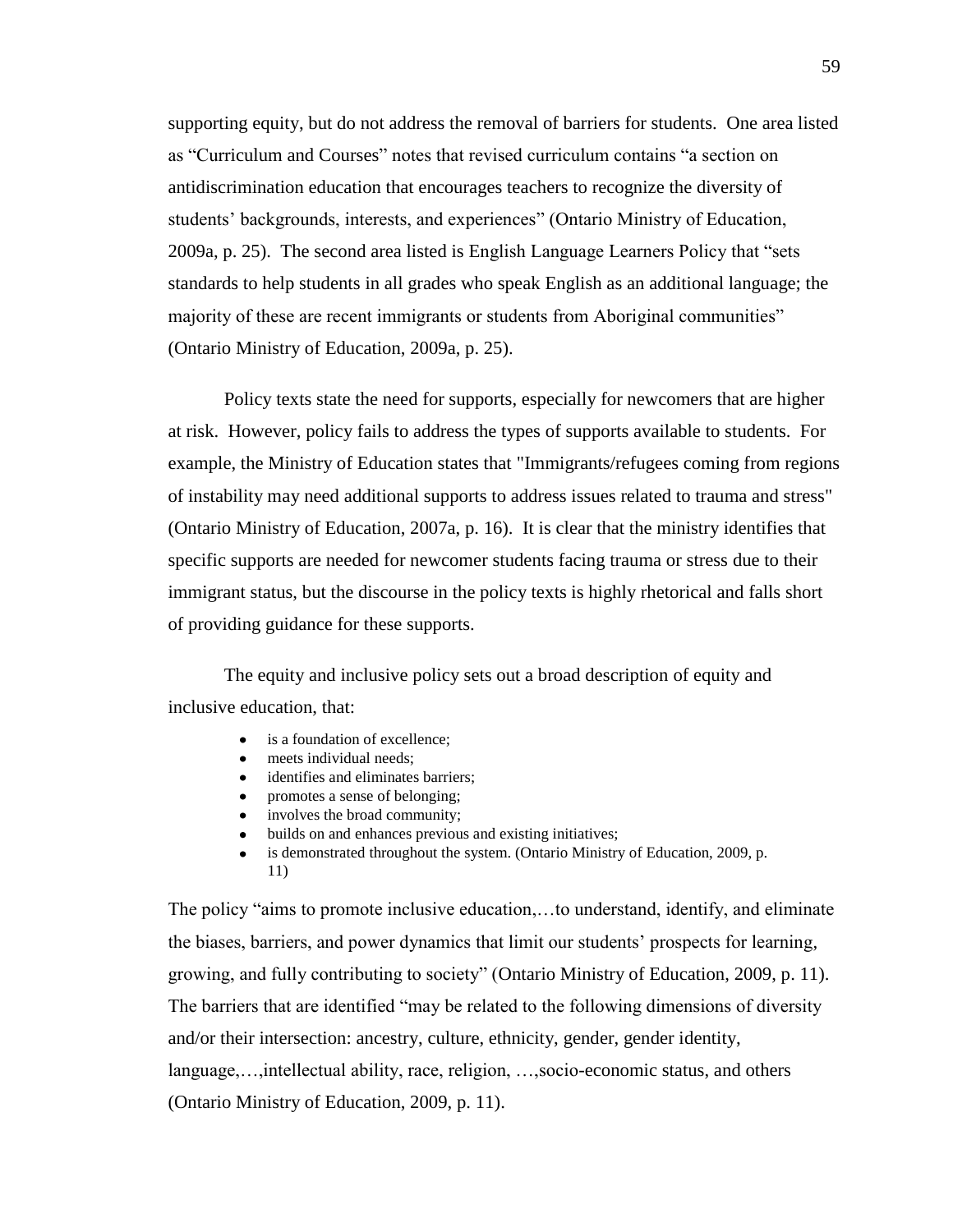In an abstract level of discourse, the language used in *The Ontario Curriculum Grades 9 to 12* obscures at least four different concepts in describing how newcomer students should "adapt" to the Ontario school system (Ontario Ministry of Education, 2007b). In blurring concepts of equity, anti-bullying, respectful interaction, and citizenship education, it posits that:

> Students are entitled to receive equitable treatment in Ontario schools, regardless of differences in race, gender, place of origin, ethnic origin, citizenship, religion…or class and family status. Schools will not tolerate abuse, bullying, discrimination, intimidation, hateful words and actions, or any form of physical violence based on any of these differences...In addition, students will acquire knowledge about the contributions of the many linguistic and cultural groups that are at the heart of our diverse Canadian society, as well as a knowledge of Canadian geography, history, and civic issues that will empower them to participate fully as Canadian citizens." (Ontario Ministry of Education, 2007b, p. 21)

Discourse in *The Ontario Curriculum Grades 9 to 12* strives for ambitious outcomes for equity and for students to recognize inherent power dynamics within society, where

> students develop the ability to detect negative bias and stereotypes in literary texts and informational materials. They also learn to use inclusive and non-discriminatory language in both oral and written work. Active, responsible citizenship involves asking questions and challenging the status quo. The ESL and ELD program leads students to look at issues of power and justice in society, and empowers them by enabling them to express themselves and to speak out about issues that strongly affect them." (Ontario Ministry of Education, 2007b, p. 51)

Policy documents reinforce the Ministry of Education's promotion of diversity. The equity and inclusion policy states that the Ministry "acknowledges and values the diversity in our schools" and that "[e]very student is a unique individual and learns in different ways" (Ontario Ministry of Education, 2009, p. 14). *Many Roots, Many Voices* emphasizes the importance that "all students have opportunities to share information about their languages, cultures, and experiences" so that they can become aware "of both the differences and similarities among their cultures and languages, and all students can experience a sense of belonging" (Ontario Ministry of Education, 2005, p. 17). The English Language Learner policy document maintains that it is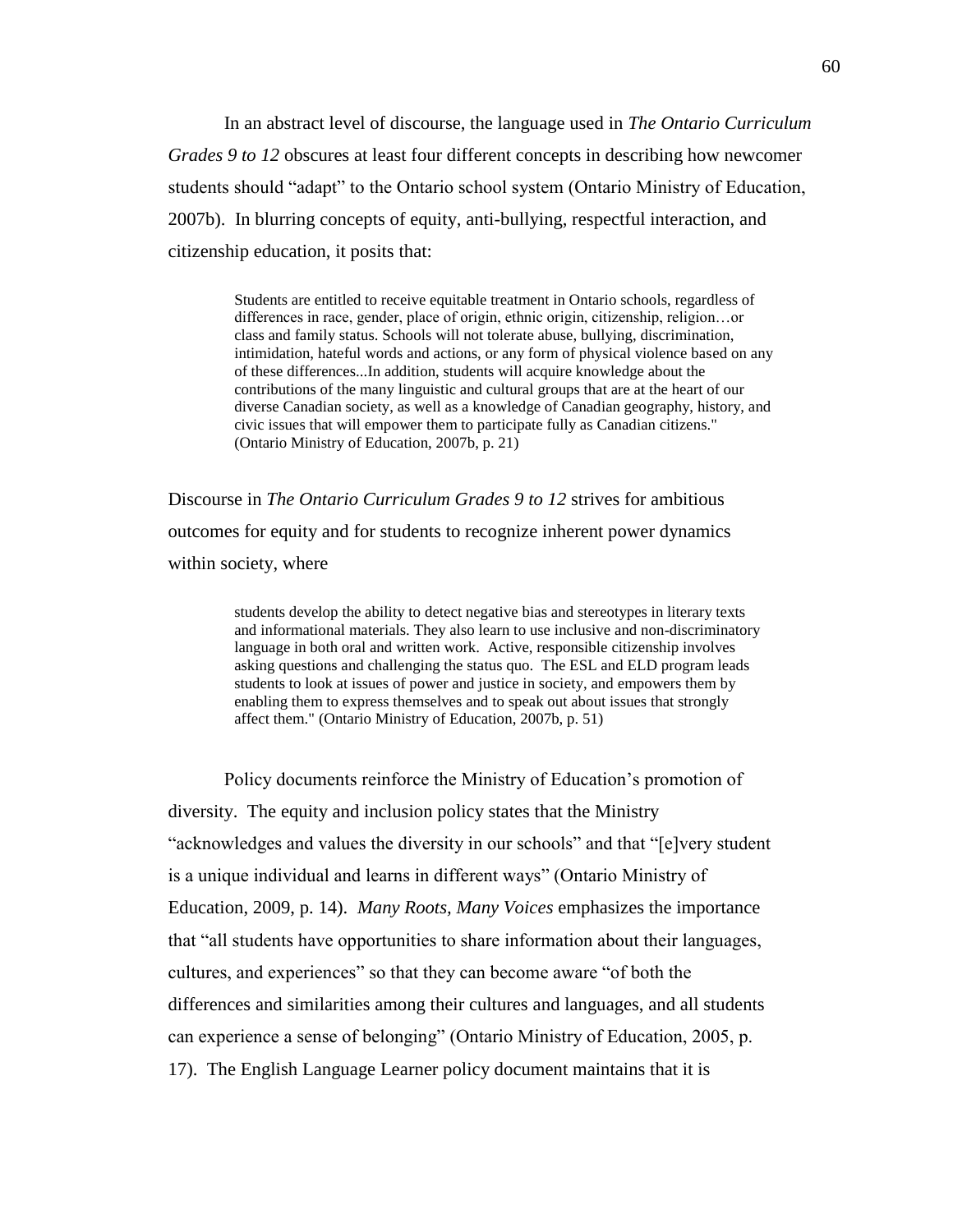diversity that has shaped education policy, and that, in turn, policy helps ELLs' achievement stating that the:

> diversity that exists in Ontario's classrooms has helped to shape the policy outlined in this document, which is intended to promote good outcomes for English language learners…Implementation of this policy will promote academic achievement among English language learners at the level expected of all learners in Ontario…This language-acquisition policy is designed to help all English language learners in the province by engaging them in learning that enables them to develop their talents, meet their goals, and acquire the knowledge and skills they will need to achieve personal success and to participate in and contribute to Ontario society." (Ontario Ministry of Education, 2007a, p. 7)

The Ministry replicates the benefits of diversity in *Many Roots, Many Voices* and *The Ontario Curriculum Grades 9 to 12 which both state that:* 

> Creating a welcoming and inclusive school environment for English language learners and their families is a whole-school activity requiring the commitment of the principal and vice-principal, teachers, support staff, and other leaders within the school community. The reward for this committed effort is a dynamic and vibrant school environment that celebrates diversity as an asset and enriches the learning experience for all students. (Ontario Ministry of Education, 2005, p. 36; Ontario Ministry of Education, 2007b, p. 6)

Policy also gives some guidance to teachers, staff, and administration in supporting newcomers at the school level. *Many Roots, Many Voices* states the following list as being important in a well-defined process for welcoming newcomers:

- Our school has a specific process for welcoming newcomers.
- All staff members, including administrative staff, are aware of and understand the process.
- Our school has a designated reception team.
- Multilingual welcome signs, in the languages of the community, are posted in the school. (Ontario Ministry of Education, 2005, p. 36)

The discourse provides surface-level practical steps for teachers to "make new English language learners feel welcome, accepted, and supported in their classrooms by taking a few simple steps", which include:

- Practise and use the correct pronunciation of the student's name.
- Seat the student where he or she can see and hear all classroom activities.
- Introduce yourself and the students who sit near the newcomer.
- Assign the student a classroom partner someone of the same gender and, if possible, the same language background – to explain or model routine classroom tasks or to help the student in other ways.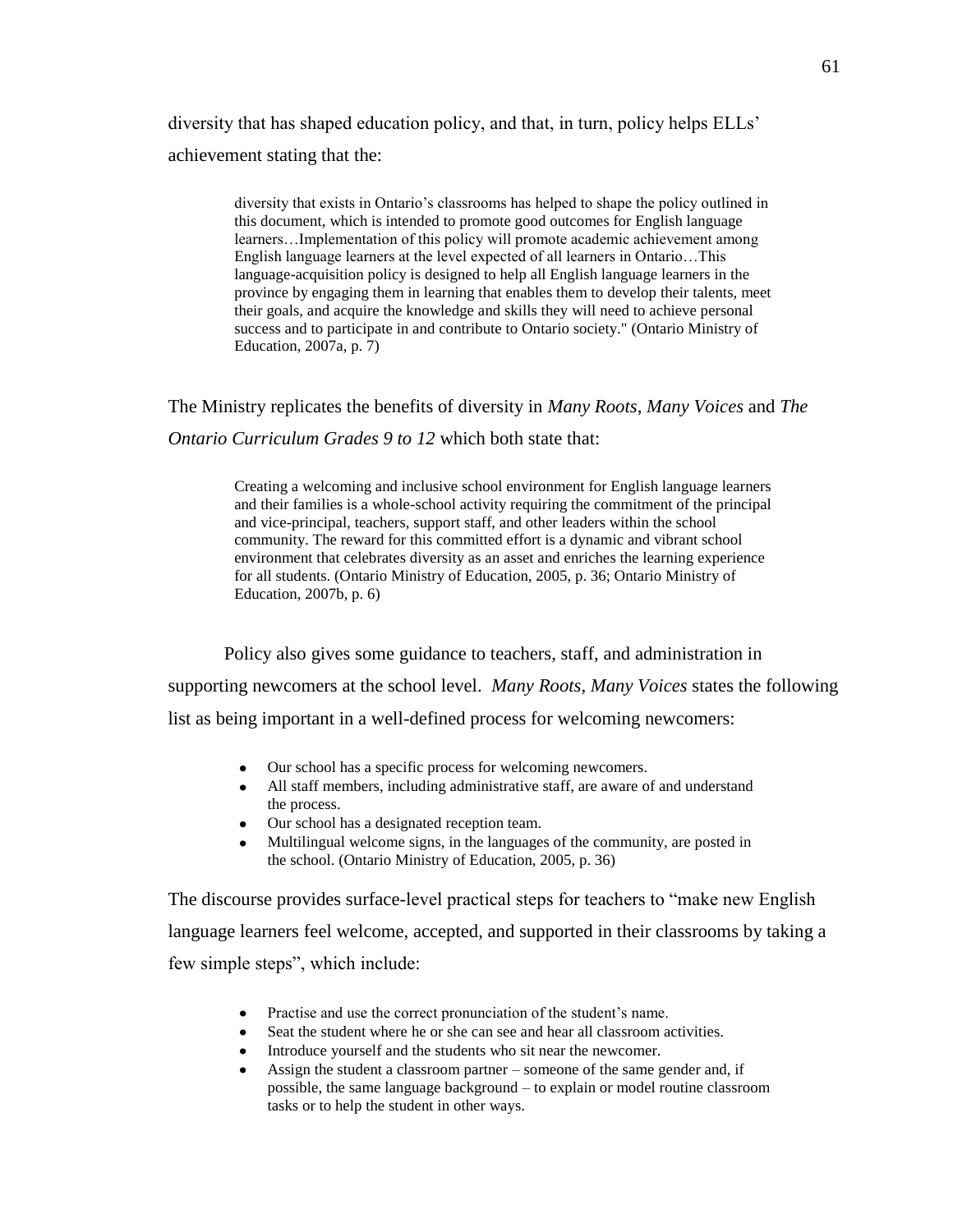- Ensure that the student understands school routines and is familiar with school facilities.
- Teach the student basic phrases, such as hello, goodbye, and I don't understand.
- Help the student learn to express important personal information in English for example, to respond to questions about his or her name and address.
- Provide the student with some basic language learning materials, such as a picture dictionary or simple books on tape.
- Incorporate images and examples of linguistic and cultural diversity into all subjects in the curriculum, and celebrate diversity in all aspects of your practice. (Ontario Ministry of Education, 2005, p. 40)

# **What it Means to be Canadian**

Policy goals are concentrated on developing newcomer students' experiences to defined cultural norms. Rhetoric places a strong emphasis on progressing students to mainstream classrooms as quickly as possible while meeting specific standards. The ESL and ELD curriculum states that the program "is based on the belief that broad proficiency in English is essential to students' success in both their social and academic lives, and to their ability to take their place in society as responsible and productive citizens" (Ontario Ministry of Education, 2007b, p. 3). *The Ontario Curriculum Grades 9 to 12* addresses these specific standards in the areas of: Listening and Speaking, Reading, Writing, and Socio-cultural Competence and Media Literacy. The following excerpts illustrate the Ministry's policy goals (Ontario Ministry of Education, 2007b):

The Listening and Speaking strand has three overall expectations, as follows: *Students will:*

- 1. demonstrate the ability to understand, interpret, and evaluate spoken English for a variety of purposes;
- 2. use speaking skills and strategies to communicate in English for a variety of classroom and social purposes;
- 3. use correctly the language structures appropriate for this level to communicate orally in English. (p. 16)

The Socio-cultural Competence and Media Literacy strand has four overall expectations, as follows:

### *Students will:*

- 1. use English and non-verbal communication strategies appropriately in a variety of social contexts;
- 2. demonstrate an understanding of the rights and responsibilities of Canadian citizenship, and of the contributions of diverse groups to Canadian society;
- 3. demonstrate knowledge of and adaptation to the Ontario education system; (p. 20)

Policy aims to support students through English language learning to "take charge of their own learning, independently and in groups", "make a successful transition to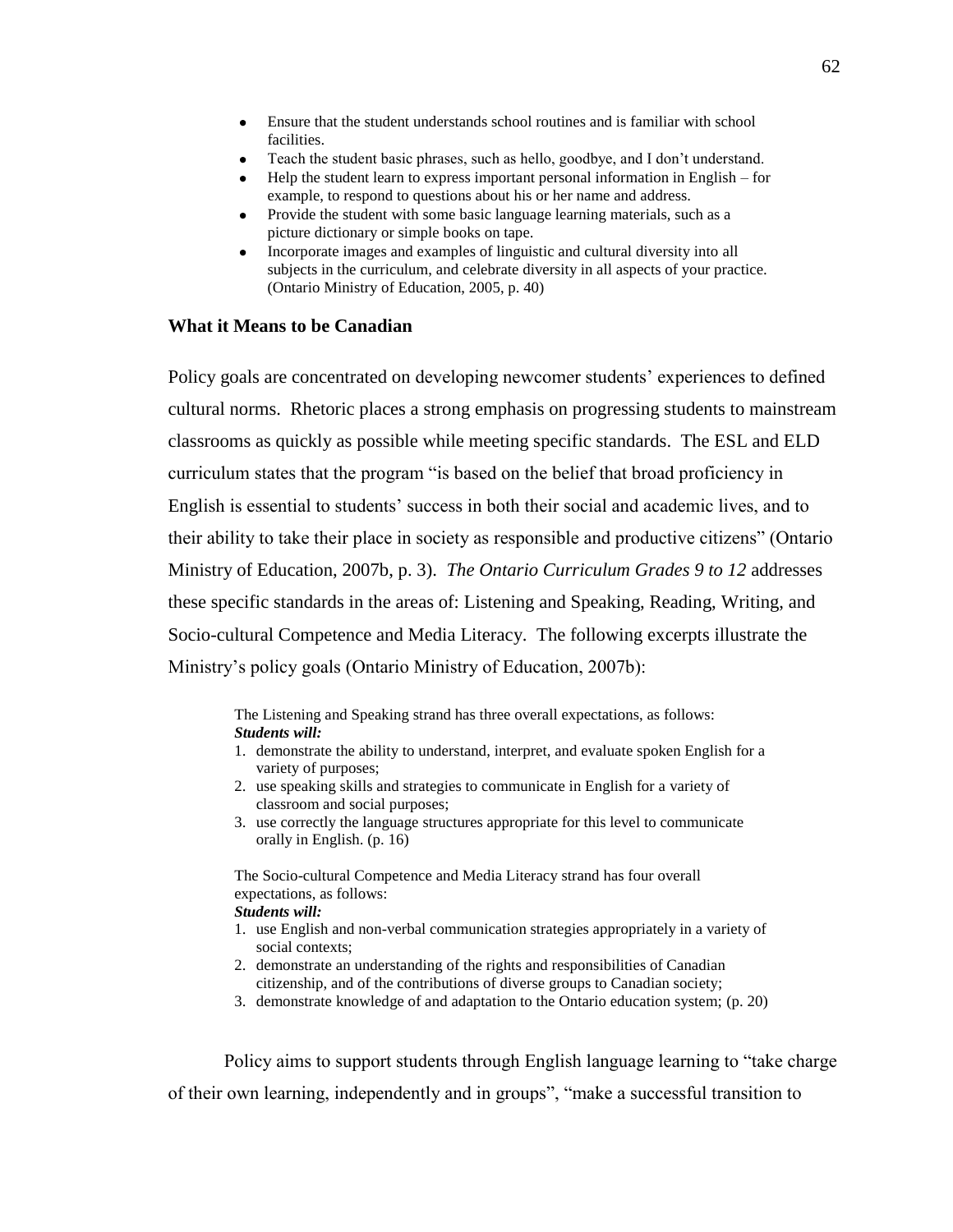their chosen postsecondary destination (work, apprenticeship, college, university)", and "participate fully in the social, economic, political, and cultural life of their communities and of Canada" (Ontario Ministry of Education, 2007b, p. 4). To support these policy outcomes, the ESL and ELD curriculum states the overall expectations of ELLs where,

For many English language learners, achievement of the expectations may require them to adopt new ways of learning and new ways of interacting with others…A major goal of any instructional program for English language learners should be to encourage students to value and maintain their own linguistic and cultural identities so that they can enter the larger society as bilingual and bicultural individuals. Such young people are able to choose language and cultural norms that are appropriate in any given situation or cultural context, and can fully participate in and contribute to our multilingual, multicultural Canadian society. (Ontario Ministry of Education, 2007b, p. 4)

Ontario ESL and ELD policy further states that:

To be fully proficient in any language, speakers of that language must learn to interact appropriately at different levels of formality with peers, teachers, community members, and employers. The ability to understand and use the different language forms and observe the behavioural norms that are appropriate in a wide variety of situations is an important part of socio-cultural competence and is also a critical factor in English language learners' attainment of full proficiency in English. (Ontario Ministry of Education, 2007b, p. 20)

Curriculum policy documents in Ontario have a direct influence on newcomer youth in shaping their understanding of Canada and diversity, as well as what it means to be a citizen. Under the specific expectations of ELL's curriculum in *The Ontario Curriculum Grades 9 to 12*, it states the following:

2. Developing Awareness of Canada, Citizenship, and Diversity By the end of this course, students will:

#### Knowledge About Canada

2.1 demonstrate knowledge of some basic facts about Canada (e.g., identify Canada's regions, provinces, territories, and capital cities; identify some Canadian symbols, animals, attractions, and sports; communicate information about common Canadian observances and holidays such as Remembrance Day and Canada Day)

### Canadian Citizenship

2.2 demonstrate knowledge of a few basic elements of Canadian citizenship (e.g., explain the symbolism of the Canadian flag; say or sing the words to the Canadian national anthem; demonstrate awareness of and respect for diversity of culture, language, physical and intellectual ability, age, gender, and sexual orientation; identify elements that should be included in a code of behaviour for a Canadian classroom)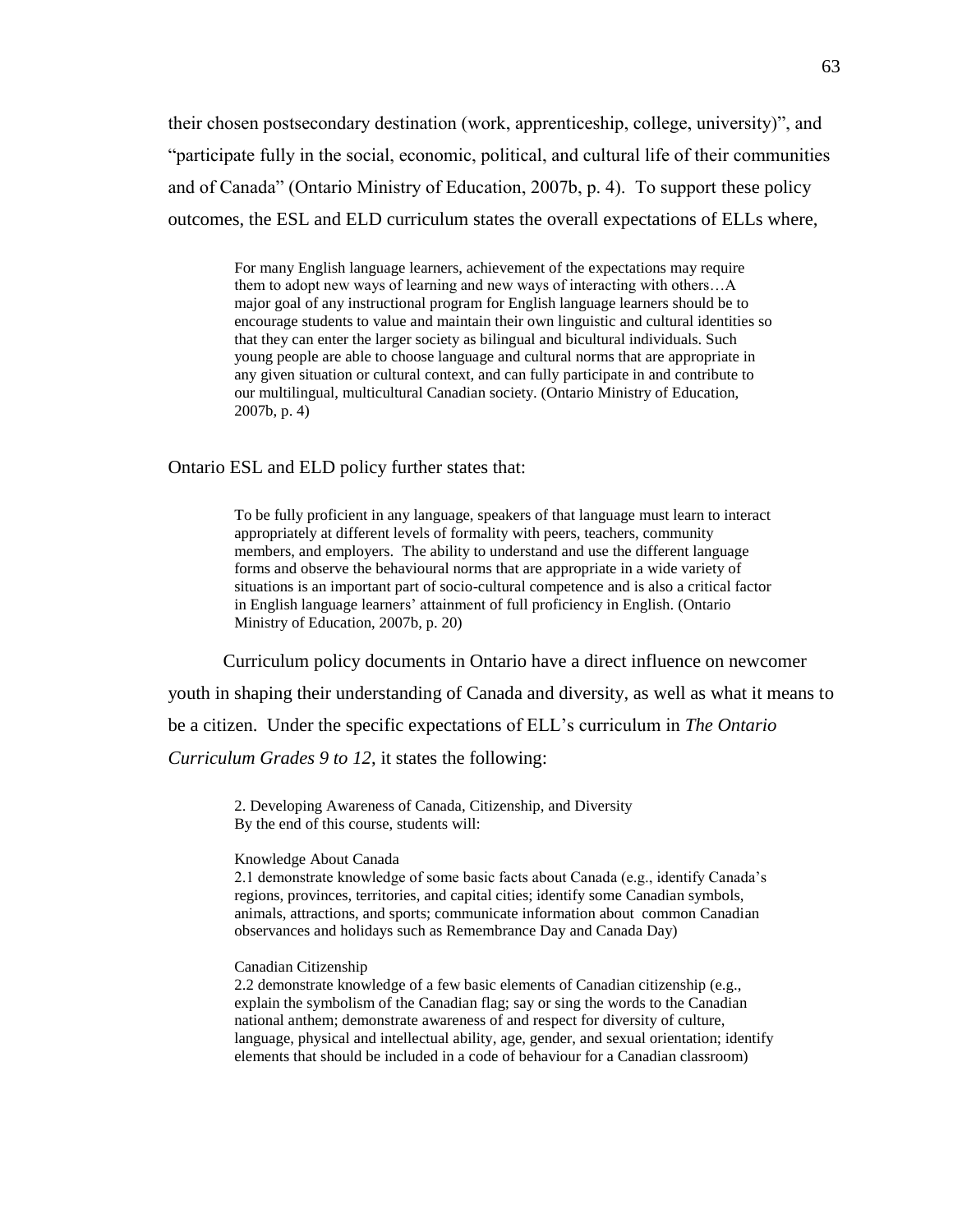Canadian Diversity

2.3 communicate information about some basic social forms and practices that may vary from culture to culture (e.g., naming customs, forms of address, relationship to elders, responsibilities within the home, celebrations) (Ontario Ministry of Education, 2007b, p. 66)

Education policy, particularly related to the curriculum documents, constructs newcomer youth's understanding of what it means to be Canadian. Knowledge, concepts of citizenship, and diversity are constructed to shape newcomers' notions about these various areas.

# **English Language Learning**

Policy discourse constructs terminology to characterize newcomer youth. *Many Roots, Many Voices* posits that the term English language learner "distinguishes the students themselves from the programs that support their language learning needs" (Ontario Ministry of Education, 2005, p. 48). Programs and policy place heavy emphasis is on language acquisition and proficiency for newcomer youth as well. Section 2.5.3 of *English Language Learners* asserts that:

School boards will design programs and services for English language learners so that they are flexible in response to changing needs and reflective of the needs of the students. The length of time that it will take for an English language learner to develop the level of proficiency in English that supports academic success will vary. Most English language learners are able to function effectively and confidently in everyday language situations within a year or two. (Ontario Ministry of Education, 2007a, p. 24)

Section 2.3.2 of *English Language Learners* states that:

If initial assessment indicates that an English language learner has had limited prior schooling, the board will provide additional support to the student. The assessment should provide information about the type and amount of support the student will need to develop English language skills and bridge gaps in learning. Additional support should be provided through an intensive program designed to accelerate the student's acquisition of proficiency in everyday and academic English and the appropriate knowledge and skills of literacy and numeracy. (Ontario Ministry of Education, 2007a, p. 18)

Similarly, *The Ontario Curriculum Grades 9 to 12* suggests that "English language learners need to learn to navigate the Ontario education system to maximize their potential for success" (Ontario Ministry of Education, 2007b, p.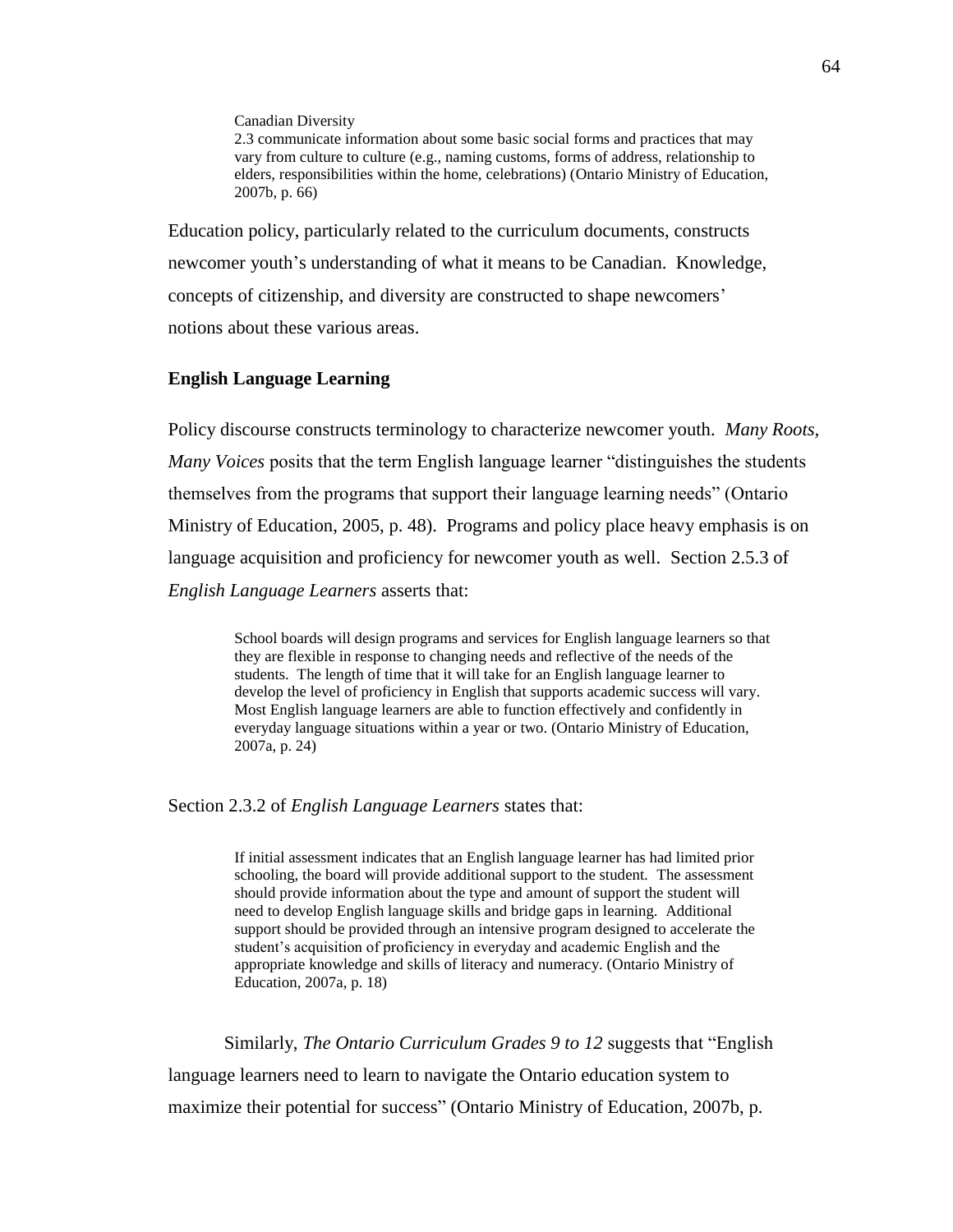20). In order to do this, Ontario education policies place an emphasis on English language acquisition, where curriculum is set to maximize a newcomer student's English proficiency. *The Ontario Curriculum Grades 9 to 12* goes on to state that:

> Ontario's increasing linguistic and cultural diversity provides students with many opportunities for cultural enrichment and for learning that is global in scope. At the same time, however, this diversity means that a significant and growing proportion of Ontario students arrive in English-language schools as English language learners – that is, students who are learning the language of instruction at the same time as they are learning the curriculum. The curriculum in English as a Second Language and English Literacy Development for Grades 9 to 12 has been developed to ensure that English language learners have the maximum opportunity to become proficient in English and achieve the high levels of literacy that are expected of all Ontario students. (Ontario Ministry of Education, 2007b, p. 4)

*The Ontario Curriculum Grades 9 to 12* is clear in its language that ELL

students must adapt and integrate into the normative culture. It states that:

The rate at which an English language learner acquires proficiency in English, adapts to the new environment, and integrates into the mainstream academic program will be influenced by a number of general factors. Factors affecting the successful acquisition of English include the following: *The acculturation process. The migration experience. The level of development in the first language. Prior experience with English. Personality or motivational factors. The amount and quality of prior schooling. The presence of learning exceptionalities.*  (Ontario Ministry of Education, 2007b, p. 10)

*Many Roots, Many Voices* provides examples of general assumptions and overbroad policy goals which states that:

> English language learners naturally want to develop a grasp of the language for social, as well as academic, purposes. To achieve that goal, they have to start with the essentials – the language of everyday life, in the community and at school. Through a variety of simple techniques, you can play a powerful role in helping students to add English to their repertoire of languages. (Ontario Ministry of Education, 2005, p. 8)

*Many Roots, Many Voices* constructs the view of newcomer youth as being merely English language learners, where language proficiency is over-emphasized and more holistic transition is absent. The policy emphasizes that: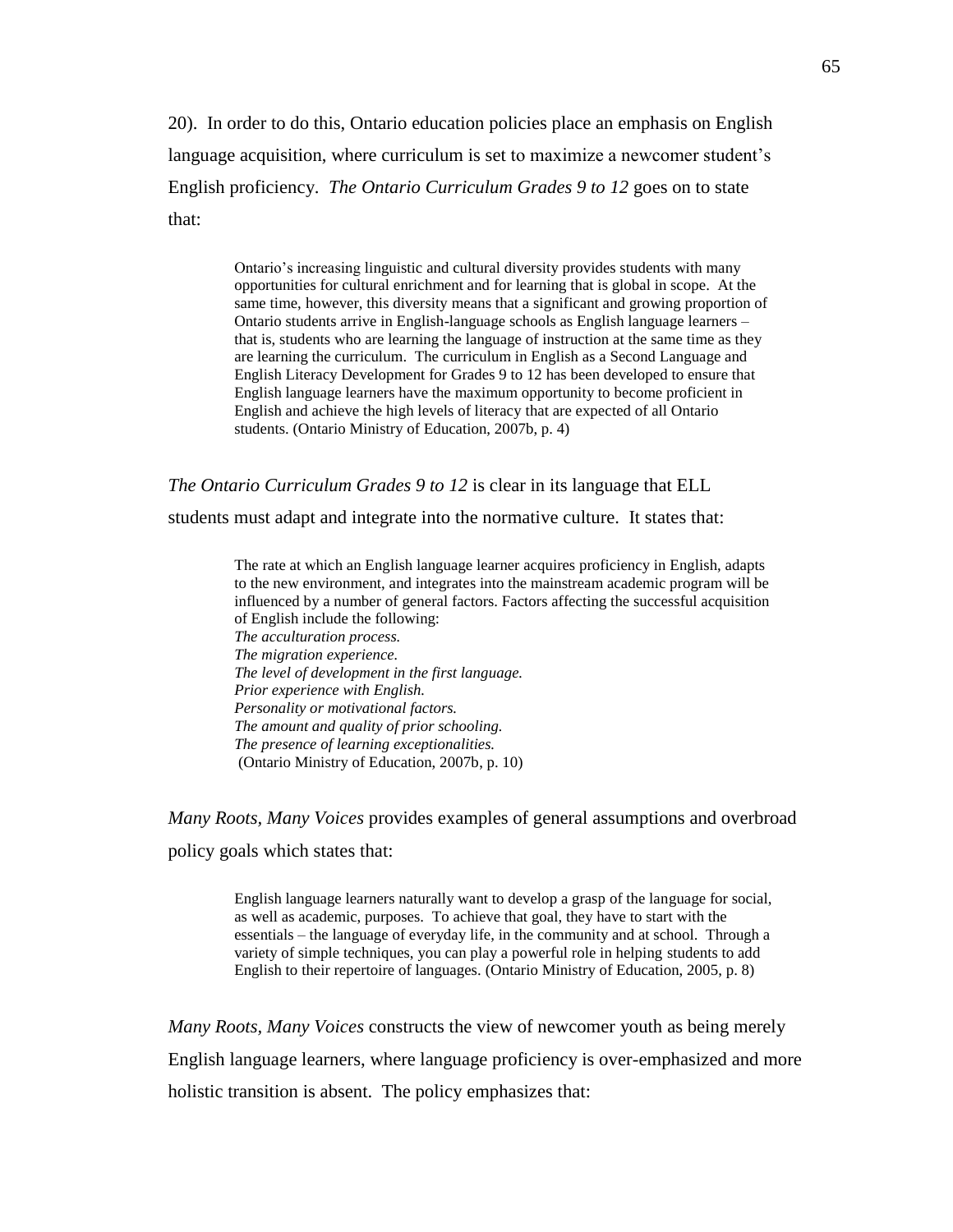Some English language learners arrive in the classroom with limited or no experience of the Roman alphabet, and may be unable to recognize individual letters...Regardless of age, students need to learn the letters of the alphabet, be able to speak the name of each letter, and begin the process of forming letters in print. (Ontario Ministry of Education, 2005, p. 12)

Moreover, the Ministry stresses that "[b]y incorporating language learning into all subjects, you not only give English language learners an equitable opportunity to experience success in school, but also enhance the literacy development of all students." (Ontario Ministry of Education, 2005, p. 25)

# **Social Cohesion**

Social cohesion is a prevalent theme throughout Ontario's educational policies. The Ministry of Education sees itself as a social change-maker, positing that "[a]s an agent of change and social cohesion, our education system supports and reflects the democratic values of fairness, equity, and respect for all" (Ontario Ministry of Education, 2009, p. 6). The Ministry states that '[e]quitable, inclusive education is also central to creating a cohesive society and a strong economy that will secure Ontario's future prosperity" (Ontario Ministry of Education, 2009, p. 5). The goal of Ontario's education policy "is to foster social cohesion through a publicly funded education system that respects diversity and brings all students together to learn through a shared set of experiences" (Ontario Ministry of Education, 2008, p. 8).

Most prominent in the policy rhetoric is the connection between concepts of equitable, quality education, diversity, inclusion, and social cohesion. The Ministry states that:

> [p]roviding a high-quality education for all is a key means of fostering social cohesion, based on an inclusive society where diversity is affirmed within a framework of common values that promote the well-being of all citizens. (Ontario Ministry of Education, 2009b, p. 5)

The absence, and lack, of transitional supports for newcomer youth in education policies creates a symbolic and rhetorical version of social cohesion. Without policy and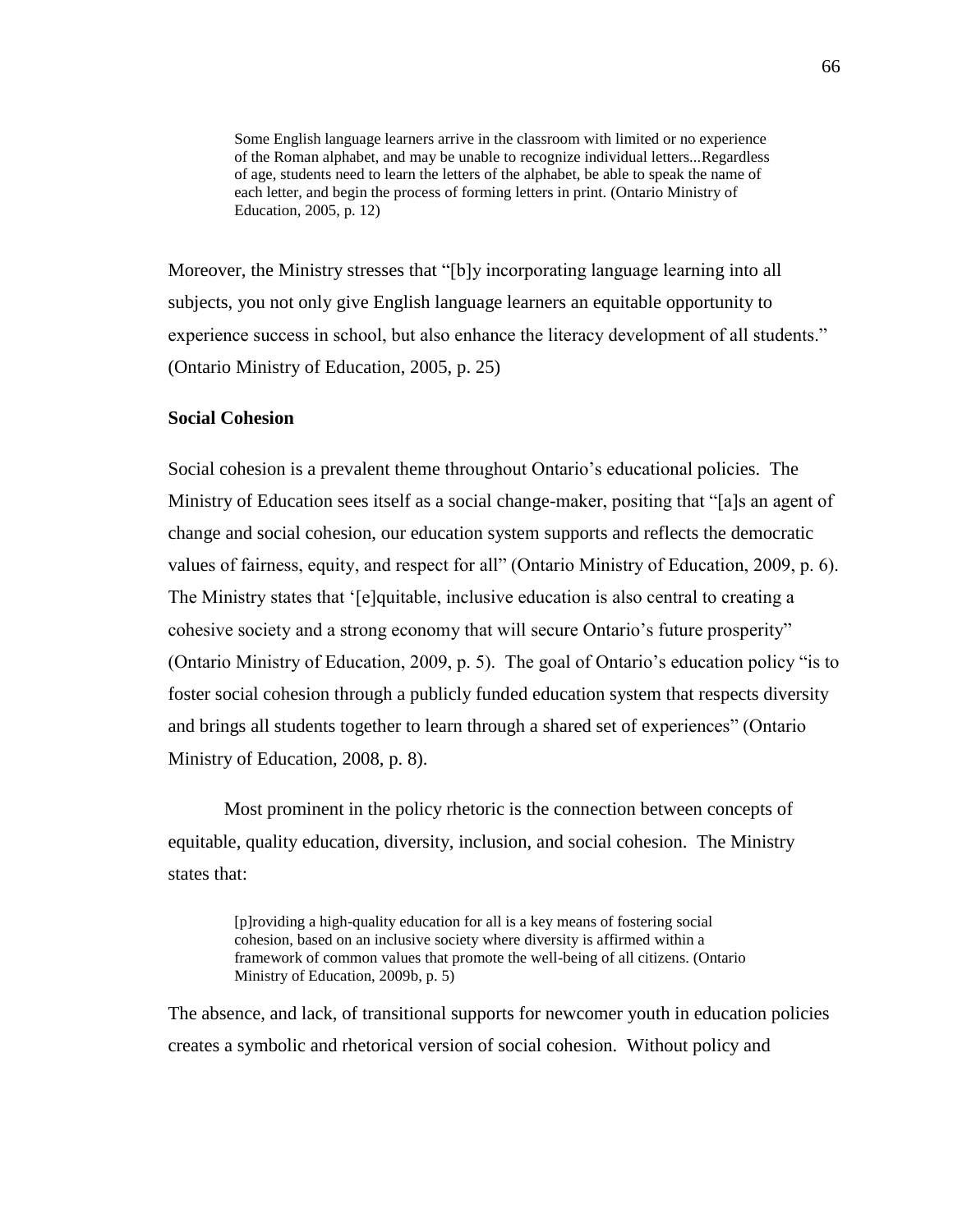programs to support newcomer youth's holistic transition, that going beyond mere English language proficiency, social cohesion remains merely the ideal not the standard.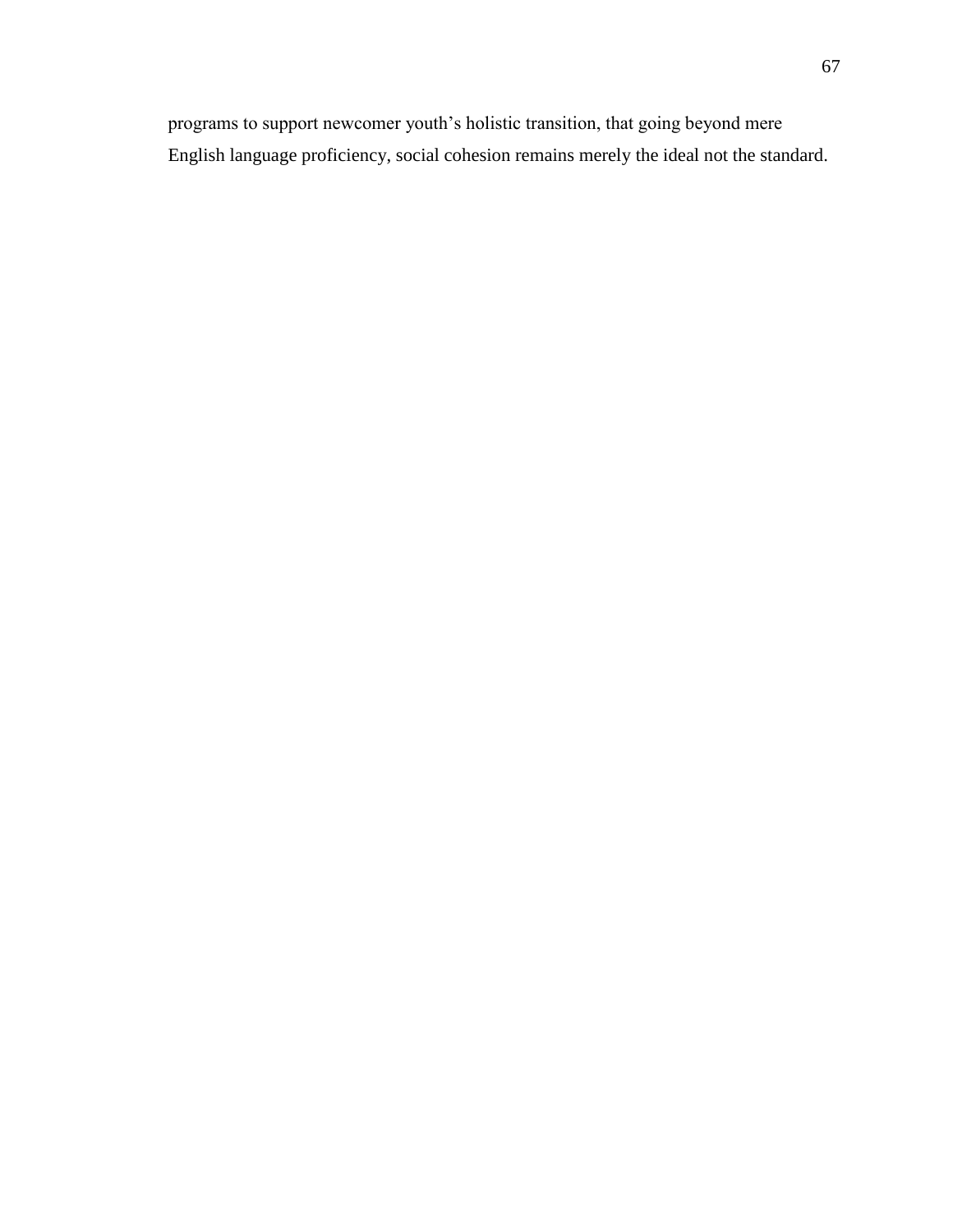### **CHAPTER SIX: DISCUSSION**

*Transitions can best be conceptualized as a journey along a path across momentary gaps and shifts in schools. The pathways are diverse and can be bridged by students, educators, parents and communities.*

(Tilleczek & Ferguson, 2007, p. 10)

This section presents the analysis and poses questions for further consideration. I will begin by first setting out some meta-themes that arose from this study. The chapter will examine themes related to definitional challenges, terminology, lack of policy integration, and discourses in educational policy, organized according to the questions set out in this thesis, which include: How are the terms newcomer youth and transition taken up? How is inclusivity understood in Ontario educational policies? How do these policies act as a form of power? A set of policy suggestions follows this discussion and outlines further considerations for education policy related to the transition of newcomer youth in Ontario. These suggestions are targeted at key stakeholders in the successful educational and social transition of immigrant youth, whom include: policymakers, senior administrators, schools, teachers, parents, and students.

# **HOW ARE THE TERMS 'NEWCOMER YOUTH' AND 'TRANSITION' TAKEN UP?**

# **Definitional Challenges and Assumptions**

Definitions amongst the texts are inconsistent, and there is no unified or coherent definition in policy texts that adequately describe the transition or newcomer youth. Newcomer youth are most commonly referred to as "English Language Learners", where a more holistic notion of a newcomer is reduced to an immigrant student who is learning, or who does not speak, English. In Chapter Two, I drew a distinction between the terms used in the Ministry's policy documents where "newcomer" is used in isolation of other terms such as "student", "youth", and "visible minorities". Similarly, there is a heavy emphasis and focus on literacy, language development, and language acquisition of newcomer youth; lack of focus on holistic transition. This obfuscates newcomer youth realities, as language acquisition for some newcomer youth is only one part of a larger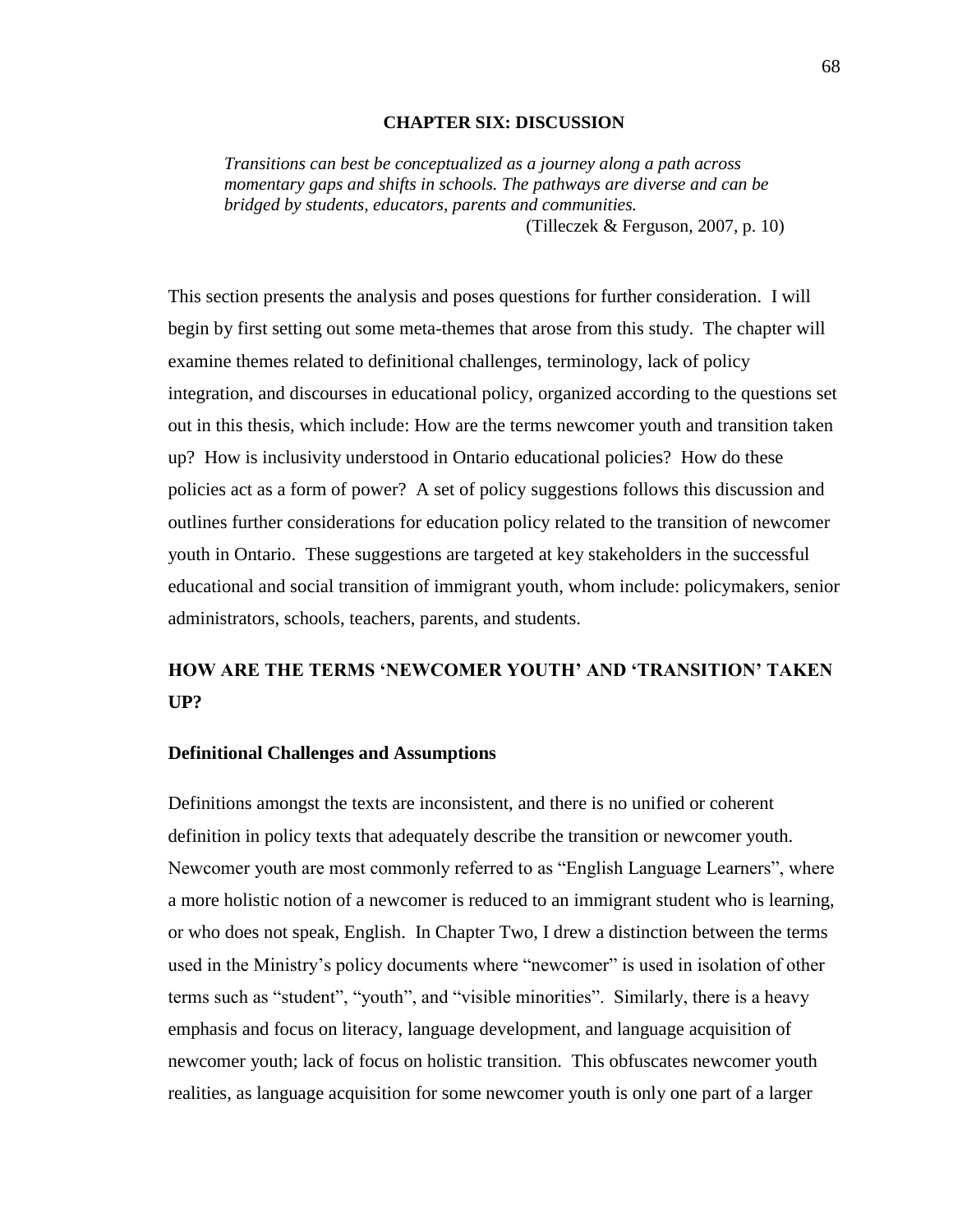transition and cultural change. Different education policies analyzed take up terms differently. The policies most dedicated to newcomer youth are: *Many Roots, Many Voices* (2005), *Supporting English Language Learners* (2008)*, English Language Learners* (2007a)*,* and *the Ontario Curriculum Grades 9 to 12* (2007b). These policies take up newcomer youth as primarily English language learners. The remaining three policies that I analyzed mention newcomer students, addressing them mainly as English language learners, but focus on more broad notions of diversity and support for marginalized students. These policies are: *Reach Every Student* (2008), *Realizing the Promise of Diversity* (strategy) (2009a), and *Realizing the Promise of Diversity* (guidelines) (2009b). Policies related to the transition of newcomer youth, specifically the seven I analyzed in this study, fail to address social and mental health issues, academic and social barriers, or broader systemic issues such as racism, poverty, and decreased access to healthcare.

There is an implicit assumption that newcomer youth, particularly ELLs, will adapt and integrate in schools and community on the basis of language acquisition. The assumption implies that once an ELL develops the use of English, that student will be competent in integrating in classrooms, schools, and community. The ESL/ELD Policy and Programs document (Ontario Ministry of Education, 2007a) states that the length of time that it will take for an English language learner to develop the level of proficiency in English that supports academic success will vary. Most English language learners are able to function effectively and confidently in everyday language situations within a year or two. For example, they can follow classroom directions and maintain simple conversations about familiar topics and routines. However, it will take longer for English language learners to catch up to their age peers in academic language (Ontario Ministry of Education, 2007). This is troubling, particularly as current policy maintains that teachers are not required to hold ESL Part 1 qualifications, although policy texts state that "All teachers are responsible for supporting academic success for all students – including English language learners" (Ontario Ministry of Education, 2007, p. 31). However, making all teachers qualified as ESL teachers is also problematic. This is an area that I address in the following section on recommendations.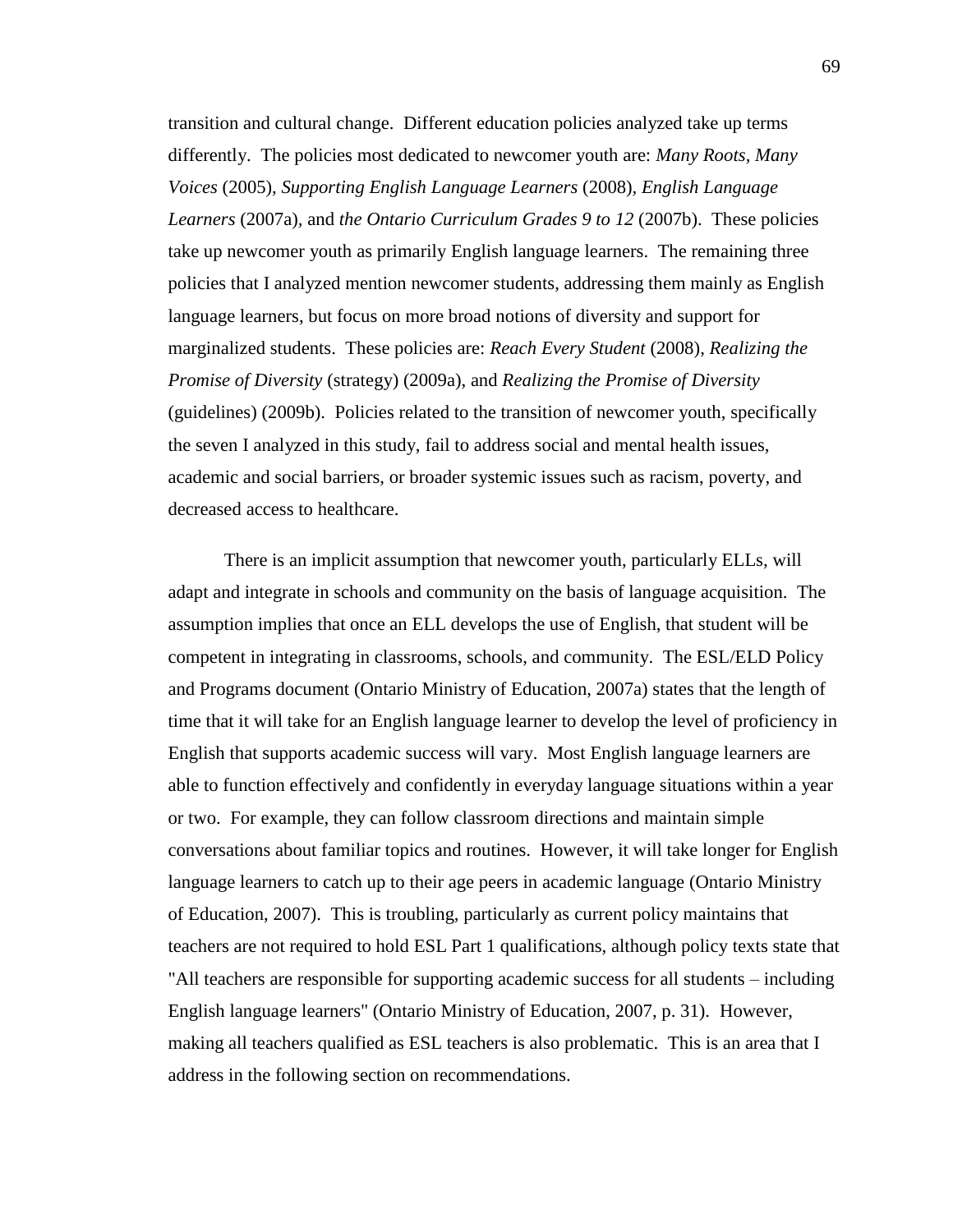### **HOW IS 'INCLUSIVITY' UNDERSTOOD IN EDUCATIONAL POLICIES?**

### **Terminology: Acculturation vs. Integration**

Ontario Ministry of Education policy documents do not refer to a newcomer's transition to school as one of acculturation; rather, the term integration is used to describe how a newcomer transitions into a school setting. Whereas acculturation refers to the psychological and sociological changes that take place upon the arrival of newcomers to Canada, which encompasses differences in language, culture, and the internalization of change that an immigrant goes through when they interact with members of the host society, integration suggests that newcomers must adhere to social norms and 'fit in'. The former concept recognizes social identity, social cognition, stigma, and cultural competence as key tenets of acculturation (Padilla & Perez, 2003). As stated in current educational policies, "Well-planned integration also fosters a positive attitude in all students to cultural diversity" (Ontario Ministry of Education, 2005, p. 23). The emphasis in current educational policies is placed on integrating newcomer students, and English language activities in the classroom, to achieve cultural diversity, rather than developing authentic environments that promote diversity. Ontario policies dealing with newcomer transition lack any clear distinction between these concepts; however, the acculturation process is referred to in the ESL and ELD policy as a factor affecting the successful acquisition of the English language (Ontario Ministry of Education, 2007a).

# **Lack of Policy Integration**

It is clear that there is a lack of integration between policies - each policy document examined functions in isolation from similar policies designed to assist students or teachers with newcomer youth in schools. There is an implicit reliance on settlement services where a gap exists between school responsibilities and settlement services. The seven educational policies that I analyzed in this study acknowledge issues of increasing immigration, increased enrollment of newcomer youth, and need for equity and equality; however, does not clearly outline action plans to target these issues.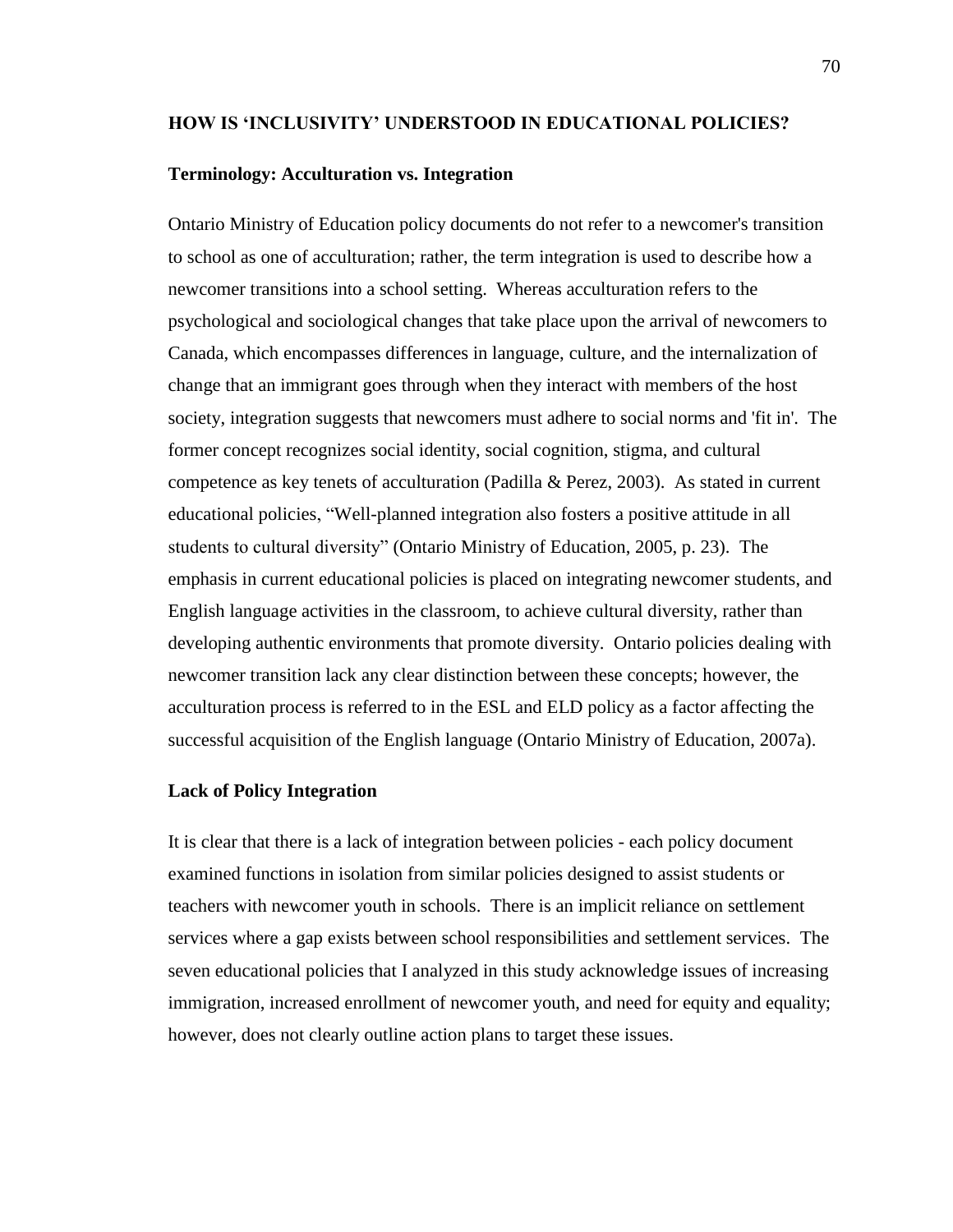Policies set from the Ministry of Education acknowledge local capacities to deal with newcomers/ELLs and provide support in the form of a guide only. Individual schools are responsible for implementing current policy related to equity and inclusion and ELL policy, programs, and curriculum. Teachers are left to support newcomer youth on their own, where individual variance between teachers could create a gap between the level of support newcomer youth receive in schools. Lack of hiring policies/practices to have multicultural representation in schools, particularly around language needs, is also absent from current educational policies in Ontario.

### **HOW DO THESE POLICIES ACT AS A FORM OF POWER?**

### **Power in Policy: Constructing Newcomers in Educational Policy**

Power and dominance are associated with Ontario education policy and documents where educational institutions and policy form the foundation of discursive reproduction of power. Those targets of such power are students from immigrant origins, particularly those that are racialized and visibly minoritized, as they are dependent on institutional and organizational power of schools. This thesis reveals that dominant policy discourses serve to construct newcomer youth, through the Ontario Ministry of Education's definition of newcomer youth, goals for their educational success, and specific sets of knowledge they should acquire. Diversity is emphasized, but a holistic and authentic understanding of acculturation and transition are lacking.

Policy goals are concentrated on progressing students to mainstream classrooms as quickly as possible and, extending this, to become civically-minded, responsible, and productive citizens. Similarly, goals are heavily focussed on performance, where specific standards mandate newcomer youth's outcomes. Policy emphasizes precise expectations, where "students will..." achieve a desired outcome. Ontario educational policy, developed by policymakers, determines what constitutes knowledge – that which is measurable, based on performance, and assimilates newcomer students - and is absent of the voice of marginalized, oppressed, and immigrant students and parents. Moreover, the policies aim to support students through English language learning to be autonomous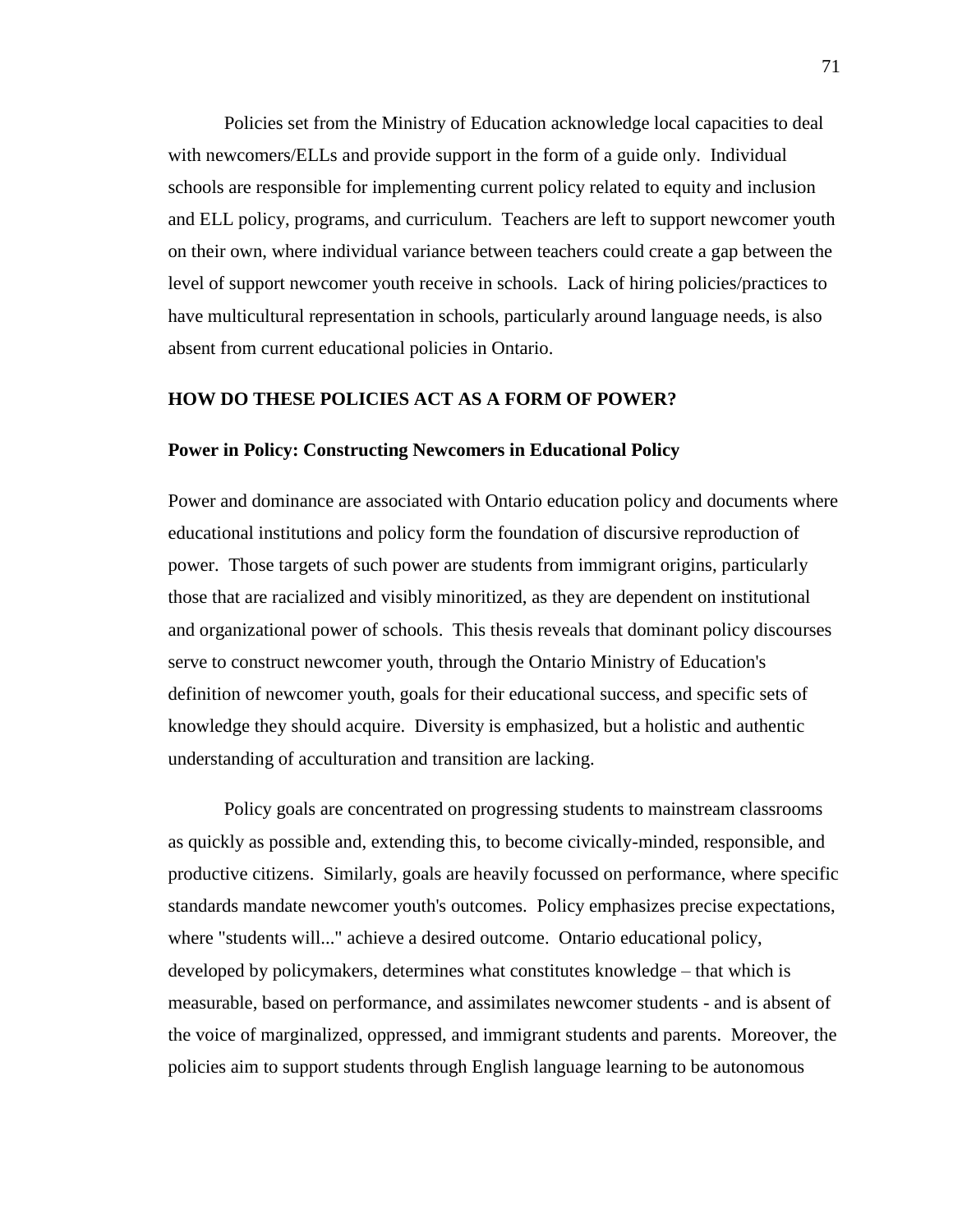learners in school and participate in the political, social, cultural, and economic aspect of Canadian society.

Ontario policy clearly reinforces dominant cultural norms is in the overall goals for ELLs' development of socio-cultural competence. Policy language suggests that an ELL's ability to reproduce behavioural norms and socio-cultural competence in various, and nuanced, levels of formality is critical to their success in English. On the surface, Ontario policy promotes fundamental notions of multiculturalism, diversity, equity, and inclusion. From the educational policy documents, there is a clear understanding that newcomer youth (and all Canadian students) benefit from diversity in our society and schools. There is an emphasis on the diversity of the individual student, and less on the larger education system as a multicultural institution. Clear normative underpinnings are pervasive in education documents, such as *Many Roots, Many Voices* (2005), *The Ontario Curriculum Grades 9 to 12* (2007b), and *Ontario's Equity and Inclusive Education Strategy* (2009a). Policy rhetoric suggests that in ELL students' adoption of new, culturally-dominant learning methods, they should maintain their own linguistic and cultural identities at the same time as developing cultural competence. There is an assumption that ELLs are able to identify the nuances of dominant social, cultural, and historical norms while simultaneously contributing to multicultural Canada. This seems to defeat the authenticity of a true multicultural nation. Although the acquisition of language is important, current policy dismisses the wider culture that impacts newcomer youth, where the status quo is maintained rather than challenged.

Acting as a form of power, current Ontario educational policies limit newcomer youth's educational opportunities and transition to Ontario. The silences of policy text – the distinct, implicit values of Ontario educational policymakers in policy – suggest that although inclusivity, diversity, and equity stand as core tenants of the education system, ultimately policy serves to assimilate newcomers through language acquisition. Policies make reference to how teachers can support and encourage the historical, cultural, and sociological backgrounds of newcomer students to add to the diversity and cultural mosaic of schools; however, it does not currently take into account the perspective of newcomers themselves. Newcomers' voice is redistributed, where policies define who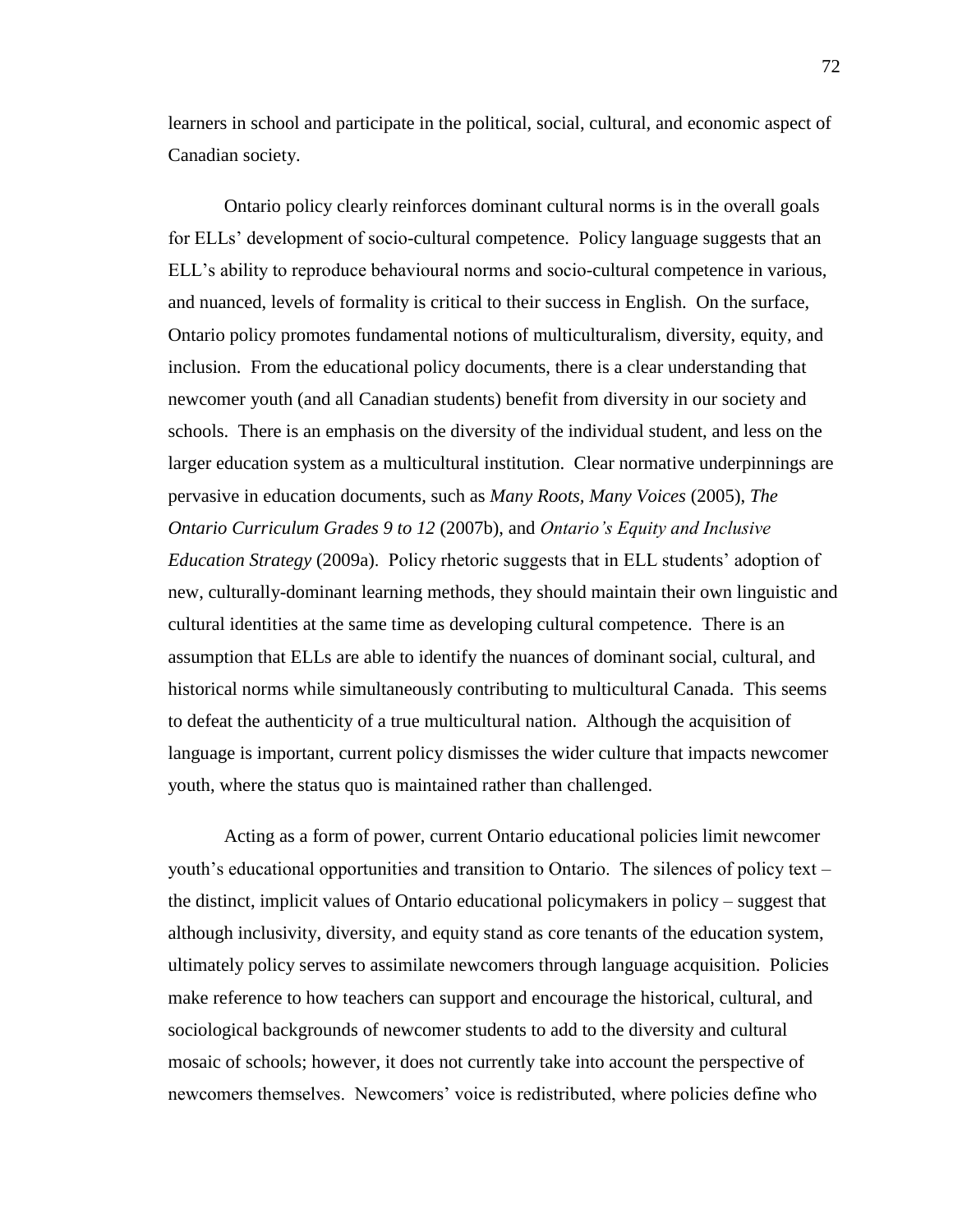newcomers are, what their needs are, and how they are best supported. The absence of both newcomers' perspective and recent scholarly work serves to constrain how newcomer youth are understood.

Moreover, the absence of coherent policies within educational institutions that focus on the increasing cultural and linguistic diversity of the Ontario student population puts at risk the principles of multiculturalism on which Canadian education stands. Ontario's focus on language policies as the means to serve newcomer youth actually restricts marginalized groups that are more racially, ethnically, and linguistically distinct, by inherently preferring groups (English language speakers) most similar to the dominant group in power. As a result, policies place importance on, and have been implemented to expedite, newcomers' language acquisition, assimilating them to dominant norms. In this way, both language and language acquisition policies act as a form of power. Thus, policy reinforces and reproduces existing school cultures, curriculum mandates, and power relationships through the emphasis of English language learning and policy values, where policies prescribe what the best needs for newcomer youth are, rather than newcomer youth themselves.

Similarly, Ontario educational policy suggests that ELL students should be empowered to confront social justice issues in the classroom. Policy states that the ESL and ELD program will lead students to look at issues of power and justice in society, and empowers students to speak out about issues that affect them. In understanding how these policies act as a form of power, when juxtaposed with this statement in the ELL policy, there a few issues that emerge. First, this issue prompts further research, where interviews with ELL teachers could provide insight into whether this type of social justice education is happening in the classroom. Second, the classroom teacher is responsible for encouraging students to challenge the status quo and question power relations. This seems to suggest that the teacher's perspective, experience, and cultural background may lend itself to reproducing existing cultural norms and her or his vantage point on power relations. This seems highly problematic. Lastly, working with students whose first language is not English (or French) to confront social justice issues suggests that this is something that may occur later on in their education, as they first need to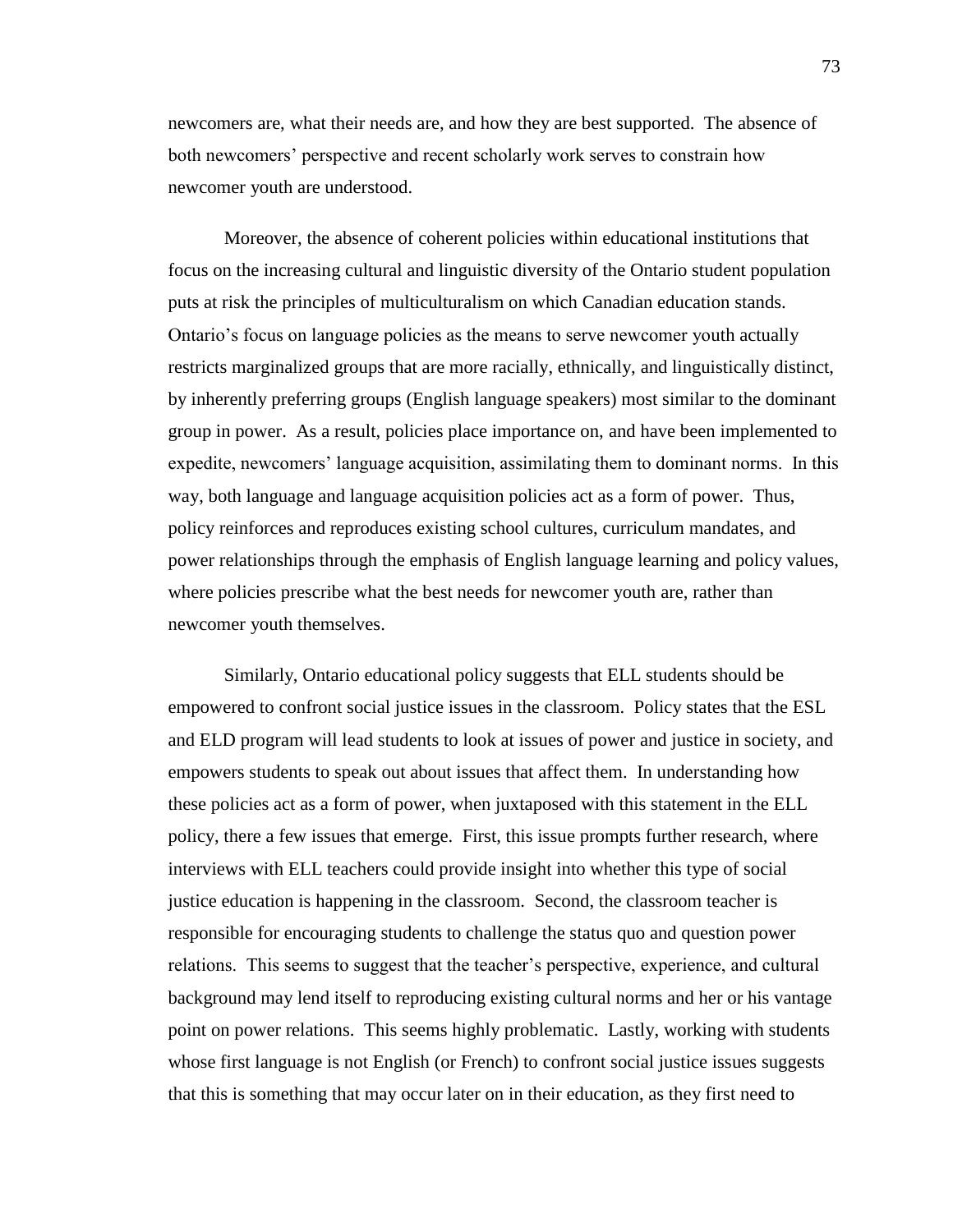acquire the appropriate language skills and critical thinking skills in order to articulate and understand such important ideas. Empowering students to be change agents in challenging the status quo is of great importance in education. However, given the limited resources and direction in the policy text, this is an area that should be further explored and recast as the general framework for all educational policy.

In applying the theoretical framework of Levinson, Sutton, and Winstead (2009) to this research (presented in chapter three), the practice approach to sociocultural policy analysis can be situated in the context of policy related to the transition of newcomer youth. How policy related to the transition of newcomer youth is actualized as a social practice depends of three factors. Policy that affects newcomer youth is negotiated in different spaces, where normative cultural production occurs by different individuals. Policy implementation depends on teachers (who interpret and implement policy) and newcomer youth (whose educational outcomes are influenced by educational policy). Teachers and newcomer youth don't always interpret and implement educational policies in the ways that policymakers intend them to be. The meanings of policy texts, therefore, are held in tension between these various groups.

Newcomer students are often labelled as English language learners throughout the policy texts, where the terms newcomer, immigrant, and English language learner are used synonymously across ministry documents. This conflation of terms creates power differentials between students – current policies suggest that newcomer students whom are most in need of supports and resources are those who are English language learners. The key risk is for those newcomer students who may require less support for English language acquisition, but may have significant needs related to systemic barriers, accessing and navigating school/education system, and settlement issues. The implications for defining and conceptualizing newcomer youth as ELLs are that other important factors in the successful transition of newcomer youth are ignored. Scholarly work indicates that although English language acquisition is important, policy should be recast to include important settlement factors, currently absent from policy, such as mental health risk, discrimination, the high dropout rate, social, cultural, and academic adjustments that are often exacerbated by racism, conflicting cultural values, educational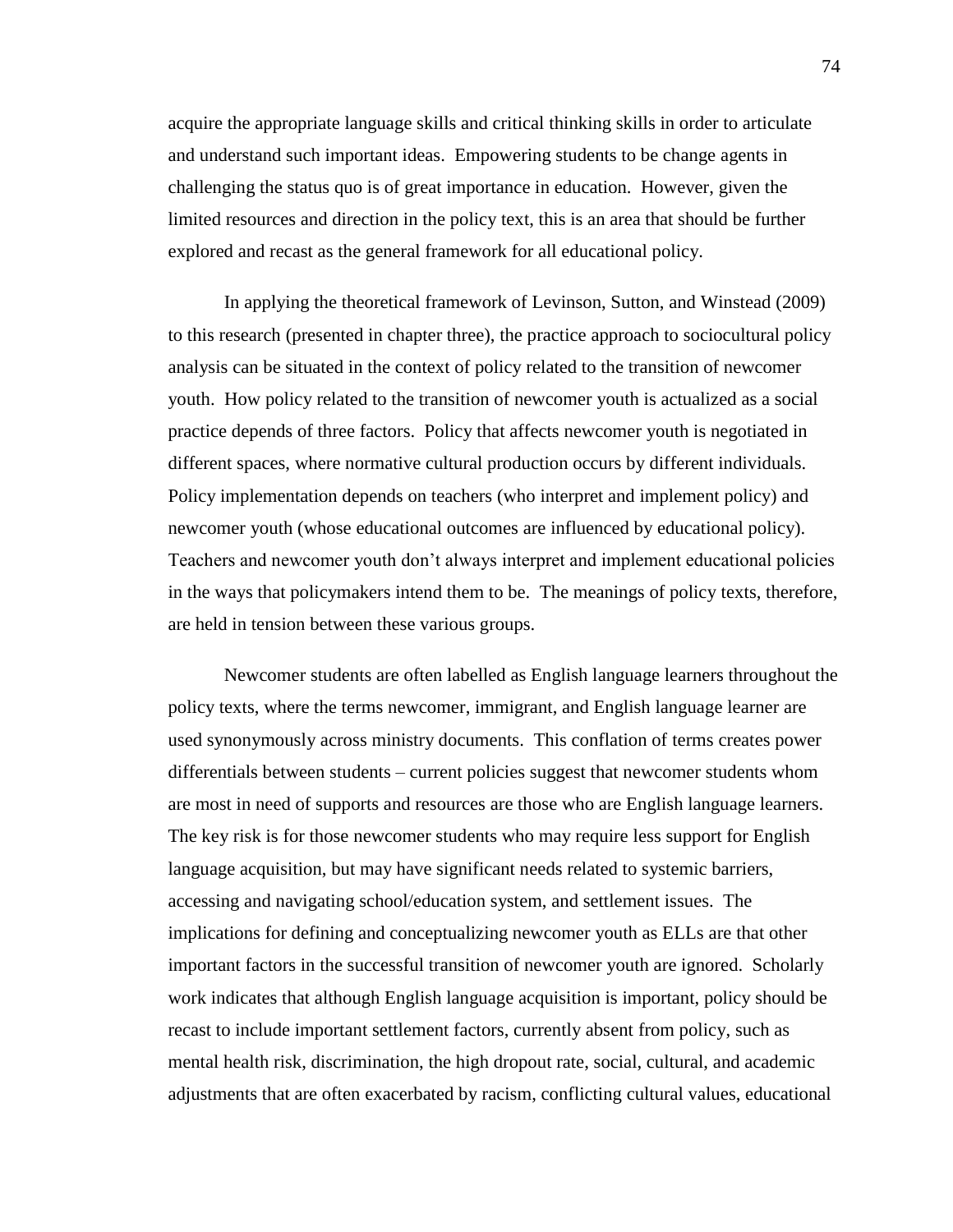gaps, culture shock, physical health problems, poverty, isolation and/or symptoms of Post-Traumatic Stress Disorder. Moreover, newcomer youth who already speak English are at a loss regarding policy supporting their transition, as the current focus rest on English language acquisition. There is an assumption in current policy that newcomers who are already proficient in English do not require transitional supports, that English is the key factor in transition and student achievement.

English Language Learning, through ESL and ELD programming, is positioned as the essential keystone to newcomer students' development in Ontario schools. Allocating resources and focussing importance solely on language acquisition dismisses other critical factors integral to newcomer youth's transition to Ontario schools and, more broadly, Canada. Ontario policies emphasize and acknowledge that language acquisition is imperative, but downplay the importance of first language, home culture, and multiliteracy. Policy texts implicitly assume that the acquisition of English language (and the sooner the better) will position newcomer students to achieve academic success, realize career options, and integrate into schools, and Canadian society, more generally. These representations serve to keep marginalized newcomer groups within the scope of the status quo. English language learning thus serves to control how immigrant youth develop their socio-cultural competence as newcomers to Ontario and Canada.

There is a distinction to be made between the policies analyzed that target ELL students and the other equity and diversity policies. Three core priorities run as a common thread through all of the policies examined in this research: (1) high levels of student achievement, (2) reduced gaps in student achievement, and (3) increased public confidence in publicly funded education. The ministry states that an inclusive education system is fundamental to achieving these three core priorities. The emphasis on diversity and inclusivity is on supporting, accepting, and respecting every student to promote belonging, eliminate barriers, and meet individual needs. Acknowledgement of ELL students is almost absent from diversity and inclusion policies, where only two aspects are mentioned. First, that ELL policies exist to help students in all grades speak English, where the majority of these students are recent immigrants. Second, these policies acknowledge that recent immigrants are among groups who may be at risk of lower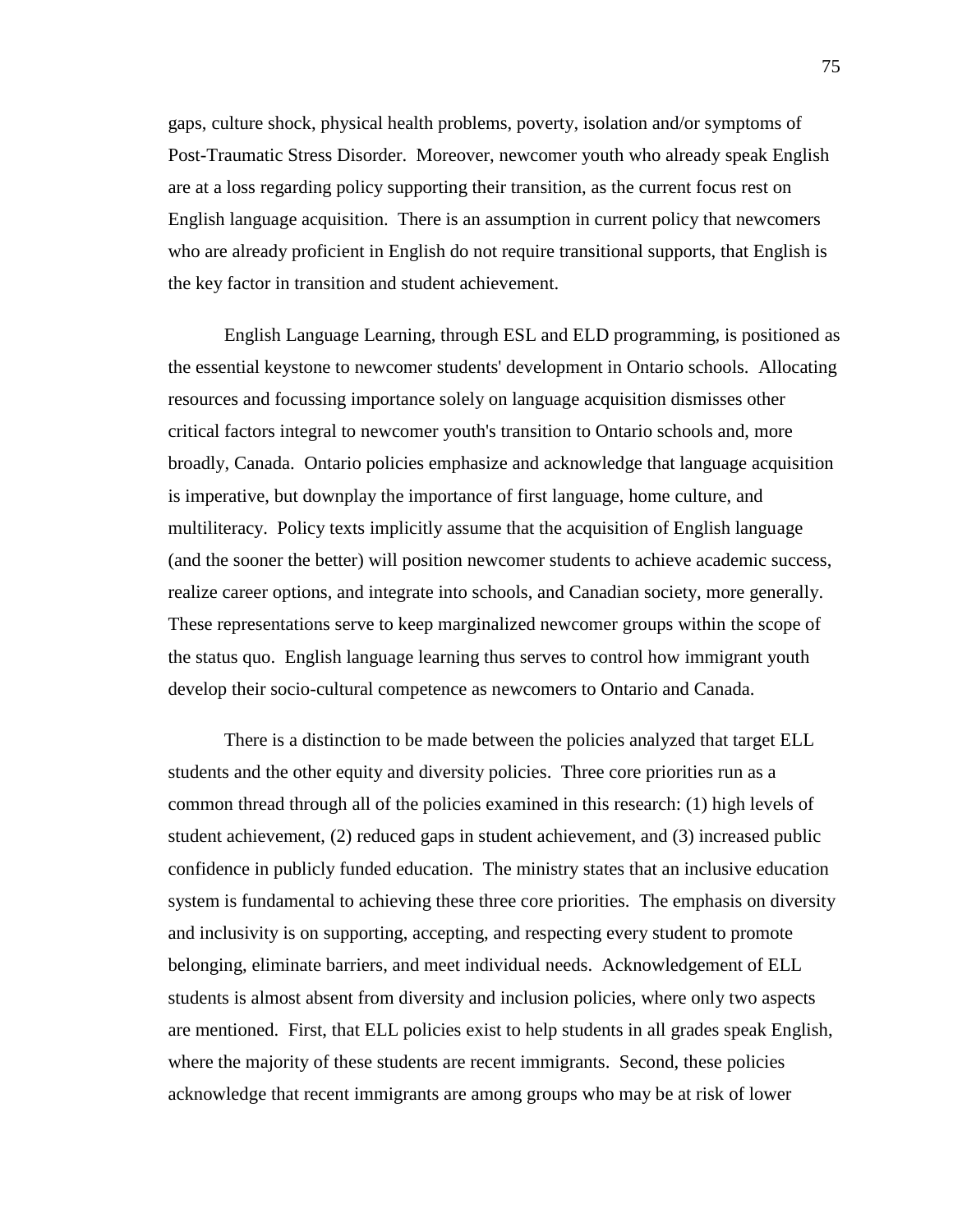academic achievement. What is most striking is that there is no focused strategy for newcomer youth, although current strategies include Aboriginal policy framework, Ontario Focused Intervention Partnership, and improvement of boys' literacy, to name a few.

Similarly, the absence of any substantive text concerning ELLs or newcomer youth in diversity and inclusion policies is shocking. This is particularly the case considering that the ministry emphasizes that an equitable education system does not allow for systemic barriers like race, gender, and socio-economic status to prevent student success. The equity and inclusion policy states that the ministry has made significant gains in addressing barriers and improving student achievement, due to the implementation of the 2007 ELL policy. Diversity, equity, and inclusion policies in Ontario take a general approach to supporting and valuing human rights and removing systemic barriers for all students. Remarkably, diversity does not refer to support for newcomer students, but a general recognition for human rights. This is, of course, a very important initiative. However, in the context of newcomer students, policymakers view these students as enriching the diversity of schools, rather than identifying specific transition strategies to make policies more inclusive to newcomer students. Table 3 provides a further outline of some key gaps within current Ontario educational policy texts.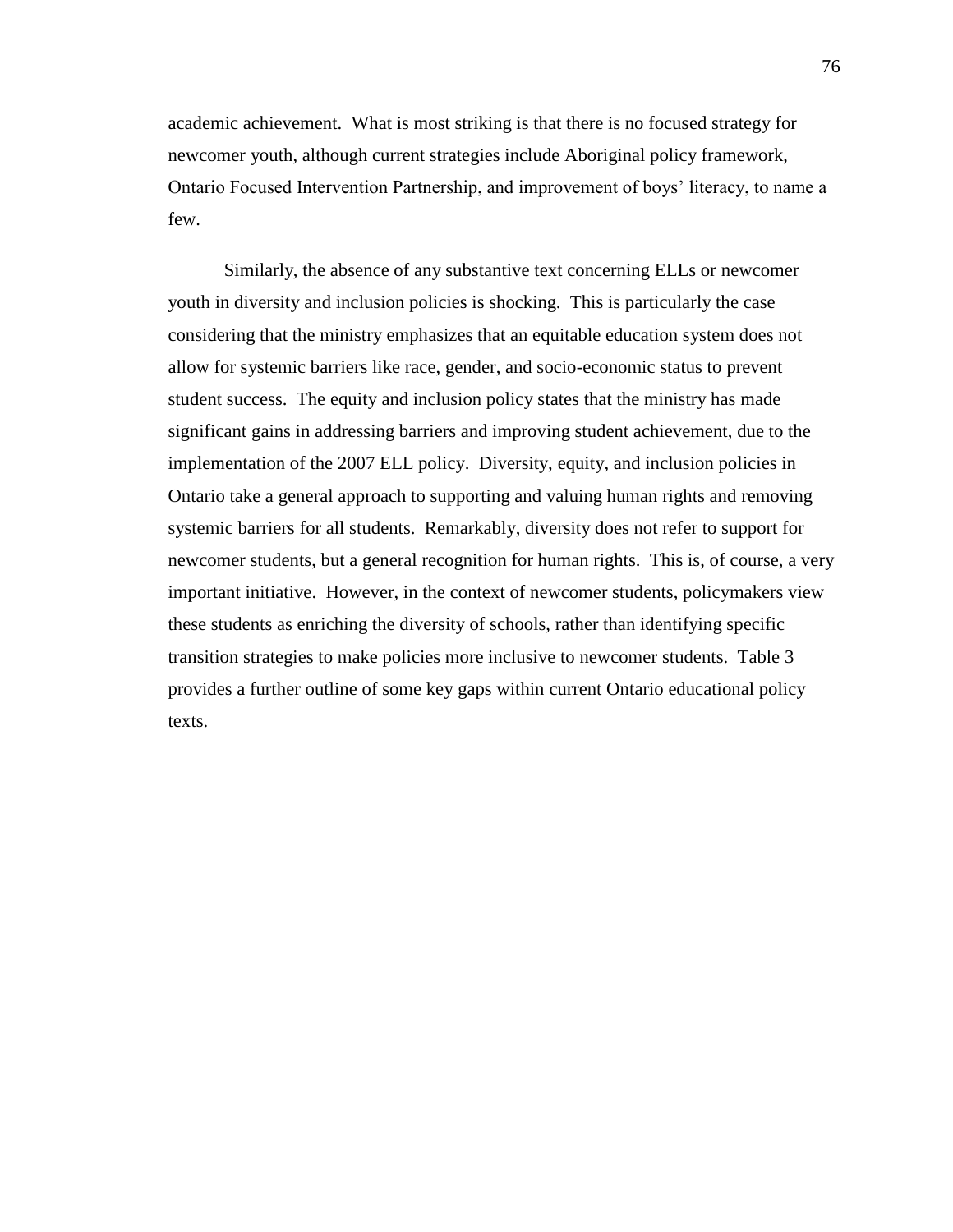| <b>Definitional Challenges</b> | Definitions of transition or newcomer youth are            |
|--------------------------------|------------------------------------------------------------|
|                                | inconsistent                                               |
|                                | The term transition is absent from policy texts; terms     |
|                                | such as 'entering' and 'integrating' are used to describe  |
|                                | transition. Downplaying the need for newcomer youth        |
|                                | to transition from their culture, country of origin,       |
|                                | traditions, family, friends, etc. to a completely new      |
|                                | environment, has many implications. Literature             |
|                                | addresses the many challenges newcomer youth               |
|                                | experience in their transition, not just to school, but to |
|                                | Canada in general. Including the term 'transition', and    |
|                                | developing broader supports for newcomer youth in          |
|                                | their transition to school, provides a more holistic and   |
|                                | authentic picture of newcomers' experience.                |
|                                | Limited use of the term acculturation to describe          |
|                                | newcomer youth's transition; the focus is on               |
|                                | mainstream integration. As the alternative, education      |
|                                | policies use terms such as 'integration', 'entering', and  |
|                                | 'adaptation' to describe transition. The implication of    |
|                                | this is that the responsibility inherently becomes that    |
|                                | of newcomer youth and families, not that of                |
|                                | educational institutions.                                  |
| <b>Policy Limitations</b>      | Policies are fractured and there is no comprehensive       |
|                                | transition policy; proxy policies currently exist and      |
|                                | there is a lack of integrated policies                     |
|                                | Policies do not address social and mental health issues    |
|                                | Reliance on settlement services $-$ a gap exists between   |
|                                | school responsibilities and settlement services            |
|                                | Lack of policy that supports a holistic newcomer           |
|                                | transition                                                 |

# **Table 3: Summary of Key Challenges in Educational Policies**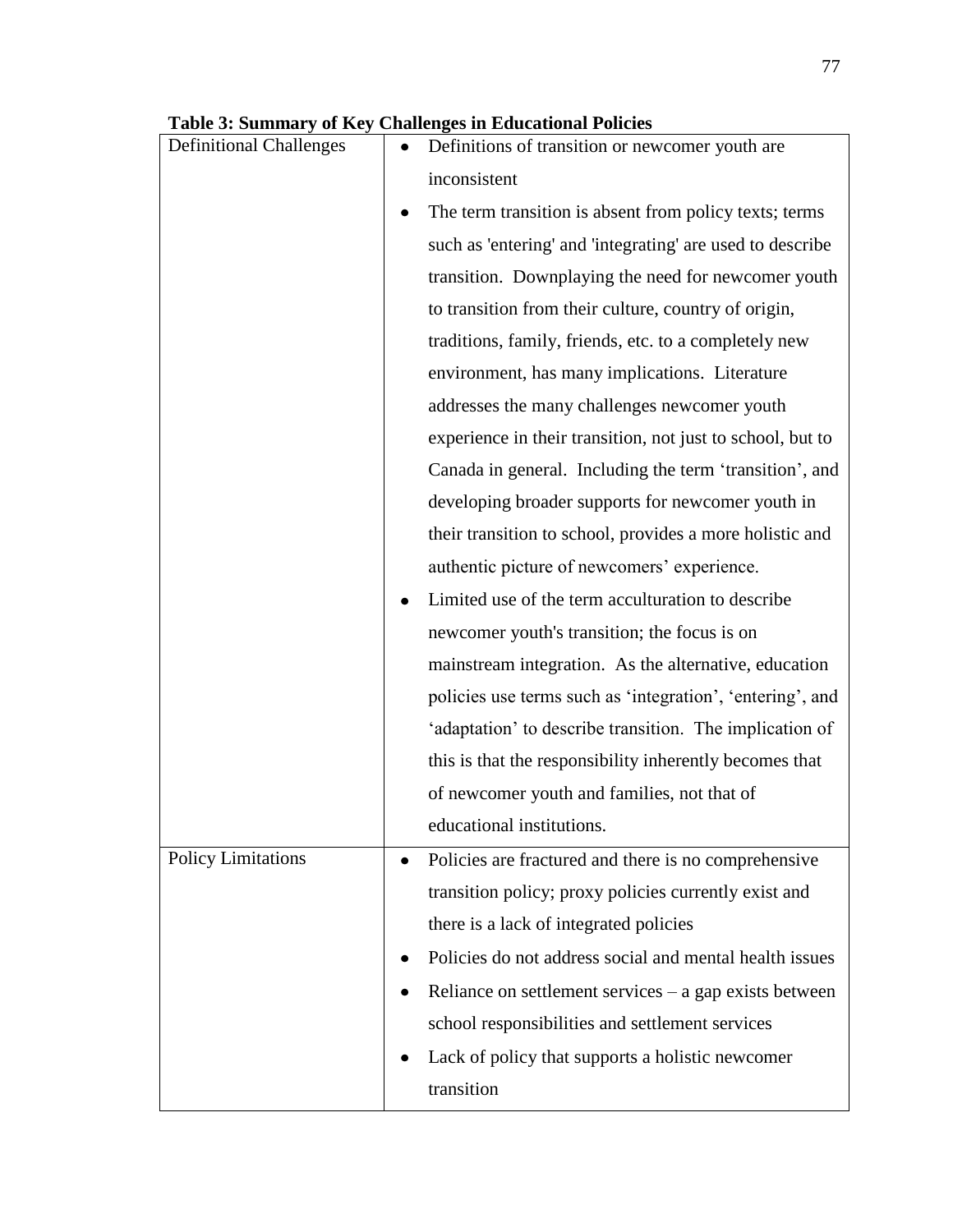| <b>Current Policy Landscape</b> | $\bullet$ | Policies acknowledge increasing immigration,         |
|---------------------------------|-----------|------------------------------------------------------|
|                                 |           | increased enrollment of newcomer youth, and need for |
|                                 |           | equity                                               |
|                                 | ٠         | Ministry of Education policies acknowledge local     |
|                                 |           | capacities to deal with newcomers/ELLs and provide   |
|                                 |           | guidelines only                                      |
|                                 | $\bullet$ | Teachers are responsible to support newcomer youth,  |
|                                 |           | where individual variance results                    |
|                                 | $\bullet$ | Heavy emphasis and focus on literacy, language       |
|                                 |           | development, and language acquisition of newcomers   |
|                                 |           | for social and cultural capital                      |
|                                 |           |                                                      |

# **Suggestions**

Although certainly not exhaustive, this chapter outlines some key suggestions to support the transition of newcomer youth. In considering the methodological and theoretical approaches of this research, policy suggestions have been developed as a result of the findings of this study in hopes to reduce borders and extend bridges for newcomer youth. The suggestions address future considerations that educational policy in Ontario could adopt to support the transition of newcomer youth, targeted specifically at: (1) policymakers and (2) senior administrators, schools, and teachers.

# **Suggestions for Policymakers**

Policymakers are the most significant group to which suggestions for policy changes should be directed to. The lack of policy in Ontario education related to the holistic needs of newcomer students has created inequity. As such, school policy should consider the power of student self-reflection and critical agency. Policy should promote students, and educators, to tackle the grey areas and ambiguity that lies at the heart of inequity, marginalization, and transition, while also having students discuss/interact with critical thinking curriculum and programs.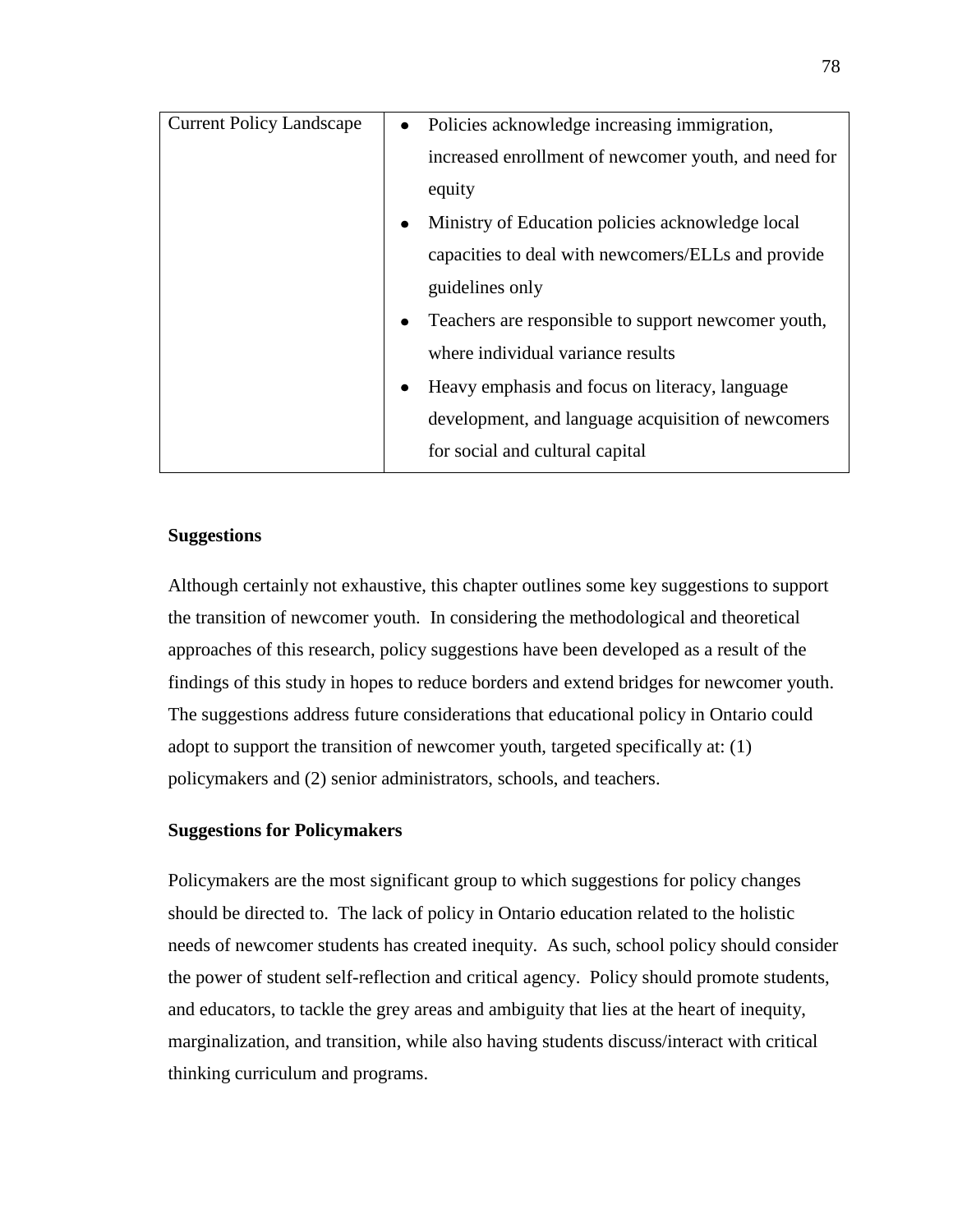A more coherent, holistic definition is needed as there is an apparent lack of consistency amongst the documents examined in this study related to how newcomer youth are defined. Newcomer youth are almost always ubiquitously referred to as English language learners – the policy documents fail to note the distinction between newcomer youth and their varied backgrounds. Some newcomer youth may be English language learners, which certainly presents barriers to settlement; however, others may be English speaking but face other barriers due to race, ethnicity, or cultural beliefs.

*Many Roots, Many Voices* (2005) provides the most comprehensive definition of newcomer youth by recognizing their diversity of backgrounds, language acquisition, and the process of adjustment when students arrive in Ontario. *Many Roots, Many Voices* acknowledges the different factors that impact newcomer youth development, particularly their "knowledge of English, the opportunities they have to experience social inclusion, their interactions with the larger community, and whether they experience success at work or at school" (p. 39). Policy must consider a more holistic version of newcomer youth and their barriers to settlement, based on current literature.

Similarly, policymakers must consider a newcomer youth strategy for settlement, adaptation, and integration in schools, in addition to working with community partners (SWIS, newcomer/reception centres, etc.). An integrated policy framework, working across ministries and with federal ministries, would likely serve youth in a widespread way. As schools are important environments where immigrant youth socialize and develop notions of what it means to be Canadian, schools should foster strong connections so that newcomer youth can negotiate their identity paths. Efforts to examine social capital in policymaking have been seen as helping populations at risk of social exclusion. Educational policy to support the human and social capital of newcomer youth in policymaking also points to targeting key transition points and the negative influences of social ties on the behaviour of individuals and groups at risk, such as dropping out of school, for example. The recognition of these dynamics opens up a range of actions to counteract or minimize these negative network effects, through preventive services or positive peer mentoring.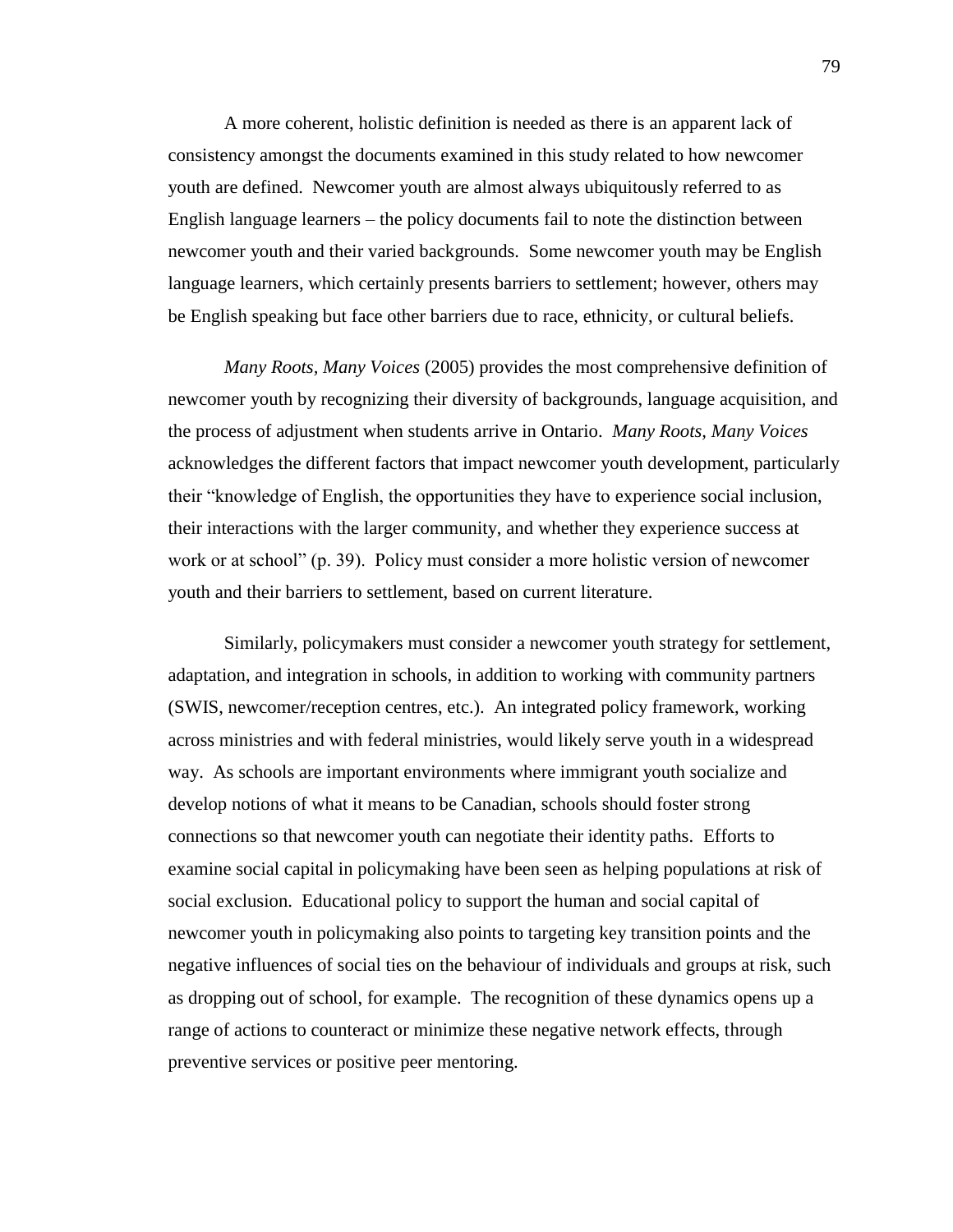Curriculum documents must also be inclusive of the needs of newcomer youth, to offer relevant strategies and materials for very different and distinct groups of students with often dissimilar competencies in language and literacy skills. Employing a 'one size fits all' approach to language, curriculum, critical thinking, and subject content is irrelevant and outdated for newcomer students in Ontario schools. Current policies must go beyond the rhetoric that exists in these documents to support newcomer youth with translation services, ethnic representation, and culturally diverse pedagogy. Moreover, language policies must extend beyond dominant discourses of language acquisition to foster educational equity, inclusion, and the development of newcomers as critical agents of their own learning. Policies should address a deeper understanding of the challenges (social, cultural, economical, academic, mental, etc.) of newcomer youth in order to achieve a more holistic development of newcomer youth in Ontario schools. Academic literature points to these various issues as barriers to newcomers' transition to schools. However, these issues remain largely unaddressed in Ontario policy texts. Educational equity and greater educational achievement for newcomer youth could be attained through policy that is targeted at reducing, and removing, these barriers.

Many determinants of the mental health of newcomer youth and their families are closely linked to settlement related stressors and barriers (Shakya, Khanlou, & Gonsalves, 2010). Current limitations in education policies and services not only undermine the socioeconomic wellbeing of newcomer youth and their families but also pose multiple risks to their mental health. Based on their work, Shakya, Khanlou, and Gonsalves (2010) note that systemic discrimination and exclusions are salient risks to the socio-economic and mental wellbeing of racialized newcomer youth and their families. Based on their study, a multipronged approach to promoting the mental health of newcomer youth is recommended, particularly as it relates to school supports. Policy should consider the following: (1) proactively address the determinants of newcomer youth mental health, specifically those linked to settlement and discrimination/ exclusion; (2) make mental health services more accessible to the needs of diverse newcomer youth, particularly in their communities; (3) promote collaboration between the education, settlement, and health sectors; and (4) implement youth empowerment and community development programs that build youth leadership and involve newcomer youth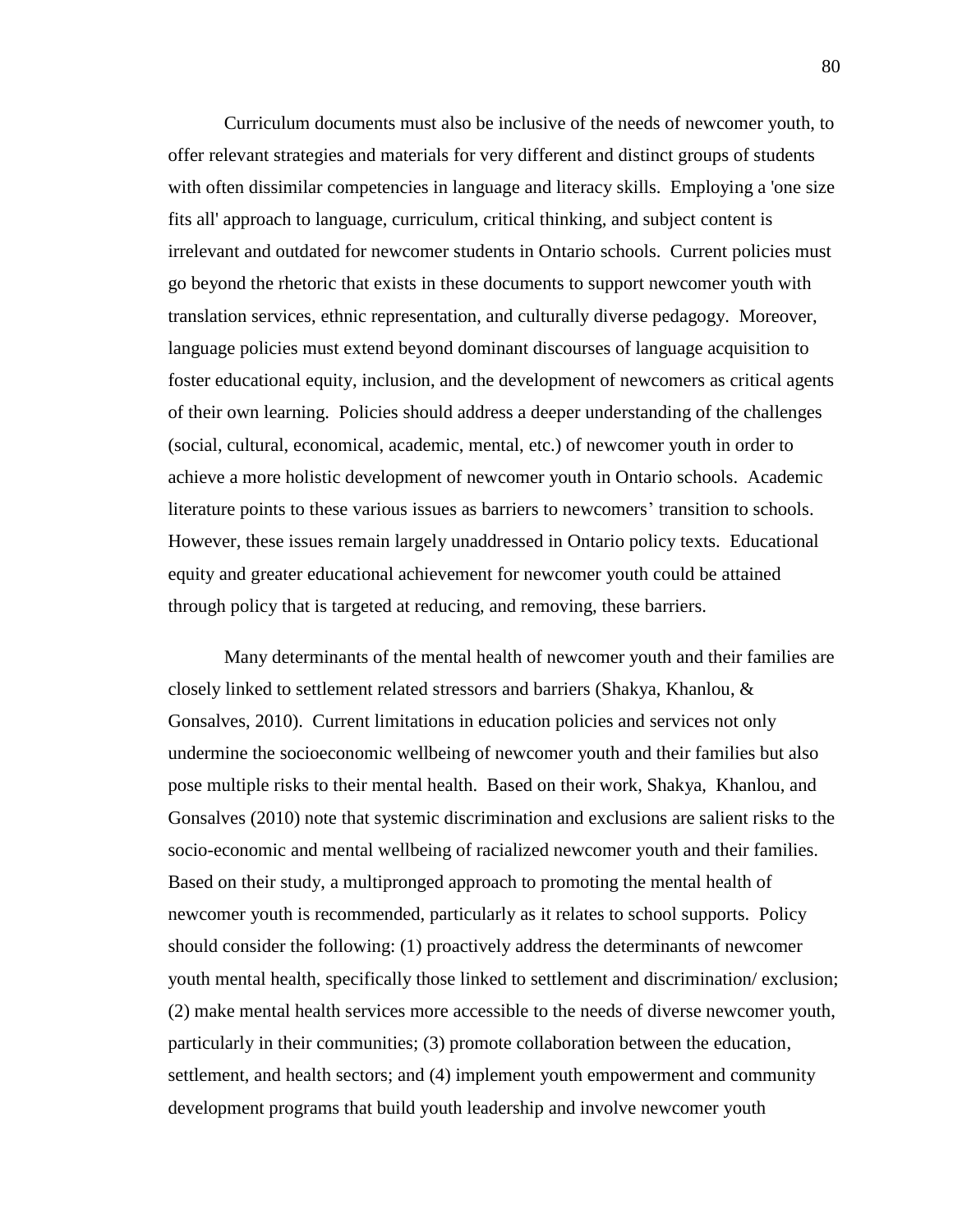meaningfully as agents of change in critical pathways (research, planning, decision making, and community building) (Shakya, Khanlou, & Gonsalves, 2010).

Federal funding for Ontario language policies, programs, and services in elementary and secondary schools must be significantly increased and school boards should be held accountable for this funding. Provincial funds should be provided across all grades (K-12), where elementary students should not be excluded from funding support based on the idea "that they will eventually 'catch up'" to their Canadian-born peers (Derwing & Munro, 2007). As Derwing and Munro (2007) note, there is "a general consensus across governments that the limited funding dedicated to ESL should be concentrated in the higher grades" (p. 100). It is imperative that funding be used to support newcomer youth and their language acquisition, particularly if immigrant students enter Ontario schools in elementary school.

Although this thesis makes the argument that language policies act as a form of control, research does suggest that it takes at least five years for English Language Leaner newcomers to become fluent in English (Cummins, 2010). Support for older students, newcomer youth between 16 and 20 years of age (Anisef & Kilbride, 2003), must be a focus for policymakers in the development of Ontario education policy. There is a critical need for increased and concentrated resources to provide language acquisition support (with consideration of translators and/or technological support); counselling support, as well as trained guidance counselling, (while maintaining cultural sensitivity) to respond to significant psychological, social, academic, economic, and emotional needs; programs that promote multiliteracies for newcomer youth, particularly those with limited prior schooling (see Cummins, 2010); and differentiated newcomer student placements that acknowledge and take into consideration the challenges in placing immigrant students in environments with younger students. These considerations could help prevent the early leaving rate of immigrant youth (see Tilleczek & Ferguson, 2007; Wayland, 2006) and build capacity for critical pedagogical and policy sociological approaches to ministry, school board, and school policy.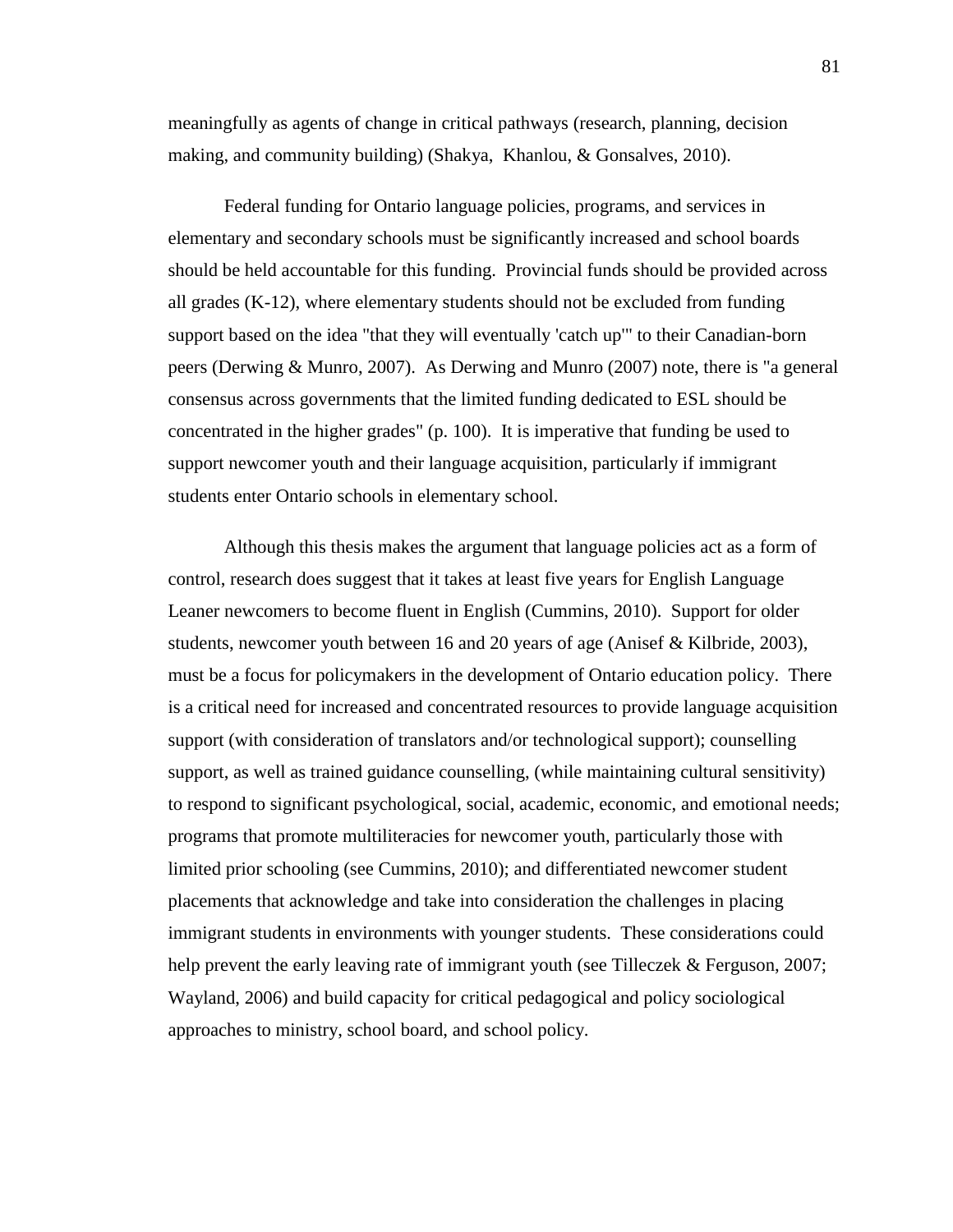### **Suggestions for Administrators, Schools, and Teachers**

School boards should consider more holistic versions of the transition of newcomer youth. There is a heavy emphasis and focus on literacy, language development and acquisition, and supports for English language learning through curriculum and practical guides for teachers. Teachers should receive training and professional development working with newcomer youth, not only English language learners, so that schools can foster more inclusive communities and acknowledge the barriers that newcomers face upon entering a new country. A commitment to coherent, holistic, and integrated support by all stakeholders (policymakers, administration, teachers, parents, students, community, etc.) to the education of newcomer youth is necessary for the acculturation, transition experience, and equity to educational opportunities of immigrant students. Derwing and Munro (2007) argue that "a coordinated effort is lacking in many jurisdictions" and "it is not clear who has responsibility for ESL - a situation that sometimes results in no one taking responsibility, or more often, the implementation of Band-Aid efforts that are doomed to fail" (p. 104).

A targeted newcomer transition policy would likely improve current policy initiatives related to immigrant students' entry to both school and Ontario. This comprehensive policy should include a road map of how language, curricula, and equity and inclusion policies interconnect, as well as how settlement services, parents and family, and community are included in newcomer youth's transition to schools. Clear accountabilities should be delineated in regards to who (teachers, administrators, community and settlement services) oversees newcomer youth's transition; what services and programs are available, implemented, and utilized by newcomer youth; and, most importantly, how newcomer youth and parents are included in the process, where they can act as their own critical agents in the transition process. Incorporating policymakers, school programming, community, and parents and youth themselves is imperative to creating a newcomer transition policy framework. Additionally, councils could be set-up at the school board level (much like Special Education Advisory Committees; SEAC) to discuss, guide, and consult on policy, programming, funding, and activities related to immigrant students (perhaps a Newcomer Education Advisory Council; NEAC). If such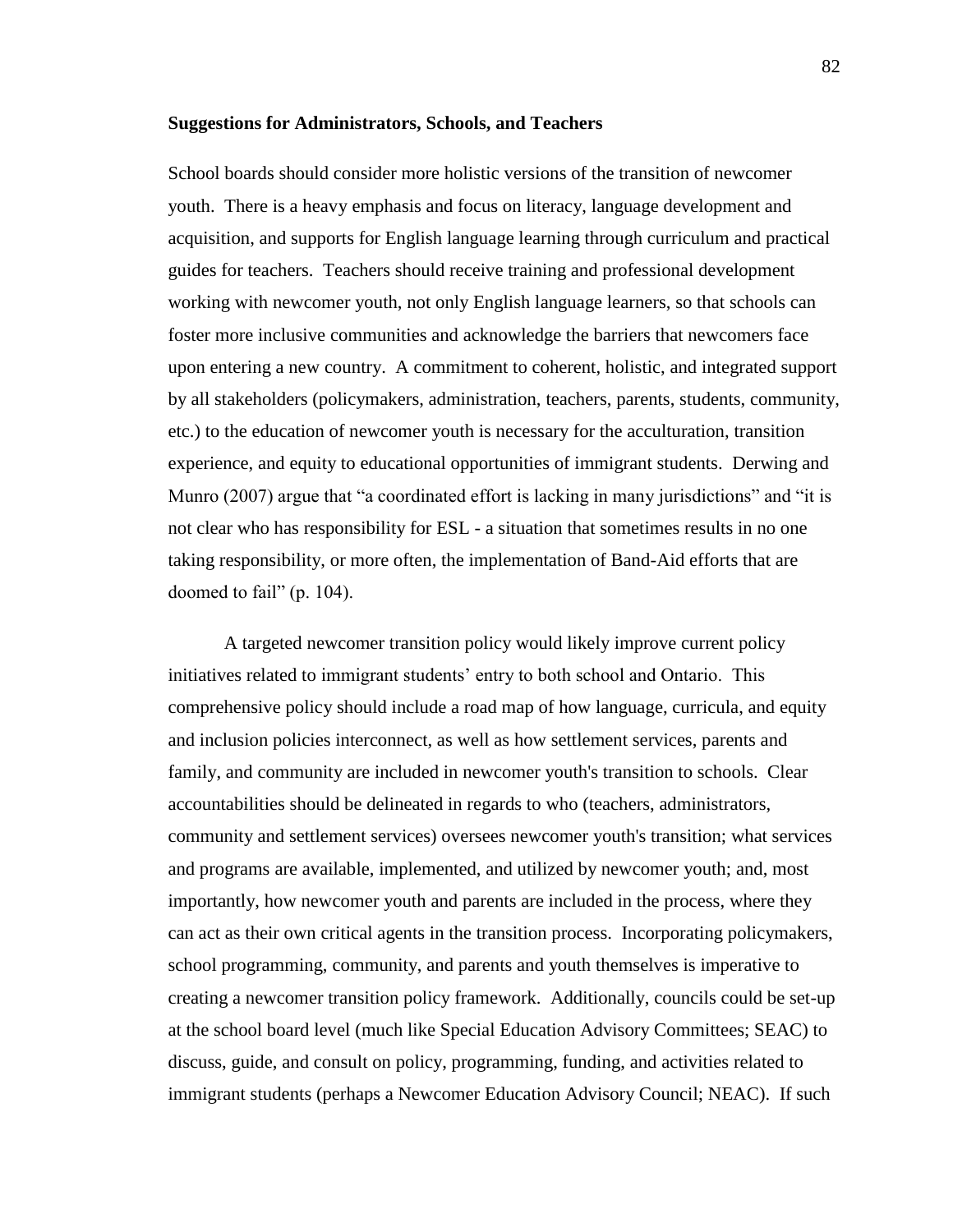a council were to be created, it should include parents of newcomer youth, senior school board administrators, school board trustees, community and social service representative (from counsellors to ethnic community leaders), and youth representation.

Subsequently, teachers must have appropriate training in English language learning. English as a Second Language Part 1 qualifications should be a part of a professional development plan for new teachers recently graduated from university, as they are hired on by school boards, or as part of their Bachelor of Education degrees, where they could complete these qualifications during their degree. Ontario policy documents and guides refer to the importance of having all teachers familiar and educated on newcomers' stages of language development, as well as "the rates at which they acquire English language and literacy skills - and adapt their instructional program, including their assessment and evaluation strategies, accordingly" (Ontario Ministry of Education, 2005). Webster and Valeo (2011) recently examined teacher preparation practices through interviews with recent Bachelor of Education graduates and found that, although moving toward greater ELL understanding and inclusive approach, wellintentioned teachers lack the competence necessary for effective classroom practice.

A transitions partnership is another way in which school boards, and subsequently administrators, principals, teachers, and staff, could support the transition of newcomer youth. The transitions partnership is a group of professionals from various disciplines (e.g. education, psychology, social work, health care, etc.) who work collaboratively and are directly involved with primary to secondary transition or any resultant issues within that local authority (Jindal-Snape  $\&$  Foggie, 2008). The notion of a transitions partnership could be expanded to also include newcomer students, primarily from immigrant origins, so that a group of professionals could work in a cross-disciplinary fashion to support all aspects of newcomers' transition to Ontario schools. In this way, these teams could identify and respond to the social, psychological, educational, and health needs of immigrant youth. Similarly, school transition programs (Smith, Akos, Lim, & Wiley, 2008) could be developed to address the information gap between students' prior experience and their expectations of what the Ontario secondary school experience will be like. Given the importance of families in supporting their child with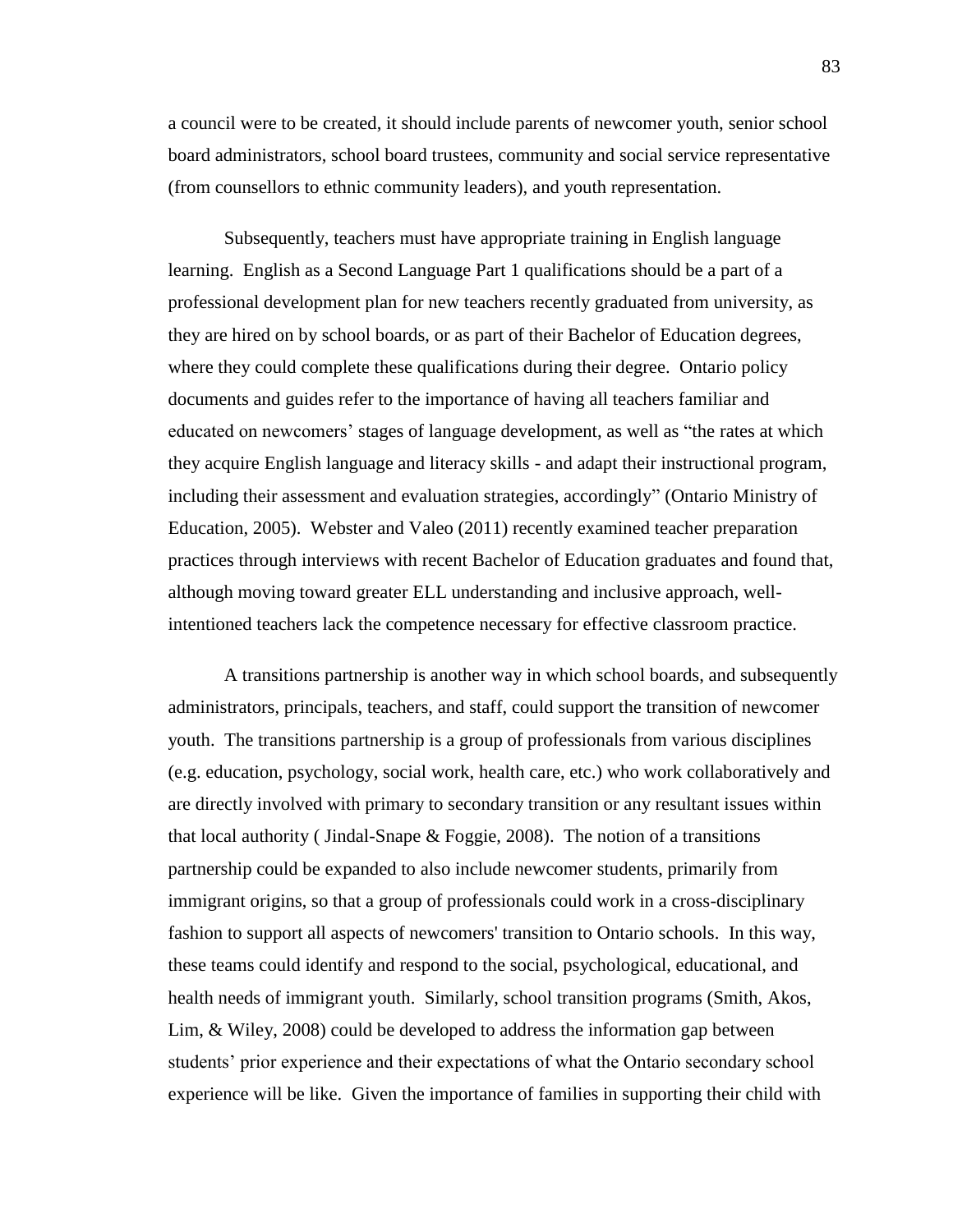the transition, it is important that parents have accurate information about what to expect when their child goes to high school. Specifically, transition activities should present multiple opportunities for students and families to discuss, explore, and experience the academic, social, and organizational aspects of high school (Mizelle, 1999). According to Mizelle (1999), successful transitional programs must involve collaboration and provide parents with curricular and logistic information, as well as resources for academic and social support (Smith, Akos, Lim, & Wiley, 2008). The development of newcomer transition programs must provide more attention to critical factors other than learning English - they must consider multiliteracies, barriers to education and transition, and the determinants of health (see Public Health Agency of Canada, 2012).

To complement a transition partnership program, newcomer students particularly those who are English Language Learners - should be monitored, tracked, and supported over a long-term period. This would assist in tracking the level of proficiency in English that newcomers have acquired, as well as attendance, grades received, and courses attained/taken (as indicators of engagement and performance. I'm cautious here to rely on 'performance' as a reliable indicator of school experience, engagement, and 'success'). Similarly, this could include school programs, extracurricular activities, etc. that newcomer students have participated in.

In light of this point, the collection of student data must extend beyond simply examining 'student success' and 'academic achievement' for newcomer students (see Ontario Ministry of Education, 2007a). Other indicators (determinants of health, for example, referred to in this chapter) must be used to support newcomer youth holistically. Monitoring newcomer students would support teachers and schools to acknowledge and identify students' proficiency more accurately so that more concentrated or focused supports could be developed to further facilitate the transition of newcomer youth. Additionally, supportive language programming for newcomer youth should include not only supports for newcomer youth themselves, such as encouragement and resources to maintain ties to first language and home culture, but also to teachers. Supports for English language instruction and transition (cultural, emotional, psychological, physical,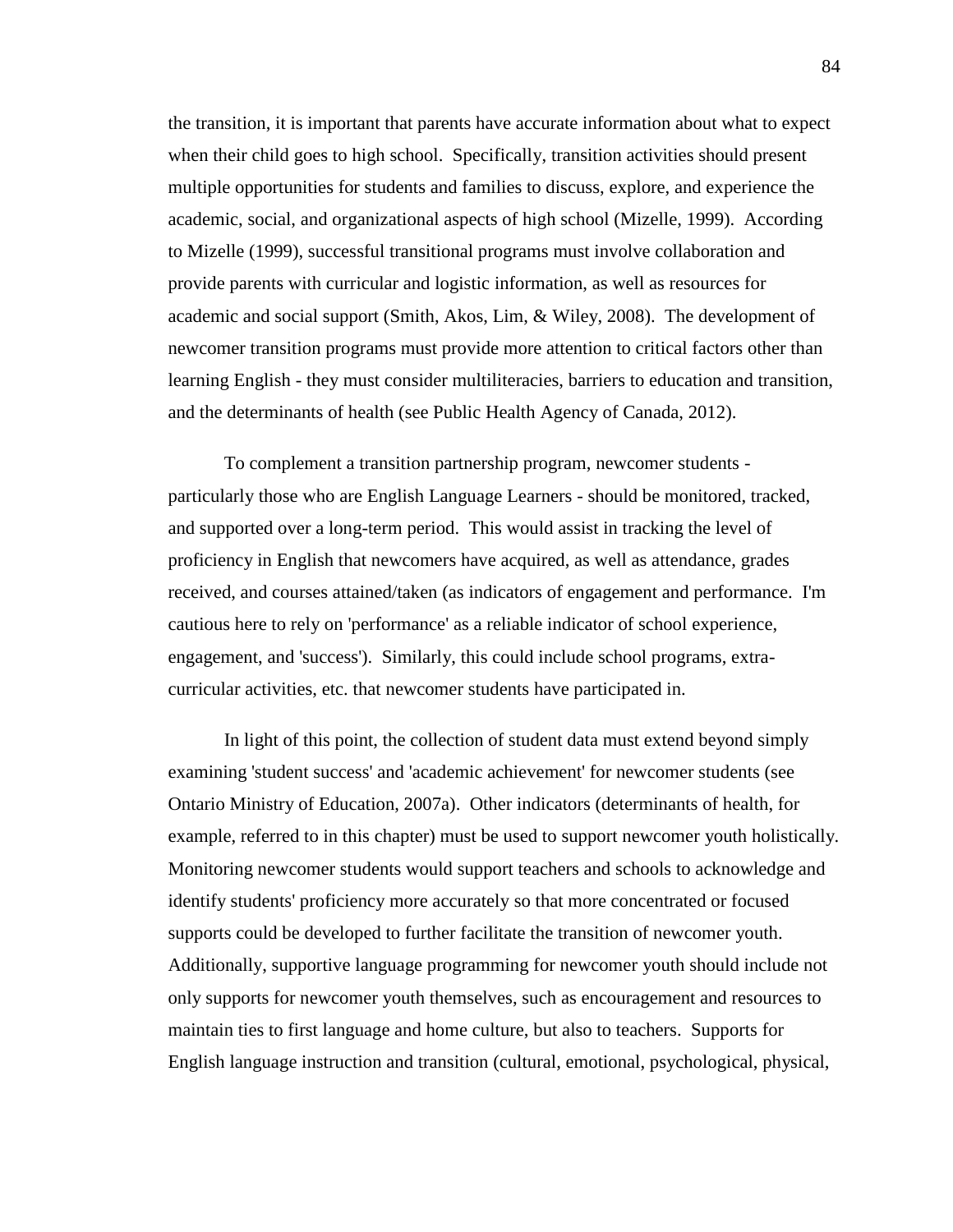etc.) should not just be the responsibility of ESL teachers and guidance counsellors, but of the entire school (which I referred to earlier).

A number of suggestions for fostering new immigrant parent involvement in their children's learning have emerged from case study research examining particular school initiatives (Kauffman, Perry, & Prentiss, 2001; Pecoraro & Phommasouvanh, 1992). From this research, Pecoraro and Phommasouvanh (1992) propose principles for effective parent involvement to guide school initiatives:

- building on the culture and experiences that new immigrant parents bring to Canadian schools;
- $\bullet$ building bridges between new immigrant parents' experiences in their new and native countries;
- helping parents to perceive themselves as teachers of their children, alongside the  $\bullet$ schools' teachers.

These principles support specific recommendations such as: hiring bilingual (or multilingual) administrative and teaching staff; providing cultural awareness training for teachers and principals; making available translation services for written communication going home and verbal communication in formal and informal meetings of parents and school personnel; and integrating bilingual and multicultural materials in regular classroom instruction (Kauffman, Perry, & Prentiss, 2001). Although current Ontario policies acknowledge the important role newcomer parents play in supporting their children at school, it assumes that parents do not confront barriers (for example, literacy, economical, etc.) to participating in their children's learning, partaking in school activities, and navigating new systems (for example, school, social, economic, etc.).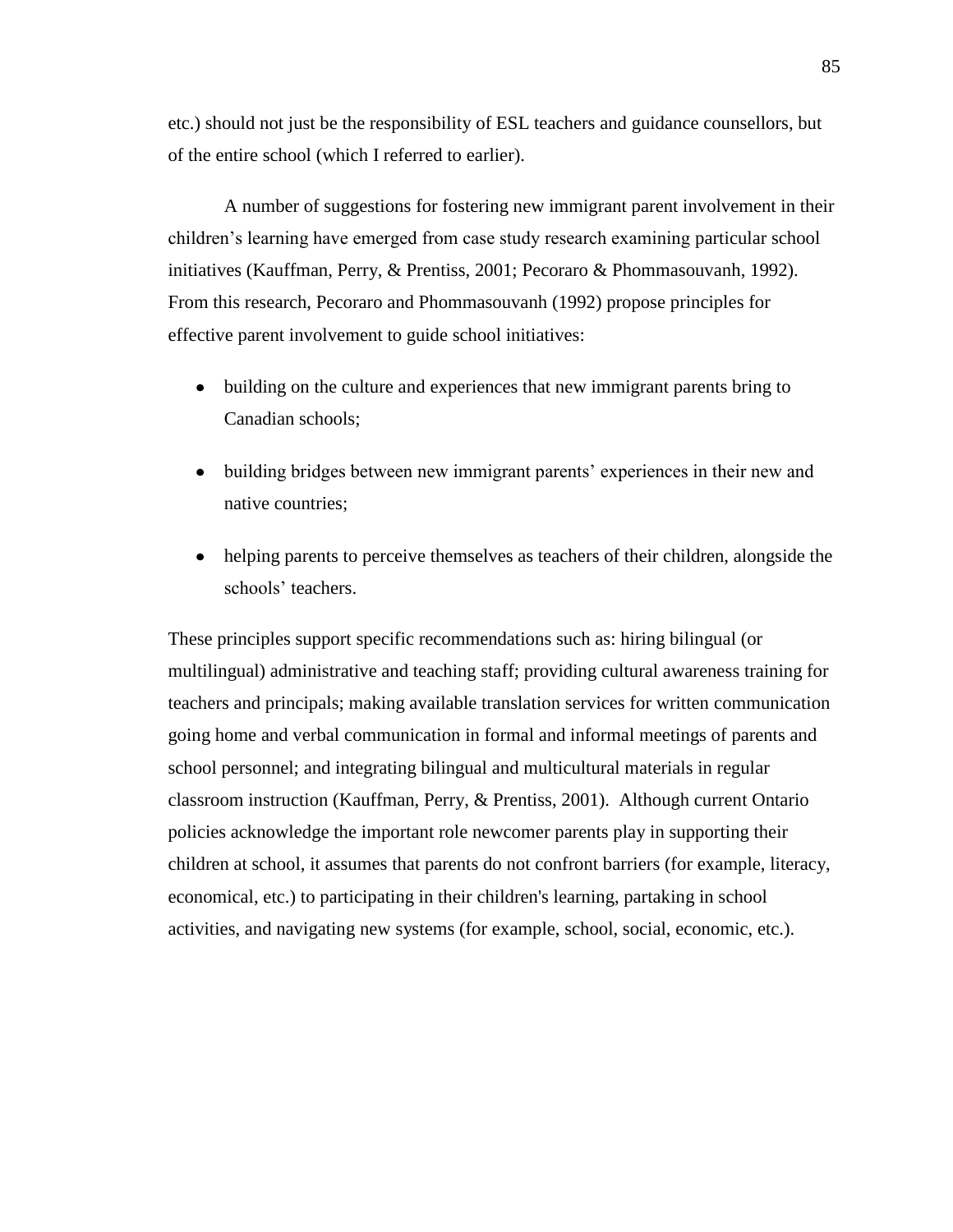# **CHAPTER SEVEN: CONCLUSION**

*...we take the border with us everywhere, and at all times.* (Swanson, 2010, p. 430)

This final section outlines the summary, new discoveries, implications for theory and policy, future research, and conclusion based on the findings of this study as well as current literature. I conclude that current Ontario education policies remain unclear and fail to sufficiently address the specific needs of newcomers in a holistic approach towards transition.

### **Overview of Document Analysis Themes**

The analysis of Ontario education policy documents reveals that there is an absence of targeted, coherent support for newcomer students. Policy documents related to the transition of newcomer youth operate as symbolic policies, where little in the way of sanctions or incentives are associated with their uptake and implementation. Policy is heavily focused on language learning and acquisition programs and lacks consistency of how newcomer youth are defined. Additionally, no comprehensive transition framework exists to support newcomer students. Instead, support is found across several documents, ranging from policy to practical guides. Policies refrain from addressing social and mental health issues and there is a strong reliance on settlement services – gaps exist between school responsibilities and settlement services. The policies acknowledge issues of rising immigration, increased enrollment of newcomer youth, the need for equity and equality, and local capacities to deal with newcomers/ELLs, and the assumption is that teachers are left to support newcomer youth individually.

To address the research question, a qualitative approach was used through critical discourse analysis which included a document analysis of practical guides and policy texts published by the Ontario Ministry of Education. The findings illustrated that there are elements of practical guides and policy texts that support newcomer youth in their transition to school. However, a fractured policy landscape emerged from the findings, where there is a heavy emphasis on literacy, language development, and language acquisition; strong rhetoric related to multiculturalism, equity, inclusion, diversity, and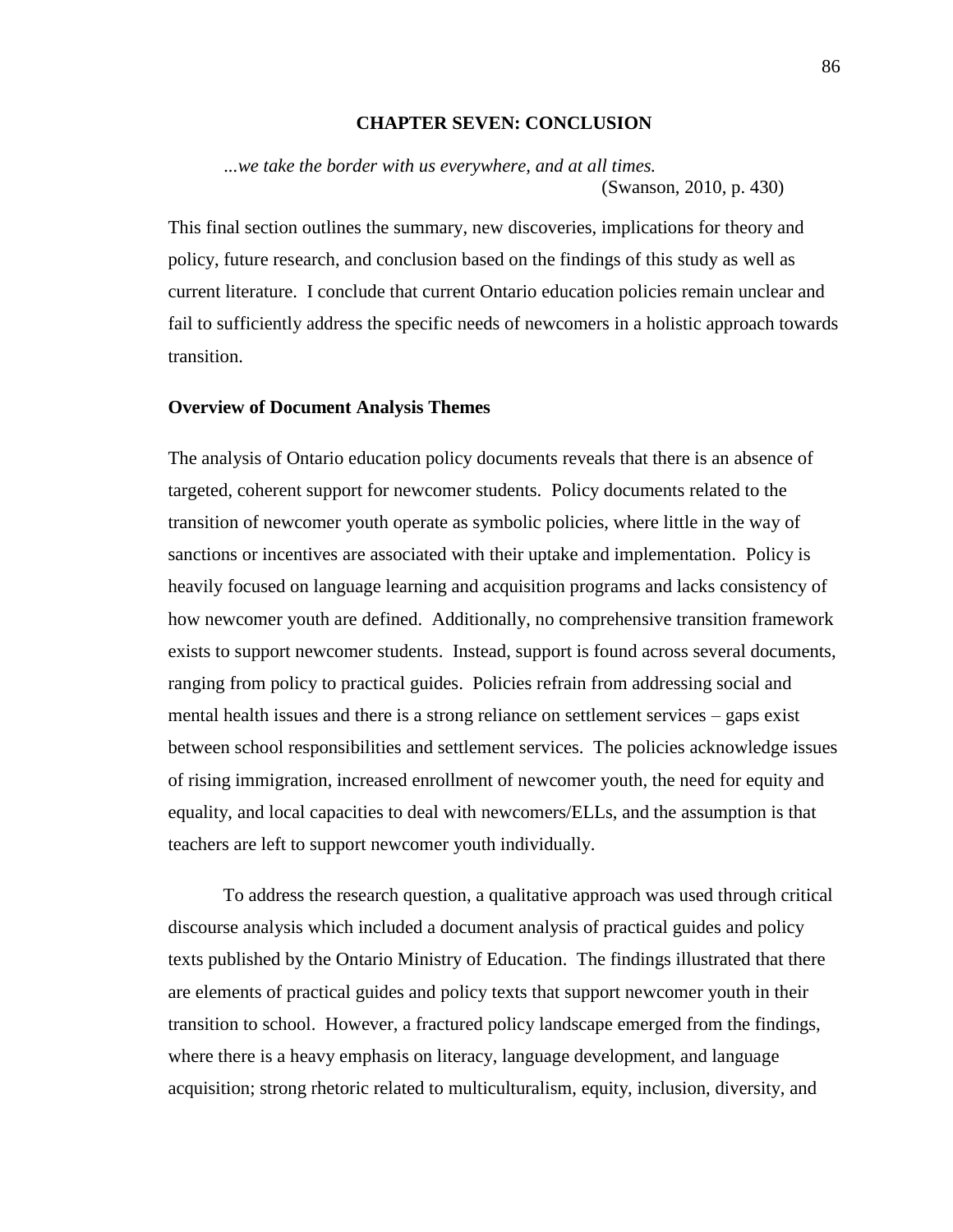social cohesion; and inherent manoeuvring, in *Many Roots, Many Voices* (2005) and *The Ontario Curriculum: Grades 9 to 12 (2007b)* for example, to reproduce dominant norms. Overall, a lack of policy initiatives to support a holistic transition for newcomer youth is evident.

Educational policy discourse of newcomer youth includes widespread acknowledgement of the value of immigration to Canada, multiculturalism and notions of diversity, equity, and respect, the structure of the English language learner program, and the impact of immigration on the success and vitality of Canada's future and economic well-being. However, this thesis reveals that dominant policy discourses serve to construct newcomer youth, through the Ontario Ministry of Education's definition of newcomer youth, goals for their educational success, and specific sets of knowledge they should acquire.

# **Summary**

There is an inherent tension that exists amongst newcomer youth upon their arrival to Canada, as they negotiate between two identities – that of their ethnicity and that of becoming Canadian. Swanson (2010) views this tension as an identity shift where newcomers become constructed as 'the other,' both geographically and literally, and focuses on the borderlands of the mind, where youth must regularly navigate intersecting social, linguistic, cultural, and political borders. Caught within the geographical, literal, and mental spaces between the different worlds they inhabit, newcomer youth struggle to navigate tenuous identity paths (Swanson, 2010). Similarly, from a perspective of the geography of space and education, Wainwright and Marandet (2011) note that the aspirations for belonging are fundamentally social and lead to a sense of inclusion or exclusion. Notions of inclusion and belonging have been critical concepts in human geography and broader social science literature where "the geographies of inclusion and belonging in young lives focused on how various dimensions of difference can hinder full participation in everyday social practices and spaces, and lead to a sense of exclusion" (Wainwright & Marandet, 2011, p. 98). The concepts of inclusion and belonging are critical components of the educational experiences and upward mobility that take place in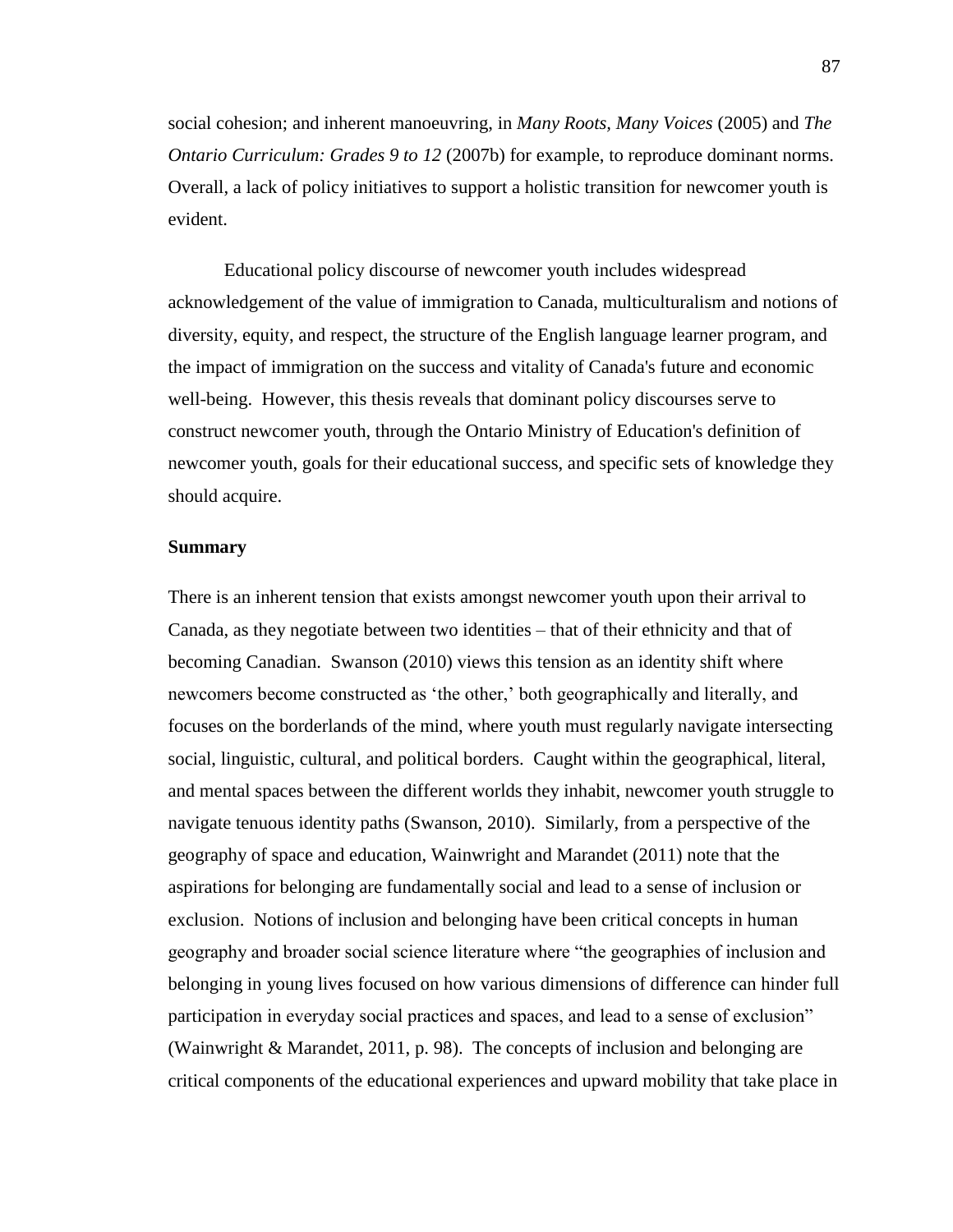schools. In this respect, newcomer youth negotiate intersecting borderlands where youth are confronted with borders, or conversely, potential bridges to towards transition support.

This research began with a question about how current Ontario educational policies shape the transition process for newcomer youth through a critical discourse analysis. Although I could have approached this question in a variety of ways, I chose to do a documentary analysis of Ontario education policies that related to the transition of newcomer youth, in order to examine the foundational underpinnings of educational support. I utilized a critical discourse analysis in methodological framing of this research, underpinned by critical policy sociological and critical pedagogical theoretical approaches. I designed a research process that looked at Ontario education policy to understand the ways in which policies shape the transition experience encountered by newcomer students.

### **New Discoveries**

What emerged from the research was a clear picture of how policy is fractured in relation to newcomer you, where no comprehensive or integrated policy web to support newcomer students exists in Ontario. From this problem, I found several areas in current Ontario educational policy documents that help to understand the transition process for newcomers. These included: (1) definitional assumptions related to how the terms newcomer youth and transition are defined in educational policies; (2) the inclusive nature of educational polities related to the transition of newcomer youth; (3) policy representing forms of power; and (4) implicit and explicit values found in educational policy documents. The school environment, specifically in the case of the education policy landscape in Ontario, is deficient in providing a supportive transitional framework for newcomer youth who arrive in Ontario schools each year. The notions of inclusion and belonging are critical to the transition of newcomer youth, as these components help to foster citizenship and positive social and self-identity. In this sense, I posit that a paucity of specific educational policy in Ontario to support the transition, acculturation,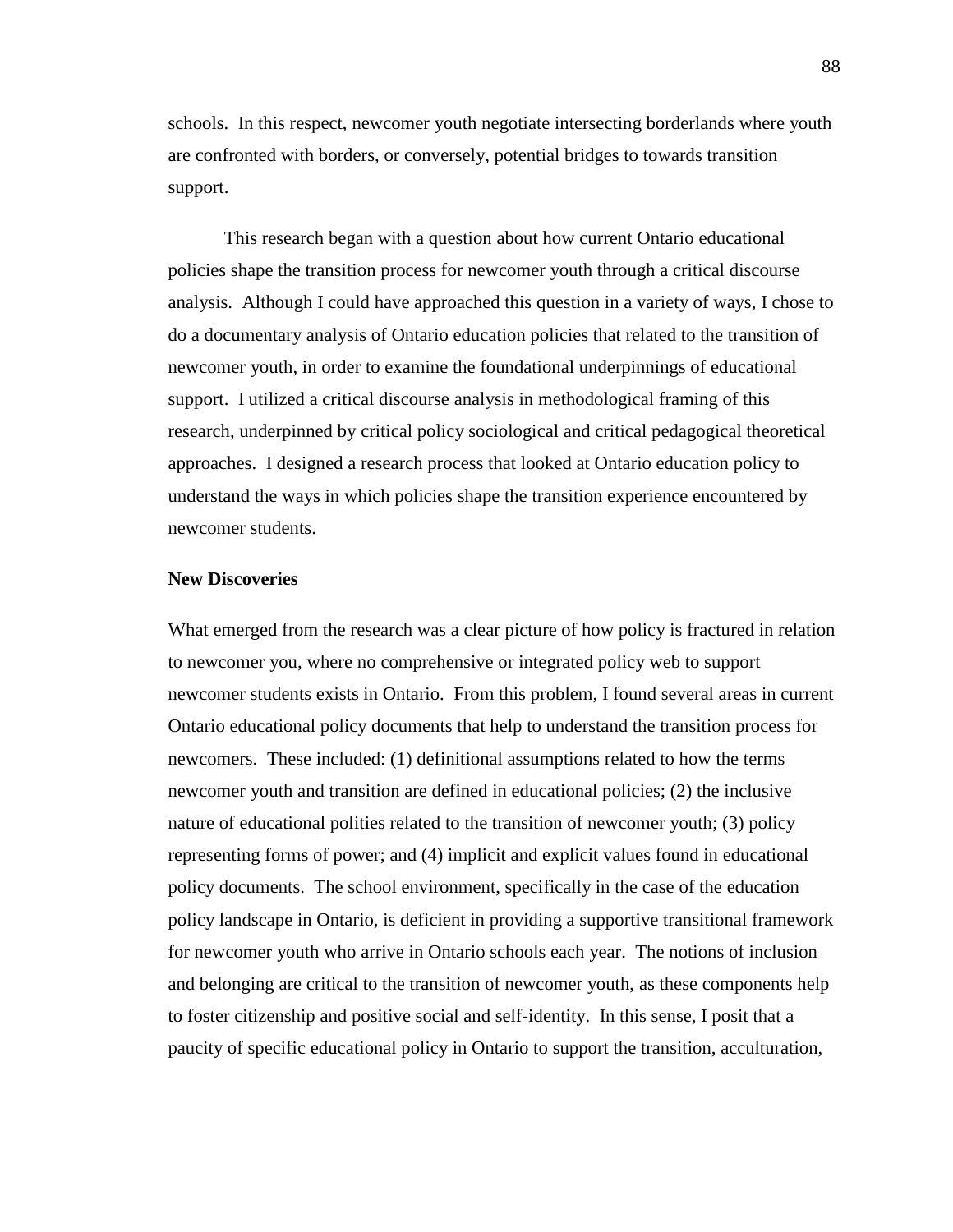and settlement of immigrant youth contributes to further marginalization from full participation in daily social, academic, and linguistic spaces and practices in schools.

Additionally, current Ontario educational policy serves to reproduce dominant norms, values, and notions of who newcomer youth are, what their needs are, and how they should adapt to Ontario schools. Rhetoric serves as a highly used device in communicating notions of multiculturalism, diversity, equity, inclusion, and social cohesion. There is a clear divide between what Ontario educational policy promotes and what the current literature says, in terms of newcomer needs, identities, and how to best meet their settlement needs. This overall finding suggests that policies and programs attempting to support newcomer youth need to build more responsive, targeted, and tailored programming so as to understand the more nuanced and diverse experiences of newcomer students. A realistic understanding of newcomer youth requires policy that encompasses diverse perspectives and incorporates researched-based findings from current literature, not just the language-acquisition framework, rhetorically-driven, and complacent policy that educators and administrators rely on to deliver to incoming students.

# **Implication for Theory, Research, and Policy**

This research considers an alternative theoretical model that values creating transition frameworks that include a diversity of voices and experiences and increasing social mobility and settlement opportunities for newcomer youth to: develop positive identity development, increase successful education attainment, and reduce social, academic, cultural, and language barriers to create inclusive social and learning environments for youth. The contribution of this research lies in its ability to situate Ontario policy related to newcomer students in the context of critical pedagogy and critical policy sociology. Through this lens, the rhetoric of multiculturalism, diversity, equity, inclusion, and social cohesion which espouses culture as an asset and an enhancement of the educational experience for all students in Ontario schools, needs to be reassessed by questioning the values and implicit cultural assumptions within the policies examined. *Ontario's Equity and Inclusive Education* Strategy (2009a) states that diversity is a growing strength of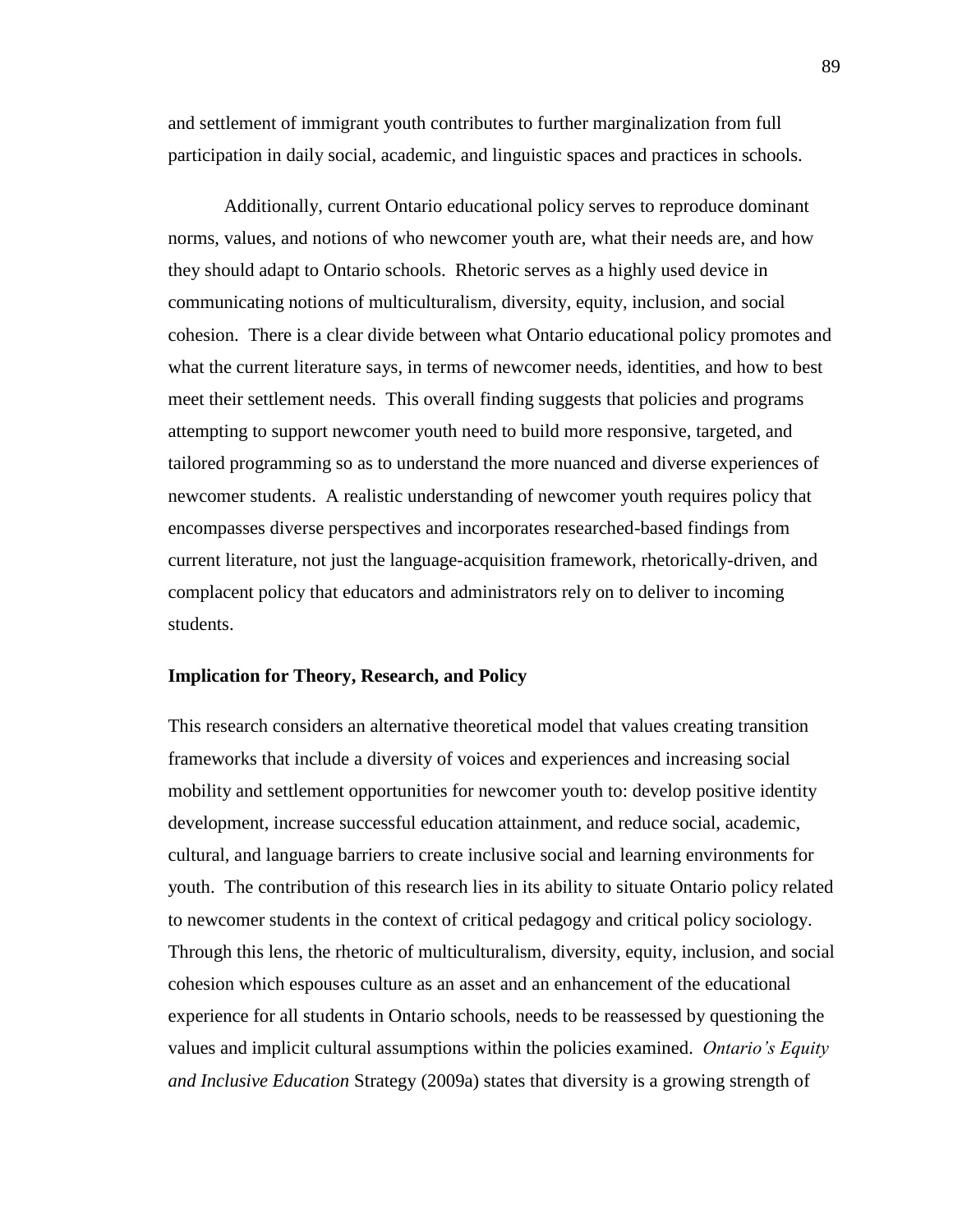Ontario and is one of the province's assets. However, by positioning newcomer youth as 'English Language Learners', and constructing them in a deficit model, true diversity is limited in this way. By critically analyzing policy documents this research has found that many gaps exist: policy is not connected to current educational research on the topic of newcomer youth; policy lacks youth voice and participation; policy defines newcomers through a linguistic frame; and policy acts as a form of power to reproduce cultural norms imposed on newcomers. The rhetoric at the ministry (policy) level is laden with intentional and unintentional consequences, where cultural difference and values are shaped by dominant discourses determined by conscious and unconscious policies of exclusion. Newcomer youth, defined by cultural, social, economic, national, political, and educational factors, are affected by identity politics which a significant impact on their transition to school. Ontario educational policies construct and sustain unequal power relations and further promote, whether implicitly or explicitly, educational disparities.

This study, in part, identifies a real starting point for research in this area, as well as a need to refurbish education policies. First, understanding who newcomer youth are is essential; current definitions in policy texts overgeneralize, underestimate, and categorize newcomer youth. Developing this understanding though youth themselves is a logical next step. Next, understanding how local boards and individual schools approach the transition of newcomer youth would provide insight into how policy is translated and interpreted at a ground level. Finally, a need for specific support to meet the needs and challenges of newcomer youth's transition is crucial in revamping Ontario policy. This includes targeted support related to mental health, community and capacity bridging, meaningful support in the acculturation process, social adaptation, early school leaving, determinants of health, fostering cultural communities and individuality in schools, academic and social barriers, and increasing the understanding of diversity of all students.

There is a lack of research that addresses the policy implications for newcomer youth. Although certainly not exhaustive, the suggestions set out in the chapter six give policymakers, administrators, schools, and teachers some concrete ways of moving forward in supporting the transition of newcomer youth. The disjointedness of current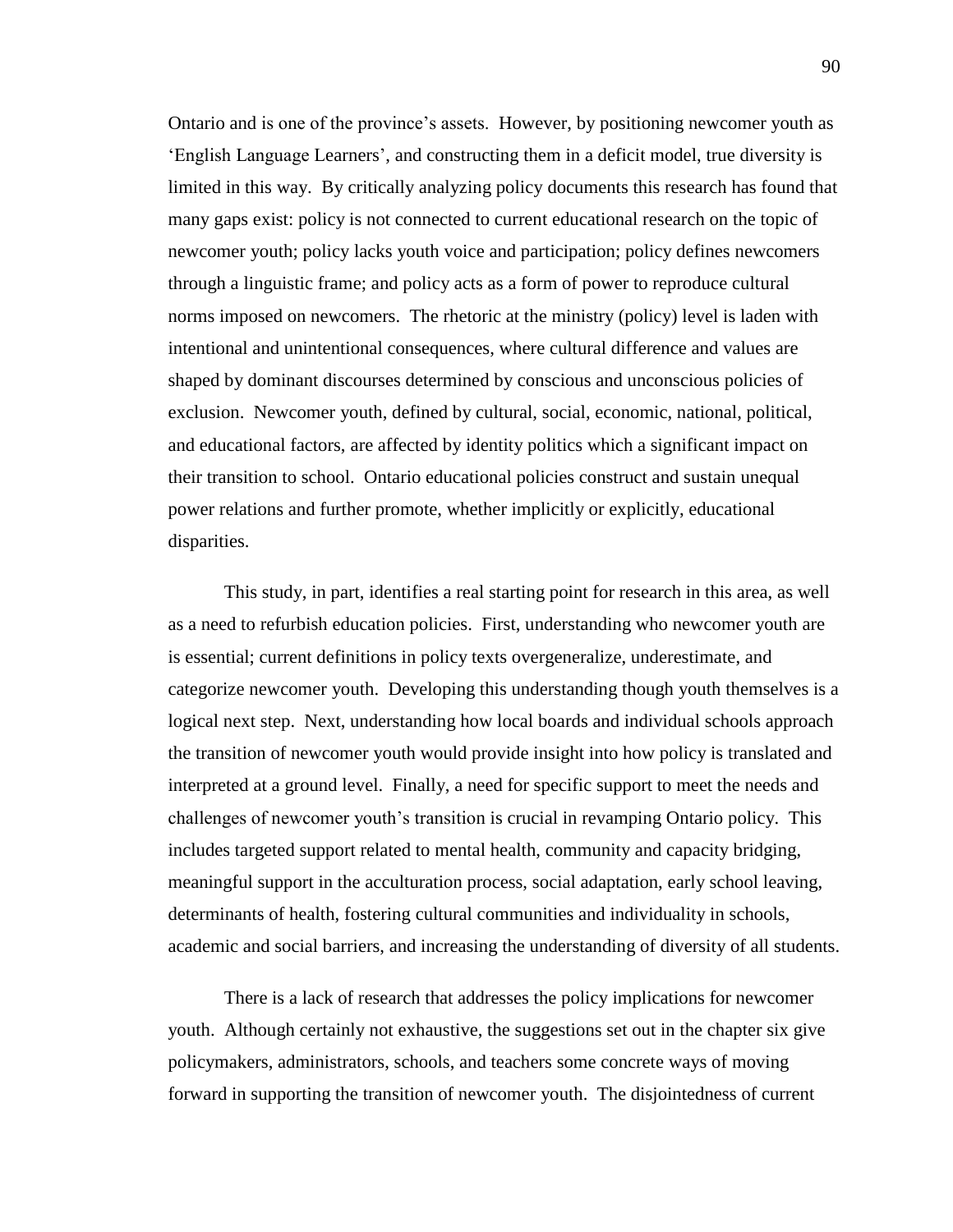policy leaves many gaps unfilled in Ontario's education system in supporting newcomer students and empowering all students to critique what makes knowledge, learning, and transition achievable.

# **Future Research**

There are several areas of research that can be developed from this thesis. A recurring theme was the inconsistency of what is understood about newcomer youth and how they are defined. Extending this study, research involving interviews, case studies, and focus groups, where policymakers, administrators, principals, teachers, students, and parents contribute their voice and experience, can be considered to the frame how policy is implemented and how the Ministry of Education holds accountability for policy related to newcomer youth.

Future research can consider examining a case study of one or more school boards, or individual schools, to examine policy formulation as it relates to implementation and accountability. Case studies might also examine how individual school boards have adopted and developed policies on equity and inclusion, as well as policy related to newcomer youth. This would be particularly important in looking at boards and schools with large populations of newcomer and visibly minoritized youth, particularly in larger urban centres, as compared to boards and schools in mid-sized or rural areas.

Finally, future research can consider how critical policy sociology and critical pedagogy is utilized in policy formulation, implementation, and accountability. As this research has demonstrated, critical policy sociology and critical pedagogy provide a useful and significant theoretical lens from which to view how newcomer youth transition into schools and how education policy influences the educational experiences, acculturation, and transition of immigrant youth. Given this, and since schools play a critical function in the socialization, acculturation, and conception of citizenship for newcomer youth, how do policymakers, administrators, schools, and teachers critically acknowledge the significance of setting the conditions, through policy and pedagogy, for newcomer youth to act as critical agents in their own educational experiences? Similarly,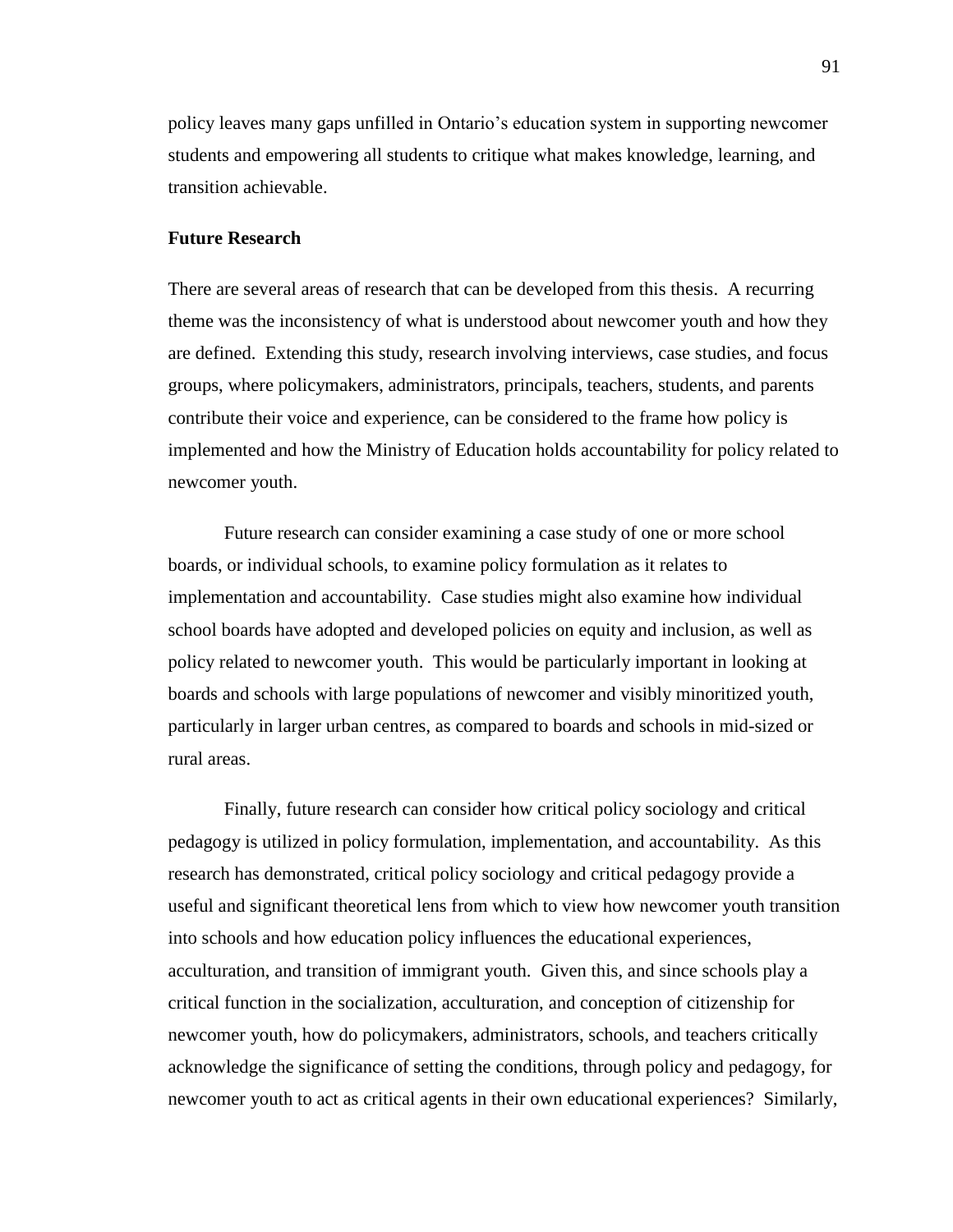how do newcomer youth understand and challenge notions of power, control, and equity, as such critical agents? In this way, future research can consider how newcomer youth, through their own voice and experiences, critique forms of oppression, challenge the status quo, and confront prevailing social norms to expose discourses of power and control.

# **Conclusion**

Immigration and population diversity are important issues in Canadian society. Education is of primary importance in the lives of immigrant and ethnic minority youth. Academic achievement is often a signpost to which immigrant youth hold standards of their attainment of education and employment opportunities in a new society by developing social, economic, and educational mobility. Educational institutions influence immigrant students through the values and practices of their new society and experiences at school, particularly related to transitioning, which enables students' acculturation into the Canadian culture. However, newcomer youth face unique transitional challenges. A fractured policy landscape related to the transition and support of newcomer youth exists in Ontario where language acquisition is emphasized but there remains a lack of policy initiatives to support a holistic transition is evident. A more indepth, critical examination of how those who use, implement, and make educational policy in Ontario understand, put into practice, and craft policies to respond to increasing diversity through immigration is crucial to realizing equity, inclusion, and the holistic transition of newcomers in our pluralistic society.

This study sought out to explore how current Ontario educational policies shape the transition for newcomer youth. Dominant discourses emerge from education documents and policy, where certain concepts and issues are either emphasized, downplayed, or absent. Representations of newcomer youth in these discourses operate to symbolically define their place in schools solely as English language learners. Newcomer youth, subsequently, act as passive recipients in their own experiences of education, acculturation, and transition – not as critical agents. This is particularly true, as institutional and organizational structures seek to reproduce and uphold these notions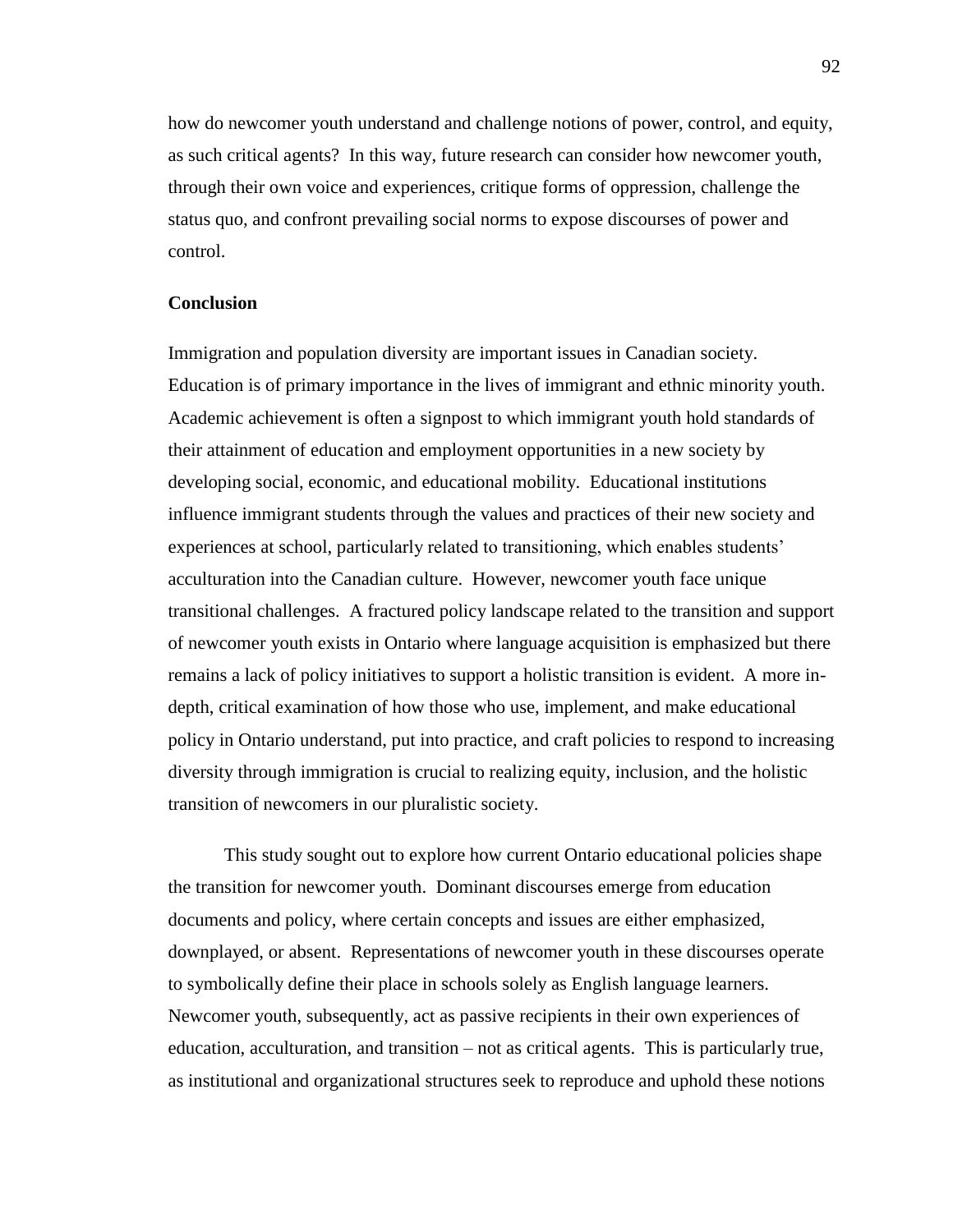of newcomer youth. Ontario educational policies act as a form of power and consequently target students from immigrant origins, particularly those that are racialized and visibly minoritized, as they are dependent on institutional and organizational power of schools. Dominant policy discourses serve to construct newcomer youth, through the Ontario Ministry of Education's definition of newcomer youth, goals for their educational success, and specific sets of knowledge they should acquire.

Educational policy discourses include widespread acknowledgement over the value of immigration to Canada, multiculturalism and notions of diversity, equity, and respect, the structure of the English language learner program, and the impact of immigration on the success and vitality of Canada's future and economic well-being. On the surface, notions of pluralism speak of multiculturalism, equity, excellence, social cohesion, and diversity; however, they are marred by undertones of economic strategy. In Ontario schools, diversity is welcomed, but issues of acculturation still persist, dominant discourses define and limit understandings of newcomer youth, and fractured policy serves to enable the status quo.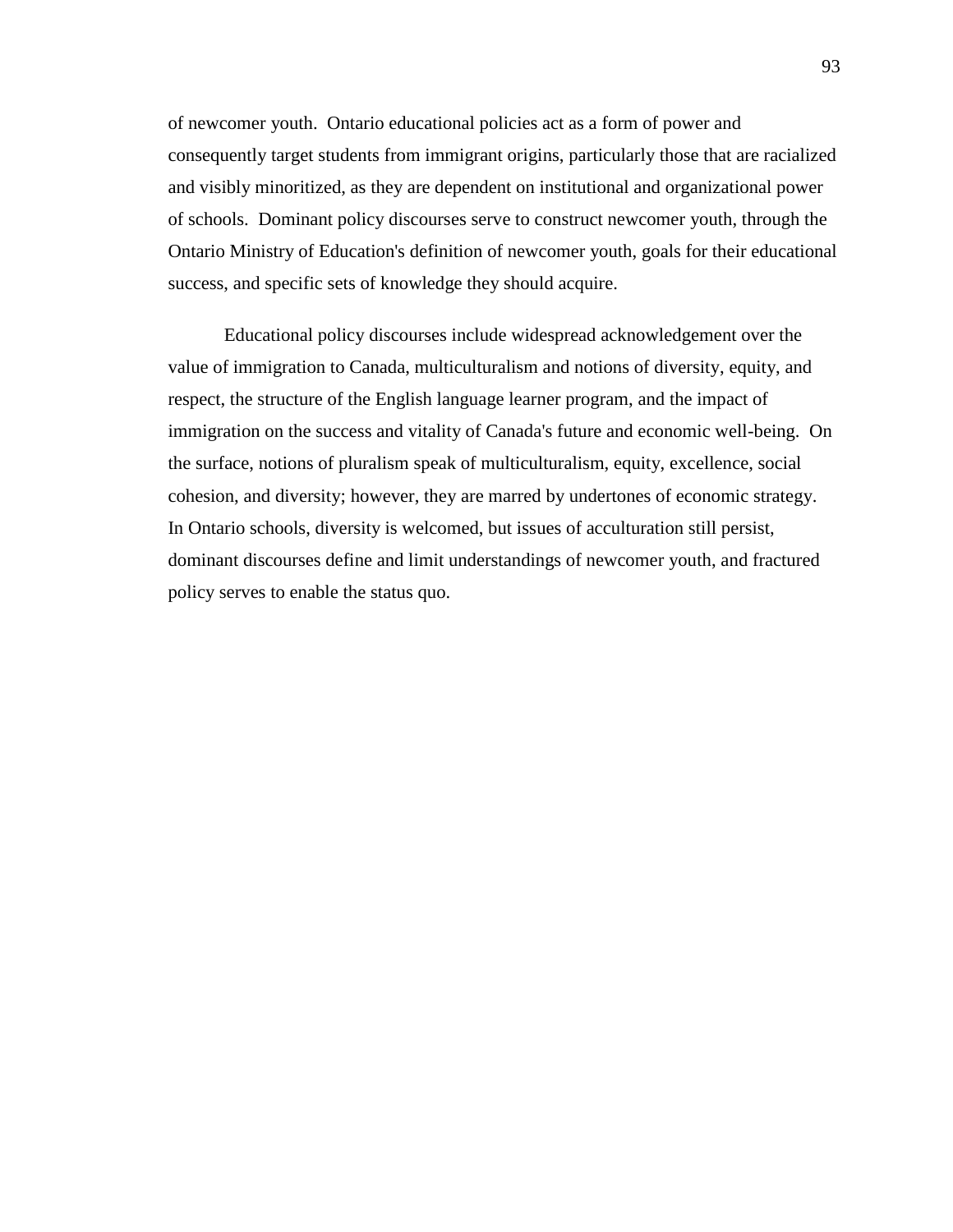### **BIBLIOGRAPHY**

- Abada, T., Hou, F., & Ram, B. (2009). Ethnic Differences in Educational Attainment Among the Children of Canadian Immigrants. *Canadian Journal of Sociology*, 34(1), 1-28.
- Akos, P., & Galassi, J. P. (2004). Middle and High School Transitions as Viewed by Students, Parents, and Teachers. *Professional School Counseling, 7*(4), 212-221.
- Anderson, L., Jacobs, J., Schramm, J. & Splittberg, F. (2000). School Transitions: Beginnings of the End or New Beginning? *International Journal of Educational Research,* 33*,* 325-339.
- Anisef, P. & Bunch, M. 1994. *Learning and Sociological Profiles of Canadian High School Students: An overview of 15 to 18 Year Olds and the Educational Policy Implications for Dropouts, Exceptional Students, Employed Students and Native Youth*. Lewiston: The Edward Mellon Press.
- Anisef, P., & Kilbride, K.M. (2000). *The Needs of Newcomer Youth and Emerging 'Best Practices' to Meet Those Needs*. Toronto: Joint Centre of Excellence for Research on Immigration and Settlement.
- Anisef, P. & Kilbide, K. M. (2003). *Managing Two Worlds: The Experiences and Concerns of Immigrant Youth in Ontario*. Toronto: Canadian Scholars' Press.
- Anisef, P., Poteet, M., Anisef, D., Farr, G., Poirier, C., & Wang, H. (June 2005). Issues Confronting Newcomer Youth in Canada: Alternative Models for a National Youth Host Program. *CERIS Working Paper Series,* No. 39, 1-49.
- Anisef, P., Poteet, M., Anisef, D., Farr, G., Poirier, C., & Wang, H. (January 2007). Issues Confronting Newcomer Youth in Canada: Alternative Models for a National Youth Host Program. *Policy Matters,* No. 29.
- Atkinson, P., & Coffey, A. (2004). Analyzing Documentary Realities. In D. Silverman (Ed.), *Qualitative Research: Theory, Method and Practice (2nd Ed.).* Thousand Oaks, CA: Sage.
- Bailey, K.D. (1994). *Methods of Social Research: Fourth Edition*, New York: The Free Press.
- Ball, S.J. (2006). *Educational Policy and Social Class: The Selected Works of Stephen J. Ball*, New York: Routledge.
- Ball, S. (1993) What is Policy? Texts, Trajectories, and Toolboxes. *Discourse*, 13(2), 10- 17.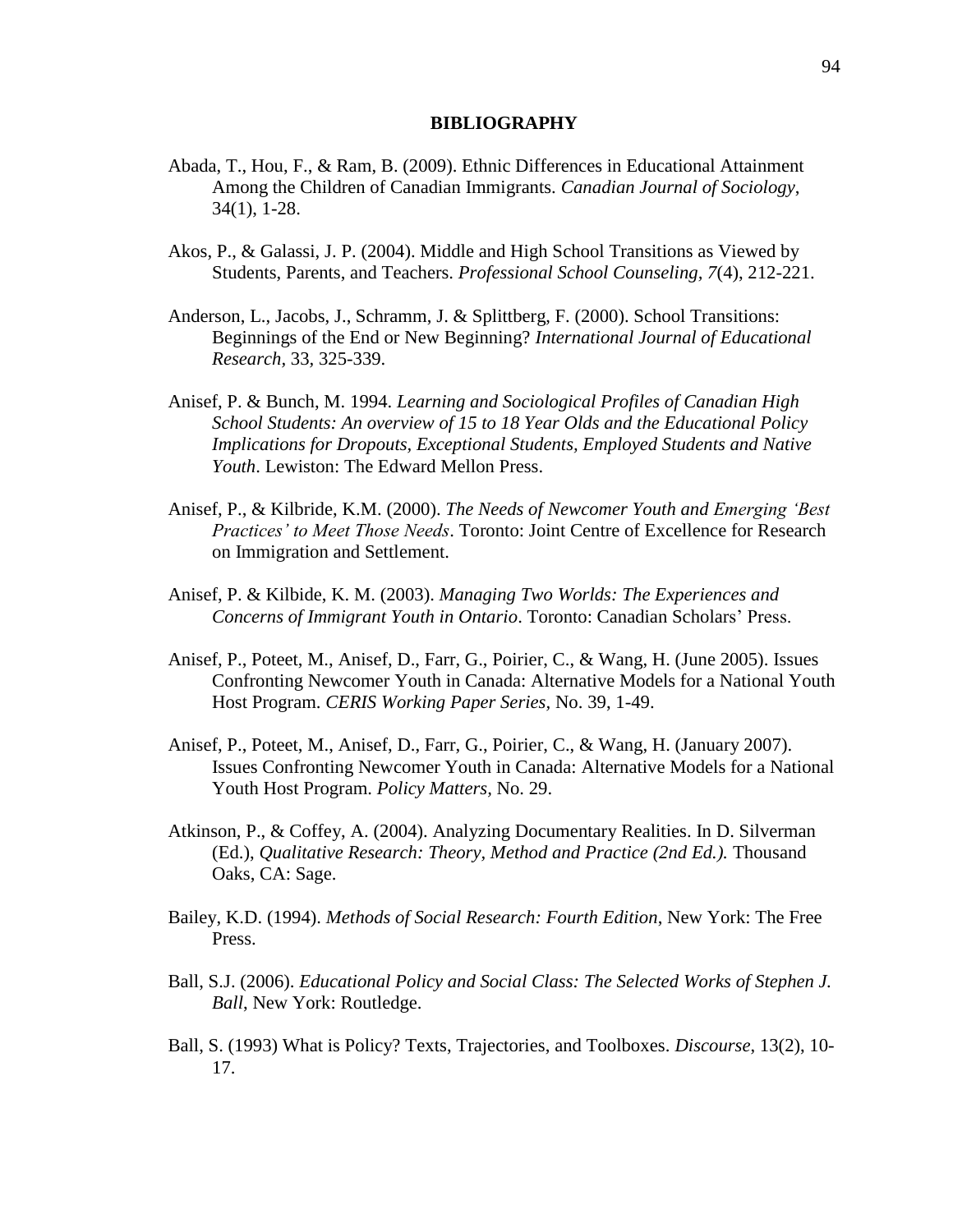- Bank, B.J. (Ed.) (2011). *Gender and Higher Education*, Baltimore: The Johns Hopkins University Press.
- Barber, B.K. & Olsen, J.A. (January 2004). Assessing the Transitions to Middle and High School. *Journal of Adolescent Research*, 19, 3-30.
- Bartolomé, L.I. (2003). Beyond the Methods Fetish: Toward a Humanizing Pedagogy. In A. Darder & R.D. Torres (Eds.), *The Critical Pedagogy Reader*. New York: Routledge.
- Basu, R. (2004). The Rationalization of Neoliberalism in Ontario's Public Education System, 1995-2000. *Geoforum*, (35)5, 621-634.
- Basu, R. (2006). Multiethnic Neighbourhoods as Sites of Social Capital Formation: Examining Social to Political 'Integration' in Schools. *SAGE Publications,* 1(1), 59- 82.
- Baubock, R., Heller, A., & Zolberg, A. (Eds.) (1996). *The Challenge of Diversity Integration and Pluralism in Societies of Immigration*. Aldershot: Ashgate.
- Beaujot, R. & Kerr, D. (2007). *Emerging Youth Transition Patterns in Canada, Investing in Youth: Evidence from Policy, Practice and Research.* Ottawa: Policy Research Initiative.
- Beiser, M., Ogilvie, L., Rummens, J.A., Armstrong, R. & Martinez-Oxman, J. (2005). The New Canadian Children and Youth Study: Research to Fill a Gap in Canada's Children's Agenda. *Canadian Issues/Thèmes Canadiens*, Spring, 21-24.
- Beiser, M., Shik, A., & Curyk, M. (1999). New Canadian Children and Youth Study: Literature Review. *Metropolis*. Retrieved April 25, 2011 from http://ceris.metropolis.net/v1/other/beiser1.html.
- Benz, M., Lindstrom, L., Unruh, D. & Waintrup, M. (2004). Sustaining Secondary and Transition Programs. *Remedial and Special Education*, 25(1), 39-50.
- Berman, H., Mulcahy, G.A., Forchuk, C., Edmunds, K.A., Haldenby, A., & Lopez, R. (2009). Uprooted and Displaced: A Critical Narrative Study of Homeless, Aboriginal, and Newcomer Girls in Canada. *Issues in Mental Health Nursing*, 30:418–430
- Berry, J.W. (2003). Conceptual Approaches to Acculturation. In K. Chung, P. Balls-Organista & G. Marin (Eds.). *Acculturation: Advances in Theory, Measurement, and Applied Research*. Washington: American Psychological Association Press.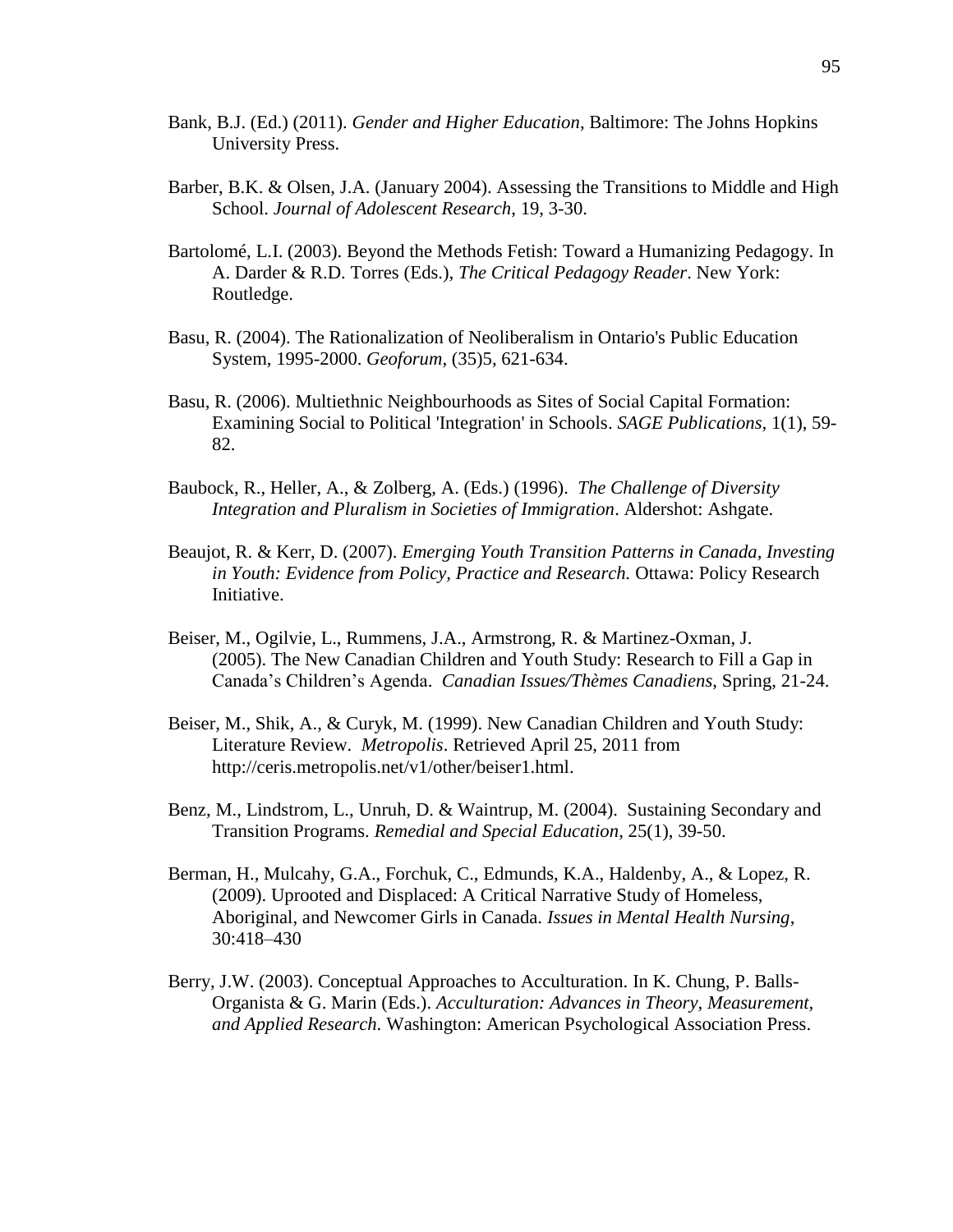- Berry, J. & Sabatier, C. (2010). Acculturation, Discrimination, and Adaptation Among Second Generation Immigrant Youth in Montreal and Paris. *International Journal of Intercultural Relations*, 34, 191-207.
- Berry, J. W., Phinney, J.S., Sam, D.L., & Vedder, P. (2006). *Immigrant Youth in Cultural Transition: Acculturation, Identity and Adaptation Across National Contexts*. New Jersey: Lawrence Erlbaum Associates, Inc.
- Berry, J. W., Phinney, J.S., Sam, D.L., & Vedder, P. (2006). Immigrant Youth: Acculturation, Identity and Adaptation. *Applied Psychology: An International Review*, 55, 303-332.
- Beswick, J.F. & Sloat, E.A. (2006). Early Literacy Success: A Matter of Social Justice. *Education Canada*, 46 (2), 23-26.
- Bloemraad, I., Korteweg, A. & Yurdakul, G. (2008). Citizenship and Immigration: Multiculturalism, Assimilation, and Challenges to the Nation-State. *Annual Review of Sociology*, 34(1), 153-179.
- Blommaert, J. (2005). *Discourse: A Critical Introduction*, Cambridge: Cambridge University Press.
- Bloor, M. & Wood, F. (2006). *Keywords in Qualitative Methods: A Vocabulary of Research Concepts*, London: SAGE Publications Ltd.
- Brenner, A.D. & Crosnoe, R. (June 2011). The Racial/Ethnic Composition of Elementary Schools and Young Children's Academic and Socioemotional Functioning. *American Educational Research Journal*, 48(3), 621-646.
- Burr, V. (1995). *An Introduction to Social Constructionism*, London: Routledge.
- Canadian Council on Social Development. (2000). Immigrant Youth in Canada: A Research Report. *Cultural Diversity: A CCSD Research Program*. Retrieved April 28, 2011 from http://www.ccsd.ca/subsites/cd/docs/iy/.
- Chandra, S.S. & Sharma, R.K. (2006). *Sociology of Education*, New Delhi: Atlantic Publishers and Distributors.
- Chouliaraki, L. & Fairclough, N. (1999). *Discourse in Late Modernity: Rethinking Critical Discourse Analysis*, Edinburgh: Edinburgh University Press.
- Cimera, R.E. (2010). Can Community-based High School Transition Program Improve the Cost-Efficiency of Supported Employment? *Career Development for Exceptional Individuals*, 33(1), 4-12.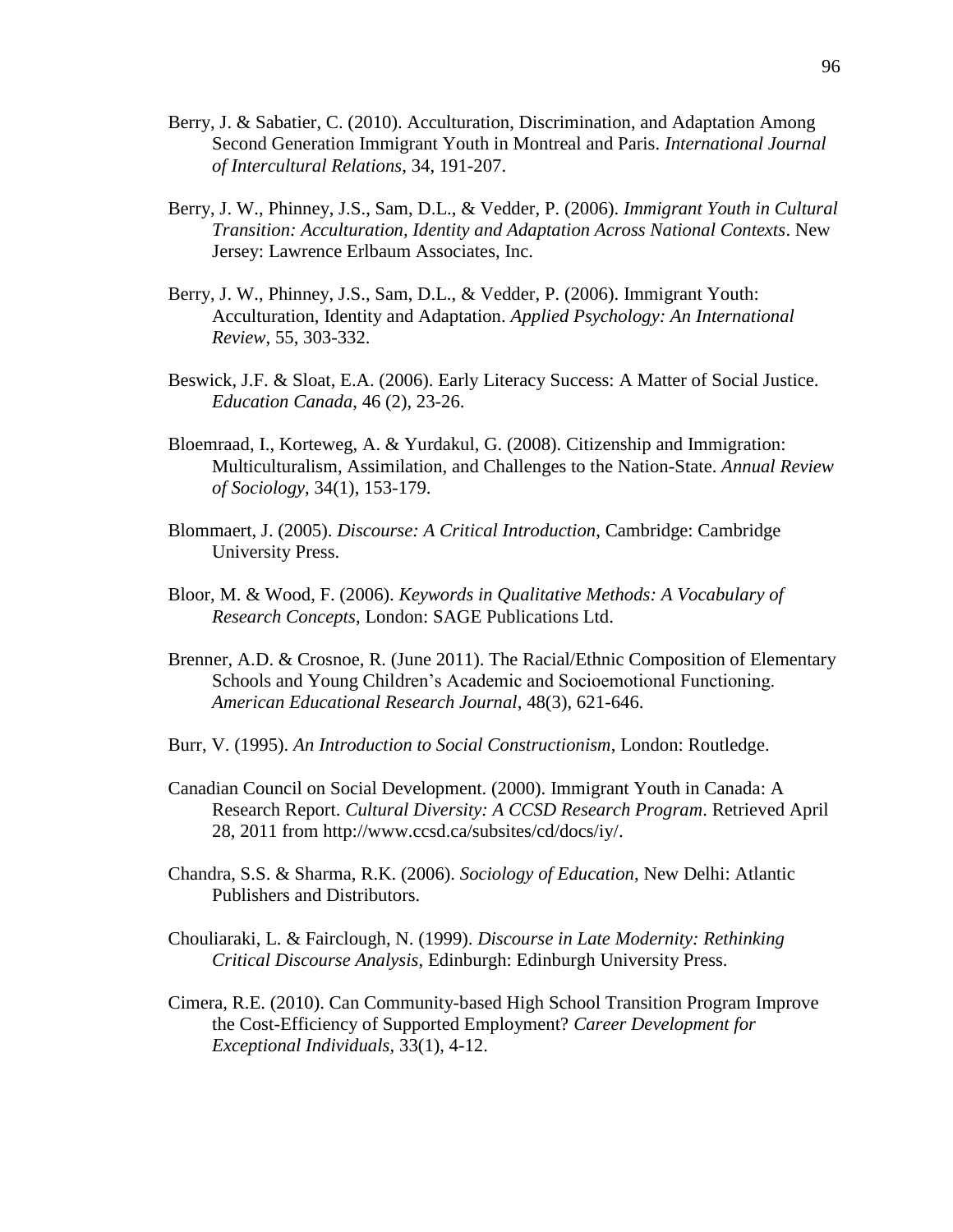- Citizenship and Immigration Canada. 2011. *Permanent Resident Data System.* Accessed on April 25, 2012.
- Council of Ministers of Education. (2007). Country Profile for Canada. *Education at a Glance: OECD Indicators*.
- Clark, R.J. (1995). Developing Critical Reading Practices. *Prospect*, 10, 65-80.
- Clausen, K.W., Horton, T.A., & Lemisko, L.S. (July 2008). Democracy and Diversity: A Content Analysis of Selected Contemporary Canadian Social studies Curricula. *Citizen Teaching and Learning*, 4(1), 35-49.
- Cohen, L., Manion, L., & Morrison, K. (2007). *Research Methods in Education: Sixth Edition*. New York: Routledge.
- Cole, E. (1998). Immigrant and Refugee Children: Challenges and Opportunities for Education and Mental Health Services. *Canadian Journal of School Psychology*, 14(1), 36-50.
- Costigan, C.L., Hua, J.M., & Su, T.F. (2010). Living Up to Expectations: The Strengths and Challenges Experienced by Chinese Canadian Students. *Canadian Journal of School Psychology*, 25(3), 223-245.
- Council for Learning. (May 2009). *Education Pathways and Academic Performance of Youth of Immigrant Origin: Comparing Montreal, Toronto, and Vancouver.* Retrieved October 11, 2010 from: http://www.ccl-cca.ca/pdfs/OtherReports/CIC-CCL-Final12aout2009EN.pdf
- Cummins, J. (2000). Language, Power and Pedagogy: Bilingual Children in the Crossfire. Buffalo, NY: Multilingual Matters.
- Cummins, J. (Spring 2006). Multiliteracies and Equity: How Do Canadian Schools Measure Up? *Education Canada*, 42(2), 4-7.
- Dei, G., Mazzuca, J., McIsaac, E., & Zine, J. (1997). *Reconstructing 'Drop-Out': A Critical Ethnography of the Dynamics of Black Students' Disengagement from School*. Toronto: University of Toronto Press Incorporated.
- Dei, Sefa Goerge J. 1996. The Intersections of Race, Class and Gender in the Anti-Racism Discourse. In E.J.S. Dei, *Anti-Racism Education: Theory and Practice*. Halifax: Fernwood Publishing.
- Dei, G. (January 2008). Schooling as Community. *Journal of Black Studies*, 38(3), 346- 366.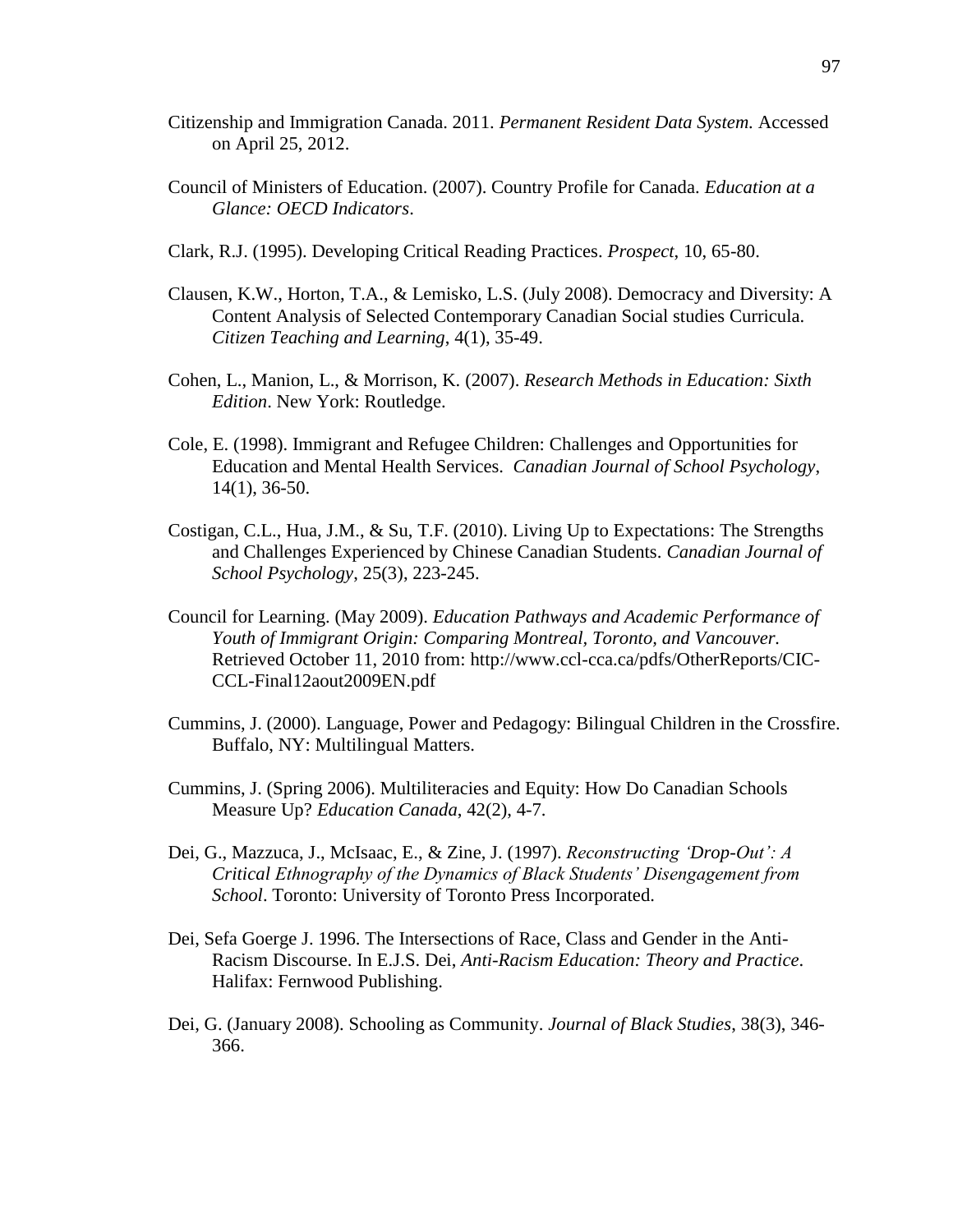- Derwing, T. M., Decorby, E., Ichikawa, J., & Jamieson, K. (1999). Some Factors that Affect the Success of ESL High School Students. *Canadian Modern Language Review*, 55, 532-547.
- Derwing, T., & Munro, M. (2007). Comparative Multicultural Education Policies in Canada and the United States: Symbol and Substance. In Joshee, R., & Johnson, L. (Eds.), *Canadian Policies on Immigrant Language Education*. Vancouver: UBC Press.
- Dib, K., Donaldson, I., & Turcotte, B. (2008). Integration and Identity in Canada: The Importance of Multicultural Common Spaces. *Canadian Ethnic Studies*, 40(1), 161-187.
- Duncan-Andrade, J.M. & Morrell, E. (2008). *The Art of Critical Pedagogy: Possibilities for Moving from Theory to Practice in Urban Schools*, New York: Peter Lang Publishing, Inc.
- Education Equality Task Force. (2002). Investing in Public Education: Advancing the Goal of Continuous Improvement in Student Learning and Achievement. Retrieve May 11, 2010 from http://www.ofa.on.ca/issues/additional-information/Education-Equality-Task-Force's-Final-Report
- Edwards, L. M., & Romero, A. J. (2008). Coping with Discrimination Among Mexican American Descent Adolescents. *Hispanic Journal of Behavioral Sciences*, 30, 24- 39.
- Fairclough, N. (1992) *Discourse and Social Change*, Cambridge: Polity Press.
- Fairclough, N. (1995). *Critical Discourse Analysis*, London: Longman.
- Fairclough, N. (2001). *Language and Power: Second Edition*, London: Longman.
- Fairclough, N. (2003). *Analyzing Discourse: Textual Analysis for Social Research*, New York: Routledge.
- Fairclough, N., & Wodak, R. (1997) Critical Discourse Analysis, in T. A. van Dijk (Ed.), *Discourse Studies: A Multidisciplinary Introduction: Vol. 2. Discourse as Social Interaction*. London, UK: Sage Publications.
- Feyter, J.J. & Winsler, A. (2009). The Early Developmental Competencies and School Readiness of Low-Income, Immigrant Children: Influences of Generation, Race/Ethnicity, and National Origins. *Early Childhood Research Quarterly*, 24, 411-431.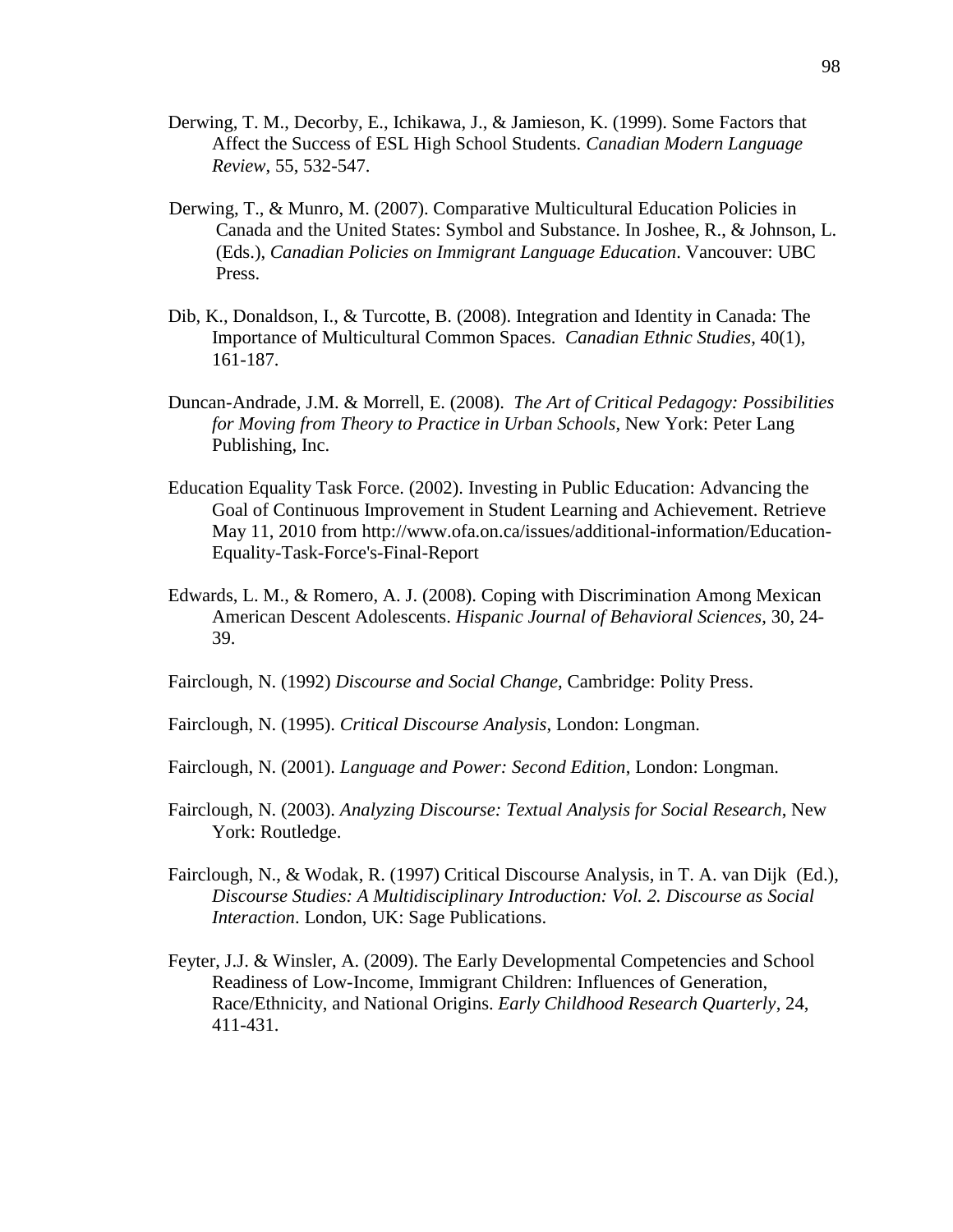- French, S. E., Seidman, E., Allen, L., & Aber, J. L. (2000). Racial/Ethnic Identity, Congruence with the Social Context, and the Transition to High School. *Journal of Adolescent Research*, 15, 587– 602.
- Frideres, J. (1999). *Managing Immigrant Social Transformations*, University of Toronto Press, Toronto.
- Henry, F., Tator, C., Mattis, W. & Rees, T. (1995). *The Colour of Democracy: Racism in Canadian Society*, Toronto: Harcourt Brace & Company.
- Huckin, T.N. (1997). Critical Discourse Analysis. In T. Miller (Ed.), *Functional Approaches to Written Text.*
- Gale, T. (1999). Policy Trajectories: Treading the Discursive Path of Policy Analysis. *Discourse: Studies in the Cultural Politics of Education*, 20 (3), 393-407.
- Gale, T. (2001). Critical Policy Sociology: Historiography, Archaeology, and Genealogy as Methods of Policy Analysis. *Journal of Education Policy*, 16(5), 379-393.
- Galton, M., Gray, J.M., & Ruddock, J. (2003). Transfer and Transitions in the Middle Years of Schooling (7-14). *Continuities and Discontinuities in Learning*. Cambridge: Queen's Printer.
- Garcia, E. (1999). *Student Cultural Diversity: Understanding and Meeting the Challenge*, Boston, MA: Houghton Mifflin.
- Gee, J.P. (2004). *Situated Language and Learning: A Critique of Traditional Schooling*, London: Routledge.
- Gil-Kashiwabara, E., Hogansen, J.M., Geenen, S., Powers, K., & Powers, L. (2007). Improving Transition Outcomes for Marginalized Youth. *Career Development for Exceptional Individuals,* 30(2), 80-91.
- Glick, J.E., Ruf, S.D., White, M.J. & Goldscheider, F.K. (March 2006). Education Engagement and Early Family Formation: Differences by Ethnicity and Generation. *Social Forces*, 84(3), 1391-1415.
- Gonzalez, R. (2009). How the School Context Facilitates Racial/Ethnic Identity Among Mexican American Adolescents. *Hispanic Journal of Behavioural Sciences*, 31(1), 5-31.
- Gourd, K.M. (2007). Critically Examining Language Policies, Practices, and the Education of Language Learners in Canada and the US. In R. Joshee & L. Johnson (Eds.), *Multicultural Education Policies in Canada and the United States*, Vancouver: UBC Press.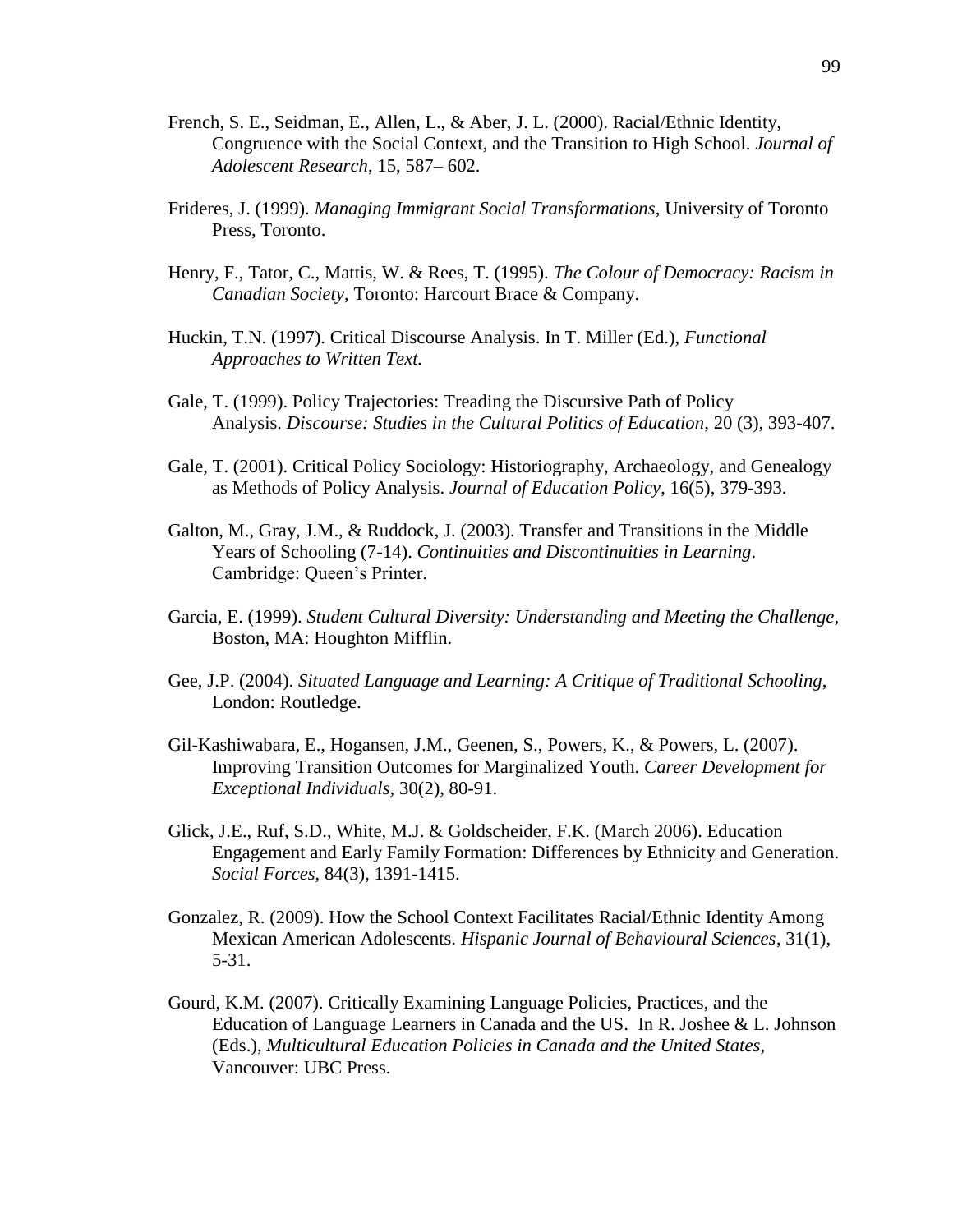- Graham, C. & Hill, M. (October 2003). Negotiating the Transition to Secondary School*. The SCRE Centre*. Retrieved May 30, 2011 from http://www.scre.ac.uk/spotlight/spotlight89.html.
- Guardado, M. (2006). Engaging Language and Cultural Spaces: Latin American Parents' Reflections on Language Loss and Maintenance in Vancouver. *Canadian Journal of Applied Linguistics*, 9(1), 51-72.
- Halliday, M.A.K. (1994). *Introduction to Functional Grammar*, London, New York: Arnold
- Harrison. L. (2002). *Political Research: An Introduction*, New York: Routledge.
- Hébert, Y., Wilkinson, L., Ali, M.A., & Oriola, T. (2008). New Modes of Becoming in Transcultural Glocal Spaces: Second-Generation Youth in Calgary, Winnipeg, and Toronto. *Canadian Ethnic Studies*, 40(2), 61-87.
- Howarth, D. (2009). Power, Discourse, and Policy: Articulating a Hegemony Approach to Critical Policy Studies. *Critical Policy Studies*, 3(3–4); 309–335.
- Huckin, T.N. (1997). Critical Discourse Analysis. In T. Miller (Ed.), *Functional Approaches to Written Text.* Retrieved June 2, 2011 from http://eca.state.gov/education/engteaching/pubs/BR/5111FRM.htm
- Isakson, K., & Jarvis, P. (1999). The Adjustment of Adolescents During the Transition into High School: A Short-term Longitudinal Study. *Journal of Youth and Adolescence, 28*(1), 1-26.
- Jindalb-Snape, D., Douglas, W., Topping, K.J., Kerr, C., & Smith, E.F. (2006). Autism Spectrum Disorders and Primary-Secondary Transition. *International Journal of Special Education*, 21(2), 18-31.
- Jindal-Snape, D. & Foggie, J. (2008). A Holistic Approach to Primary-Secondary Transitions. *SAGE Publications*, 11(1), 5-18.
- Jiwani, Y. (2006). *Discourses of Denial*, Vancouver: University of British Columbia Press.
- Johnstone, B. (2002). *Discourse Analysis*, Oxford: Blackwell Publishing Ltd.
- Jones, V. (2006). Violence, Discourse, and Dixieland: A Critical Reflection on an Incident Involving Violence Against Black Youth. In C.A Rossatto, R.L. Allen, & M. Pruyn (eds.), *Reinventing Critical Pedagogy: Widening the Circle of Anti-Oppression Education*. Maryland: Rowman & Littlefield Publishers, Inc.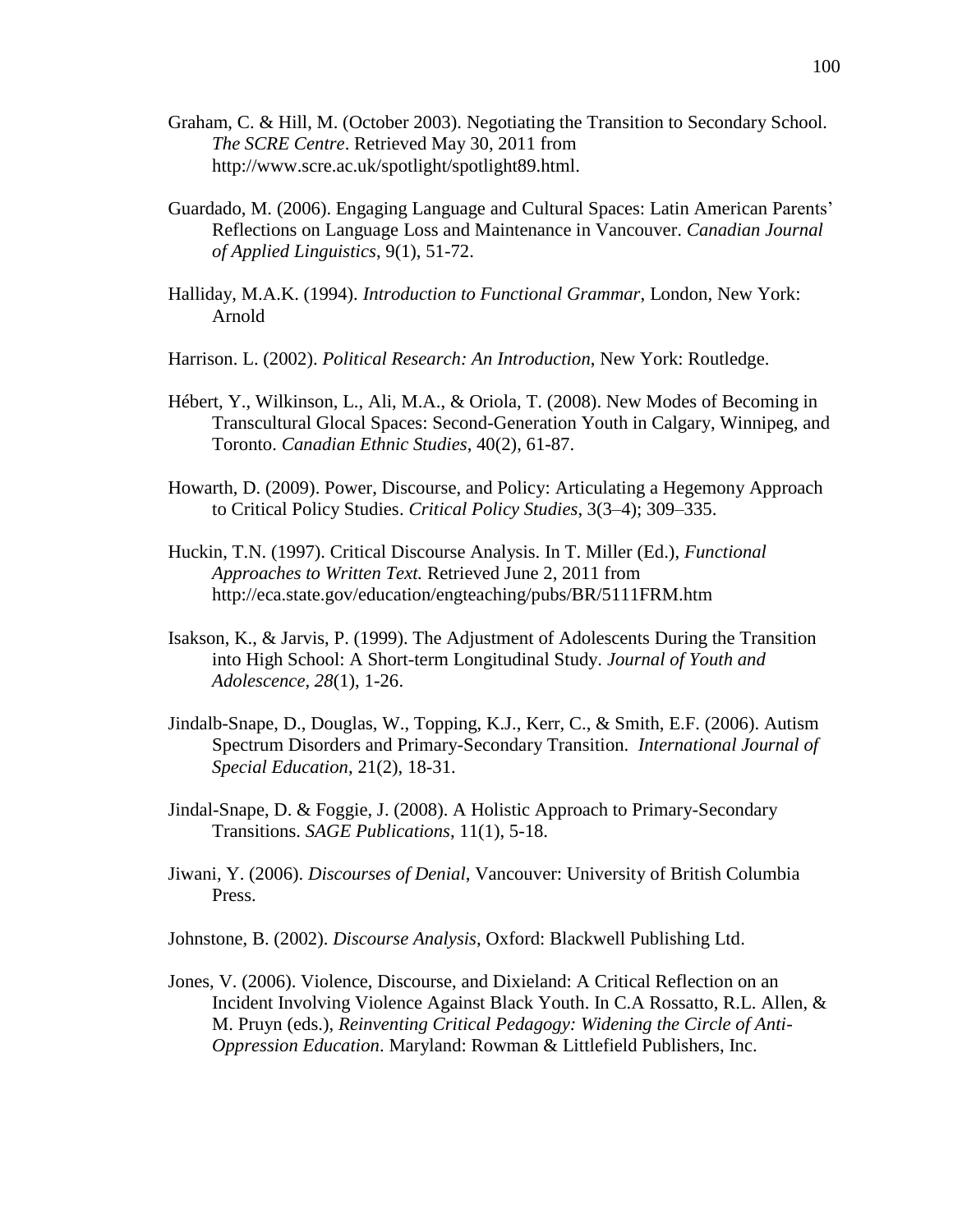- Jørgensen, M., & Phillips, L. (2002). *Discourse Analysis as Theory and Method*, SAGE: London.
- Joshee, R. and Johnson, L. (2005). Multicultural Education in the United States and Canada: The Importance of National Policies. In Bascia, N., Cumming, A., Datnow, A., Leithwood, K., and Livingstone, D. (Eds.), *International Handbook of Educational Policy*. Kluwer Academic Publishing.
- Joshee, R. & Johnson, L. (Eds.) (2007). *Multicultural Education Policies in Canada and the United States*, Vancouver: UBC Press.
- Jupp, V. & Norris, C. (1993). Traditions in Documentary Analysis. In M. Hammersley (ed.), *Social Research: Philosophy, Politics and Practice*, London: Sage.
- Jupp, V. (1996). Documents and Critical Research. In R. Sanpsford & V. Jupp (Eds.), *Data Collection and Analysis*, London: Sage.
- Kauffman, E., Perry, A., & Prentiss, D. (2001). Reasons For and Solutions to Lack of Parent Involvement of Parents of Second Language Learners. Eric Document 458956.
- Khanlou, N. & Crawford, C. (2006). Post-Migratory Experiences of Newcomer Female Youth: Self-Esteem and Identity Development. *Journal of Immigrant and Minority Health*, 8(1): 45-56.
- Kilbride, K.M., & Anisef, P. (2001). To Build on Hope: Overcoming the Challenge Facing Newcomer Youth at Risk in Ontario. *Joint Centre of Excellence for Research on Immigration and Settlement, Toronto.*
- Kilbride, K.M., Anisef, P., Baichman-Anisef, E., & Khattar, R. (2001). Between Two Worlds: The Experiences and Concerns of Immigrant Youth in Ontario. *Joint Centre of Excellence for Research on Immigration and Settlement,* Toronto*.*
- Kincheloe, J.L. (2008). *Knowledge and Critical Pedagogy: An Introduction*. Springer Science + Business Media B.V.
- Kobayashi, A. (2008). A Research and Policy Agenda for Second Generation Canadians. *Canadian Diversity*, 6(2), 3-6.
- [Kymlicka.](http://philpapers.org/s/Will%20Kymlicka) W. & [Norman,](http://philpapers.org/s/Wayne%20Norman) W. (1994). Return of the Citizen: A Survey of Recent Work on Citizenship Theory. *Ethics,* 104(2), 352-381.
- Kymlicka, W. (1995). *Multicultural Citizenship*, Oxford: Clarendon Press.
- Kymlicka, W. (1998). *Finding Our Way: Rethinking Ethnocultural Relations in Canada*. Toronto: Oxford University Press.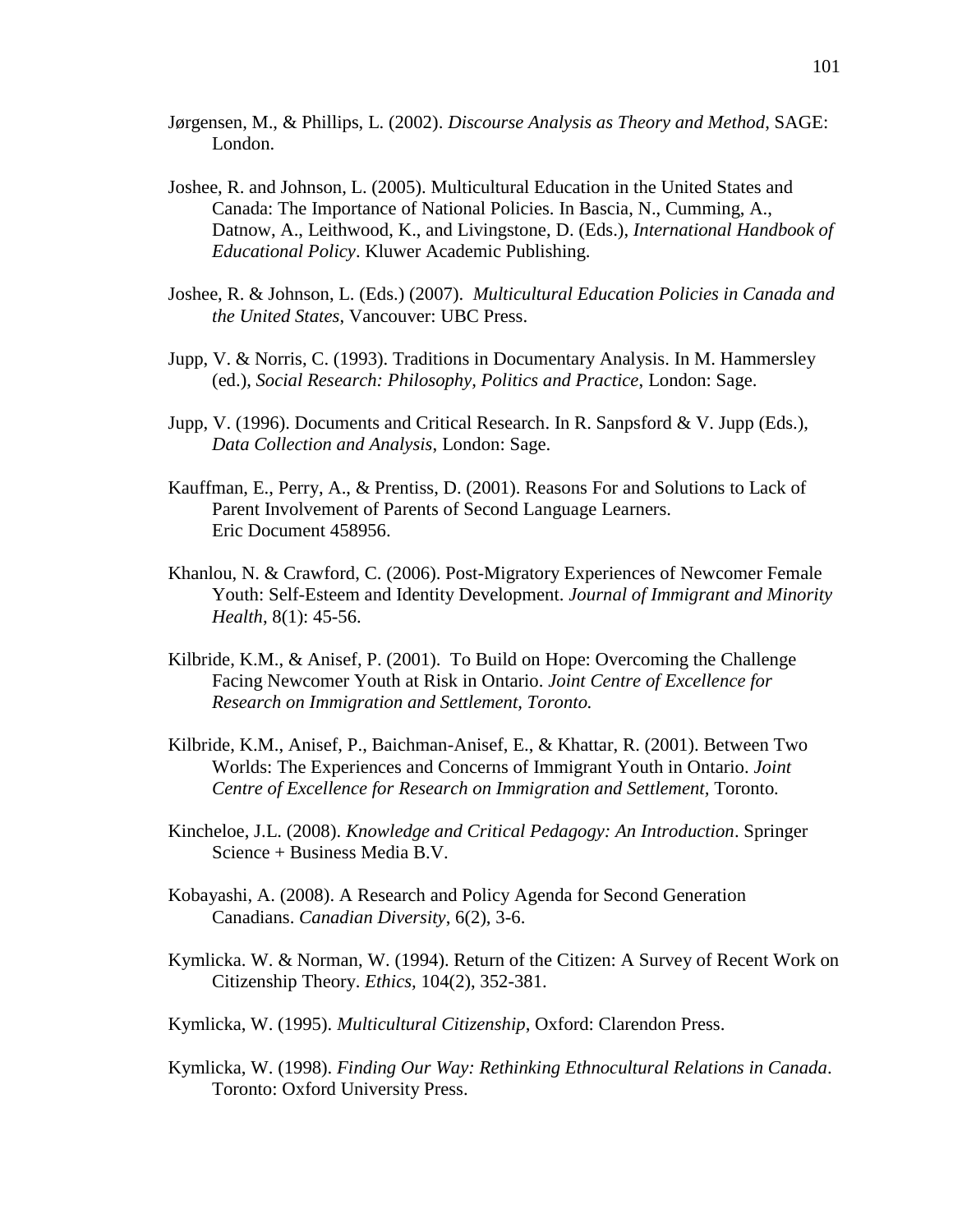- Kvalsund, R. (2000). The Transition from Primary to Secondary Level in Smaller and Larger Rural Schools in Norway: Comparing Differences in Context and Social Meaning. *International Journal of Educational Research,* 33(4), 401-424.
- Liasidou, A. (2011). Unequal Power Relations and Inclusive Education Policy Making: A Discursive Analytic Approach. *Educational Policy,* 25(6), 887-907.
- Lingard, B. & Rizvi, F. (2010). *Globalizing Education Policy*. New York: Routledge.
- Lee, J. (2006). Locality, Participatory Action Research, and Racialized Girls' Struggles for Citizenship. In Y. Jiwani, C. Steenbergen, & C. Mitchell (Eds.), *Girlhood: Redefining the Limits*. Montreal: Black Rose Books.
- Lee, J.W. & Hebert, Y.M. (2006). The Meaning of Being Canadian: A Comparison Between Youth of Immigrant and Non-immigrant Origins. *Canadian Journal of Education,* 29, 497-520.
- Levin, B. (January 2008). In Canada: How Much Diversity in Our Schools? *Phi Delta Kappan,* 89(5), 394-395.
- Levison, B., Sutton, M., & Winstead, T. (2009). Education Policy as a Practice of Power: Theoretical Tools, Ethnographic Methods, Democratic Options. *Educational Policy*, 23(6), 767-795.
- Maddibo, A. (Spring 2008). Black Francopohone Immigrant Youth in Ontario: Challenges and Possibilities. *Canadian Issues.* 45-49.
- Mansfield, E. & Kehoe, J. (1994). A Critical Examination of Anti-Racist Education. *Canadian Journal of Education*, 19(4), 418-430.
- McArthur, D. (2007). Policy Analysis in Provincial Governments in Canada: From PPBS to Network Management. In L. Dobuzinskis, M. Howlett, and D. Laycock (Eds.), *Policy Analysis in Canada: The State of the Art.* Toronto: University of Toronto Press Incorporated.
- McGee, C., Ward, R., Gibbons, J., & Harlow, A. (2003). *Transition to Secondary School: A Literature Review*. Ministry of Education, New Zealand Queen's Printer.
- McKenna, T. (2003). Borderness and Pedagogy: Exposing Culture in the Classroom. In A. Darder & R.D. Torres (Eds.), *The Critical Pedagogy Reader*. New York: Routledge.
- McMillan, J., & Marks, G. N. (2003). *School Leavers in Australia. Profiles and Pathways* (LSAY Research Report No. 31). Melbourne: Australian Council for Educational Research.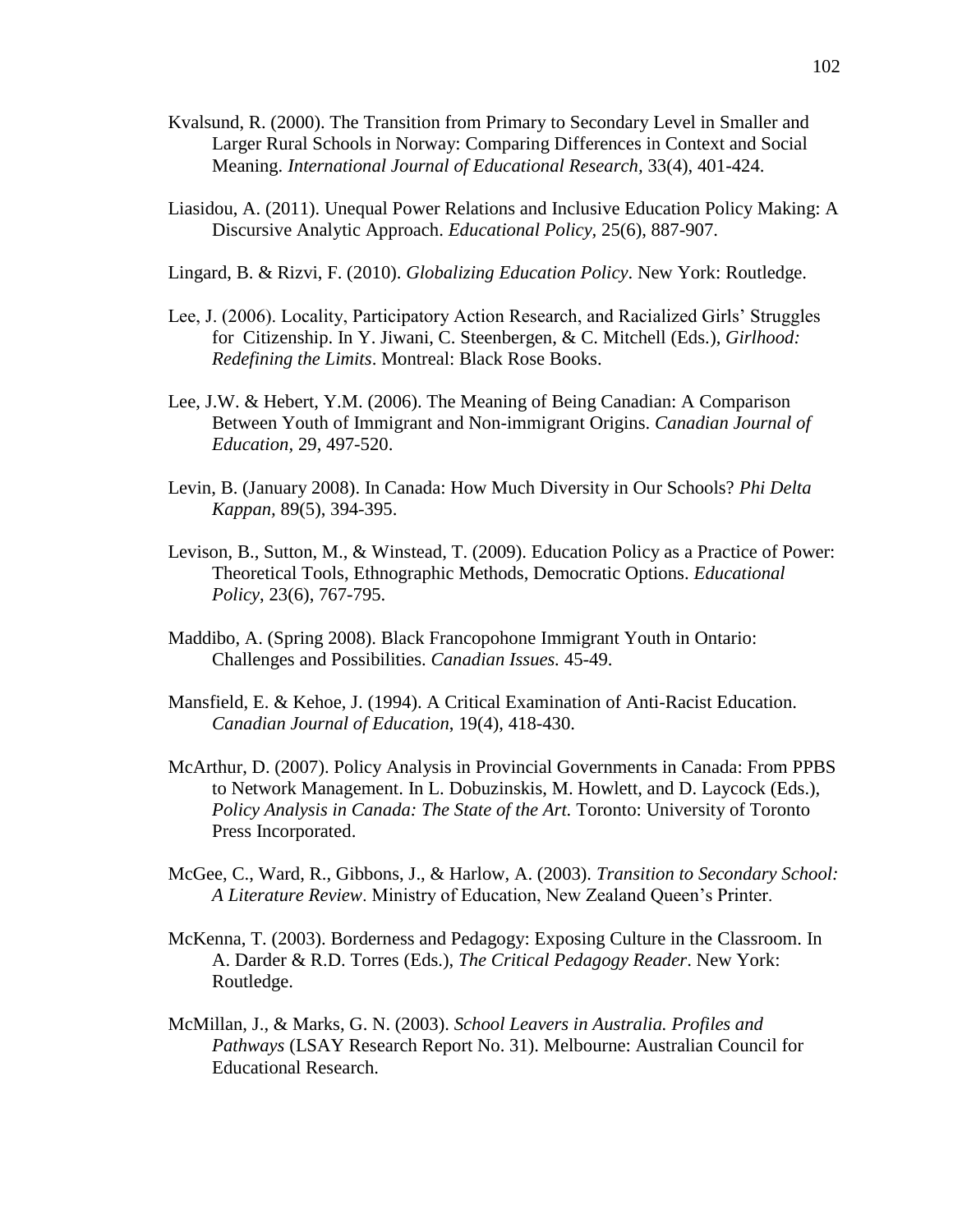- Midgley, J. (2006). Developmental Social Policy: Theory and Practice. *Asian Journal of Social Policy*, 2(1), 1-22.
- Midgley, J. & Livermore, M. (Eds.). (2009). *Handbook of Social Policy: Second Edition.*
- Miller, B. D. (1995). Precepts and Practices: Researching Identity Formation Among Indian Hindu Adolescents in the United States. *New Directions for Child Development, 67*, 71–85.
- Mitchell, B. 2005. *Canada's Growing Visible Minority Population: Generational Challenges. Opportunities, and Federal Policy Considerations.* Gatineau, QC: Department of Canadian Heritage. http://www.pch.gc.ca/progs/multi/canada2017/7\_e.cfm.
- Mizelle, N. B. (1999). Helping Middle School Students Make the Transition to High School. *ERIC Clearinghouse on Elementary and Early Childhood Education,*  EDO-PS-99-11.
- Mizelle, N. B., & Irvin, J. L. (2000). Transition from Middle School to High School. *Middle School Journal, 31*(5), 57-61.
- Moodley, K. (1992). Ethnicity, Power, Politics and Minority Education. In K. Moodley (Ed.), *Beyond Multicultural Education: International Perspectives.* Calgary: Detselig Enterprises Limited.
- Morgan, L. P., & Hertzog, C. J. (2001). Designing Comprehensive Transition Plans. *Principal Leadership, 1*(7), 10-18.
- Mufioz-Plaza, C., Quinn, S. C., & Rounds, K. A. (2002). Lesbian, Gay, Bisexual and Transgender Students: Perceived Social Support in the High School Environment. *The High School Journal*, Apr/May 2002, 52-63.
- Newman, B. M., Myers, M. C., & Newman, P. R. (2000) The Transition to High School for Academically Promising, Urban, Low-income African-American Youth. *Adolescence*, 35, 45-66.
- Newman, T., & Blackburn, S. (2002). Transitions in the Lives of Children and Resilience Factors. *Interchange 78*, (October), 1-17.
- Ngo, H. V. & Schleifer, B. (2005). Immigrant Children and Youth in Focus. *Canadian Issues*, (Spring), 29-33.
- Ochocka, J., Roderick, K., Janzen, R., Westhues, A., Jenkins, J., & Sandbeck, B. (2006). Pathways to Success: Immigrant Youth at High School. Kitchener, ON: Centre for Research and Education in Human Services.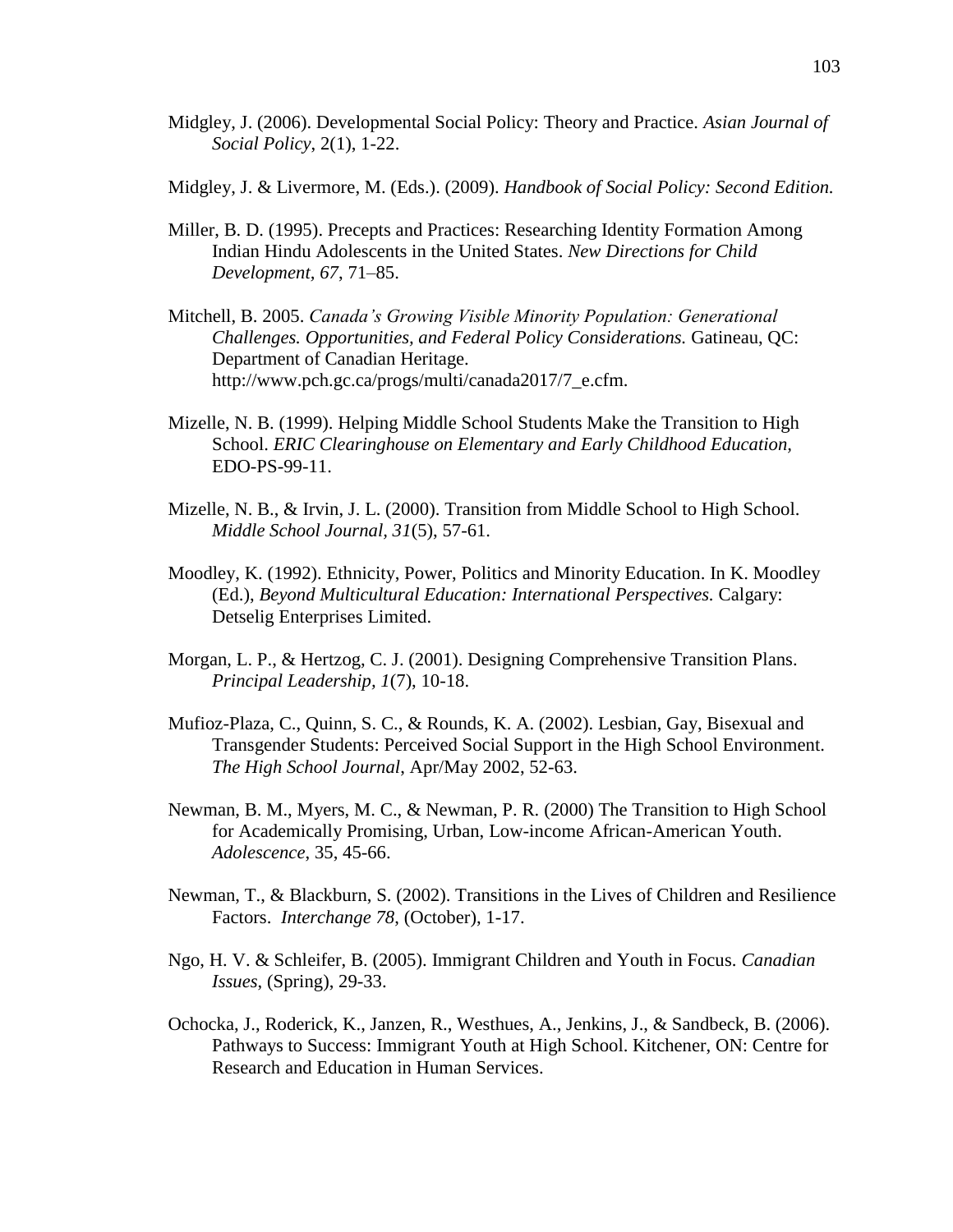- Ontario Ministry of Education. (2005). *Many Roots, Many Voices: Supporting English Language Learners in Every Classroom, A Practical Guide for Ontario Educators.* Toronto, Ontario: Queen's Printer for Ontario.
- Ontario Ministry of Education. (2007a). *English Language Learners ESL and ELD Programs and Services: Policies and Procedures for Ontario Elementary and Secondary Schools, Kindergarten to Grade 12.* Toronto, Ontario: Queen's Printer for Ontario.
- Ontario Ministry of Education. (2007b). *The Ontario Curriculum Grades 9 to 12: English as a Second Language and English Literacy Development.* Toronto, Ontario: Queen's Printer for Ontario.
- Ontario Ministry of Education. (2008a). *Reach Every Student: Energizing Ontario Education*. Toronto, Ontario: Queen's Printer for Ontario.
- Ontario Ministry of Education. (2008b). *Supporting English Language Learners: A Practical Guide for Ontario Educators, Grades 1 to 8.* Toronto, Ontario: Queen's Printer for Ontario.
- Ontario Ministry of Education. (2009a). *Realizing the Promise of Diversity: Ontario's Equity and Inclusive Education Strategy.* Toronto, Ontario: Queen's Printer for Ontario.
- Ontario Ministry of Education. (2009b). *Realizing the Promise of Diversity: Guidelines for Policy Development and Implementing .* Toronto, Ontario: Queen's Printer for Ontario.
- Ozga, J. (2000). *Policy Research In Educational Settings: Contested Terrain*, Buckingham: Open University Press.
- Padilla, A.M & Perez, W. (2003). Acculturation, Social Identity, and Social Cognition: A New Perspective. *Hispanic Journal of Behavioural Sciences*, 25(1), 35-55.
- Paltridge, B. (2006). *Discourse Analysis: An Introduction*. London: Continuum.
- Patton, M.Q. (2002). Qualitative Research and Evaluation Methods ( $3<sup>rd</sup> Ed$ .). Thousand Oaks: Sage Publications, Inc.
- Peck, C.L., Sears, A., & Donaldson, S. (2008). Unreached and Unreasonable: Curriculum Standards and Children's Understanding of Ethnic Diversity in Canada. *Curriculum Inquiry*, 38(1), 63-92.
- Pecoraro, D., & Phommasouvanh, B. (1992). *Limited English Proficient (LEP) Parent Involvement Project.* St. Paul, MN: Minnesota State Department of Education.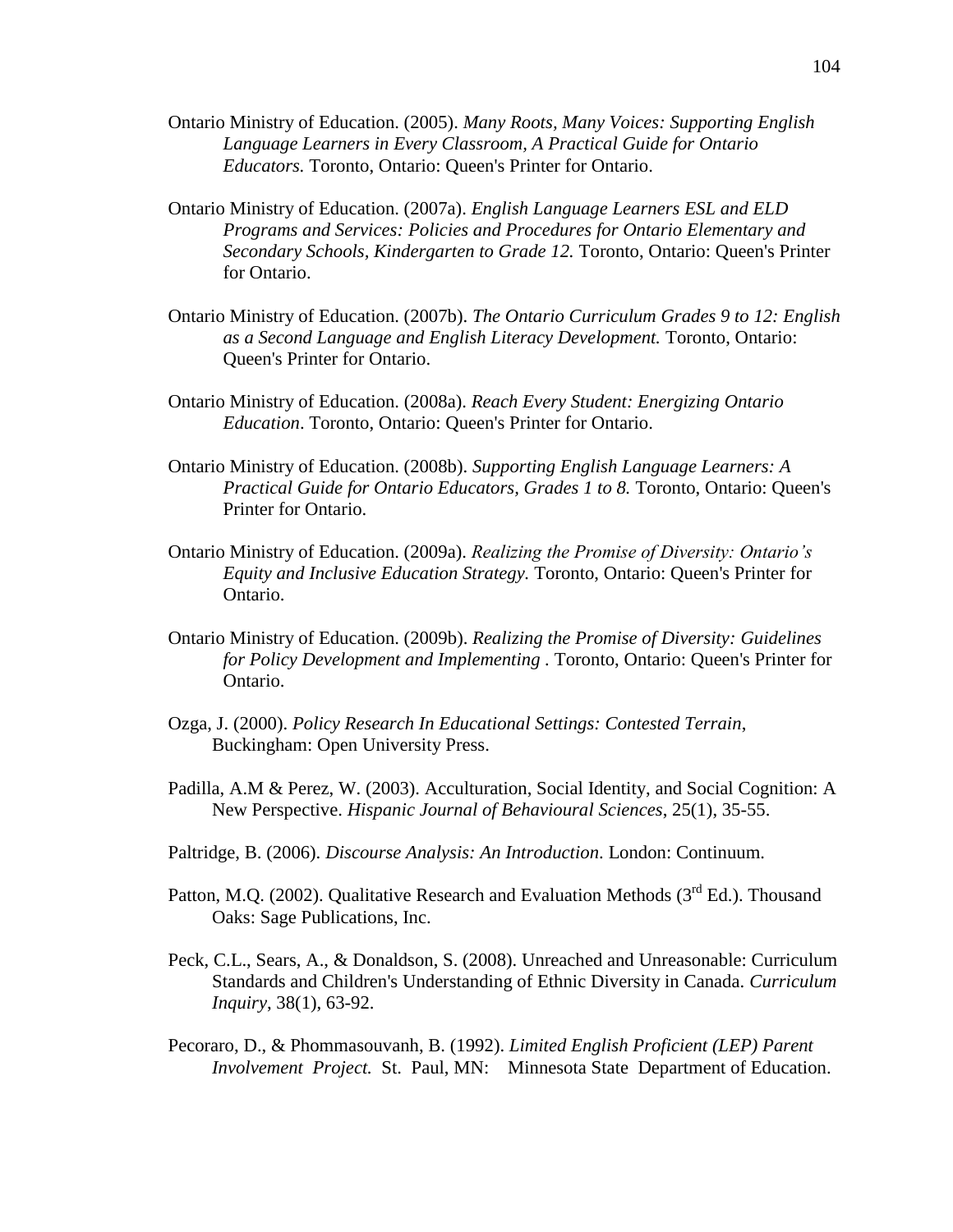- Phinney, J. (2003). Ethnic Identity and Acculturation. In K. Chun, P. Ball, & Marin, G. (Eds.), *Acculturation: Advances in Theory, Measurement, and Applied Research.*  Washington, DC: American Psychological Association.
- Phipps, A.M. & Guilherme, M. (Eds.). (2004). *Critical Pedagogy: Political Approaches to Language and Intercultural Communication*, Oxford: Marston Book Services Limited.
- Picot, G. & Sweetman, A. (2005). The Deteriorating Economic Welfare of Immigrants and Possible Causes: Update 2005. *Statistics Canada Analytical Studies Branch Research Paper Series,* No. 262, 1-26.
- Portes, A. & Rumbaut, R. (2001). *Legacies: the Story of the Immigrant Second Generation.* Berkeley: University of California Press.
- Prior, L. (2003). *Introducing Qualitative Methods: Using Documents in Social Research*, London: SAGE Publications Ltd.
- Public Health Agency of Canada. (2012). *What Determines Health?* Retrieved January 28, 2012 from http://www.phac-aspc.gc.ca/ph-sp/determinants/indexeng.php#determinants.
- Prunty, J.J. (1985). Signpost for a Critical Educational Policy Analysis. *Australian Journal of Education*, 29(2): 133-140.
- Richmond, A.H. (1989). *Caribbean Immigrants: A Demo-economic Analysis*, Ottawa: Supply and Services Canada.
- Reitz, J. (December, 2002). Host Societies and the Reception of Immigrants: Research Themes, Emerging Theories, and Methodological Issues. *International Migration Review*, 36(4), 1005-1019.
- Reitz, J. (2007) Immigrant Employment Success in Canada, Part II, Understanding the Decline, *Journal of International Migration and Integration,* 8(1), 11-36.
- Reitz, J.G. & Banerjee, R. (2007). [Racial Inequality, Social Cohesion, and Policy Issues](http://www.utoronto.ca/ethnicstudies/Reitz.Banerjee.pdf)  [in Canada.](http://www.utoronto.ca/ethnicstudies/Reitz.Banerjee.pdf) In T.J. Courchene, K. Banting, and W. Wuttunee (eds), *Belonging? Diversity, Recognition and Shared Citizenship in Canada*. Montreal: Institute for Research on Public Policy.
- Rossiter, M & Rossiter, K. (2009). Immigrant Youth and Crime: Stakeholder Perspectives on Risk and Protective Factors. *Prairie Metropolis Centre Working Paper Series*. Working paper no. WP02-09. Retrieved June 10, 2011 from pcerii.metropolis.net/WorkingPapers/WP0209.pdf.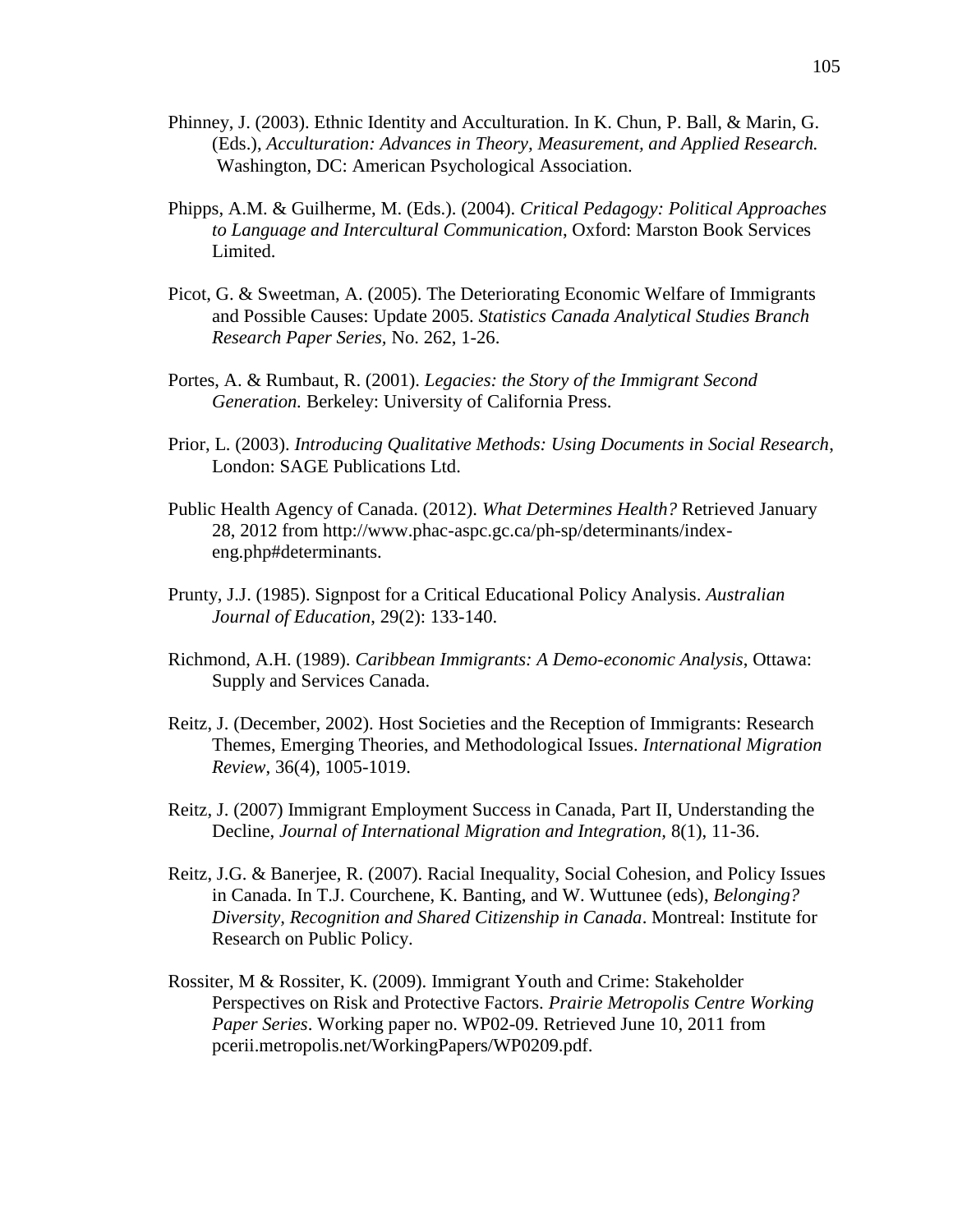- Rosenthal, D., Ranieri, N., & Klimidis, S. (1996). Vietnamese Adolescents in Australia: Relationships between Perceptions of Self and Parental Values, Intergenerational Conflict, and Gender Dissatisfaction. *International Journal of Psychology*, 31(2), 81–91.
- Ruble, D., & Seidman, E. (1996). Social Transitions: Windows into Social Psychological Processes. In T. Higgins & A. Kruglanski (Eds.), *Social Psychology: A handbook of Basic Principles*. New York: Guilford.
- Sam, D.L. & Berry, J.W. (Eds). (2006). *Cambridge Handbook of Acculturation Psychology,* Cambridge: Cambridge University Press.
- Sanchez, B., Esparza, P., Colon, Y., & Davis, K.E. (2010). Tryin' to Make it During the Transition from High School: The Role of Family and Economic Context. *Journal of Adolescent Research*, 25(6), 858-884.
- Schiller, K. S. (1999). Effects of Feeder Patterns on Students' Transition to High School. *Sociology of Education*, 72(4), 216-233.
- Sears, A. & Hughes, A. (2006). Citizenship: Education or Indoctrination? *Citizenship and Teacher Education* 2(1): 3-17.
- Seat, R. 2003. Factors Affecting the Settlement and Adaptation Process of Canadian Adolescent Newcomers 16-19 Years of Age in P. Anisef and K. M. Kilbride (eds.), Managing Two Worlds: The Experiences and Concerns of Immigrant Youth in Ontario. Toronto: Canadian Scholars' Press.
- Seidman, E., Aber, J.L., Allen, L., & French, S.E. (1996). The Impact of the Transition to High School on the Self-system and Perceived Social Context of Poor Urban Youth. *American Journal of Community Psychology*, 24, 489-516.
- Shakya Y**,** Khanlou N**,** & Gonsalves T. (2010). Determinants of Mental Health for Newcomer Youth: Policy and Service Implications. Canadian *Issues/ Themes Canadiens*, Summer, 98-102.
- Sheets, R. H. (1995). From Remedial to Gifted: Effects of Culturally Centered Pedagogy. *Theory into Practice*, 34(3), 186-193.
- Sinn, H.W. (2007). *Can Germany be Saved? The Malaise of the World's First Welfare State,* Cambridge: MIT Press.
- Smith, J.S., Akos, P., Lim, S. & Wiley, S. (2008). Student and Stakeholder Perceptions of the Transition to High School. *The High School Journal*, 91(3), 32-42.
- Stanton-Salazar, R. D., & Spina, S. U. (2005). Adolescent Peer Networks as a Context for Social and Emotional Support. *Youth & Society*, 36, 379-417.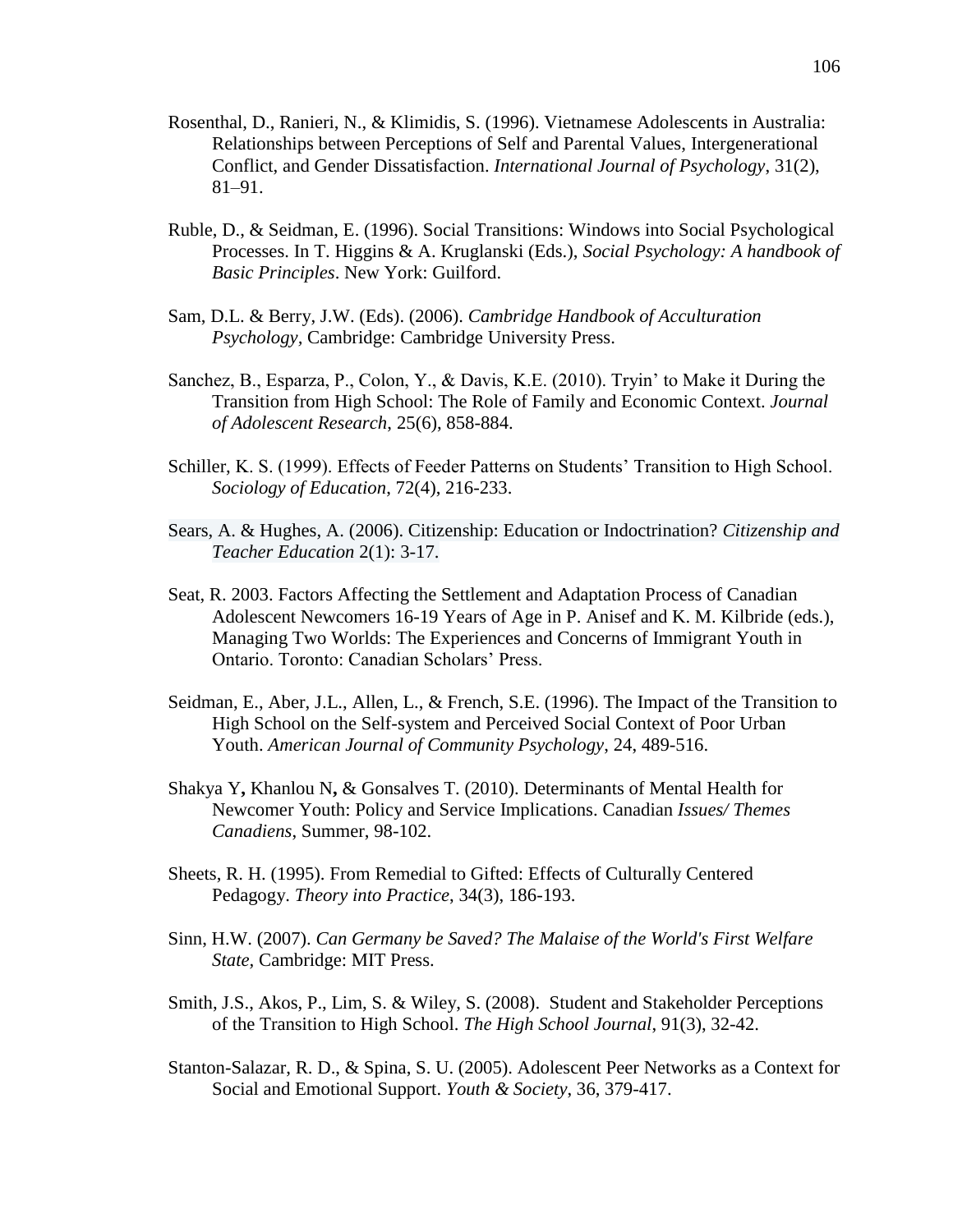Statistics Canada. (2009). *Population Growth in Canada*. Accessed on April 12, 2011.

Statistics Canada. (2011). *Population and Dwelling Count*. Accessed on May 29, 2012.

Stein, S. (2004). *The Culture of Education Policy*, New York: Teachers College Press.

- Swanson, K. (2010). Begging as a Path to Progress: Indigenous Women and Children and the Struggle for Ecuador's Urban Spaces*.* In N. Heynen, A. Herod, & M.W. Wright, *Geographies of Justice and Social Transformation*. Athens: University of Georgia Press.
- Tanner, M. D. (Ed.). (2004). *Social Security and it Discontents: Perspectives on Choice*. London: Verso.
- Tanner, J.L. (2006). Recentering in Emerging Adulthood. *Journal of Youth and Adolescence*, 36, 351-362.
- Taylor, S., Rizvi, F., Lingard, B. & Henry, M. (1997). *Educational Policy and the Politics of Change*, London: Routledge.
- Taylor, S.C. (2004). Researching Educational Policy and Change in 'New Times': Using Critical Discourse Analysis. *Journal of Education Policy*, 433-451.
- Thompson, L. (2006). Revisioning Social Studies Curriculum in an Era of Globalization: A Canadian Perspective. *APERA Conference*, Nov 28-30, Hong Kong.
- Tilleczek, K. & Ferguson, B. (2007). *Transitions and Pathways from Elementary to Secondary School: A Review of Selected Literature*. Toronto: Ontario Ministry of Education.
- Troyna, B. (1994). Reforms, Research and Being Reflexive About Being Reflective. In D. Halpin and B. Troyna (eds), *Researching Education Policy: Ethical and Methodological Issues*. London: The Falmer Press.
- United Nations. (2002*). International Migration Report. Department of Economic and Social Affairs*. Retrieved January 20, 2011 from http://www.un.org/esa/population/publications/ittmig2002/2002ITTMIGTEXT22- 11.pdf.
- Vidovich, L. (2001) A Conceptual Framework for Analysis of Education Policy and Practice. *Australian Association for Research in Education Conference*, Notre Dame, Perth. Retrieved July 5, 2011 from http://www.aare.edu.au/01pap/vid01267.htm.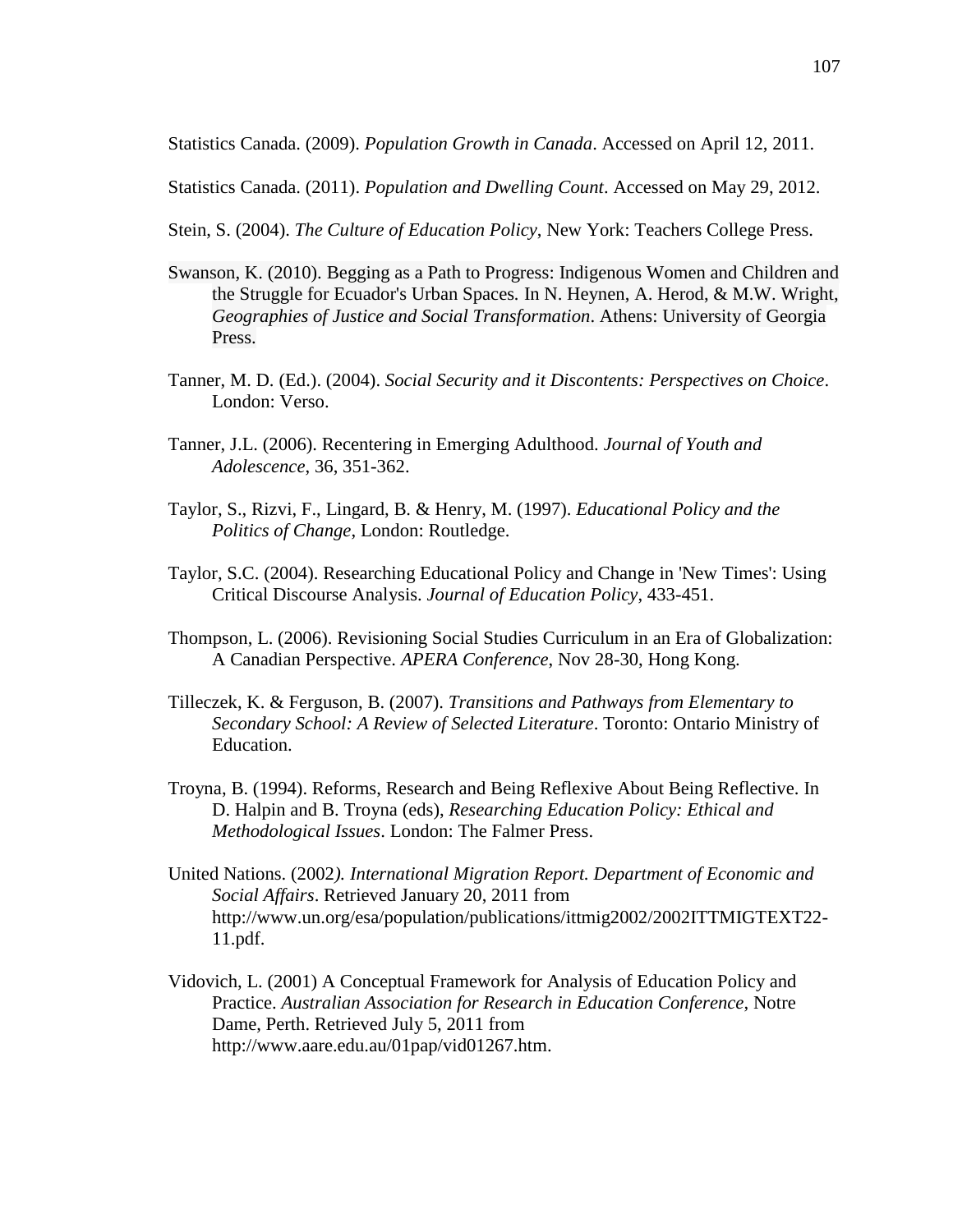- Wainwright, E. & Marandet, E. (2011). Geographies of Family Learning and Aspirations of Belonging, *Children's Geographies,* 9(1): 95-109.
- Ward, B., Mergendoller, J., & Mitman, A. (1982). *Junior High School Transition Study: Executive Summary*, San Francisco: Far West Laboratory.
- Ward, C. (1996). Acculturation. In D. Landis and R.S. Bhagat (Eds.), *Handbook of International Training: Second Edition*. Thousand Oaks, CA: Sage.
- Ward, C., Bochner, S., & Furnham, A. (2001). *The Psychology of Culture Shock: Second Edition*. East Sussex: Routledge.
- Watt, D., & Roessingh, H. (1994). ESL Dropout: The Myth of Educational Equity. *Alberta Journal of Educational Research*, 40, 283-296.
- Watt, D., & Roessingh, H. (2001). The Dynamics of ESL Drop-out: Plus ça change. *The Canadian Modern Language Review*, 58, 203-222.
- Wayland, S.V. (2006). *Unsettled: Legal and Policy Barriers for Newcomers to Canada*. Ottawa, Ontario: Community Foundations of Canada and the Law Commission of Canada.
- Webster, N.L. and Valeo, A. (2011). Teacher Preparedness for a Changing Demographic of Language Learners. *TESL Canada Journal*, 28(2), 105-128.
- Williams, C.L. & Berry, J.W. (1991). Primary Prevention of Acculturative Stress Among Refugees: Application of Psychological Theory and Practice. *America Psychologist*, 46, 632-641.
- Wood, L.A., Kroger, R.O. (2000). *Doing Discourse Analysis: Methods for Studying Action in Talk and Text*, Thousand Oaks: SAGE Publications.
- Wyn, J., & Woodman, D. (2007). Researching Youth in a Context of Social Change: A Reply to Roberts. *Journal of Youth Studies*, 10(3), 373-381.
- Zeedyk, M. S., Gallacher, J., Henderson, M., Hope, G., Husband, B., & Lindsay, K. (2003). Negotiating the transition from primary to secondary school: Perceptions of pupils, parents, and teachers. *School Psychology International*, 24(1), 67-79.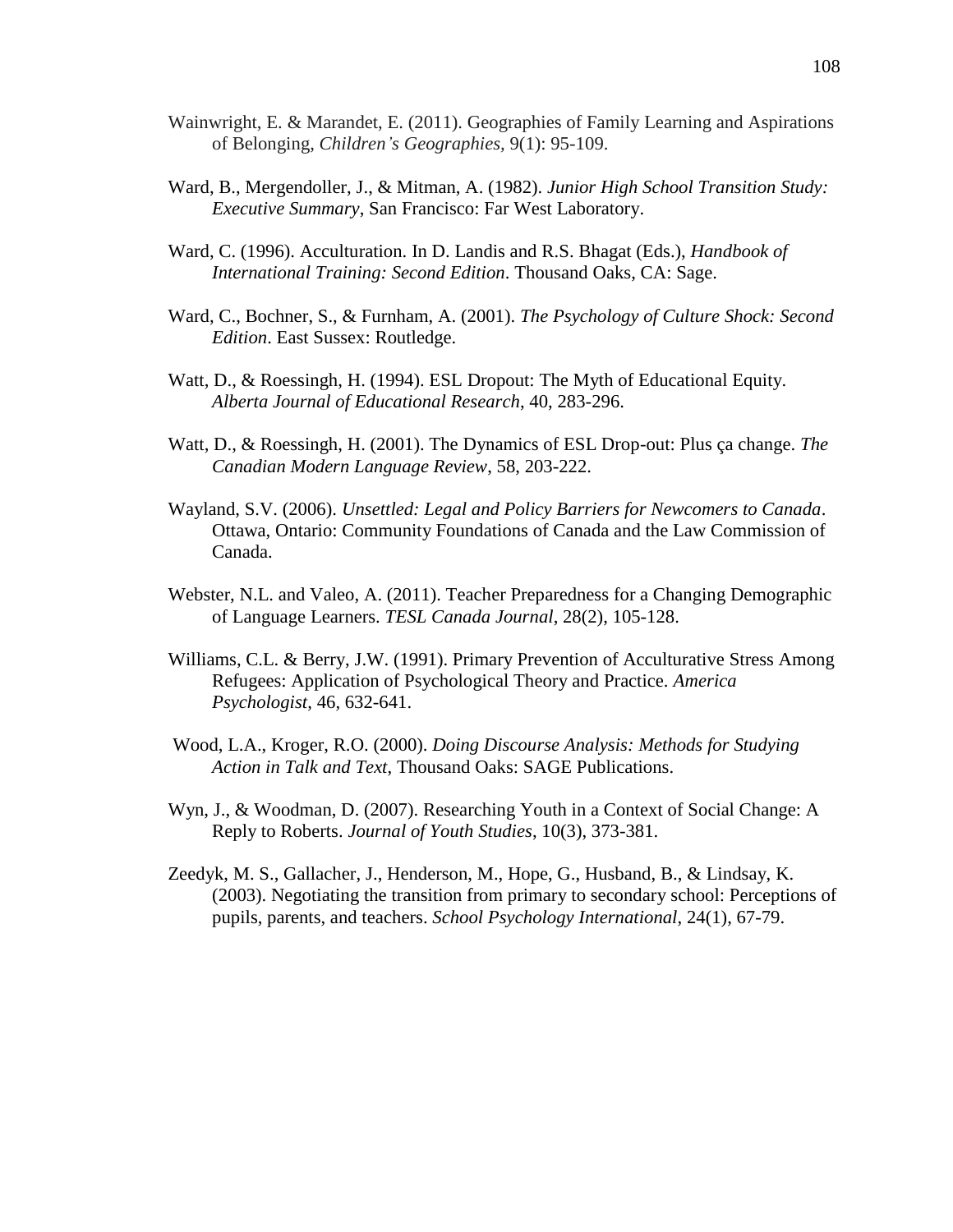## **APPENDICES**



## **Appendix 1: Permanent Resident Arrivals in Canada**

*Note*: Source: Shakya, Khanlou, and Gonsalves (2010, p. 99)